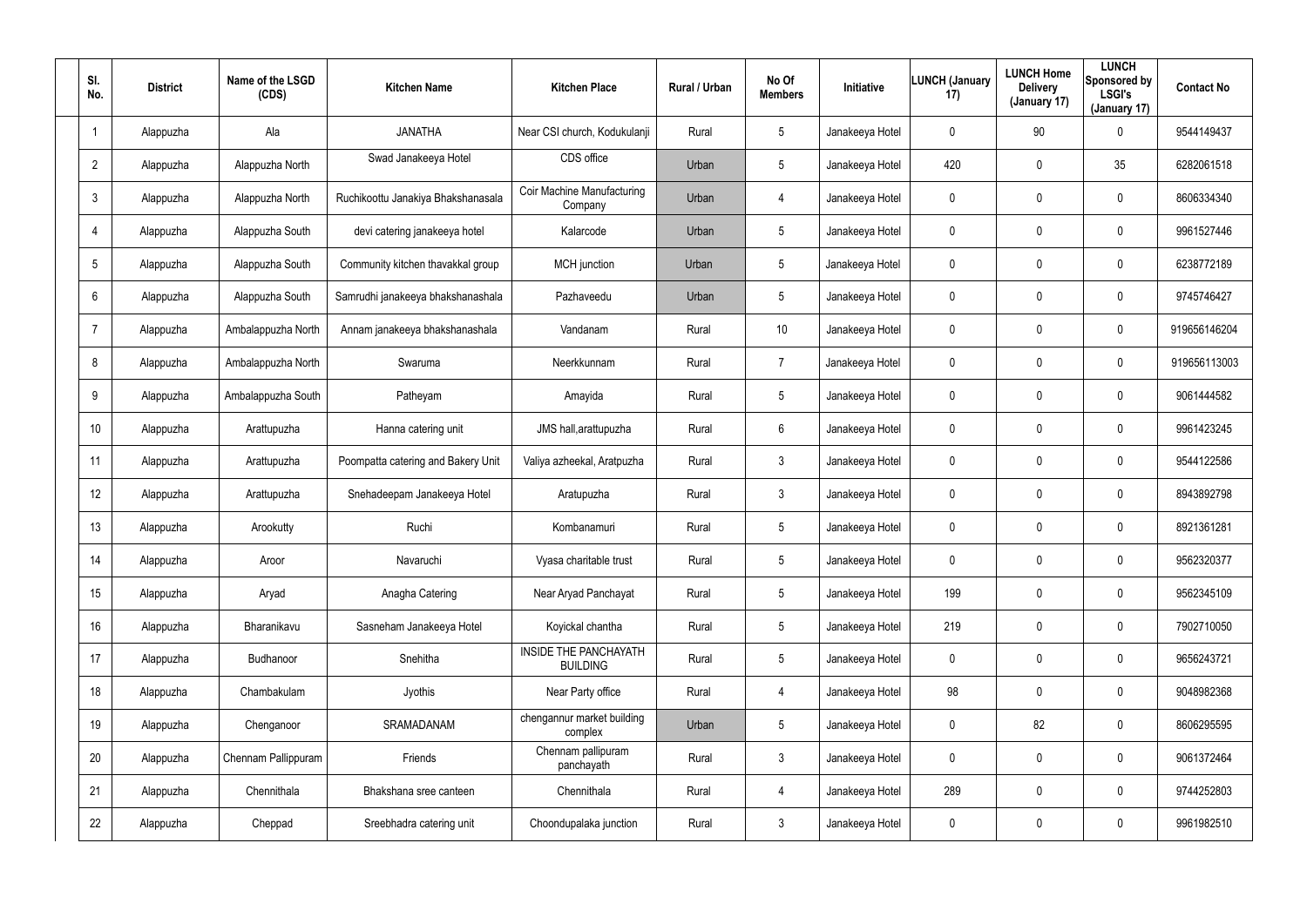| SI.<br>No. | <b>District</b> | Name of the LSGD<br>(CDS) | <b>Kitchen Name</b>           | <b>Kitchen Place</b>                    | Rural / Urban | No Of<br><b>Members</b> | Initiative      | <b>LUNCH (January</b><br>17) | <b>LUNCH Home</b><br><b>Delivery</b><br>(January 17) | <b>LUNCH</b><br>Sponsored by<br><b>LSGI's</b><br>(January 17) | <b>Contact No</b> |
|------------|-----------------|---------------------------|-------------------------------|-----------------------------------------|---------------|-------------------------|-----------------|------------------------------|------------------------------------------------------|---------------------------------------------------------------|-------------------|
| 23         | Alappuzha       | Cheppad                   | Karthika Janakeeya Hotel      | Mambra aalumood, Cheppad                | Rural         | 6                       | Janakeeya Hotel | 0                            | $\mathbf 0$                                          | 0                                                             | 9746575998        |
| 24         | Alappuzha       | Cheriyanad                | <b>DARSANA</b>                | Near GOLDEN PALACE<br><b>AUDITORIUM</b> | Rural         | 5                       | Janakeeya Hotel | 0                            | 118                                                  | 0                                                             | 9747958424        |
| 25         | Alappuzha       | Cherthala Municipality    | Santwanam                     | Ward 10                                 | Urban         | 5                       | Janakeeya Hotel | 0                            | $\mathbf 0$                                          | 0                                                             | 8848178001        |
| 26         | Alappuzha       | Cherthala Municipality    | <b>NULM</b> canteen           | Cherthala Municipality                  | Urban         | 5                       | Janakeeya Hotel | 0                            | $\mathbf 0$                                          | $\mathbf 0$                                                   | 6282870356        |
| 27         | Alappuzha       | Cherthala South           | Kashinandana                  | Cherthala <sub>S</sub>                  | Rural         | 10                      | Janakeeya Hotel | 0                            | $\mathbf 0$                                          | 0                                                             | 9745940057        |
| 28         | Alappuzha       | Cheruthana                | Sreedurga janakeeya hotel     | Near govt HSS aayaparambu               | Rural         | 4                       | Janakeeya Hotel | 0                            | $\mathbf 0$                                          | $\mathbf 0$                                                   | 9961178936        |
| 29         | Alappuzha       | Chettikulangara           | SREE VINAYAKA JANAKEEYA HOTEL | <b>KARIPUZHA</b>                        | Rural         | $\mathbf{3}$            | Janakeeya Hotel | 169                          | $\mathbf 0$                                          | $\mathbf 0$                                                   | 9656810109        |
| 30         | Alappuzha       | Chingoli                  | souhridam unit                | karthikappally I p school               | Rural         | $\mathbf{3}$            | Janakeeya Hotel | 0                            | 0                                                    | $\mathbf 0$                                                   | 7559808470        |
| 31         | Alappuzha       | Chunakkara                | Vanitha Canteen               | Chunakkara                              | Rural         | $\mathbf{3}$            | Janakeeya Hotel | 346                          | $\mathbf 0$                                          | $\mathbf 0$                                                   | 9400509985        |
| 32         | Alappuzha       | Devikulangara             | Thripthi                      | Buds school, devikulangara              | Rural         | 4                       | Janakeeya Hotel | 0                            | 0                                                    | 0                                                             | 9746712528        |
| 33         | Alappuzha       | Edathua                   | Theertham                     | Edathua market                          | Rural         | $\mathbf{3}$            | Janakeeya Hotel | 103                          | $\mathbf 0$                                          | $\mathbf 0$                                                   | 9544351169        |
| 34         | Alappuzha       | Ezhupunna                 | Neethipeedam                  | Eramalloor                              | Rural         | 8                       | Janakeeya Hotel | 0                            | 0                                                    | 0                                                             | 9946790986        |
| 35         | Alappuzha       | Harippad                  | Swad                          | A private Hotel's Kitchen               | Urban         | 4                       | Janakeeya Hotel | 0                            | $\boldsymbol{0}$                                     | 0                                                             | 9562373933        |
| 36         | Alappuzha       | Kadakkarappally           | Soorya                        | Kandamangalam temple<br>auditorium      | Rural         | 5                       | Janakeeya Hotel | 0                            | $\overline{0}$                                       | 0                                                             | 9895266763        |
| 37         | Alappuzha       | Kainakary                 | Sivakashi                     | Near Panchayath                         | Rural         | $5\phantom{.0}$         | Janakeeya Hotel | 69                           | $\pmb{0}$                                            | 0                                                             | 8111821552        |
| 38         | Alappuzha       | Kandalloor                | Annapoorna Hotel              | Near Velanchira junction                | Rural         | $\overline{4}$          | Janakeeya Hotel | 0                            | $\overline{0}$                                       | $\pmb{0}$                                                     | -9747600181       |
| 39         | Alappuzha       | Kanjikuzhy                | Santhwanam                    | Opposite NSS college                    | Rural         | $5\phantom{.0}$         | Janakeeya Hotel | 0                            | $\overline{0}$                                       | 0                                                             | 9605307328        |
| 40         | Alappuzha       | Karthikappally            | Ruchi                         | Community hall                          | Rural         | $6\phantom{.}6$         | Janakeeya Hotel | 0                            | $\overline{0}$                                       | 0                                                             | 9747607478        |
| 41         | Alappuzha       | Karuvatta                 | Karunya janakeeya hotel       | Near Aashramam junction                 | Rural         | $6\phantom{.}6$         | Janakeeya Hotel | 0                            | $\pmb{0}$                                            | 0                                                             | 916282508791      |
| 42         | Alappuzha       | Kavalam                   | Koottukari Janakeeya Hotel    | <b>Near Permanent Outlet</b>            | Rural         | 5                       | Janakeeya Hotel | 0                            | $\overline{0}$                                       | 0                                                             | 9744173219        |
| 43         | Alappuzha       | Kayamkulam West           | palazhy catering unit         | Kallummood junction                     | Urban         | 5                       | Janakeeya Hotel | 0                            | $\pmb{0}$                                            | 0                                                             | 9388819110        |
| 44         | Alappuzha       | Kodamthurath              | <b>MATRUSAKTHI</b>            | KUTHIYATHODE                            | Rural         | $5\phantom{.0}$         | Janakeeya Hotel | 0                            | $\boldsymbol{0}$                                     | 0                                                             | 8281687439        |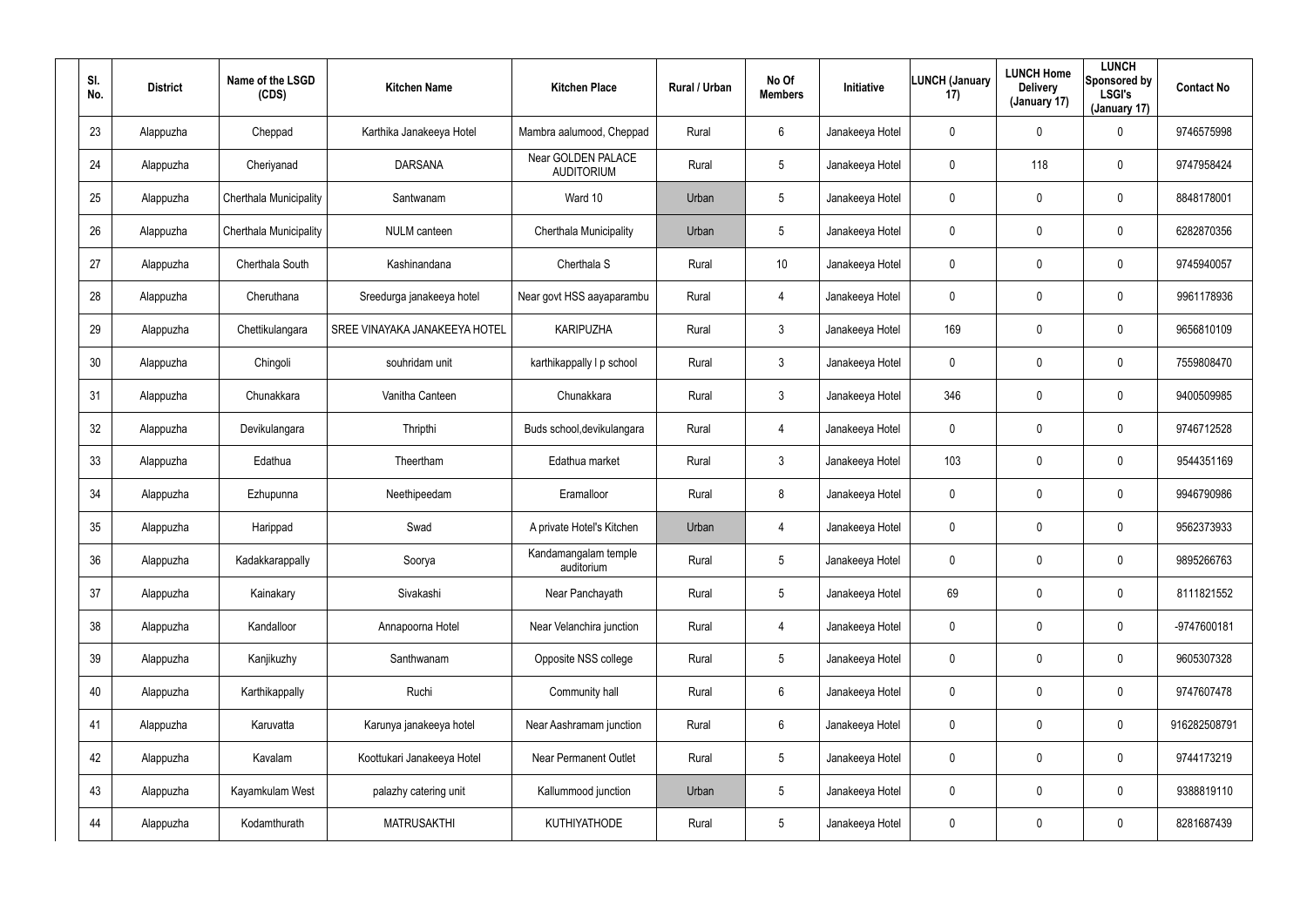|    | SI.<br>No. | <b>District</b> | Name of the LSGD<br>(CDS)   | <b>Kitchen Name</b>             | <b>Kitchen Place</b>                        | Rural / Urban | No Of<br><b>Members</b> | <b>Initiative</b> | <b>LUNCH (January</b><br>17) | <b>LUNCH Home</b><br><b>Delivery</b><br>(January 17) | <b>LUNCH</b><br>Sponsored by<br><b>LSGI's</b><br>(January 17) | <b>Contact No</b> |
|----|------------|-----------------|-----------------------------|---------------------------------|---------------------------------------------|---------------|-------------------------|-------------------|------------------------------|------------------------------------------------------|---------------------------------------------------------------|-------------------|
| 89 | 45         | Alappuzha       | Krishnapuram                | Kanivu catering unit            | Near SCB, kappil                            | Rural         | $\overline{4}$          | Janakeeya Hotel   | 0                            | 0                                                    | $\mathbf 0$                                                   | 9544047480        |
|    | 46         | Alappuzha       | Kumarapuram                 | Mahadeva jankeeya hotel         | Near kavarattu temple                       | Rural         | $\mathbf{3}$            | Janakeeya Hotel   | 0                            | 0                                                    | $\mathbf 0$                                                   | 918606736168      |
|    | 47         | Alappuzha       | Kumarapuram                 | Navodhaya janakeeya hotel       | Kumarapuram                                 | Rural         | $\mathbf{3}$            | Janakeeya Hotel   | 0                            | 0                                                    | $\mathbf 0$                                                   | 9037499871        |
|    | 48         | Alappuzha       | Kuthiyathode                | Ruchi Janakeeya Hotel           | Near kuthiyathode panchayath<br>office      | Rural         | $5\overline{)}$         | Janakeeya Hotel   | 0                            | 0                                                    | $\mathbf 0$                                                   | 9249269374        |
|    | 49         | Alappuzha       | Mannanchery                 | Snehitha                        | Panchayat building                          | Rural         | $\overline{4}$          | Janakeeya Hotel   | 46                           | 47                                                   | $\mathbf 0$                                                   | 9544461740        |
|    | 50         | Alappuzha       | Mannar                      | Snehadhara                      | Kunnathur devasom                           | Rural         | $5\overline{)}$         | Janakeeya Hotel   | 203                          | 0                                                    | $\mathbf 0$                                                   | 9567853570        |
|    | 51         | Alappuzha       | Mararikulam South           | Snehasparsham                   | Kattoor                                     | Rural         | $\overline{4}$          | Janakeeya Hotel   | 0                            | 10                                                   | $\mathbf 0$                                                   | 9747881642        |
|    | 52         | Alappuzha       | Mavelikara<br>Municipality  | Ruchi janakeeya hotel           | Municipality building                       | Urban         | 10 <sup>°</sup>         | Janakeeya Hotel   | 0                            | 0                                                    | $\mathbf 0$                                                   | 8289996136        |
|    | 53         | Alappuzha       | Mavelikkara<br>Thamarakulam | Thripthi Catering               | Thamarakulam                                | Rural         | $5\phantom{.0}$         | Janakeeya Hotel   | 156                          | 0                                                    | $\mathbf 0$                                                   | 8281558036        |
|    | 54         | Alappuzha       | Mavelikkara<br>Thekkekara   | Bhai catering                   | Pallarimangalam                             | Rural         | $5\overline{)}$         | Janakeeya Hotel   | 290                          | 0                                                    | $\mathbf 0$                                                   | 9539851155        |
|    | 55         | Alappuzha       | Mavelikkara<br>Thekkekara   | Snehatheeram                    | Kurathikkadu                                | Rural         | $5\phantom{.0}$         | Janakeeya Hotel   | 0                            | 0                                                    | $\mathbf 0$                                                   | 9656960190        |
|    | 56         | Alappuzha       | Muhamma                     | <b>SNV Catering</b>             | Near Community Health<br>Centre             | Rural         | $5\phantom{.0}$         | Janakeeya Hotel   | 180                          | 0                                                    | $\mathbf 0$                                                   | 9605388763        |
|    | 57         | Alappuzha       | Mulakkuzha                  | Snehathanal                     | Mulakkuzha                                  | Rural         | $5\phantom{.0}$         | Janakeeya Hotel   | 0                            | 50                                                   | $\mathbf 0$                                                   | 9037085079        |
|    | 58         | Alappuzha       | Muttar                      | Ruchi Catering Unit             | Panchayat Building                          | Rural         |                         | Janakeeya Hotel   | 0                            | $\mathbf 0$                                          | $\mathbf 0$                                                   | 9072276826        |
|    | 59         | Alappuzha       | Nedumudy                    | Oruma                           | Champakulam                                 | Rural         | $5\phantom{.0}$         | Janakeeya Hotel   | 163                          | 0                                                    | $\pmb{0}$                                                     | 9188536147        |
|    | 60         | Alappuzha       | Neelamperoor                | Amrutha Janakeeya Bhakshanasala | Panchayat Building                          | Rural         | $\mathfrak{Z}$          | Janakeeya Hotel   | 0                            | 0                                                    | $\pmb{0}$                                                     | 9656167060        |
|    | 61         | Alappuzha       | Nooranad                    | Amma Canteen                    | Inside market place, Noornad                | Rural         | $5\phantom{.0}$         | Janakeeya Hotel   | 200                          | 0                                                    | $\pmb{0}$                                                     | 7034377340        |
|    | 62         | Alappuzha       | Palamel                     | Arogya Canteen                  | Panchayat office compound                   | Rural         | 4                       | Janakeeya Hotel   | 330                          | $\mathbf 0$                                          | $\boldsymbol{0}$                                              | 9497107651        |
|    | 63         | Alappuzha       | Pallippad                   | Annapoorneswari catering unit   | Irattakulangara junction                    | Rural         | $5\phantom{.0}$         | Janakeeya Hotel   | 0                            | 0                                                    | $\boldsymbol{0}$                                              | 9562318624        |
|    | 64         | Alappuzha       | Panavally                   | Harikrishnan                    | near nalpatheneswaram<br>temple             | Rural         |                         | Janakeeya Hotel   | $\boldsymbol{0}$             | 0                                                    | $\boldsymbol{0}$                                              | 9961774363        |
|    | 65         | Alappuzha       | Pandanad                    | Sreebhadra                      | Muthavazhi                                  | Rural         | $5\phantom{.0}$         | Janakeeya Hotel   | 0                            | 0                                                    | $\boldsymbol{0}$                                              | 9947120239        |
|    | 66         | Alappuzha       | Pathiyoor                   | Dakshina catering unit          | Mahalekshmi auditorium,<br>kareelakulangara | Rural         | $5\phantom{.0}$         | Janakeeya Hotel   | 0                            | 0                                                    | $\pmb{0}$                                                     | 9048200655        |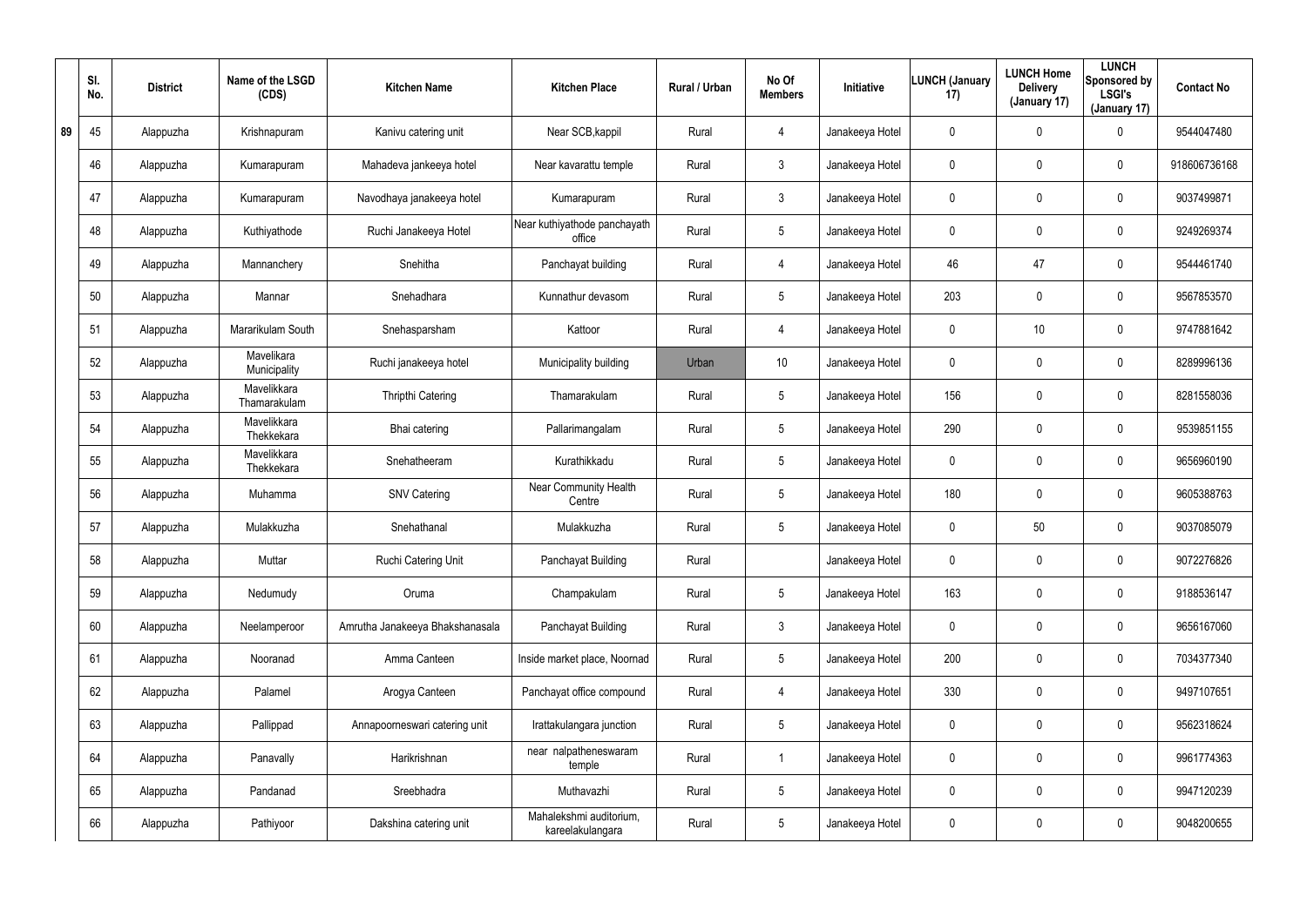| SI.<br>No. | <b>District</b> | Name of the LSGD<br>(CDS) | <b>Kitchen Name</b>         | <b>Kitchen Place</b>                                        | Rural / Urban | No Of<br><b>Members</b> | <b>Initiative</b> | <b>LUNCH (January</b><br>17) | <b>LUNCH Home</b><br><b>Delivery</b><br>(January 17) | <b>LUNCH</b><br>Sponsored by<br><b>LSGI's</b><br>(January 17) | <b>Contact No</b> |
|------------|-----------------|---------------------------|-----------------------------|-------------------------------------------------------------|---------------|-------------------------|-------------------|------------------------------|------------------------------------------------------|---------------------------------------------------------------|-------------------|
| 67         | Alappuzha       | Pattanakkad               | Aparna                      | Opposite of pattanakkad<br>gramapanchayath                  | Rural         | $5\phantom{.0}$         | Janakeeya Hotel   | 0                            | 0                                                    | $\mathbf 0$                                                   | 9037450634        |
| 68         | Alappuzha       | Perumbalam                | Amritham                    | Near by govt hospital                                       | Rural         | 4                       | Janakeeya Hotel   | 0                            | 0                                                    | $\pmb{0}$                                                     | 8592809257        |
| 69         | Alappuzha       | Pulincunnu                | Nanma Janakeeya Hotel       | Near Krishi Bhavan                                          | Rural         | $5\phantom{.0}$         | Janakeeya Hotel   | 0                            | 0                                                    | $\pmb{0}$                                                     | 9544752465        |
| 70         | Alappuzha       | Puliyoor                  | <b>UPPUM MULAKUM</b>        | <b>INSIDE PANCHAYATH</b><br>COMPOUND                        | Rural         | $5\phantom{.0}$         | Janakeeya Hotel   | 0                            | 42                                                   | $\pmb{0}$                                                     | 6238836314        |
| 71         | Alappuzha       | Punnapra North            | Annapoorneshwary            | Janajagrithi                                                | Rural         | 4                       | Janakeeya Hotel   | 0                            | 0                                                    | $\pmb{0}$                                                     | 8129450136        |
| 72         | Alappuzha       | Punnapra South            | Thripthy janakeeya hotel    | Punnapra south                                              | Rural         | 9                       | Janakeeya Hotel   | 0                            | 0                                                    | $\mathbf 0$                                                   | 9846179646        |
| 73         | Alappuzha       | Purakad                   | Pulari                      | Purakkad gp                                                 | Rural         | $5\phantom{.0}$         | Janakeeya Hotel   | 0                            | 0                                                    | $\mathbf 0$                                                   | 7034494313        |
| 74         | Alappuzha       | Purakad                   | Thiruvonam catering service | Thottappally                                                | Rural         | 4                       | Janakeeya Hotel   | 0                            | 0                                                    | $\mathbf 0$                                                   |                   |
| 75         | Alappuzha       | Ramankary                 | Kudumbashree Vanitha Hotel  | Ramankary Town, Opposite<br>Judicial First Class Magistrate | Rural         | 4                       | Janakeeya Hotel   | 0                            | 0                                                    | $\pmb{0}$                                                     | 8281314746        |
| 76         | Alappuzha       | Thaicattussery            | Unarv                       | Thyakattusheri junction                                     | Rural         | 4                       | Janakeeya Hotel   | 0                            | 0                                                    | $\mathbf 0$                                                   | 9605897567        |
| 77         | Alappuzha       | Thakazhy                  | Thripthi Thakazhy           | <b>GBHSS Thakazhy</b>                                       | Rural         | 6                       | Janakeeya Hotel   | 0                            | 0                                                    | $\mathbf 0$                                                   | 9747405368        |
| 78         | Alappuzha       | Thalavady                 | Sakthi                      | Panayanbnoorkavu Temple<br>Auditorium                       | Rural         | $5\phantom{.0}$         | Janakeeya Hotel   | 0                            | 0                                                    | $\mathbf 0$                                                   |                   |
| 79         | Alappuzha       | Thannermukkom             | Patheyam                    | Panchayath office                                           | Rural         | 4                       | Janakeeya Hotel   | 0                            | $\mathbf 0$                                          | $\mathbf 0$                                                   | 9633933288        |
| 80         | Alappuzha       | Thazhakkara               | Akshaya catering            | Building at glassfactory<br>junction                        | Rural         | $5\phantom{.0}$         | Janakeeya Hotel   | 216                          | 0                                                    | $\pmb{0}$                                                     | 9847177930        |
| 81         | Alappuzha       | Thiruvanvandoor           | <b>SREE KRISHNA</b>         | Near pravinkoodu junction,                                  | Rural         | $5\phantom{.0}$         | Janakeeya Hotel   | 0                            | 0                                                    | $\mathbf 0$                                                   | 9446627175        |
| 82         | Alappuzha       | Thrikkunnappuzha          | Akshara janakeeya hotel     | KV jetty road                                               | Rural         | $5\phantom{.0}$         | Janakeeya Hotel   | 0                            | 0                                                    | $\mathbf 0$                                                   | 918891921223      |
| 83         | Alappuzha       | Thuravoor                 | RUCHI JANAKEEYA HOTEL       | Near alakkaparambu                                          | Rural         | $5\phantom{.0}$         | Janakeeya Hotel   | 0                            | 0                                                    | $\mathbf 0$                                                   | 8157934346        |
| 84         | Alappuzha       | Vallikunnam               | Samthripthi                 | Padayanivattom temple<br>Auditorium                         | Rural         | 4                       | Janakeeya Hotel   | 0                            | 0                                                    | $\mathbf 0$                                                   | 8078962129        |
| 85         | Alappuzha       | Vayalar                   | Five star                   | Near Nagamkulangara Market                                  | Rural         | $5\phantom{.0}$         | Janakeeya Hotel   | 0                            | 0                                                    | $\mathbf 0$                                                   | 8606081847        |
| 86         | Alappuzha       | Veeyapuram                | Swad 2                      | Veeyapuram jn                                               | Rural         | $5\phantom{.0}$         | Janakeeya Hotel   | 0                            | 0                                                    | $\pmb{0}$                                                     |                   |
| 87         | Alappuzha       | Veeyapuram                | Karuthal                    | Payippad LPS                                                | Rural         | $5\phantom{.0}$         | Janakeeya Hotel   | 0                            | 0                                                    | $\mathbf 0$                                                   | 8606846513        |
| 88         | Alappuzha       | Veliyanad                 | Manus Janakeeya Hotel       | Kurishmoodu, Near Veliyanadu<br>Grama Panchayat             | Rural         | $\mathfrak{Z}$          | Janakeeya Hotel   | 0                            | 0                                                    | $\pmb{0}$                                                     | 8086782924        |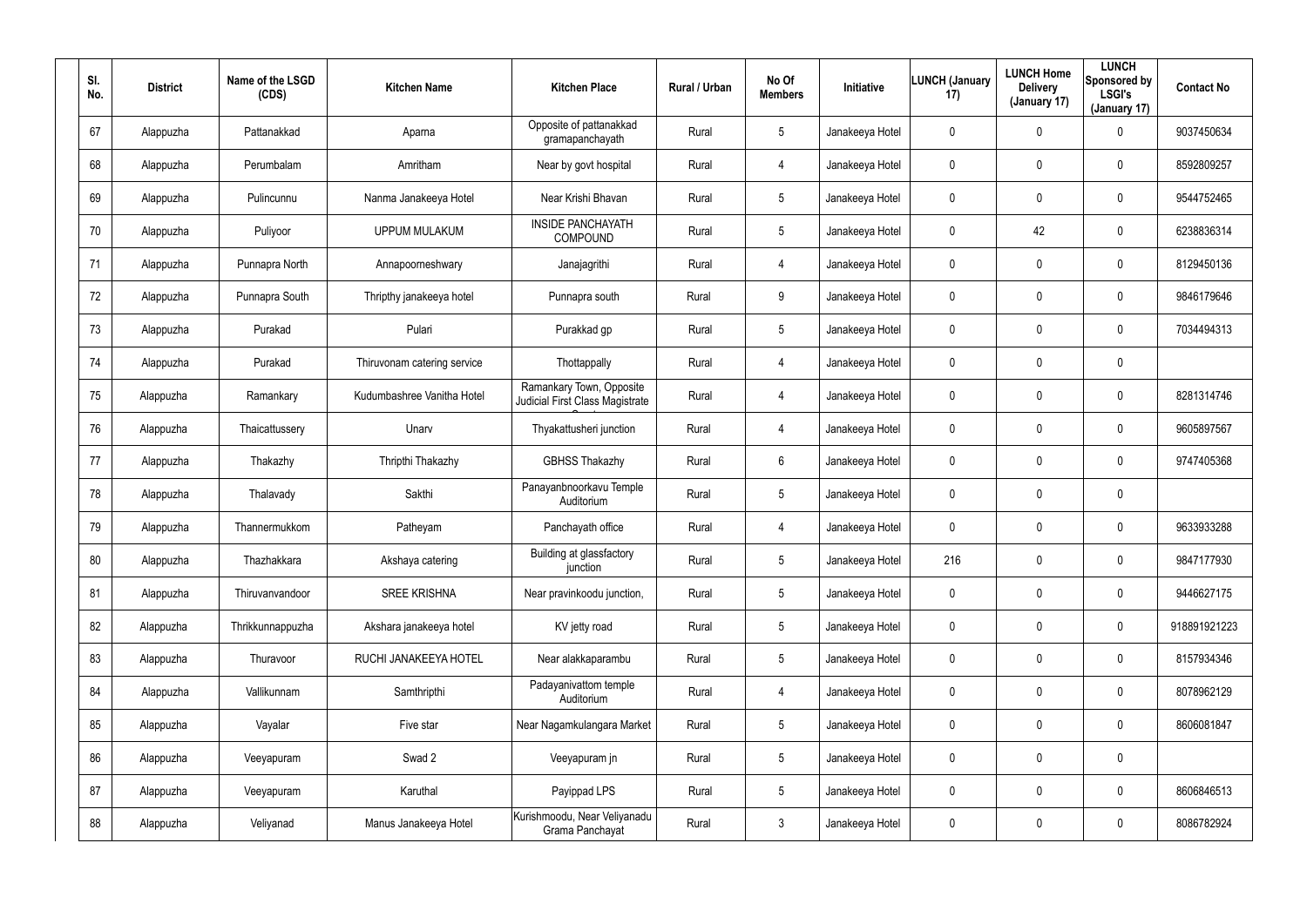|    | SI.<br>No.     | <b>District</b> | Name of the LSGD<br>(CDS) | <b>Kitchen Name</b>              | <b>Kitchen Place</b>         | Rural / Urban | No Of<br><b>Members</b> | Initiative      | <b>LUNCH (January</b><br>17) | <b>LUNCH Home</b><br><b>Delivery</b><br>(January 17) | <b>LUNCH</b><br>Sponsored by<br><b>LSGI's</b><br>(January 17) | <b>Contact No</b> |
|----|----------------|-----------------|---------------------------|----------------------------------|------------------------------|---------------|-------------------------|-----------------|------------------------------|------------------------------------------------------|---------------------------------------------------------------|-------------------|
|    | 89             | Alappuzha       | Venmoney                  | Annapoorna                       | Poyka                        | Rural         | $5\phantom{.0}$         | Janakeeya Hotel | 0                            | 183                                                  | $\boldsymbol{0}$                                              |                   |
| 89 |                |                 |                           |                                  |                              |               | 423                     |                 | 3696                         | 622                                                  | 35                                                            |                   |
|    |                | Ernakulam       | Aikkaranad                | Subiksha Janakeeya Hotel         | Kolancherry                  | Rural         | 4                       | Janakeeya Hotel | 465                          | 0                                                    | $\boldsymbol{0}$                                              | 9074033529        |
|    | $\overline{2}$ | Ernakulam       | Alengade                  | Kasthurba kitchen                | Neerikkode                   | Rural         | $\mathfrak{Z}$          | Janakeeya Hotel | 102                          | 0                                                    | $\boldsymbol{0}$                                              | 9388462558        |
|    | 3              | Ernakulam       | Alengade                  | Thanima foods                    | Koduvazhanga                 | Rural         | $\mathfrak{Z}$          | Janakeeya Hotel | 78                           | $\overline{2}$                                       | $\pmb{0}$                                                     | 9349013322        |
|    |                | Ernakulam       | Alengade                  | Mr.Bakers                        | Malikam peedika              | Rural         | $\mathfrak{Z}$          | Janakeeya Hotel | 21                           | 0                                                    | $\boldsymbol{0}$                                              | 9633887779        |
|    | 5              | Ernakulam       | Aluva                     | Ruchi janakeeya hotel            | Aluva                        | Urban         | 4                       | Janakeeya Hotel | $\mathbf 0$                  | 122                                                  | $\mathbf 0$                                                   | 9947236080        |
|    | 6              | Ernakulam       | Amballoor                 | Dhanshree catering               | St.ignatius schools Amballur | Rural         | $5\phantom{.0}$         | Janakeeya Hotel | 110                          | 0                                                    | $\mathbf 0$                                                   | 8330081552        |
|    |                | Ernakulam       | Angamaly                  | Cafe Shree Canteen               | Municipality Canteen         | Urban         | $5\phantom{.0}$         | Janakeeya Hotel | 515                          | 0                                                    | $\boldsymbol{0}$                                              | 9656619614        |
|    | 8              | Ernakulam       | Angamaly                  | Cafe Kudumbashree                | T B Junction                 | Urban         | $\mathfrak{Z}$          | Janakeeya Hotel | 168                          | 0                                                    | $\mathbf 0$                                                   | 9447924974        |
|    | 9              | Ernakulam       | Arakuzha                  | Ruchi Janakeeya hotel, Arakkuzha | Pandappilly                  | Rural         | $5\phantom{.0}$         | Janakeeya Hotel | 148                          | 0                                                    | $\boldsymbol{0}$                                              | 9744864225        |
|    | 10             | Ernakulam       | Assamannoor               | New Life kudumbasree Hotel       | Cherukunnam                  | Rural         | $\mathfrak{Z}$          | Janakeeya Hotel | 0                            | 0                                                    | $\boldsymbol{0}$                                              | 9656729450        |
|    | 11             | Ernakulam       | Avoly                     | Janakeeya Hotel, Avoli           | Hostel Junction, Avoli       | Rural         | $\mathfrak{Z}$          | Janakeeya Hotel | 0                            | 0                                                    | $\mathbf 0$                                                   | 9847983621        |
|    | 12             | Ernakulam       | Ayavana                   | Keralashree Janakeeya hotel      | Ayavana                      | Rural         | $5\phantom{.0}$         | Janakeeya Hotel | 54                           | 0                                                    | $\pmb{0}$                                                     | 9744864210        |
|    | 13             | Ernakulam       | Ayyampuzha                | Sneha Janakeeya Hotel            | Ayyamppuzha                  | Rural         | 4                       | Janakeeya Hotel | 327                          | 0                                                    | $\pmb{0}$                                                     | 8590753551        |
|    | 14             | Ernakulam       | Ayyampuzha                | Five Star Hotel and Catering     | Panchayat Junction           | Rural         | 4                       | Janakeeya Hotel | 90                           | 0                                                    | $\pmb{0}$                                                     | 9744836324        |
|    | 15             | Ernakulam       | Chendamangalam            | Anugraha Kudumbashree hotel      | Vadakkumpuram                | Rural         | $5\overline{)}$         | Janakeeya Hotel | 140                          | 0                                                    | $\pmb{0}$                                                     | 9061419729        |
|    | 16             | Ernakulam       | Chengamanade              | Mythri janakeeya hotel           | Purayar                      | Rural         | $5\phantom{.0}$         | Janakeeya Hotel | $\mathbf 0$                  | 0                                                    | $\pmb{0}$                                                     | 9496818865        |
|    | 17             | Ernakulam       | Cheranalloor              | Chaithanya Janakeeya hotel       | Vishnupuram                  | Rural         | $5\phantom{.0}$         | Janakeeya Hotel | 70                           | 0                                                    | $\pmb{0}$                                                     | 9747411465        |
|    | 18             | Ernakulam       | Cheranalloor              | Adukkala                         | Chittoor                     | Rural         | $5\phantom{.0}$         | Janakeeya Hotel | $\mathbf 0$                  | 0                                                    | $\pmb{0}$                                                     | 9846423001        |
|    | 19             | Ernakulam       | Chittattukara             | Swadh Janakeeya Hotel            | Neendoor                     | Rural         | $5\phantom{.0}$         | Janakeeya Hotel | 163                          | 0                                                    | $\boldsymbol{0}$                                              | 9447812788        |
|    | 20             | Ernakulam       | Choornikkara              | Metro hotel                      | Ambattukavu                  | Rural         | $\mathfrak{Z}$          | Janakeeya Hotel | 312                          | 0                                                    | $\pmb{0}$                                                     | 9605319455        |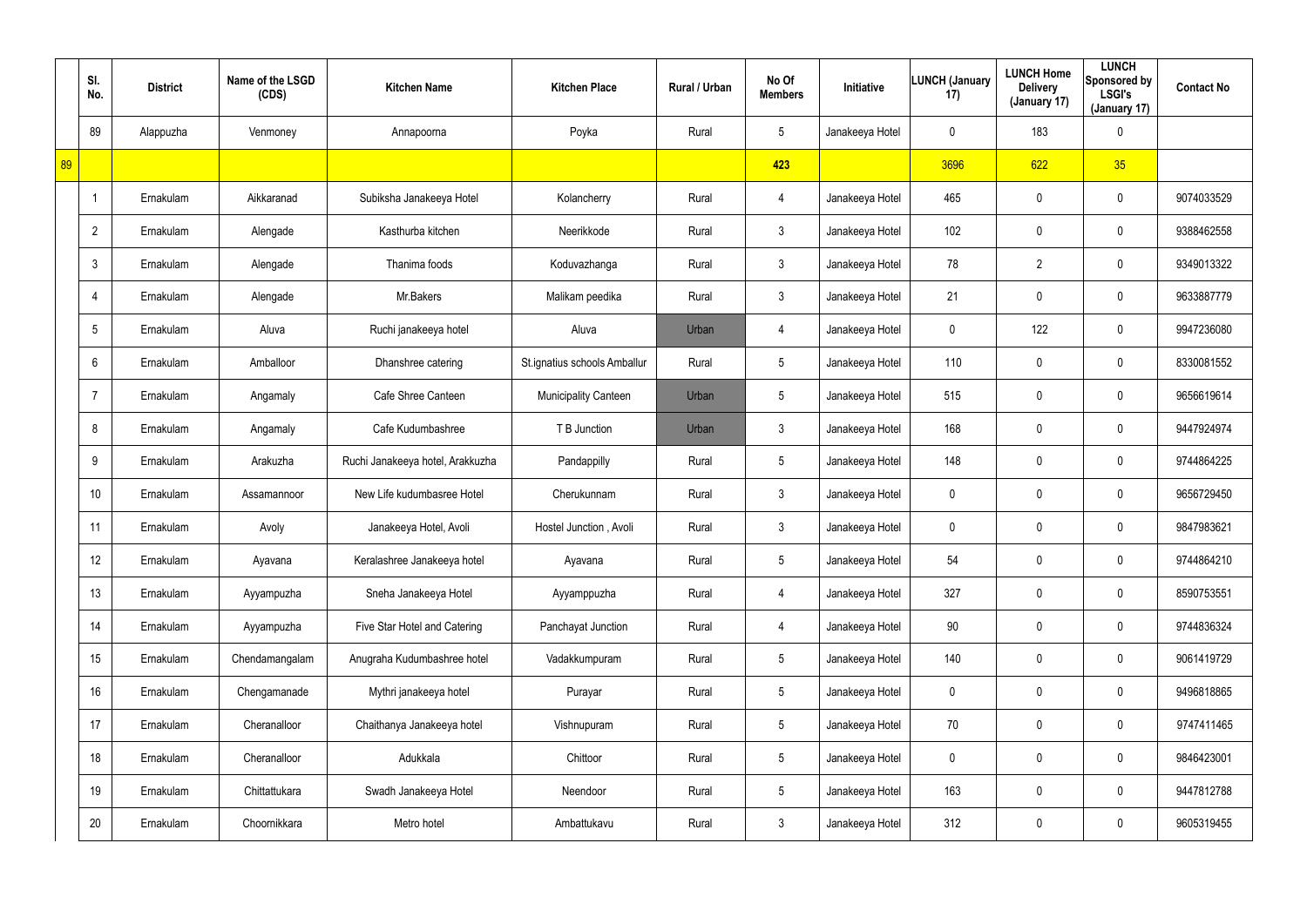| SI.<br>No. | <b>District</b> | Name of the LSGD<br>(CDS) | <b>Kitchen Name</b>                | <b>Kitchen Place</b>                 | Rural / Urban | No Of<br><b>Members</b> | Initiative      | <b>LUNCH (January</b><br>17) | <b>LUNCH Home</b><br><b>Delivery</b><br>(January 17) | <b>LUNCH</b><br>Sponsored by<br><b>LSGI's</b><br>(January 17) | <b>Contact No</b> |
|------------|-----------------|---------------------------|------------------------------------|--------------------------------------|---------------|-------------------------|-----------------|------------------------------|------------------------------------------------------|---------------------------------------------------------------|-------------------|
| 21         | Ernakulam       | Chottanikkara             | Ahalya Cafe                        | Kottayatthupara                      | Rural         | 6                       | Janakeeya Hotel | 98                           | $\mathbf 0$                                          | 0                                                             | 9567512337        |
| 22         | Ernakulam       | Edakkattuvayal            | SANDHVANAM JANAKEEYA HOTEL         | PEPPATHI                             | Rural         | $\mathbf{3}$            | Janakeeya Hotel | 38                           | $\mathbf 0$                                          | $\mathbf 0$                                                   | 9447047980        |
| 23         | Ernakulam       | Edathala                  | Veetiloru oonne                    | Manalimukke                          | Rural         | $\mathbf{3}$            | Janakeeya Hotel | 315                          | $\boldsymbol{0}$                                     | 0                                                             |                   |
| 24         | Ernakulam       | Edathala                  | Souhridam Kudumbashree canteen     | Edathala                             | Rural         | $\mathbf{3}$            | Janakeeya Hotel | 284                          | $\mathbf 0$                                          | 0                                                             | 7593057378        |
| 25         | Ernakulam       | Edavanakkad               | Royal Hotel                        | Edavanakad                           | Rural         | $\mathbf{3}$            | Janakeeya Hotel | 96                           | $\mathbf 0$                                          | 0                                                             | 9446742863        |
| 26         | Ernakulam       | Elanji                    | janakiya hotel elanji              | elanji punjayathu junction           | Rural         | 5                       | Janakeeya Hotel | 0                            | $\mathbf 0$                                          | $\mathbf 0$                                                   | 8921266850        |
| 27         | Ernakulam       | Eloor                     | Nalanandhana janakeeya hotel       | Eloor                                | Urban         | $\mathbf{3}$            | Janakeeya Hotel | 119                          | $\mathbf 0$                                          | $\mathbf 0$                                                   | 8848524108        |
| 28         | Ernakulam       | Ezhikkara                 | Sree Rajarajeswari Janakeeya Hotel | Ezhikkara                            | Rural         | $5\phantom{.0}$         | Janakeeya Hotel | 150                          | 0                                                    | 0                                                             | 7558020438        |
| 29         | Ernakulam       | Kadungalloor              | Snehitha janakeeya hotel           | Kadungalloor                         | Rural         | $\mathbf{3}$            | Janakeeya Hotel | 190                          | $\mathbf 0$                                          | 0                                                             | $9.20E+11$        |
| 30         | Ernakulam       | Kalady                    | Jyothi Vanitha Canteen             | Kalady                               | Rural         | $5\phantom{.0}$         | Janakeeya Hotel | 212                          | 0                                                    | 0                                                             | 9544624439        |
| 31         | Ernakulam       | Kalamassery East          | Thanima Janakeeya Hotel            | Kangarappady Medical college<br>Road | Urban         | $\mathbf{3}$            | Janakeeya Hotel | 338                          | $\mathbf 0$                                          | 0                                                             | 9745481742        |
| 32         | Ernakulam       | Kalamassery East          | Nanma janakeeya hotel              | HMT, kalammassery                    | Urban         | $\mathbf{3}$            | Janakeeya Hotel | 327                          | 0                                                    | 0                                                             | 9061986861        |
| 33         | Ernakulam       | Kalamassery West          | Pulari janakeeya hotel             | Kunamthai                            | Urban         | $\mathbf{3}$            | Janakeeya Hotel | 0                            | $\boldsymbol{0}$                                     | 0                                                             | 7736594305        |
| 34         | Ernakulam       | Kalamassery West          | Kismath janakeeya hotel            | Vattekkunnam                         | Urban         | $\mathfrak{Z}$          | Janakeeya Hotel | 0                            | $\overline{0}$                                       | 0                                                             | 9895049873        |
| 35         | Ernakulam       | Kalloorkkad               | Puthuma Janakeeya Hotel            | Kallorkkad                           | Rural         | $\mathbf{3}$            | Janakeeya Hotel | 198                          | $\mathbf 0$                                          | 0                                                             | 7558091353        |
| 36         | Ernakulam       | Kanjoor                   | Ammachiyude Adukkala               | Parappuram                           | Rural         | $\mathbf{3}$            | Janakeeya Hotel | 160                          | $\mathbf 0$                                          | 0                                                             | 8547064578        |
| 37         | Ernakulam       | Karukutty                 | Anugraha Janakeeya Hotel           | Pallissery                           | Rural         | $5\phantom{.0}$         | Janakeeya Hotel | 0                            | $\pmb{0}$                                            | 0                                                             | 8943838295        |
| 38         | Ernakulam       | Karumalloor               | Koottayma janakeeya hotel          | Kariyachira                          | Rural         | $\overline{4}$          | Janakeeya Hotel | 0                            | $\overline{0}$                                       | 0                                                             | 8281548828        |
| 39         | Ernakulam       | Kavalangad                | Five star Janakeeya Hotel          | Nellimattom                          | Rural         | 5                       | Janakeeya Hotel | 310                          | $\overline{0}$                                       | 0                                                             | 9744705648        |
| 40         | Ernakulam       | Keerampara                | Abhaya Janakeeya Hotel             | Punnekkad                            | Rural         | $\overline{4}$          | Janakeeya Hotel | 100                          | $\overline{0}$                                       | 0                                                             | 9074528135        |
| 41         | Ernakulam       | Keezhmad                  | Sadyalayam janakeeya hotel         | Keezhmad                             | Rural         | 5                       | Janakeeya Hotel | 76                           | $\pmb{0}$                                            | 0                                                             | 7012778281        |
| 42         | Ernakulam       | Kochi East                | ANNAPOORNA JANAKEEYA HOTEL         | ALINCHUVADU                          | Urban         | 5                       | Janakeeya Hotel | 0                            | $\mathbf 0$                                          | 0                                                             | 9567529849        |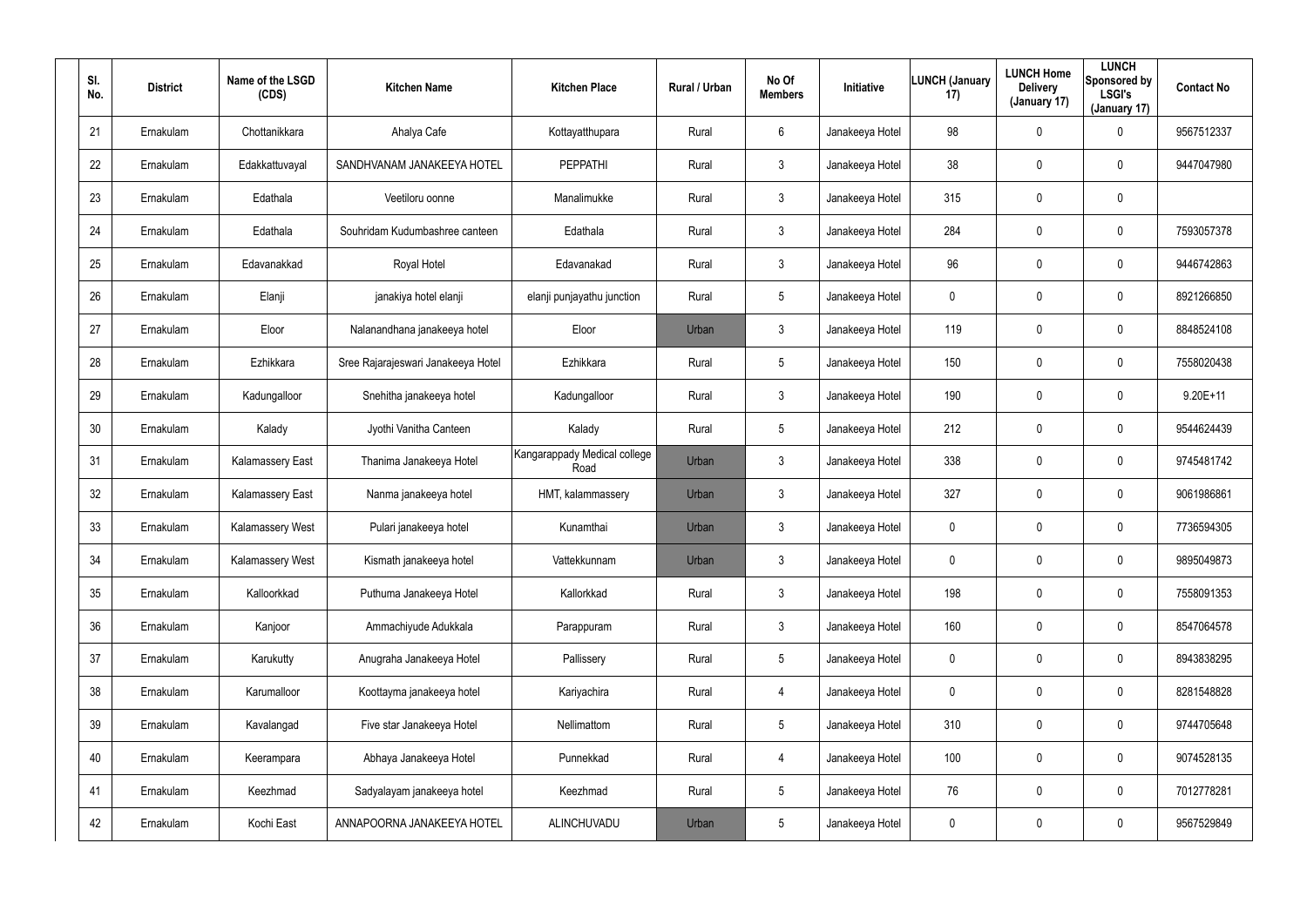|     | SI.<br>No. | <b>District</b> | Name of the LSGD<br>(CDS) | <b>Kitchen Name</b>        | <b>Kitchen Place</b>                      | Rural / Urban | No Of<br><b>Members</b> | <b>Initiative</b> | <b>LUNCH (January</b><br>17) | <b>LUNCH Home</b><br><b>Delivery</b><br>(January 17) | <b>LUNCH</b><br>Sponsored by<br><b>LSGI's</b><br>(January 17) | <b>Contact No</b> |
|-----|------------|-----------------|---------------------------|----------------------------|-------------------------------------------|---------------|-------------------------|-------------------|------------------------------|------------------------------------------------------|---------------------------------------------------------------|-------------------|
|     | 43         | Ernakulam       | Kochi East                | YUMMEES KITCHEN            | VADUTHALA                                 | Urban         | $5\overline{)}$         | Janakeeya Hotel   | 150                          | $\mathbf 0$                                          | $\mathbf 0$                                                   | 9497680558        |
|     | 44         | Ernakulam       | Kochi East                | <b>ORUMA KITCHEN</b>       | <b>PACHALAM</b>                           | Urban         | $\mathbf{3}$            | Janakeeya Hotel   | 270                          | 0                                                    | $\mathbf 0$                                                   | 9497680558        |
|     | 45         | Ernakulam       | Kochi East                | <b>PONPULARI</b>           | <b>KEERHI NAGAR,</b><br><b>ELAMAKKARA</b> | Urban         | $\mathbf{3}$            | Janakeeya Hotel   | 383                          | 0                                                    | $\overline{4}$                                                | 9446607548        |
|     | 46         | Ernakulam       | Kochi East                | <b>RUCHI CATERING</b>      | PUNNACKAL                                 | Urban         | $5\overline{)}$         | Janakeeya Hotel   | 361                          | 0                                                    | $\overline{2}$                                                | 9947080022        |
|     | 47         | Ernakulam       | Kochi East                | Samrudhi @ Kochi           | Ernakulam North                           | Urban         | 14                      | Janakeeya Hotel   | 1766                         | 995                                                  | $\mathbf 0$                                                   | 9048609615        |
|     | 48         | Ernakulam       | Kochi South               | NEW AKSHAYA HOTEL          | PONNURUNNI                                | Urban         | $5\overline{)}$         | Janakeeya Hotel   | 546                          | 0                                                    | $\mathbf 0$                                                   | 8547855284        |
|     | 49         | Ernakulam       | Kochi South               | <b>AMMAS KITCHEN</b>       | <b>THEVARA</b>                            | Urban         | $\overline{4}$          | Janakeeya Hotel   | 415                          | $\mathbf 0$                                          | $\mathbf 0$                                                   | 8547855284        |
|     | 50         | Ernakulam       | Kochi South               | <b>FRIENDS</b>             | <b>MINI PARK</b>                          | Urban         | $5\phantom{.0}$         | Janakeeya Hotel   | 145                          | 0                                                    | $\mathbf 0$                                                   | 9567127064        |
|     | 51         | Ernakulam       | Kochi West                | NAMMUDE ADUKKALA           | <b>ERAVELI COLONY</b>                     | Urban         | $5\phantom{.0}$         | Janakeeya Hotel   | 683                          | $\mathbf 0$                                          | $\mathbf 0$                                                   | 9496025576        |
|     | 52         | Ernakulam       | Kochi West                | PUTHUMA KUDUMBASHREE HOTEL | PALLURUTHY NADA                           | Urban         | $5\phantom{.0}$         | Janakeeya Hotel   | 630                          | 0                                                    | $\mathbf 0$                                                   | 9496025576        |
|     | 53         | Ernakulam       | Kochi West                | USHUS KUDUMBASHREE HOTEL   | <b>FORT KOCHI</b>                         | Urban         | $\overline{4}$          | Janakeeya Hotel   | 442                          | $\mathbf 0$                                          | $\mathbf 0$                                                   | 9847866090        |
|     | 54         | Ernakulam       | Koothattukulam            | Niravu janakeeya hotel     | Near ksrtc bus stand<br>koothattukulam    | Urban         | $\mathbf{3}$            | Janakeeya Hotel   | 250                          | 0                                                    | $\mathbf 0$                                                   | 9656619614        |
|     | 55         | Ernakulam       | Koovappady                | Kaipunyam Janakeeya hotel  | Koovappady                                | Rural         | $5\phantom{.0}$         | Janakeeya Hotel   | 152                          | $\mathbf 0$                                          | $\mathbf 0$                                                   | 9526628158        |
|     | 56         | Ernakulam       | Kothamangalam             | P.K Janakeeya hotel        | Kothamangalam                             | Urban         | 3                       | Janakeeya Hotel   | 326                          | $\mathbf 0$                                          | $\mathbf 0$                                                   | 8156869114        |
|     | 57         | Ernakulam       | Kothamangalam             | Thanima catering unit      | Kothamangalam                             | Urban         | $\mathbf{3}$            | Janakeeya Hotel   | 48                           | 0                                                    | $\mathbf 0$                                                   | 9846664377        |
| 114 | 58         | Ernakulam       | Kottapady                 | Janakeeya Hotel            | Kottappady junction                       | Rural         | $\mathbf{3}$            | Janakeeya Hotel   | 186                          | 0                                                    | $\pmb{0}$                                                     | 9497406993        |
|     | 59         | Ernakulam       | Kottuvally                | Amritha Janakeeya Hotel    | kottuvally                                | Rural         | $5\phantom{.0}$         | Janakeeya Hotel   | 102                          | 0                                                    | $\pmb{0}$                                                     | 8590034196        |
|     | 60         | Ernakulam       | Kumbalam                  | JANAKEEYA HOTEL KUMBALAM   | <b>MADAVANA</b>                           | Rural         | $5\phantom{.0}$         | Janakeeya Hotel   | 356                          | $\mathbf 0$                                          | $\mathbf 0$                                                   | 9746652717        |
|     | 61         | Ernakulam       | Kumbalangy                | St Antoneys kudumbashree   | OLD POST OFFICE                           | Rural         | $\mathfrak{Z}$          | Janakeeya Hotel   | 0                            | 0                                                    | $\mathbf 0$                                                   | 8138860764        |
|     | 62         | Ernakulam       | Kunnathunad               | Thripthi Janakeeya Hotel   | Pallikkara                                | Rural         | 6                       | Janakeeya Hotel   | 95                           | $\mathbf 0$                                          | $\mathbf 0$                                                   | 9744561425        |
|     | 63         | Ernakulam       | Kunnukara                 | Greenchilly cafe           | Kunnukara                                 | Rural         | $\mathfrak{Z}$          | Janakeeya Hotel   | 0                            | 69                                                   | $\mathbf 0$                                                   | 9496852989        |
|     | 64         | Ernakulam       | Kunnukara                 | Thanima canteen            | North aduvassery                          | Rural         | $5\phantom{.0}$         | Janakeeya Hotel   | 0                            | 45                                                   | $\pmb{0}$                                                     | 9744200583        |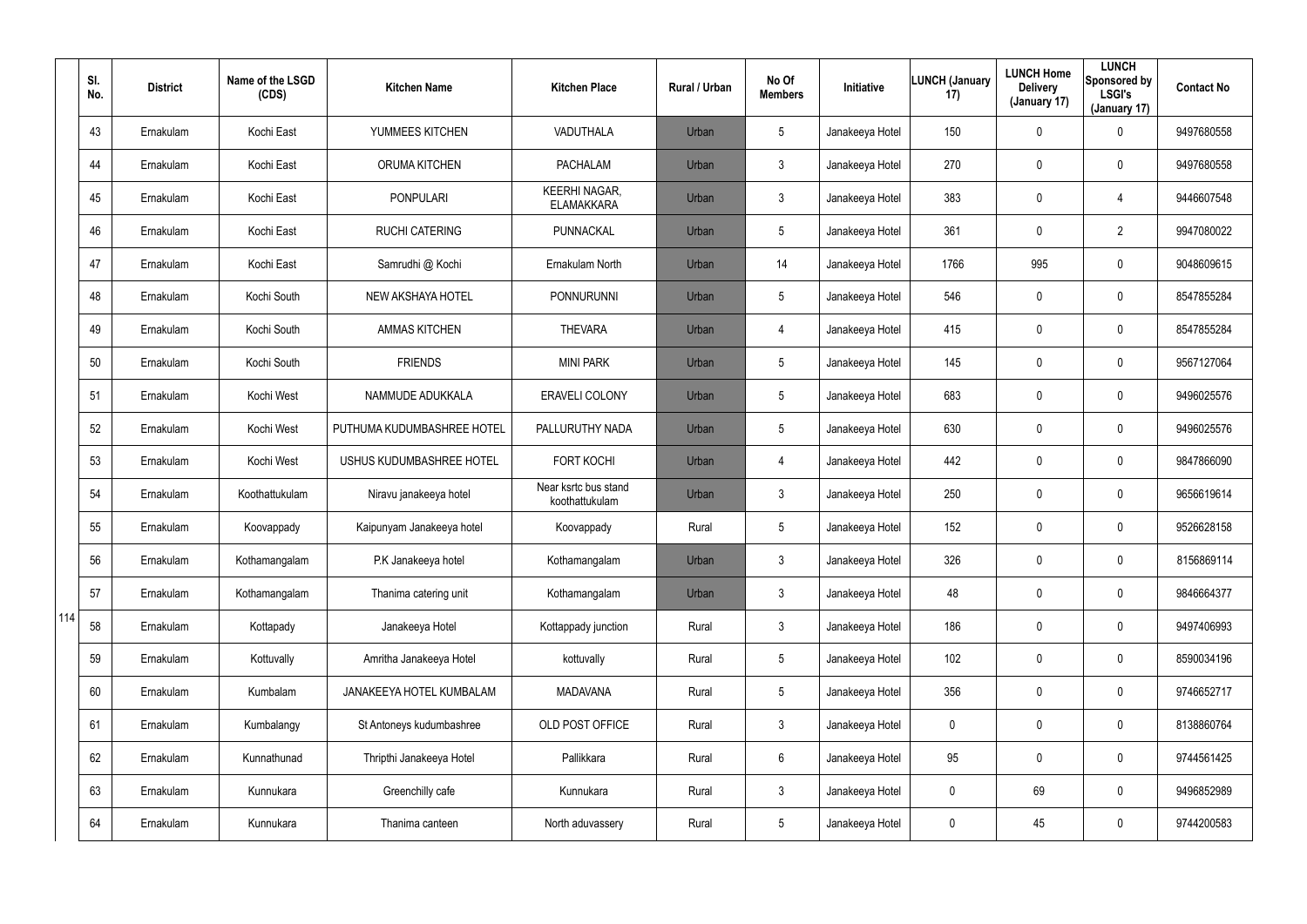| SI.<br>No. | <b>District</b> | Name of the LSGD<br>(CDS) | <b>Kitchen Name</b>              | <b>Kitchen Place</b>      | Rural / Urban | No Of<br><b>Members</b> | Initiative      | <b>LUNCH (January</b><br>17) | <b>LUNCH Home</b><br><b>Delivery</b><br>(January 17) | <b>LUNCH</b><br>Sponsored by<br><b>LSGI's</b><br>(January 17) | <b>Contact No</b> |
|------------|-----------------|---------------------------|----------------------------------|---------------------------|---------------|-------------------------|-----------------|------------------------------|------------------------------------------------------|---------------------------------------------------------------|-------------------|
| 65         | Ernakulam       | Kuttampuzha               | Nila kudumbashree janakiya hotel | Mini stadium, vadattupara | Rural         | 6                       | Janakeeya Hotel | 0                            | $\boldsymbol{0}$                                     | 0                                                             | 9496754018        |
| 66         | Ernakulam       | Kuzhippilly               | Janakeeya hotel                  | Kuzhupilli                | Rural         | $\mathbf 0$             | Janakeeya Hotel | 104                          | $\boldsymbol{0}$                                     | 0                                                             | 9744631998        |
| 67         | Ernakulam       | Malayattoor               | Whats app Janakeeya Hotel        | Thottuva                  | Rural         | $\mathbf{3}$            | Janakeeya Hotel | 348                          | $\pmb{0}$                                            | 0                                                             | 9.19E+11          |
| 68         | Ernakulam       | Malayattoor               | Natturuchi Janakeeya Hotel       | Ettakkadavu               | Rural         | $\mathbf{3}$            | Janakeeya Hotel | 289                          | $\boldsymbol{0}$                                     | 0                                                             | 9745470234        |
| 69         | Ernakulam       | Maneed                    | Coral Island                     | Maneed                    | Rural         | $\overline{4}$          | Janakeeya Hotel | 128                          | $\boldsymbol{0}$                                     | 0                                                             | 7012652495        |
| 70         | Ernakulam       | Manjalloor                | Thanima Kudumbashree hotel       | Vazhakkulam               | Rural         | 5                       | Janakeeya Hotel | 362                          | $\boldsymbol{0}$                                     | 0                                                             | 7306907918        |
| 71         | Ernakulam       | Manjapra                  | Sara's Kitchen                   | Puthenpalli               | Rural         | $\mathbf{3}$            | Janakeeya Hotel | 266                          | $\overline{0}$                                       | 0                                                             | 8547392730        |
| 72         | Ernakulam       | Maradu                    | <b>VANITHA HOTEL</b>             | <b>KUNDANNOR JN</b>       | Urban         | 4                       | Janakeeya Hotel | 0                            | $\mathbf 0$                                          | $\mathbf 0$                                                   | 9349505008        |
| 73         | Ernakulam       | Marady                    | Janakeeya hotel, Marady          | Unnakkuppa                | Rural         | $\overline{4}$          | Janakeeya Hotel | 88                           | $\overline{0}$                                       | $\mathbf 0$                                                   | 9947943177        |
| 74         | Ernakulam       | Mazhuvannoor              | Sruthi Janakeeya Hotel           | Valayanchirangara         | Rural         | $\mathbf{3}$            | Janakeeya Hotel | 215                          | $\boldsymbol{0}$                                     | $\mathbf 0$                                                   | 9747924485        |
| 75         | Ernakulam       | Mookkannoor               | Mammaks Kitchen                  | Mookkannoor               | Rural         | $\mathbf{3}$            | Janakeeya Hotel | 243                          | $\overline{0}$                                       | $\mathbf 0$                                                   | $9.19E + 11$      |
| 76         | Ernakulam       | Mudakkuzha                | Janakeeya Hotel                  | Mudakkuzha                | Rural         | $\mathbf{3}$            | Janakeeya Hotel | 0                            | $\boldsymbol{0}$                                     | 0                                                             | $9.19E + 11$      |
| 77         | Ernakulam       | Mulanthuruthy             | Sulabha                          | karikode, mulanthuruthy   | Rural         | $\mathbf 0$             | Janakeeya Hotel | 163                          | $\overline{0}$                                       | 0                                                             | 9633427553        |
| 78         | Ernakulam       | Mulavukad                 | Kudumbashree Veetile bakshanam   | Mulavukad                 | Rural         | 5                       | Janakeeya Hotel | 123                          | 32                                                   | 0                                                             | 9061339557        |
| 79         | Ernakulam       | Muvattupuzha              | Oottupura                        | Muvattupuzha              | Urban         | $\mathbf{3}$            | Janakeeya Hotel | 281                          | $\overline{0}$                                       | $\pmb{0}$                                                     |                   |
| 80         | Ernakulam       | Nayarambalam              | Four star cafe                   | Nayarambalam              | Rural         | $\mathbf{3}$            | Janakeeya Hotel | 75                           | $\mathbf 0$                                          | $\pmb{0}$                                                     | 8891755948        |
| 81         | Ernakulam       | Nedumbassery              | Thani Nadan                      | Athani                    | Rural         | $5\phantom{.0}$         | Janakeeya Hotel | 0                            | 197                                                  | $\pmb{0}$                                                     | 8138917514        |
| 82         | Ernakulam       | Nellikuzhy                | Janakeeya Hotel                  | Nellikkuzhi               | Rural         | 3 <sup>1</sup>          | Janakeeya Hotel | 314                          | $\mathbf 0$                                          | 0                                                             | 9562713076        |
| 83         | Ernakulam       | Njarakkal                 | Kripa Catering Unit              | Njarakkal                 | Rural         | 3 <sup>1</sup>          | Janakeeya Hotel | 58                           | $\pmb{0}$                                            | 0                                                             | 9567534006        |
| 84         | Ernakulam       | Okkal                     | Manna Janakeeya Hotel            | Edavoor                   | Rural         | $\overline{4}$          | Janakeeya Hotel | 80                           | $\mathbf 0$                                          | 0                                                             | 9539507674        |
| 85         | Ernakulam       | Paingottoor               | Janakeeya hotel                  | Paingottoor               | Rural         | $\overline{7}$          | Janakeeya Hotel | 0                            | $\pmb{0}$                                            | 0                                                             | 9656855730        |
| 86         | Ernakulam       | Paipra                    | Nanma Janakeeya Hotel            | Pezhakkappilly            | Rural         | $\mathfrak{Z}$          | Janakeeya Hotel | 167                          | $\boldsymbol{0}$                                     | 0                                                             | 9567747725        |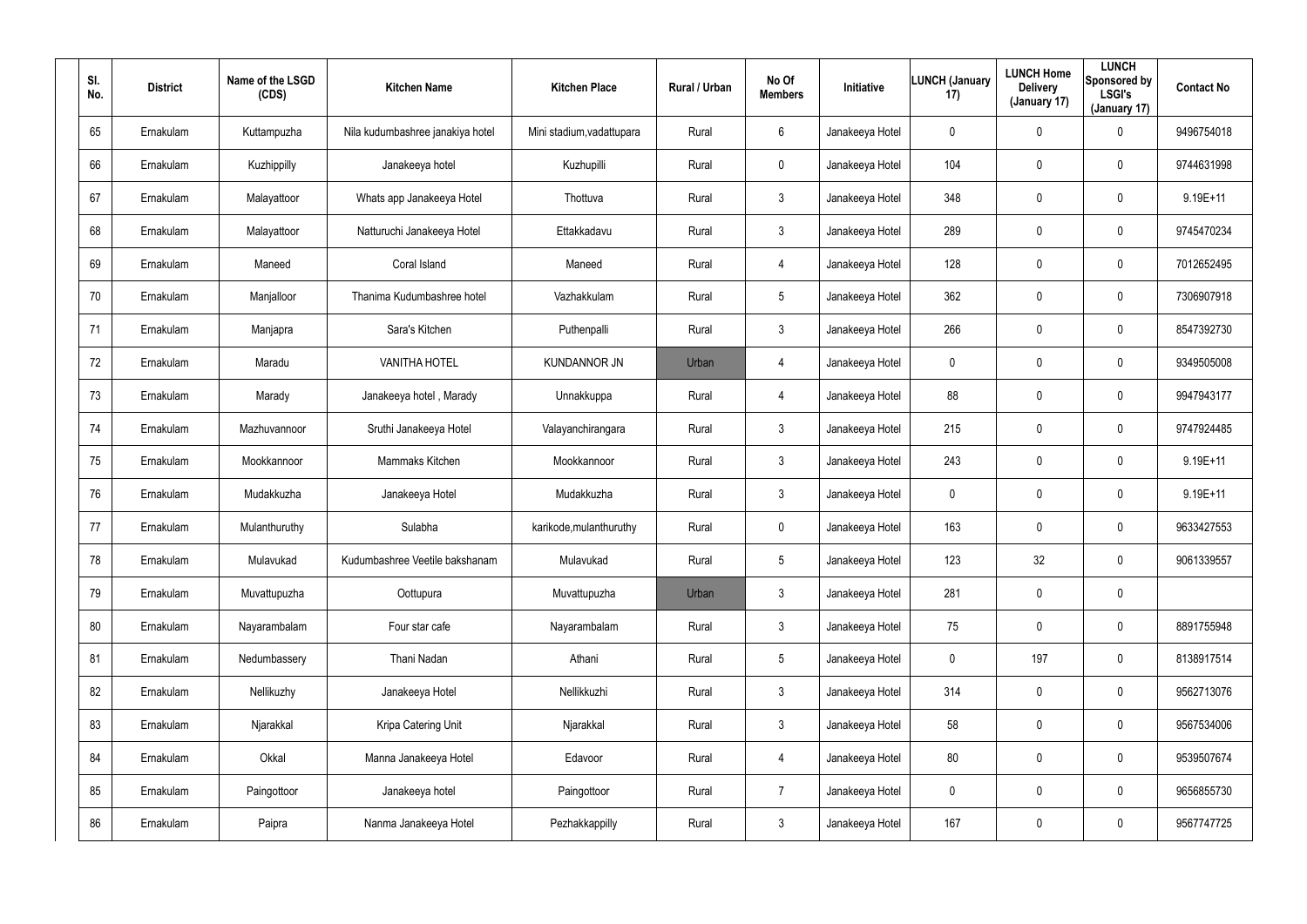| SI.<br>No. | <b>District</b> | Name of the LSGD<br>(CDS) | <b>Kitchen Name</b>                                      | <b>Kitchen Place</b>                        | <b>Rural / Urban</b> | No Of<br><b>Members</b> | Initiative      | <b>LUNCH (January</b><br>17) | <b>LUNCH Home</b><br><b>Delivery</b><br>(January 17) | <b>LUNCH</b><br>Sponsored by<br><b>LSGI's</b><br>(January 17) | <b>Contact No</b> |
|------------|-----------------|---------------------------|----------------------------------------------------------|---------------------------------------------|----------------------|-------------------------|-----------------|------------------------------|------------------------------------------------------|---------------------------------------------------------------|-------------------|
| 87         | Ernakulam       | Pallarimangalam           | Janakeeya Hotel                                          | Janakeeya Hotel, Koovalloor                 | Rural                | 4                       | Janakeeya Hotel | 132                          | $\mathbf 0$                                          | 0                                                             | 7025992310        |
| 88         | Ernakulam       | Pallipuram                | SANTHWANAM Janakeeyahotel                                | Pothen valav                                | Rural                | 5                       | Janakeeya Hotel | 251                          | $\mathbf 0$                                          | 0                                                             | 9747525176        |
| 89         | Ernakulam       | Pambakkuda                | viswastha catering unit                                  | pambakkuda block punjayathu<br>building     | Rural                | 4                       | Janakeeya Hotel | 42                           | $\mathbf 0$                                          | $\mathbf 0$                                                   | 9946404045        |
| 90         | Ernakulam       | Parakkadave               | Thejus catering unit                                     | Moozhikkulam                                | Rural                | 10                      | Janakeeya Hotel | 0                            | 0                                                    | $\mathbf 0$                                                   | 9847936303        |
| 91         | Ernakulam       | Paravoor                  | sree vigneswara sc cafe                                  | Govt.boys' HSS, N.Paravur                   | Urban                | 4                       | Janakeeya Hotel | 71                           | $\mathbf 0$                                          | 0                                                             |                   |
| 92         | Ernakulam       | Perumbavoor               | JANAKEEYA HOTEL MINI CIVIL<br><b>STATION PERUMBAVOOR</b> | <b>CIVIL STATION</b>                        | Urban                | $\mathfrak{Z}$          | Janakeeya Hotel | 404                          | 0                                                    | $\mathbf 0$                                                   | 9847008734        |
| 93         | Ernakulam       | Perumbavoor               | Swath kudumbashree canteen                               | Perumbavoor                                 | Urban                | $\mathbf{3}$            | Janakeeya Hotel | 325                          | $\mathbf 0$                                          | $\mathbf 0$                                                   | 9847015470        |
| 94         | Ernakulam       | Perumbavoor               | Janakeeya Hotel                                          | Kanjirakkad pallippady                      | Urban                | $\mathbf{3}$            | Janakeeya Hotel | 271                          | 0                                                    | 0                                                             | 9847015470        |
| 95         | Ernakulam       | Pindimana                 | Janakeeya hotel                                          | Muthamkuzhi                                 | Rural                | $\overline{4}$          | Janakeeya Hotel | 85                           | $\mathbf 0$                                          | $\mathbf 0$                                                   | 9656297799        |
| 96         | Ernakulam       | Piravam                   | sneha canteen                                            | municipality building base floor<br>piravom | Urban                | 4                       | Janakeeya Hotel | 260                          | 0                                                    | 0                                                             | 8075376906        |
| 97         | Ernakulam       | Pootrikka                 | <b>GRANDMA JANAKEEYA HOTEL</b>                           | <b>CHOONDI</b>                              | Rural                | $\mathbf{3}$            | Janakeeya Hotel | 0                            | $\mathbf 0$                                          | 0                                                             | 9400550287        |
| 98         | Ernakulam       | Pothanikkad               | Taj hotel                                                | Pothanikkad                                 | Rural                | $\mathbf{3}$            | Janakeeya Hotel | 148                          | 0                                                    | 0                                                             | 9645079573        |
| 99         | Ernakulam       | Puthanvelikkara           | Panjami cafe kudumbashree                                | Near panjayath office                       | Rural                | $5\overline{)}$         | Janakeeya Hotel | 0                            | 104                                                  | 0                                                             | 9645530669        |
| 100        | Ernakulam       | Ramamangalam              | Kalavara janakeeya hotel                                 | ramamngalam                                 | Rural                | 4                       | Janakeeya Hotel | 215                          | $\pmb{0}$                                            | 0                                                             | 9961344346        |
| 101        | Ernakulam       | Rayamangalam              | Arya canteen                                             | Kuruppampady                                | Rural                | $\mathbf{3}$            | Janakeeya Hotel | 132                          | $\boldsymbol{0}$                                     | $\pmb{0}$                                                     | 8281825730        |
| 102        | Ernakulam       | Thirumarady               | janakiya hotel thirumarady                               | edappara jn.                                | Rural                | $\mathfrak{Z}$          | Janakeeya Hotel | 0                            | $\pmb{0}$                                            | $\pmb{0}$                                                     | 7594811868        |
| 103        | Ernakulam       | Thiruvaniyoor             | Thanima                                                  | Thiruvaniyoor                               | Rural                | $\mathbf 0$             | Janakeeya Hotel | 0                            | 134                                                  | 0                                                             | 9061239698        |
| 104        | Ernakulam       | Thrikkakkara East         | Thanima Janakeeya Hotel                                  | Kakkanad                                    | Urban                | 8                       | Janakeeya Hotel | 0                            | $\mathbf 0$                                          | $\pmb{0}$                                                     | 9207134763        |
| 105        | Ernakulam       | Thrikkakkara west         | Janakeeya hotel                                          | Chembumukku                                 | Urban                | $5\phantom{.0}$         | Janakeeya Hotel | 89                           | $\pmb{0}$                                            | 0                                                             | 9496530576        |
| 106        | Ernakulam       | Thuravoor                 | e-grill Janakeeya Hotel                                  | Yudapuram                                   | Rural                | 4                       | Janakeeya Hotel | 513                          | $\boldsymbol{0}$                                     | $\pmb{0}$                                                     | 9526845935        |
| 107        | Ernakulam       | Tripunithura              | Janakeeya Hotel Tripunithura                             | Eroor                                       | Urban                | $\mathfrak{Z}$          | Janakeeya Hotel | 128                          | $\pmb{0}$                                            | $\pmb{0}$                                                     | 8137977644        |
| 108        | Ernakulam       | Vadakkekkara              | vadakkekkara kudumbasree janakeeya<br>hotel              | Madaplathuruth                              | Rural                | 4                       | Janakeeya Hotel | 148                          | $\boldsymbol{0}$                                     | 0                                                             | 8301806778        |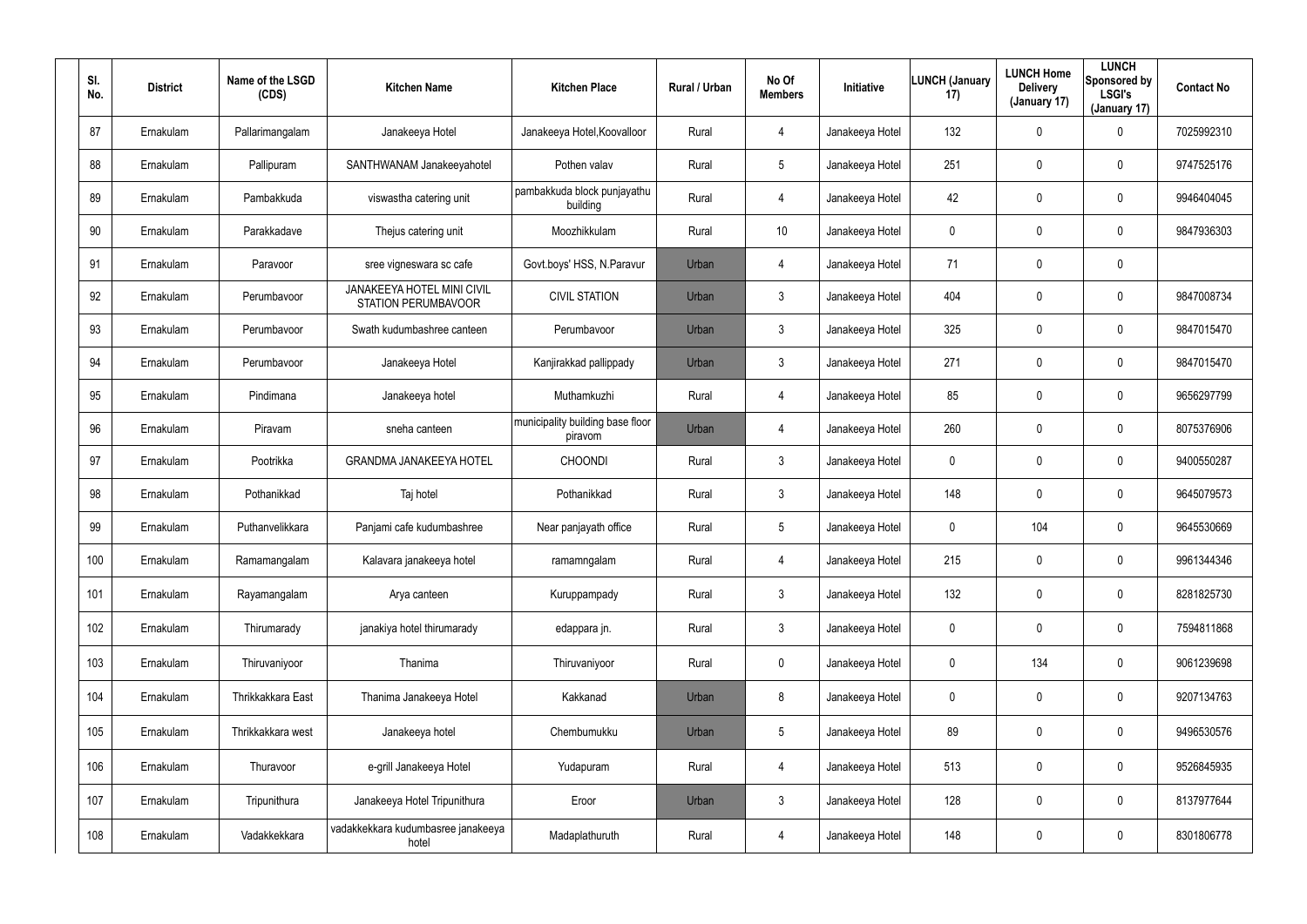|     | SI.<br>No.      | <b>District</b> | Name of the LSGD<br>(CDS) | <b>Kitchen Name</b>          | <b>Kitchen Place</b>                              | Rural / Urban | No Of<br><b>Members</b> | <b>Initiative</b> | LUNCH (January<br>17) | <b>LUNCH Home</b><br><b>Delivery</b><br>(January 17) | <b>LUNCH</b><br>Sponsored by<br><b>LSGI's</b><br>(January 17) | <b>Contact No</b> |
|-----|-----------------|-----------------|---------------------------|------------------------------|---------------------------------------------------|---------------|-------------------------|-------------------|-----------------------|------------------------------------------------------|---------------------------------------------------------------|-------------------|
|     | 109             | Ernakulam       | Vadavukode<br>Puthancruz  | <b>JANAKEEYA HOTEL</b>       | Puthencruz                                        | Rural         | $\mathbf{3}$            | Janakeeya Hotel   | 0                     | $\mathbf 0$                                          | 0                                                             | $9.19E + 11$      |
|     | 110             | Ernakulam       | Valakom                   | Ruchi                        | Valakom                                           | Rural         | $5\phantom{.0}$         | Janakeeya Hotel   | 0                     | $\mathbf 0$                                          | $\pmb{0}$                                                     | 9074232700        |
|     | 111             | Ernakulam       | Varapuzha                 | <b>DURGA ACTIVITY</b>        | CHETTIBHAGAM                                      | Rural         | 8                       | Janakeeya Hotel   | 133                   | $\mathbf 0$                                          | $\mathfrak{Z}$                                                | 9496160074        |
|     | 112             | Ernakulam       | Vazhakulam                | Three Star Hotel             | Marampally                                        | Rural         | $\mathfrak{Z}$          | Janakeeya Hotel   | 298                   | $\mathbf 0$                                          | $\mathbf 0$                                                   | 6282644893        |
|     | 113             | Ernakulam       | Vengola                   | Janakeeya Hotel              | Pathipalam                                        | Rural         | $5\phantom{.0}$         | Janakeeya Hotel   | 88                    | $\pmb{0}$                                            | $\pmb{0}$                                                     | 8137887455        |
|     | 114             | Ernakulam       | Vengoor                   | <b>JANAKEEYA HOTEL</b>       | Choorathod                                        | Rural         | 4                       | Janakeeya Hotel   | 131                   | $\mathbf 0$                                          | $\mathbf 0$                                                   | 9656904682        |
| 114 |                 |                 |                           |                              |                                                   |               | 449                     |                   | 20248                 | 1700                                                 | 9                                                             |                   |
|     | -1              | Idukki          | Adimaly                   | Friends Janakeeya Hotel      | Adimaly                                           | Rural         | 4                       | Janakeeya Hotel   | 174                   | $\mathbf 0$                                          | $\mathbf 0$                                                   | 9961635779        |
|     | $\overline{2}$  | Idukki          | Alackode                  | Five Star Canteen            | Elamdesham Block<br>Panchayath Building, Alakode  | Rural         | $5\phantom{.0}$         | Janakeeya Hotel   | 28                    | $\pmb{0}$                                            | $\mathbf 0$                                                   | 9961482164        |
|     | $\mathbf{3}$    | Idukki          | Arakkulam                 | Sabhalyam                    | Moolamattom                                       | Rural         | 4                       | Janakeeya Hotel   | 267                   | $\mathbf 0$                                          | $\mathbf 0$                                                   | 8848124921        |
|     | $\overline{4}$  | Idukki          | Ayyappancovil             | Maria Janakeeya Hotel        | Parappu                                           | Rural         | $\mathbf{3}$            | Janakeeya Hotel   | 102                   | $\mathbf 0$                                          | $\mathbf 0$                                                   | 9544622096        |
|     | $5\phantom{.0}$ | Idukki          | Bysonvalley               | Famous Janakiya Hotel        | Pottankad                                         | Rural         | 4                       | Janakeeya Hotel   | 89                    | $\mathbf 0$                                          | $\mathbf 0$                                                   | 9744566398        |
|     | 6               | Idukki          | Chakkupallam              | Vanithasree Janakeeya Hotel  | Anakkara                                          | Rural         | $\mathbf{3}$            | Janakeeya Hotel   | 321                   | $\mathbf 0$                                          | $\mathbf 0$                                                   | 8075143547        |
|     | $\overline{7}$  | Idukki          | Devikulam                 | Kudumbashree Janakeeya Hotel | Echo point                                        | Rural         | $\mathbf{3}$            | Janakeeya Hotel   | 192                   | $\mathbf 0$                                          | $\pmb{0}$                                                     | 8281640208        |
|     | 8               | Idukki          | Edavetty                  | Kudumbashree Janakeeya Hotel | Edavetty                                          | Rural         | $\mathbf{3}$            | Janakeeya Hotel   | 0                     | $\mathbf 0$                                          | $\pmb{0}$                                                     | 6238694173        |
|     | 9               | ldukki          | Erattayar                 | Vanitha Janakeeya Hotel      | Erattayar                                         | Rural         | 4                       | Janakeeya Hotel   | $\mathbf 0$           | $\mathbf 0$                                          | $\mathbf 0$                                                   | 9188166929        |
|     | 10 <sup>°</sup> | Idukki          | Kamakshi                  | Kripa Catering               | Thankamani                                        | Rural         | $5\phantom{.0}$         | Janakeeya Hotel   | 245                   | $\mathbf 0$                                          | $\mathbf 0$                                                   | 9544021398        |
|     | 11              | ldukki          | Kanchiyar                 | Swadh Janakeeya Hotel        | Kanchiyar                                         | Rural         | $\overline{5}$          | Janakeeya Hotel   | $\mathbf 0$           | $\mathbf 0$                                          | $\pmb{0}$                                                     | 8606856496        |
|     | 12              | Idukki          | Kanjikkuzhi               | Samarppanam                  | Kanjikkuzhi                                       | Rural         | 4                       | Janakeeya Hotel   | 176                   | $\mathbf 0$                                          | $\overline{2}$                                                | 9447169262        |
|     | 13              | ldukki          | Kanthaloor                | Morningstar Janakeeya Hotel  | Sahayagiri complex, near<br>Kanthalloor Bus stand | Rural         | 4                       | Janakeeya Hotel   | 126                   | $\mathbf 0$                                          | $\pmb{0}$                                                     | 9447941632        |
|     | 14              | Idukki          | Karimannoor               | Rujiya Catering Unit         | Karimannoor                                       | Rural         | $\overline{5}$          | Janakeeya Hotel   | 122                   | $\mathbf 0$                                          | $\pmb{0}$                                                     | 9497454952        |
|     | 15              | Idukki          | Karunapuram               | Karuna Hotel                 | Panchayathu complex                               | Rural         | 4                       | Janakeeya Hotel   | 216                   | $\mathbf 0$                                          | $\mathbf 0$                                                   | 9961152820        |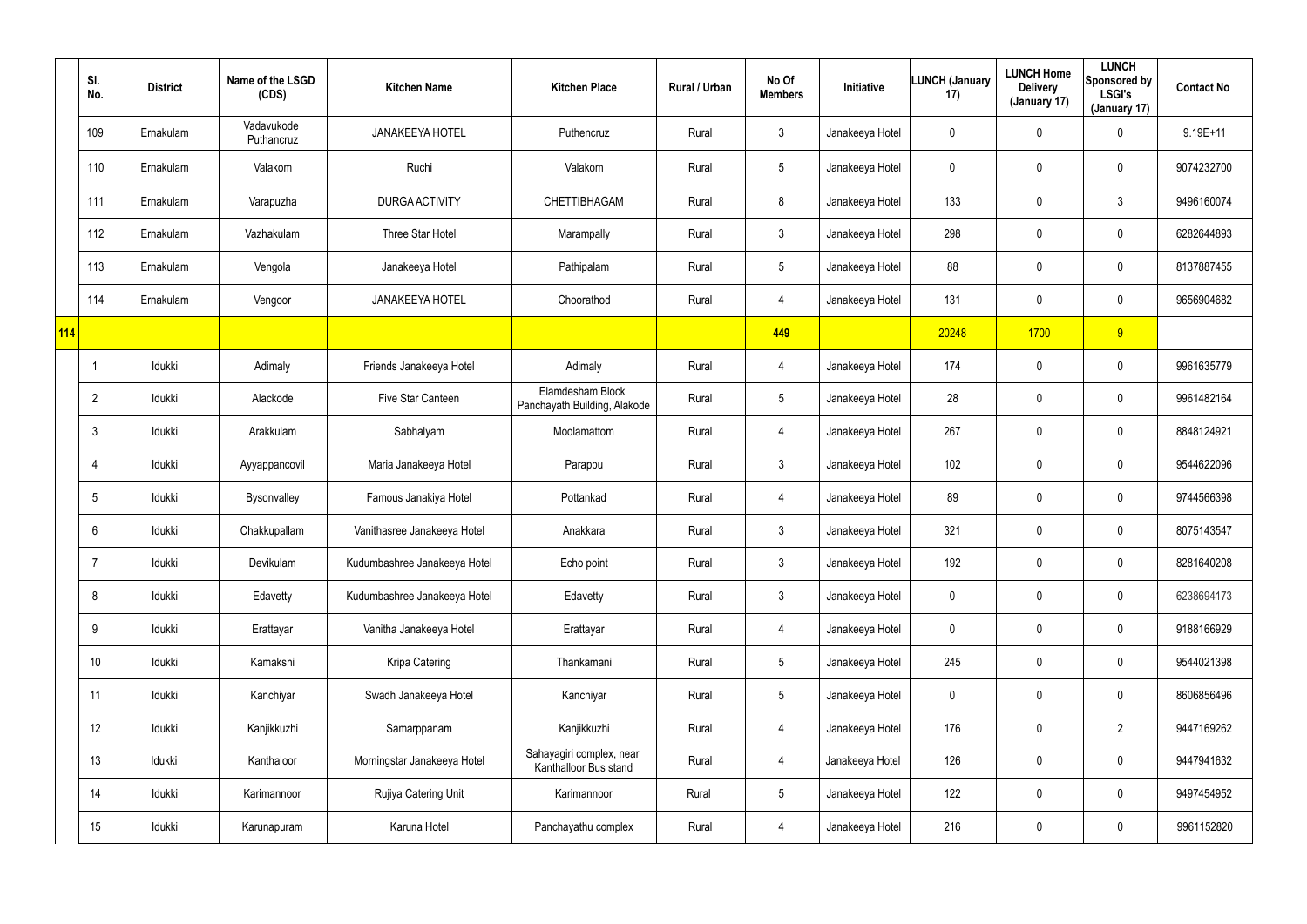|    | SI.<br>No.      | <b>District</b> | Name of the LSGD<br>(CDS) | <b>Kitchen Name</b>                | <b>Kitchen Place</b>          | Rural / Urban | No Of<br><b>Members</b> | Initiative      | <b>LUNCH (January</b><br>17) | <b>LUNCH Home</b><br><b>Delivery</b><br>(January 17) | <b>LUNCH</b><br>Sponsored by<br><b>LSGI's</b><br>(January 17) | <b>Contact No</b> |
|----|-----------------|-----------------|---------------------------|------------------------------------|-------------------------------|---------------|-------------------------|-----------------|------------------------------|------------------------------------------------------|---------------------------------------------------------------|-------------------|
|    | 16              | Idukki          | Kattappana                | Karunya Janakeeya Hotel            | Kattappana                    | Urban         | 5                       | Janakeeya Hotel | 290                          | $\mathbf 0$                                          | 0                                                             | 9497684477        |
|    | 17              | Idukki          | Kodikkulam                | Kulirma Janakiya Hotel             | Kodikkulam                    | Rural         | 6                       | Janakeeya Hotel | 52                           | $\mathbf 0$                                          | 0                                                             | 9605111852        |
|    | 18              | Idukki          | Kokkayar                  | Sevana Janakeeya hotel             | 35th Mile                     | Rural         | $\mathfrak{Z}$          | Janakeeya Hotel | 19                           | $\mathbf 0$                                          | 0                                                             | 9562067674        |
|    | 19              | Idukki          | Konnathadi                | Friends Janakeeya Hotel            | Panickankudi                  | Rural         | 6                       | Janakeeya Hotel | 52                           | $\mathbf 0$                                          | 0                                                             | 9544048878        |
|    | 20              | Idukki          | Konnathadi                | Janapriya Janakeeya Hotel          | Konnathadi                    | Rural         | $\mathfrak{Z}$          | Janakeeya Hotel | 190                          | $\mathbf 0$                                          | 0                                                             | 9895147074        |
|    | 21              | Idukki          | Kudayathoor               | Kudumbashree Janakeeya Hotel       | Kanjar                        | Rural         | 3                       | Janakeeya Hotel | 98                           | $\mathbf 0$                                          | 0                                                             | 9526762560        |
|    | 22              | Idukki          | Kumaramangalam            | Kumaramangalam Janakeeya Hotel     | Kumaramangalam                | Rural         | 4                       | Janakeeya Hotel | 138                          | 0                                                    | 0                                                             | 9745633509        |
|    | 23              | Idukki          | Kumili                    | Ruchi Hotel                        | Kumili                        | Rural         | 4                       | Janakeeya Hotel | 140                          | $\mathbf 0$                                          | 0                                                             | 9447980637        |
|    | 24              | Idukki          | Manakkadu                 | Vanitha Hotel                      | Chittoor                      | Rural         | $\mathfrak{Z}$          | Janakeeya Hotel | 48                           | $\mathbf 0$                                          | 0                                                             | 8330097933        |
|    | 25              | Idukki          | Mankulam                  | Jeevanam Catering Janakeeya Hotel  | Panchayathu Building          | Rural         | 4                       | Janakeeya Hotel | 68                           | $\mathbf 0$                                          | 0                                                             | 9495060505        |
| 51 | 26              | Idukki          | Mankulam                  | Happy Janakéeya Hotel              | Aanakkulam                    | Rural         | $\mathfrak{Z}$          | Janakeeya Hotel | 62                           | $\mathbf 0$                                          | 0                                                             | 9496251027        |
|    | 27              | Idukki          | Marayoor                  | Malabar food court Janakeeya Hotel | Marayoor Near IDCB bank       | Rural         | 4                       | Janakeeya Hotel | 142                          | $\mathbf 0$                                          | 0                                                             | 9446925610        |
|    | 28              | Idukki          | Mariyapuram               | Anaswara Hotel & Catering          | Idukki                        | Rural         | 4                       | Janakeeya Hotel | 200                          | $\mathbf 0$                                          | 0                                                             | 9526329438        |
|    | 29              | Idukki          | Munnar                    | Annapoorna catering                | Lorry stand, old munnar       | Rural         | 5                       | Janakeeya Hotel | 293                          | $\mathbf 0$                                          | 0                                                             | 8281009478        |
|    | 30              | Idukki          | Muttom                    | Nila Janakeeya Hotel               | Muttom                        | Rural         | $\mathfrak{Z}$          | Janakeeya hotel | 265                          | $\mathbf 0$                                          | 0                                                             | 9961104818        |
|    | 31              | Idukki          | Nedumkandam               | Annus catering                     | Nedumkandam<br>Kizhakkekavala | Rural         | 4                       | Janakeeya Hotel | 207                          | $\mathbf 0$                                          | 0                                                             | 9747458576        |
|    | 32              | Idukki          | Pallivasal                | <b>Blessing Janakeeya Hotel</b>    | Pallivasal                    | Rural         | 4                       | Janakeeya Hotel | 101                          | $\mathbf 0$                                          | 0                                                             | 9947981574        |
|    | 33              | Idukki          | Pampadumpara              | Thripthy Janakeeya Hotel           | Pampadumpara                  | Rural         | $\mathbf{3}$            | Janakeeya Hotel | 159                          | $\mathbf 0$                                          | 0                                                             | 9207150558        |
|    | 34              | Idukki          | Peermedu                  | Thripthy Janakeeya Hotel           | Peermedu                      | Rural         | $\mathbf{3}$            | Janakeeya Hotel | 108                          | $\mathbf 0$                                          | 0                                                             | 9633311267        |
|    | 35 <sub>5</sub> | ldukki          | Peruvanthanam             | Janakeeya Hotel                    | Peruvanthanam                 | Rural         | $5\phantom{.0}$         | Janakeeya Hotel | 40                           | $\mathbf 0$                                          | 0                                                             | 9562274720        |
|    | 36              | Idukki          | Purappuzha                | Ammas Janakeeya Hotel              | Purappuzha                    | Rural         | $\mathbf{3}$            | Janakeeya Hotel | 75                           | $\mathbf 0$                                          | 0                                                             | 9744954032        |
|    | 37              | ldukki          | Rajakkadu                 | Janakeeya Hotel                    | Rajakkadu Town                | Rural         | $\mathbf{3}$            | Janakeeya Hotel | 444                          | $\mathbf 0$                                          | 0                                                             | 9446766999        |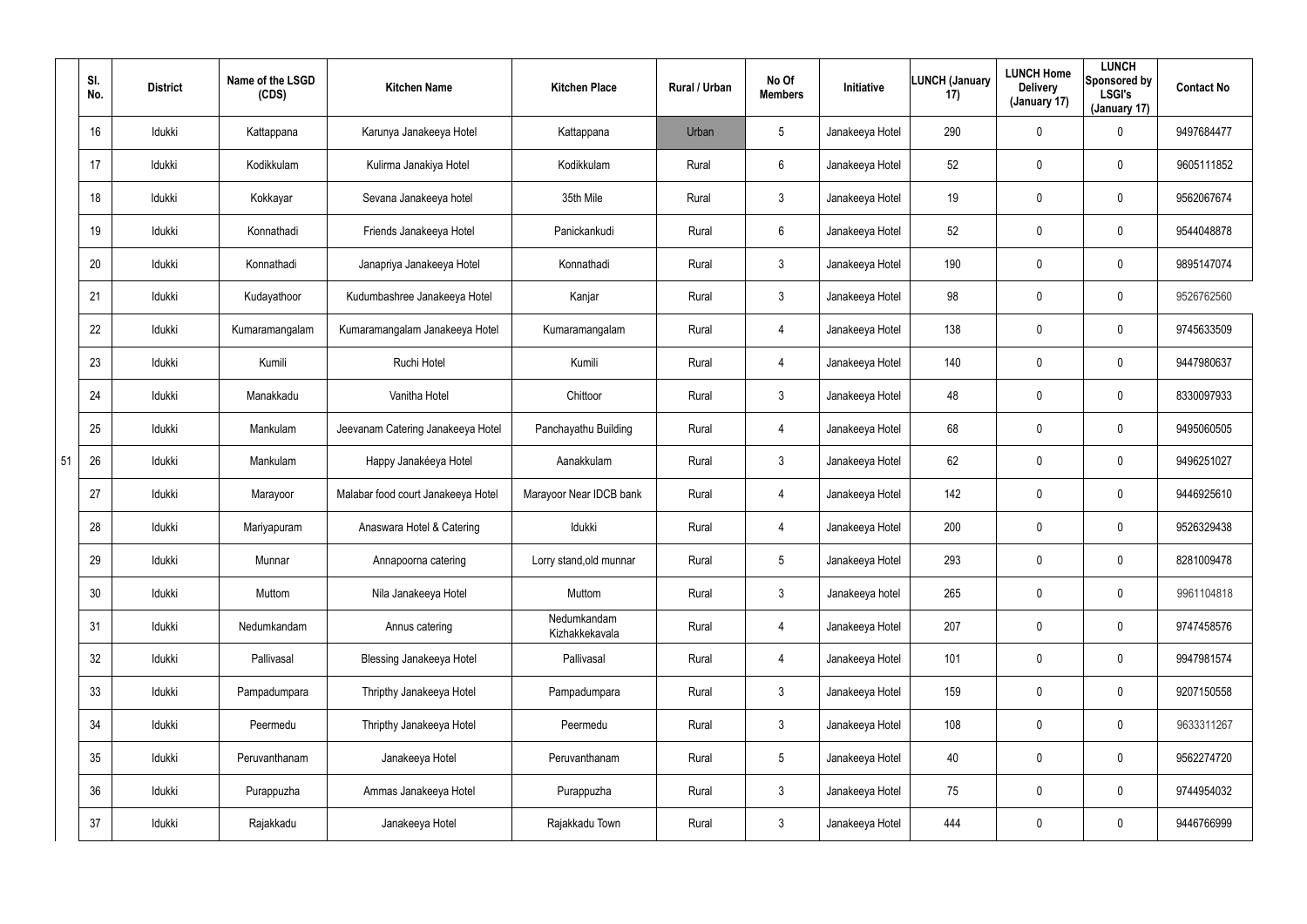|    | SI.<br>No.      | <b>District</b> | Name of the LSGD<br>(CDS) | <b>Kitchen Name</b>                       | <b>Kitchen Place</b>                      | Rural / Urban | No Of<br><b>Members</b> | Initiative      | <b>LUNCH (January</b><br>17) | <b>LUNCH Home</b><br><b>Delivery</b><br>(January 17) | <b>LUNCH</b><br>Sponsored by<br><b>LSGI's</b><br>(January 17) | <b>Contact No</b> |
|----|-----------------|-----------------|---------------------------|-------------------------------------------|-------------------------------------------|---------------|-------------------------|-----------------|------------------------------|------------------------------------------------------|---------------------------------------------------------------|-------------------|
|    | 38              | Idukki          | Rajakumari                | Aiswarya Vanitha Restaurent               | Rajakumari South                          | Rural         | $\overline{4}$          | Janakeeya Hotel | 345                          | $\mathbf 0$                                          | 0                                                             | 9526570410        |
|    | 39              | Idukki          | Santhanpara               | Janakeeya Hotel                           | Santhanpara                               | Rural         | $\overline{4}$          | Janakeeya Hotel | 170                          | $\mathbf 0$                                          | $\pmb{0}$                                                     | 9526174553        |
|    | 40              | Idukki          | Senapathy                 | Ammoose Hotel                             | Mangathotty                               | Rural         | $\mathfrak{Z}$          | Janakeeya Hotel | 0                            | $\mathbf 0$                                          | $\mathbf 0$                                                   | 9539396626        |
|    | 41              | Idukki          | Udumbannoor               | Kudumbashree Janakeeya Hotel              | Udumbannor                                | Rural         | $\mathbf{3}$            | Janakeeya Hotel | 233                          | $\mathbf 0$                                          | 0                                                             | 9633678438        |
|    | 42              | Idukki          | Upputhara                 | Samarppitha Janakeeya hotel               | Upputhara                                 | Rural         | $5\phantom{.0}$         | Janakeeya Hotel | 109                          | $\mathbf 0$                                          | $\mathbf 0$                                                   | 9526590710        |
|    | 43              | Idukki          | Vandanmedu                | Dharshana Janakeeya Hotel                 | Vandanmedu                                | Rural         | 4                       | Janakeeya Hotel | 153                          | 0                                                    | $\mathbf 0$                                                   | 9744038737        |
|    | 44              | Idukki          | Vandiperiyar              | Vandiperiyar Janakeeya Hotel              | Vandiperiyar                              | Rural         | $5\phantom{.0}$         | Janakeeya Hotel | 256                          | $\mathbf 0$                                          | $\mathbf 0$                                                   | 8086863254        |
|    | 45              | Idukki          | Vannappuram               | Souhrudham Janakeeya Hotel                | Vannappuram                               | Rural         | $5\phantom{.0}$         | Janakeeya Hotel | 0                            | $\mathbf 0$                                          | $\mathbf 0$                                                   | 8113054492        |
|    | 46              | Idukki          | Vathikudy                 | Karthika                                  | Thopramkudi                               | Rural         | 4                       | Janakeeya Hotel | 0                            | 0                                                    | $\mathbf 0$                                                   | 9947636989        |
|    | 47              | Idukki          | Vathikudy                 | Mahima                                    | Murickassery                              | Rural         | $\mathbf{3}$            | Janakeeya Hotel | 108                          | 0                                                    | $\mathbf 0$                                                   | 8289945652        |
|    | 48              | Idukki          | Vattavada                 | Vattavada Kudumbashree Janakeeya<br>Hotel | Keekkara, Kovilur                         | Rural         | 4                       | Janakeeya Hotel | 0                            | $\mathbf 0$                                          | $\mathbf 0$                                                   | 9497790469        |
|    | 49              | Idukki          | Vazhathoppu               | Grahalakshmi Hotel & Catering             | Cheruthoni                                | Rural         | 4                       | Janakeeya Hotel | 182                          | 0                                                    |                                                               | 9496178884        |
|    | 50              | Idukki          | Vellathooval              | Flowers Janakeeya Hotel                   | Vellathooval                              | Rural         | 4                       | Janakeeya Hotel | 81                           | $\mathbf 0$                                          | $\mathbf 0$                                                   | 9961419892        |
|    | 51              | Idukki          | Velliyamattam             | Padhayam Kudumbashree Janakeeya<br>Hotel  | Velliyamattam                             | Rural         | 4                       | Janakeeya Hotel | 57                           | $\pmb{0}$                                            | $\pmb{0}$                                                     | 7902854627        |
| 51 |                 |                 |                           |                                           |                                           |               | 201                     |                 | 6943                         | $\bullet$                                            | $\overline{\mathbf{3}}$                                       |                   |
|    | $\overline{1}$  | Kannur          | Maloor                    | Maloor Janakeeya Hotel                    | Thrikandaripoyil, PO-<br>Thrikandaripoyil | Rural         | $\mathfrak{Z}$          | Janakeeya Hotel | 151                          | $\pmb{0}$                                            | $\pmb{0}$                                                     | 9656132294        |
|    | $\overline{2}$  | Kannur          | Kolachery                 | Janakeeya Hotel                           | Kolachery Paramba, PO-<br>Kolacheri       | Rural         | $5\phantom{.0}$         | Janakeeya Hotel | 230                          | $\pmb{0}$                                            | $5\phantom{.0}$                                               | 9895324699        |
|    | $\mathbf{3}$    | Kannur          | Pinarayi                  | Janakeeya hotel, Pinarayi                 | Pinarayi                                  | Rural         | $6\phantom{.}6$         | Janakeeya Hotel | 282                          | $\mathbf 0$                                          | $\pmb{0}$                                                     | 9447215211        |
|    | 4               | Kannur          | Muzhakunnu                | Thripthy Janakeeya Hotel                  | Kakkayangad, Muzhakkunnu                  | Rural         | $5\phantom{.0}$         | Janakeeya Hotel | 330                          | $\pmb{0}$                                            | $\overline{2}$                                                | 9526047538        |
|    | $5\phantom{.0}$ | Kannur          | Chapparappadavu           | Kudumbasree janakeeya hotel               | Near village office,<br>Chapparappadav    | Rural         | $\mathfrak{Z}$          | Janakeeya Hotel | 0                            | $\mathbf 0$                                          | $\pmb{0}$                                                     | 9605413324        |
|    | 6               | Kannur          | Iritty                    | Roopasree Kudumbashree hotel              | Koolichembra                              | Urban         | 8                       | Janakeeya Hotel | 406                          | $\pmb{0}$                                            |                                                               | 8589921533        |
|    |                 | Kannur          | Dharmadam                 | Dharmadam Janakeeya hotel                 | Near Andalloor kav,<br>Dharmadam          | Rural         | $\mathbf{3}$            | Janakeeya Hotel | 112                          | $\mathbf 0$                                          | $\pmb{0}$                                                     | 9526975778        |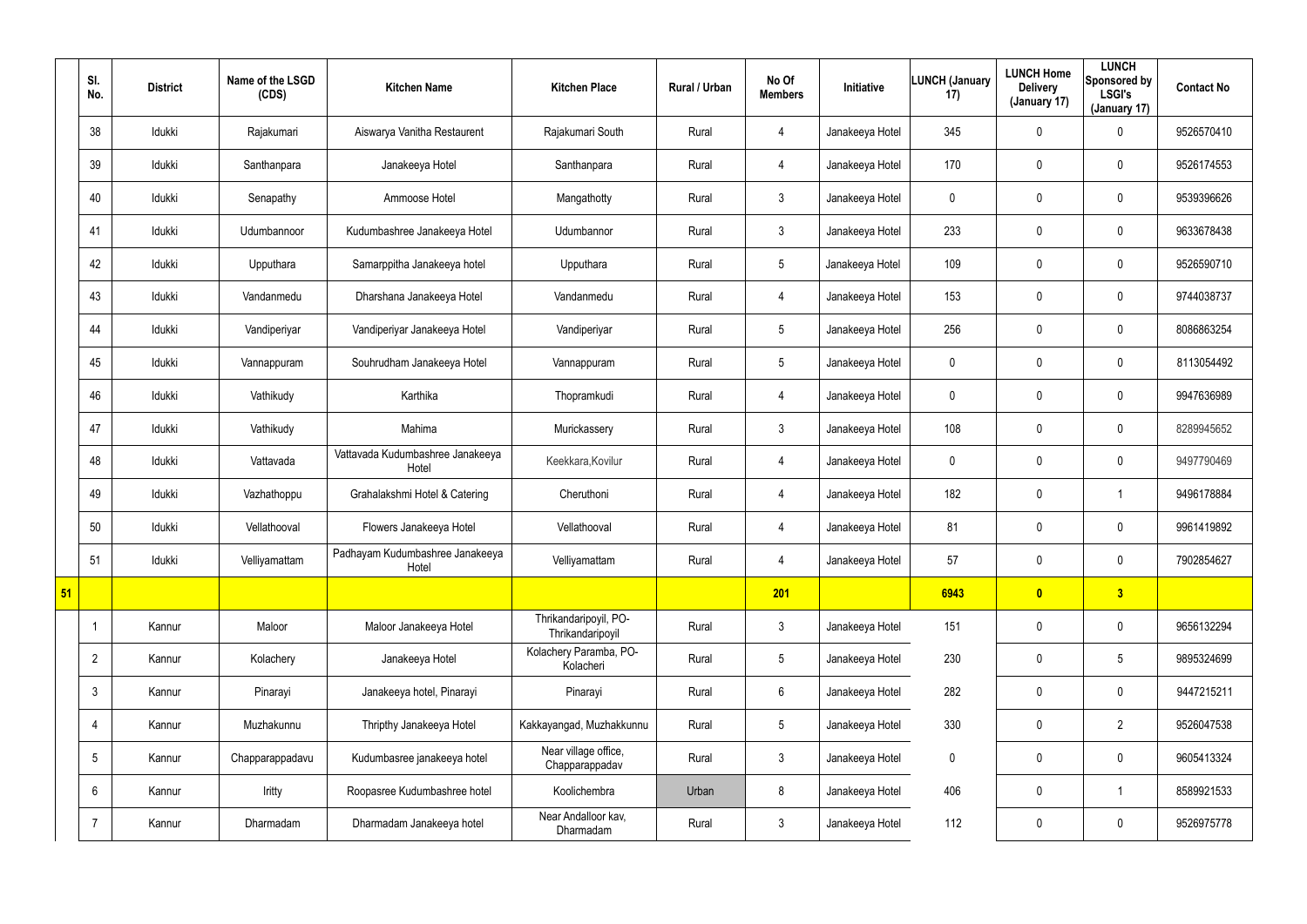| SI.<br>No.      | <b>District</b> | Name of the LSGD<br>(CDS)   | <b>Kitchen Name</b>                                | <b>Kitchen Place</b>                           | Rural / Urban | No Of<br><b>Members</b> | Initiative      | <b>LUNCH (January</b><br>17) | <b>LUNCH Home</b><br><b>Delivery</b><br>(January 17) | <b>LUNCH</b><br>Sponsored by<br><b>LSGI's</b><br>(January 17) | <b>Contact No</b> |
|-----------------|-----------------|-----------------------------|----------------------------------------------------|------------------------------------------------|---------------|-------------------------|-----------------|------------------------------|------------------------------------------------------|---------------------------------------------------------------|-------------------|
| 8               | Kannur          | Peralassery                 | Janakeeya Hotel                                    | Peralassery Town, PO -<br>Mundallur            | Rural         | 9                       | Janakeeya Hotel | 412                          | $\mathbf 0$                                          | 0                                                             | 70256213909       |
| 9               | Kannur          | Kadannappalli<br>Panappuzha | Kudumbasree janakeeya hotel                        | Chanthappura                                   | Rural         | 4                       | Janakeeya Hotel | 156                          | $\mathbf 0$                                          | 0                                                             | 9961089935        |
| 10 <sup>°</sup> | Kannur          | Anthur                      | Janakeeya hotel                                    | Dharmasala                                     | Urban         | 5                       | Janakeeya Hotel | 245                          | $\mathbf 0$                                          | 0                                                             | 9544138650        |
| 11              | Kannur          | Cheruthazham                | Janakeeya Hotel (Thripthi<br>Kudumbashree Canteen) | Pilathara                                      | Rural         | 3                       | Janakeeya Hotel | 232                          | $\mathbf 0$                                          | 0                                                             | 9947540361        |
| 12              | Kannur          | Peravoor                    | Kudumbashree Janakeeya Hotel                       | Peravoor Bus stand, Peravoor<br>P <sub>O</sub> | Rural         | $\mathfrak{Z}$          | Janakeeya Hotel | 228                          | $\mathbf 0$                                          | 0                                                             | 9947567857        |
| 13              | Kannur          | Kalliassery                 | Janakeeya Hotel                                    | Irinav Road, Payyattam, PO-<br>Irinav          | Rural         | 4                       | Janakeeya Hotel | 311                          | $\mathbf 0$                                          | 0                                                             | 8848330570        |
| 14              | Kannur          | Panniyannur                 | Janakeeya Hotel                                    | Panoor Block office compound                   | Rural         | 6                       | Janakeeya Hotel | 245                          | 0                                                    | 0                                                             | 9447449875        |
| 15              | Kannur          | Kannapuram                  | Janakeeya Hotel                                    | Chynaclay road, Kannapuram                     | Rural         | 5                       | Janakeeya Hotel | 152                          | 0                                                    | $\overline{2}$                                                | 8089127045        |
| 16              | Kannur          | Sreekandapuram              | Janakeeya Hotel                                    | Sreekandapuram, near bus<br>stand              | Urban         | $5\overline{)}$         | Janakeeya Hotel | 303                          | $\mathbf 0$                                          |                                                               | 7591948757        |
| 17              | Kannur          | Thalasseri                  | Janakeeya Hotel                                    | New bus stand, Thalasseri                      | Urban         | 6                       | Janakeeya Hotel | 808                          | 0                                                    | 0                                                             | 9446263864        |
| 18              | Kannur          | Chokli                      | Janakeeya Hotel                                    | Olavilam, Chokli                               | Rural         | $5\overline{)}$         | Janakeeya Hotel | 100                          | 0                                                    | 0                                                             | 9846892821        |
| 19              | Kannur          | Udayagiri                   | Janakeeya Hotel                                    | Karthikapuram                                  | Rural         | 4                       | Janakeeya Hotel | 273                          | 0                                                    | 0                                                             | 9562375342        |
| 20              | Kannur          | Karivellur Peralam          | Janakeeya Hotel                                    | Panchayah building,<br>Onakkunnu               | Rural         | 4                       | Janakeeya Hotel | 281                          | 0                                                    | 0                                                             | 7025519714        |
| 21              | Kannur          | Muzhappilangad              | Janakeeya Hotel                                    | Near FCI godown,<br>Muzhappilangad             | Rural         | $5\overline{)}$         | Janakeeya Hotel | 301                          | $\boldsymbol{0}$                                     | 0                                                             | 7306005267        |
| 22              | Kannur          | Narath                      | Janakeeya Hotel                                    | Janakeeya Hotel, Kambil,<br>Narath             | Rural         | $\overline{7}$          | Janakeeya Hotel | 165                          | $\boldsymbol{0}$                                     | $\overline{2}$                                                | 9747441162        |
| 23              | Kannur          | Payyannur                   | Janakeeya Hotel                                    | Municipality compoud,<br>Payyannur             | Urban         | $\mathbf{3}$            | Janakeeya Hotel | 355                          | $\boldsymbol{0}$                                     | 0                                                             | 9526620805        |
| 24              | Kannur          | Kangol Alappadamba          | Janakeeya Hotel                                    | Mathil, Near Kangol<br>Alappadamba Panchayath  | Rural         | $\overline{4}$          | Janakeeya Hotel | 143                          | $\boldsymbol{0}$                                     | $\mathbf 0$                                                   | 9495296142        |
| 25              | Kannur          | Naduvil                     | Janakeeya Hotel                                    | Panchayath compound,<br>Naduvil town           | Rural         | $\overline{4}$          | Janakeeya Hotel | 0                            | $\boldsymbol{0}$                                     | 0                                                             | 7902902490        |
| 26              | Kannur          | Koothuparamba               | Janakeeya Hotel                                    | Manghad Vayal, Near HSS<br>Koothuparamba, PO-  | Urban         | 8                       | Janakeeya Hotel | 370                          | $\boldsymbol{0}$                                     | 0                                                             | 9645608253        |
| 27              | Kannur          | Kuttiatoor                  | Janakeeya Hotel                                    | Near Panchayath office,<br>Chattukappara       | Rural         | 5                       | Janakeeya Hotel | 72                           | $\boldsymbol{0}$                                     | 0                                                             | 9544644195        |
| 28              | Kannur          | Kathirur                    | Janakeeya Hotel                                    | Panchayath office building,<br>Kathirur        | Rural         | 5                       | Janakeeya Hotel | 209                          | $\boldsymbol{0}$                                     | 1                                                             | 8129404833        |
| 29              | Kannur          | Panoor                      | Janakeeya Hotel                                    | Elangode, Panoor                               | Urban         | $5\phantom{.0}$         | Janakeeya Hotel | 174                          | $\boldsymbol{0}$                                     | 0                                                             | 9605852157        |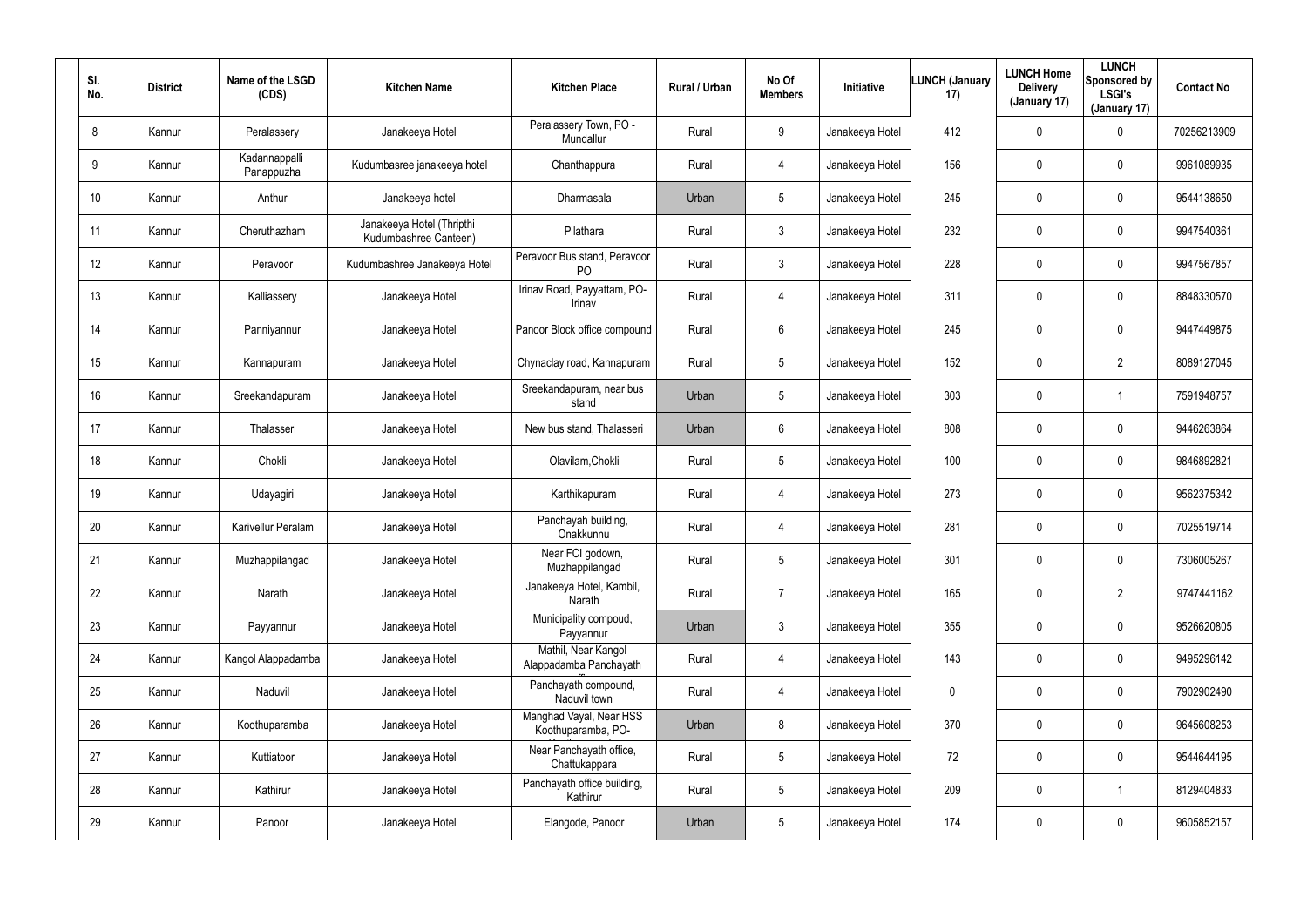|    | SI.<br>No. | <b>District</b> | Name of the LSGD<br>(CDS) | <b>Kitchen Name</b> | <b>Kitchen Place</b>                                             | Rural / Urban | No Of<br><b>Members</b> | Initiative      | <b>LUNCH (January</b><br>17) | <b>LUNCH Home</b><br><b>Delivery</b><br>(January 17) | <b>LUNCH</b><br>Sponsored by<br><b>LSGI's</b><br>(January 17) | <b>Contact No</b> |
|----|------------|-----------------|---------------------------|---------------------|------------------------------------------------------------------|---------------|-------------------------|-----------------|------------------------------|------------------------------------------------------|---------------------------------------------------------------|-------------------|
|    | 30         | Kannur          | Chirakkal                 | Janakeeya Hotel     | Chirakkal weavers,<br>Puthiyatheru                               | Rural         | $5\phantom{.0}$         | Janakeeya Hotel | 268                          | $\mathbf 0$                                          | 0                                                             | 9895854873        |
|    | 31         | Kannur          | Eranjoli                  | Janakeeya Hotel     | Near Thalassery RTO office,<br>Chungam                           | Rural         | $5\phantom{.0}$         | Janakeeya Hotel | 220                          | $\mathbf 0$                                          | 0                                                             | 9656368808        |
|    | 32         | Kannur          | Payam                     | Janakeeya Hotel     | Near Panchayath office,<br>Madathil                              | Rural         | 4                       | Janakeeya Hotel | 176                          | $\mathbf 0$                                          | 0                                                             | 9496554678        |
|    | 33         | Kannur          | Eramam Kuttoor            | Janakeeya Hotel     | Mathamangalam, Near CDS<br>office                                | Rural         | 4                       | Janakeeya Hotel | 161                          | $\mathbf 0$                                          | 0                                                             | 9562473576        |
|    | 34         | Kannur          | Ramanthally               | Janakeeya hotel     | Ramanthally                                                      | Rural         | 4                       | Janakeeya Hotel | 211                          | 0                                                    | $\mathbf 0$                                                   | 9496705429        |
|    | 35         | Kannur          | Thripangottur             | Janakeeya Hotel     | Kallikkandy, Thripangottur                                       | Rural         | $\mathfrak{Z}$          | Janakeeya Hotel | 0                            | $\mathbf 0$                                          | 0                                                             | 9495191659        |
|    | 36         | Kannur          | Madayi                    | Janakeeya Hotel     | Eripuram, Near Vrindhavan<br>Residency, PO Pazhayangadi          | Rural         | 3                       | Janakeeya Hotel | 140                          | $\mathbf 0$                                          | 0                                                             | 7561006271        |
|    | 37         | Kannur          | Kelakam                   | Janakeeya Hotel     | Kelakam PO                                                       | Rural         | $\mathbf{3}$            | Janakeeya Hotel | 142                          | 0                                                    | 0                                                             | 8113866296        |
|    | 38         | Kannur          | Kurumathoor               | Janakeeya Hotel     | Near GVHSS, Kurumathoor                                          | Rural         | $\mathbf{3}$            | Janakeeya Hotel | 120                          | 0                                                    | 0                                                             | 9633816470        |
|    | 39         | Kannur          | Peringome Vayakkara       | Janakeeya Hotel     | Peringome, Near Police station                                   | Rural         | $5\phantom{.0}$         | Janakeeya Hotel | 110                          | $\mathbf 0$                                          | 0                                                             | 9961413726        |
|    | 40         | Kannur          | Munderi                   | Janakeeya Hotel     | Kanjirode Karakkadu, Munderi                                     | Rural         | 4                       | Janakeeya Hotel | 357                          | 0                                                    | 0                                                             | 8547609196        |
|    | 41         | Kannur          | Anjarakandy               | Janakeeya Hotel     | Panayatham Paramba,<br>Anjarankandy                              | Rural         | 4                       | Janakeeya Hotel | 132                          | $\mathbf 0$                                          | 0                                                             | 9496900755        |
| 89 | 42         | Kannur          | Ayyankkunnu               | Janakeeya Hotel     | Ayyankunnu Panchayth<br>Anghadikkadavu                           | Rural         | 4                       | Janakeeya Hotel | 127                          | 0                                                    | 0                                                             | 9946734976        |
|    | 43         | Kannur          | Padiyoor                  | Janakeeya Hotel     | Padiyoor PO                                                      | Rural         | 4                       | Janakeeya Hotel | 73                           | $\mathbf 0$                                          | 0                                                             | 9539028498        |
|    | 44         | Kannur          | Ezhome                    | Janakeeya Hotel     | Pazhayangadi bus stand,<br>Ezhom                                 | Rural         | $5\phantom{.0}$         | Janakeeya Hotel | 294                          | $\mathbf 0$                                          | 0                                                             | 8086910862        |
|    | 45         | Kannur          | Koodali                   | Janakeeya Hotel     | Near Koodali Panchayath<br>Office, Kololam, PO -                 | Rural         | 4                       | Janakeeya Hotel | 176                          | $\mathbf 0$                                          | $\pmb{0}$                                                     | 9526524230        |
|    | 46         | Kannur          | Pappinisseri              | Janakeeya Hotel     | Edavannoor<br>Near EMS Smaraka Govt.<br>Higher secondary school, | Rural         | 4                       | Janakeeya Hotel | 226                          | $\pmb{0}$                                            | $\pmb{0}$                                                     | 9605727307        |
|    | 47         | Kannur          | Mattannur                 | Janakeeya Hotel     | Near Municipality office,<br>Mattannur                           | Urban         | $5\phantom{.0}$         | Janakeeya Hotel | 244                          | $\pmb{0}$                                            | $\pmb{0}$                                                     | 7510706897        |
|    | 48         | Kannur          | Chenghalayi               | Janakeeya Hotel     | Valakai, Chenghalayi                                             | Rural         | $\mathfrak{Z}$          | Janakeeya Hotel | 173                          | $\mathbf 0$                                          | $\pmb{0}$                                                     | 8547696233        |
|    | 49         | Kannur          | Pattiam                   | Janakeeya Hotel     | Cheruvancheri PO,<br>Cheruvancheri                               | Rural         | $\overline{4}$          | Janakeeya Hotel | 299                          | $\mathbf 0$                                          | $\pmb{0}$                                                     | 7025025275        |
|    | 50         | Kannur          | Thaliparamba              | Janakeeya Hotel     | Municipality compoud,<br>Thaliparamba                            | Urban         | 4                       | Janakeeya Hotel | 188                          | $\pmb{0}$                                            | $\pmb{0}$                                                     | 8547849019        |
|    | 51         | Kannur          | Payyavoor                 | Janakeeya Hotel     | Payyavoor - PO, Payyavoor                                        | Rural         | $5\phantom{.0}$         | Janakeeya Hotel | 277                          | $\boldsymbol{0}$                                     | $\pmb{0}$                                                     | 9495311608        |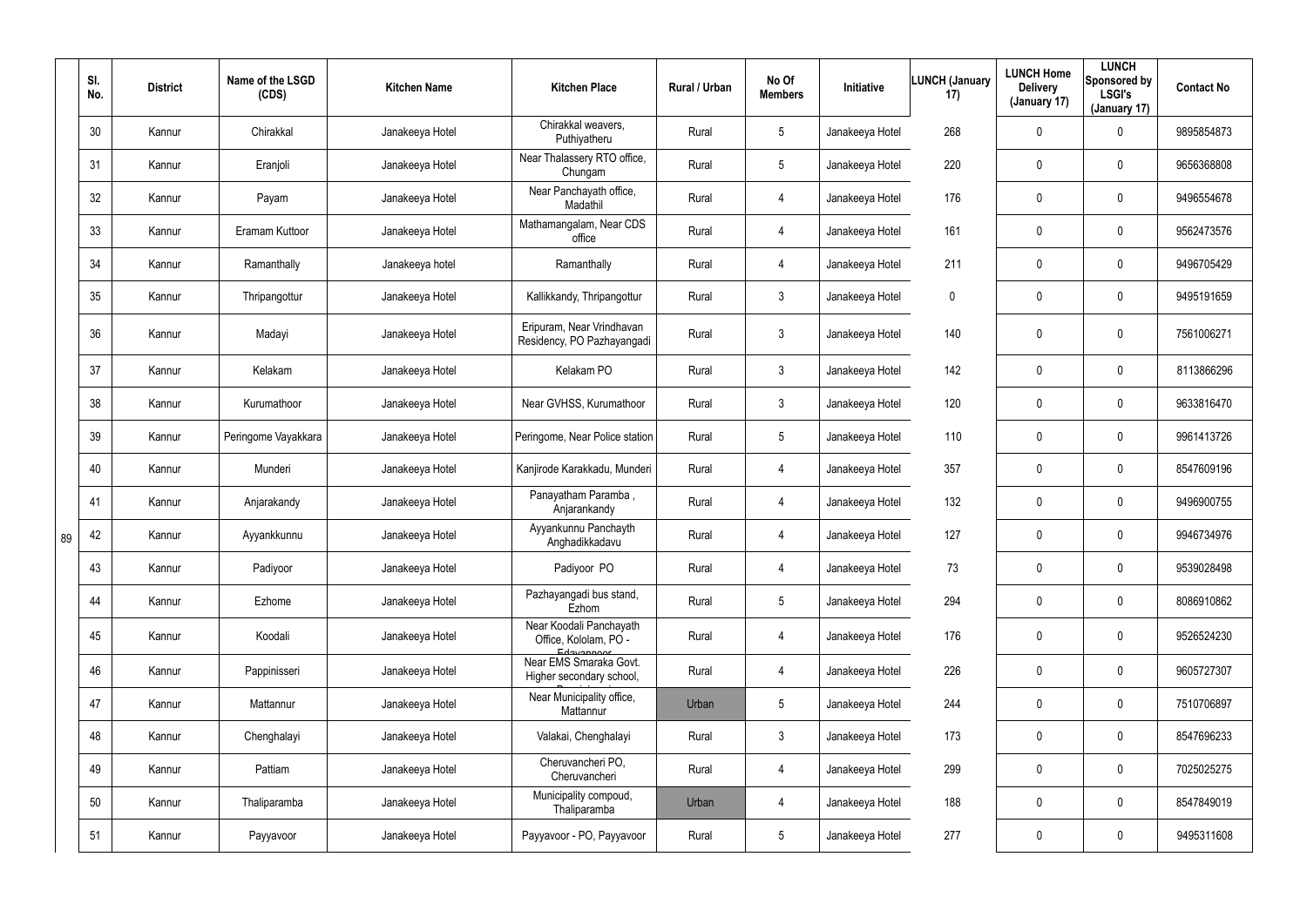| SI. | No. | <b>District</b> | Name of the LSGD<br>(CDS) | <b>Kitchen Name</b>                          | <b>Kitchen Place</b>                                    | Rural / Urban | No Of<br><b>Members</b> | Initiative      | <b>LUNCH (January</b><br>17) | <b>LUNCH Home</b><br><b>Delivery</b><br>(January 17) | <b>LUNCH</b><br>Sponsored by<br><b>LSGI's</b><br>(January 17) | <b>Contact No</b> |
|-----|-----|-----------------|---------------------------|----------------------------------------------|---------------------------------------------------------|---------------|-------------------------|-----------------|------------------------------|------------------------------------------------------|---------------------------------------------------------------|-------------------|
|     | 52  | Kannur          | Kottiyoor                 | Janakeeya Hotel                              | Neendunokki, Kottiyoor - PO                             | Rural         | $5\phantom{.0}$         | Janakeeya Hotel | 115                          | 0                                                    | $\mathbf 0$                                                   | 6282565854        |
|     | 53  | Kannur          | Kunnothparamba            | Janakeeya Hotel                              | Kunnothparamba PO,<br>Kunnothparamba                    | Rural         | 3                       | Janakeeya Hotel | 0                            | 0                                                    | $\mathbf 0$                                                   | 8156840487        |
|     | 54  | Kannur          | Pariyaram                 | Janakeeya Hotel                              | Near Panchayath Office,<br>Chithappile poyil, Pariyaram | Rural         | 4                       | Janakeeya Hotel | 128                          | 0                                                    | $\mathbf 0$                                                   | 9744385083        |
|     | 55  | Kannur          | Kunjimangalam             | Janakeeya Hotel                              | Old Post office building,<br>Andamkovil, Kunjimangalam  | Rural         | 4                       | Janakeeya Hotel | 130                          | 0                                                    | $\mathbf 0$                                                   | 9526981326        |
|     | 56  | Kannur          | Thillenkeri               | Janakeeya Hotel                              | Thekkam poyil, Near Uliyil<br>Town                      | Rural         | $\mathbf{3}$            | Janakeeya Hotel | 296                          | 0                                                    | $\mathbf 0$                                                   | 9745059451        |
|     | 57  | Kannur          | Chittariparamba           | Janakeeya Hotel                              | Poovathinkeezhil, PO-<br>Chittariparamba                | Rural         | $6\phantom{.}$          | Janakeeya Hotel | 152                          | $\mathbf 0$                                          | $\mathbf 0$                                                   | 8943506825        |
|     | 58  | Kannur          | Mayyil                    | Janakeeya Hotel                              | Near Mayyil Panchayath office,<br>Mayyil                | Rural         | 4                       | Janakeeya Hotel | 172                          | 0                                                    | $\pmb{0}$                                                     | 9526072638        |
|     | 59  | Kannur          | Cherukunnu                | Janakeeya Hotel                              | Pallichal, PO - Cherukunnu,<br>Pin-670301               | Rural         | 4                       | Janakeeya Hotel | 157                          | 0                                                    | $\overline{2}$                                                | 8547361298        |
|     | 60  | Kannur          | Aaralam                   | Janakeeya Hotel                              | Athikkal, PO - Keezhpally                               | Rural         | $5\phantom{.0}$         | Janakeeya Hotel | 0                            | 0                                                    | $\pmb{0}$                                                     | 9961285762        |
|     | 61  | Kannur          | Alakkode                  | Janakeeya Hotel                              | Therthally, Therthally PO,<br>Alakkode                  | Rural         | $5\phantom{.0}$         | Janakeeya Hotel | 252                          | 0                                                    | $\pmb{0}$                                                     | 8547045070        |
|     | 62  | Kannur          | Malappattam               | Janakeeya Hotel                              | Near Malappattam<br>panchayath, Malappattam             | Rural         | $\mathbf{3}$            | Janakeeya Hotel | 149                          | 0                                                    | $\mathbf 0$                                                   | 9400571842        |
|     | 63  | Kannur          | Kanichar                  | Janakeeya Hotel                              | Kanichar PO, Kanichar                                   | Rural         | 3                       | Janakeeya Hotel | 130                          | $\pmb{0}$                                            | $\pmb{0}$                                                     | 9526167667        |
|     | 64  | Kannur          | Mokeri                    | Kudumbashree Janakeeya Hotel,<br>Mokeri      | Vallangad, Mokeri                                       | Rural         | $5\phantom{.0}$         | Janakeeya Hotel | 247                          | 0                                                    | $\mathbf 0$                                                   | 9947037223        |
|     | 65  | Kannur          | Anjarakandy 2             | Kudumbashree Janakeeya Hotel,<br>Anjarakandy | Kavinmoola, Anjarakandy                                 | Rural         | $5\phantom{.0}$         | Janakeeya Hotel | 251                          | $\mathbf 0$                                          | $\pmb{0}$                                                     | 9446657510        |
|     | 66  | Kannur          | Newmahi                   | Kudumbashree Janakeeya Hotel                 | Newmahi bridge, Newmahi                                 | Rural         | $\mathfrak{Z}$          | Janakeeya Hotel | 0\$                          | 0\$                                                  | 0\$                                                           | 9946056862        |
|     | 67  | Kannur          | Keezhallur                | Janakeeya Hotel                              | Kummanam, Elambara                                      | Rural         | $\mathfrak{Z}$          | Janakeeya Hotel | 119                          | $\mathbf 0$                                          | $\pmb{0}$                                                     | 9947648580        |
|     | 68  | Kannur          | Chembilode                | Janakeeya hotel                              | Chakkarakal bus stand,<br>mowanchery                    | Rural         | $5\phantom{.0}$         | Janakeeya Hotel | $\pmb{0}$                    | $\mathbf 0$                                          | $\pmb{0}$                                                     | 9847951631        |
|     | 69  | Kannur          | vengad                    | Janakeeya hotel                              | mambaram                                                | Rural         | $6\phantom{.}$          | Janakeeya Hotel | 156                          | 0                                                    | $\pmb{0}$                                                     | 7902970902        |
|     | 70  | Kannur          | Azhikode                  | Janakeeya hotel                              | vankulathvayayal                                        | Rural         | 4                       | Janakeeya Hotel | 145                          | $\mathbf 0$                                          | $\pmb{0}$                                                     | 9895910633        |
|     | 71  | Kannur          | Kolayad                   | Janakeeya hotel                              | kolayad                                                 | rural         | $\mathfrak{Z}$          | janakeeya hotel | 145                          | 0                                                    | $\pmb{0}$                                                     | 8592065431        |
|     | 72  | Kannur          | valapattanam              | janakeeya hotel                              | mill road, valapattanam                                 | rural         | $\mathfrak{Z}$          | janakeeya hotel | $\mathbf 0$                  | $\mathbf 0$                                          | $\pmb{0}$                                                     | 9061345312        |
|     | 73  | Kannur          | Anthur 2                  | annapoorna janakeeya hotel                   | paliyath valapp, po morazha                             | urban         | $\mathfrak{Z}$          | janakeeya hotel | 146                          | 0                                                    | $\pmb{0}$                                                     | 9526183004        |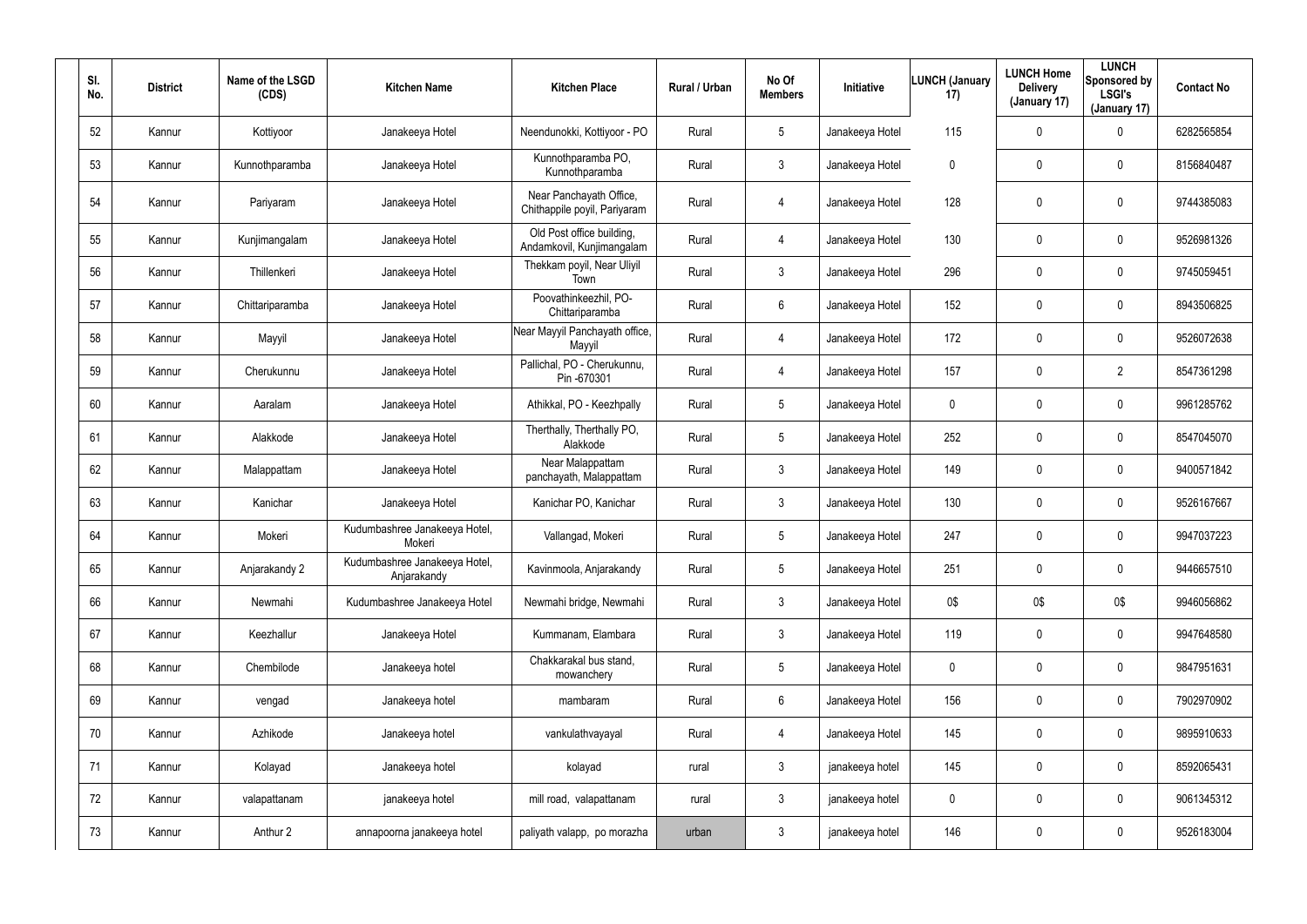|    | SI.<br>No.      | <b>District</b> | Name of the LSGD<br>(CDS) | <b>Kitchen Name</b>             | <b>Kitchen Place</b>                                        | <b>Rural / Urban</b> | No Of<br><b>Members</b> | Initiative      | <b>LUNCH (January</b><br>17) | <b>LUNCH Home</b><br><b>Delivery</b><br>(January 17) | <b>LUNCH</b><br>Sponsored by<br><b>LSGI's</b><br>(January 17) | <b>Contact No</b> |
|----|-----------------|-----------------|---------------------------|---------------------------------|-------------------------------------------------------------|----------------------|-------------------------|-----------------|------------------------------|------------------------------------------------------|---------------------------------------------------------------|-------------------|
|    | 74              | Kannur          | payyannur 2               | janakeeya hotel                 | kaniyeri, po vellur                                         | urban                | $\mathbf{3}$            | janakeeya hotel | 47                           | 0                                                    | $\mathbf 0$                                                   | 8301817232        |
|    | 75              | Kannur          | cherupuzha                | janakeeya hotel                 | near panjayath office,<br>cherupuzha, 670511                | rural                | 4                       | janakeeya hotel | 323                          | 0                                                    | $\mathbf 0$                                                   | 8547114024        |
|    | 76              | Kannur          | Eruvessy                  | Janakeeya hotel                 | Panchayath office road,<br>Chemberi                         | Rural                | $\overline{4}$          | Janakeeya hotel | 267                          | 0                                                    | $\pmb{0}$                                                     | 9544893463        |
|    | 77              | Kannur          | Pattuvam                  | Janakeeya Hotel                 | Near Pattuvam panchayath<br>office, Pattuvam                | Rural                | $5\overline{)}$         | Janakeeya hotel | 145                          | 0                                                    | $\pmb{0}$                                                     | 9539731430        |
|    | 78              | Kannur          | Mangattidom               | Janakeeya Hotel                 | Kaitheri idam, Nirmalagiri PO,<br>Mangattidom               | Rural                | $\overline{7}$          | Janakeeya hotel | 150                          | $\mathbf 0$                                          | $\pmb{0}$                                                     | 9207253934        |
|    | 79              | Kannur          | Panoor                    | Janakeeya Hotel                 | Thundayi peedika, Pukkom,<br>Panoor PO                      | Urban                | $5\phantom{.0}$         | Janakeeya hotel | 162                          | 0                                                    | $\pmb{0}$                                                     | 9605852157        |
|    | 80              | Kannur          | Kottayam                  | Janakeeya hotel                 | Kottayam malabar, Kottayam<br>panchayath building, Kottayam | Rural                | $5\phantom{.0}$         | Janakeeya hotel | 161                          | $\mathbf 0$                                          | $\pmb{0}$                                                     | 9656672187        |
|    | 81              | Kannur          | Ulikkal                   | Janakeeya hotel                 | Vattiyam thodu (po) Mattara,<br><b>Ulikkal, 670705</b>      | Rural                | $5\overline{)}$         | Janakeeya hotel | 68                           | 0                                                    | $\pmb{0}$                                                     | 8086777517        |
|    | 82              | Kannur          | Kadambur                  | Janakeeya hotel                 | Kadachira, Kadambur                                         | Rural                | $5\phantom{.0}$         | Janakeeya hotel | 130                          | 0                                                    | $\pmb{0}$                                                     | 9847178332        |
|    | 83              | Kannur          | Irikkoor                  | Janakeeya hotel                 | Peruvalathuparambu, PO -<br>Irikkoor                        | Rural                | $\overline{4}$          | Janakeeya hotel | 166                          | 0                                                    | $\mathbf 0$                                                   | 9746864255        |
|    | 84              | Kannur          | Mattool                   | Janakeeya hotel                 | Mattool central, Mattool                                    | Rural                | $5\overline{)}$         | Janakeeya hotel | $\mathbf 0$                  | 0                                                    | $\mathbf 0$                                                   | 9895321842        |
|    | 85              | Kannur          | Thalasseri -2             | Janakeeya hotel                 | Thalayi harbour, Thalasseri                                 | Urban                | $5\overline{)}$         | Janakeeya hotel | 165                          | 0                                                    | $\mathbf 0$                                                   | 9605745402        |
|    | 86              | Kannur          | Kannur                    | Janakeeya hotel                 | Pallipoyil division, Kannur<br>corporation                  | Urban                | $\mathbf{3}$            | Janakeeya hotel | 212                          | 0                                                    | $\mathbf 0$                                                   | 9745243643        |
|    | 87              | Kannur          | Ulikkal                   | Janakeeya hotel                 | Manikkadavu PO,<br>Manikkadadavu - 670705                   | Rural                | $5\phantom{.0}$         | Janakeeya hotel | 171                          | $\pmb{0}$                                            | $\pmb{0}$                                                     | 8547972988        |
|    | 88              | Kannur          | payam                     | Janakeeya hotel                 | vallithod, Kiliyanthara po<br>670706                        | Rural                | $5\phantom{.0}$         | Janakeeya Hotel | 367                          | $\mathbf 0$                                          | $\mathsf{0}$                                                  | 8848760234        |
|    | 89              | Kannur          | Naduvil                   | Janakeeya Hotel                 | karuvanchal                                                 | Rural                | $6\overline{6}$         | janakeeya hotel | 345                          | $\mathbf 0$                                          | $\mathsf{0}$                                                  | 9495191934        |
| 89 |                 |                 |                           |                                 |                                                             |                      | 396                     |                 | 16929                        | $\boldsymbol{0}$                                     | 16                                                            |                   |
|    | $\overline{1}$  | kasaragod       | kayyur cheemeni           | janakeeya hotel cheemeni        | cheemeni                                                    | Rural                | $\overline{4}$          | janakeeya hotel | 190                          |                                                      |                                                               |                   |
|    | $\overline{2}$  | Kasaragod       | Pilicode                  | Janakeeya Hotel, Pilicode       | Kalikkadavu                                                 | Rural                | $\overline{4}$          | Janakeeya Hotel | 225                          | 0                                                    | $\pmb{0}$                                                     | 9944087661        |
|    | $\mathbf{3}$    | Kasaragod       | Kodom belur               | janakeeya hotel kalichanadukkam | Kalichanadukkam                                             | Rural                | $\overline{4}$          | Janakeeya Hotel | 113                          | 0                                                    | $\mathsf{0}$                                                  | 9562820280        |
|    | 4               | Kasaragod       | Chemnad                   | Oruma janakeeya hotel           | Koliyadkam                                                  | Rural                | $5\overline{)}$         | Janakeeya Hotel | 275                          | 0                                                    | $\mathbf 0$                                                   | 9567660603        |
|    | $5\phantom{.0}$ | Kasaragod       | Trikarpur                 | Janakeeya Hotel                 | Trikaripur                                                  | Rural                | $5\overline{)}$         | Janakeeya Hotel | 200                          | 0                                                    | $\mathsf{0}$                                                  | 8086392698        |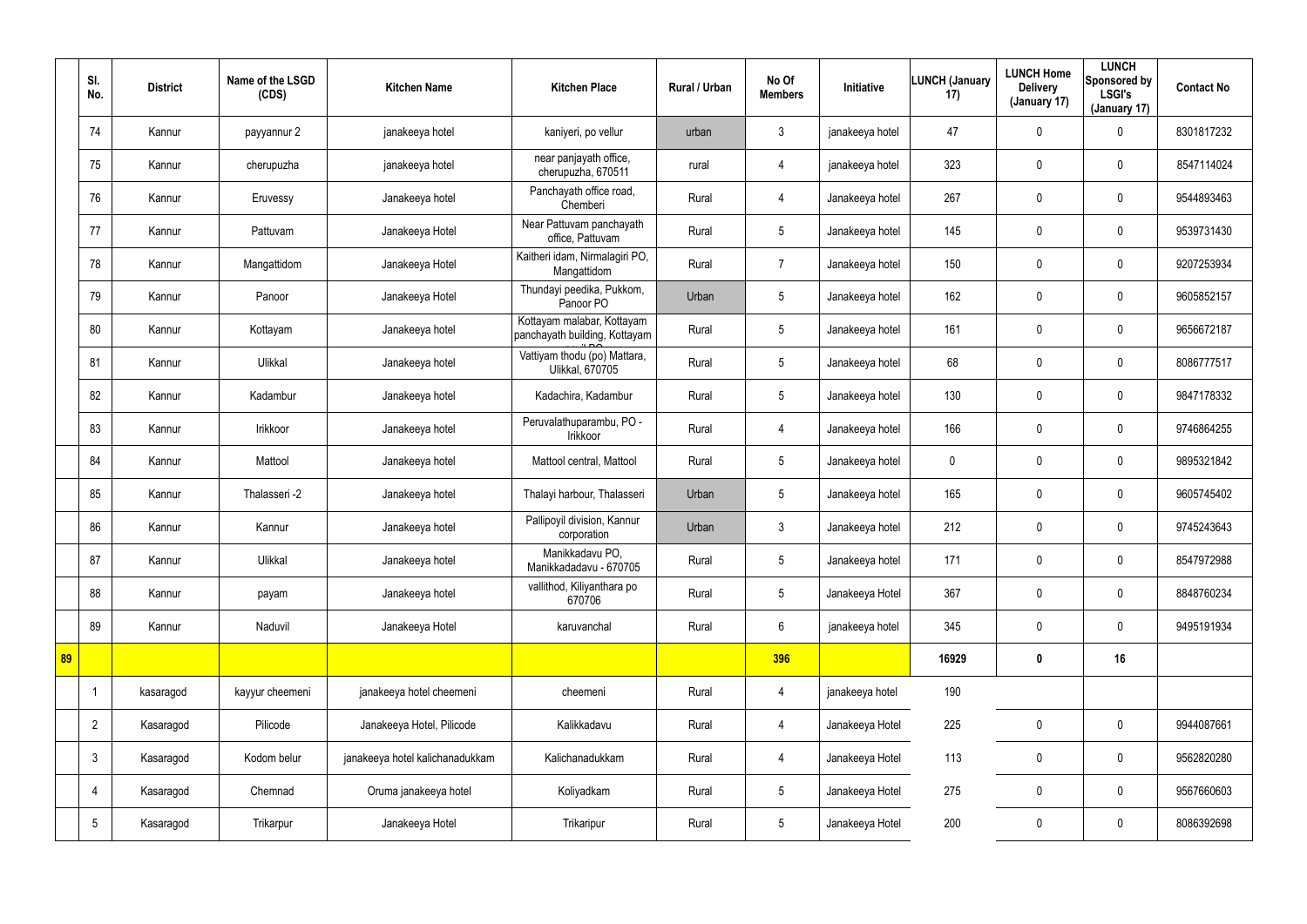| SI.<br>No.      | <b>District</b> | Name of the LSGD<br>(CDS) | <b>Kitchen Name</b>      | <b>Kitchen Place</b>  | Rural / Urban | No Of<br><b>Members</b> | Initiative      | <b>LUNCH (January</b><br>17) | <b>LUNCH Home</b><br><b>Delivery</b><br>(January 17) | <b>LUNCH</b><br>Sponsored by<br><b>LSGI's</b><br>(January 17) | <b>Contact No</b> |
|-----------------|-----------------|---------------------------|--------------------------|-----------------------|---------------|-------------------------|-----------------|------------------------------|------------------------------------------------------|---------------------------------------------------------------|-------------------|
| 6               | Kasaragod       | Panathady                 | janakeeya hotel panthoor | Panathoor             | Rural         | 4                       | Janakeeya Hotel | 87                           | 0                                                    | $\mathbf 0$                                                   | 8943109804        |
| 7               | Kasaragod       | West eleri                | Thripthi Janakeeya hotel | Bheemanadi            | Rural         | 4                       | Janakeeya Hotel | 248                          | 0                                                    | $\pmb{0}$                                                     | 9497847040        |
| 8               | Kasaragod       | Madikai                   | Salkara Janakeeya hotel  | Madikai               | Rural         | $\mathfrak{Z}$          | Janakeeya Hotel | 110                          | 0                                                    | $\pmb{0}$                                                     | 8281850733        |
| 9               | Kasaragod       | Valiyaparamba             | Janakeeya hotel          | Valiyaparamba         | Rural         | $\mathbf{3}$            | Janakeeya Hotel | 72                           | 0                                                    | $\pmb{0}$                                                     | 9745962447        |
| 10 <sup>°</sup> | Kasaragod       | Ajanur                    | Janakeeya hotel          | Vellikkoth            | Rural         | $\mathbf{3}$            | Janakeeya Hotel | 216                          | 0                                                    | $\pmb{0}$                                                     | 7558068272        |
| 11              | Kasaragod       | Badiadka                  | Janakeeya hotel          | Badiadka              | Rural         | 4                       | Janakeeya Hotel | 87                           | 0                                                    | $\pmb{0}$                                                     | 9539359291        |
| 12              | Kasaragod       | Kuttikkol                 | Janakeeya hotel          | Kuttikkol             | Rural         | $\overline{4}$          | Janakeeya Hotel | 132                          | 0                                                    | $\pmb{0}$                                                     | 8547062480        |
| 13              | Kasaragod       | Delampadi                 | Janakeeya hotel          | Delampadi             | Rural         | 4                       | Janakeeya hotel | 99                           | 0                                                    | $\mathbf 0$                                                   | 9496702505        |
| 14              | Kasaragod       | Meenja                    | Janakeeya hotel          | Miyapadav             | Rural         | $\overline{4}$          | Janakeeya Hotel | 49                           | 0                                                    | $\mathbf 0$                                                   | 9497161960        |
| 15              | Kasaragod       | Puthige                   | Janakeeya hotel          | Puthige               | Rural         | $\mathbf{3}$            | Janakeeya hotel | 47                           | 0                                                    | $\mathbf 0$                                                   | 8592071686        |
| 16              | Kasaragod       | Bedaduka                  | Janakeeya hotel          | Kundamkuzhi           | Rural         | $\mathbf{3}$            | Janakeeya hotel | 126                          | 0                                                    | $\mathbf 0$                                                   | 8281092860        |
| 17              | Kasaragod       | muliyar                   | Janakeeya Hotel          | Bovikanam             | Rural         | 9                       | Janakeeya Hotel | 221                          | 0                                                    | $\mathbf 0$                                                   | 7034632654        |
| 18              | Kasaragod       | Pallikara                 | Janakeeya Hotel          | Pallikara             | Rural         | $\overline{4}$          | Janakeeya Hotel | 220                          | 0                                                    | $\mathbf 0$                                                   | 7034016505        |
| 19              | Kasaragod       | Kinanoor karinthalam      | Janakeeya Hotel          | Parappa               | Rural         | 5                       | Janakeeya hotel | 234                          | 0                                                    | $\pmb{0}$                                                     | 9526063885        |
| 20              | Kasaragod       | Nileswaram                | Janakeeya Hotel          | Nileswaram market     | Urban         | $\sqrt{5}$              | Janakeeya hotel | 239                          | 0                                                    | $\pmb{0}$                                                     | 6235177323        |
| 21              | Kasaragod       | Kanhangad 1               | Janakeeya hotel          | Kanhangad town        | Urban         | $5\phantom{.0}$         | Janakeeya hotel | 388                          | 0                                                    | $\pmb{0}$                                                     | 8111858204        |
| 22              | Kasaragod       | Kanhangad 1               | Janakeeya hotel          | Nr.Mini civil station | Urban         | $\mathbf{3}$            | Janakeeya hotel | 136                          | 125                                                  | $\pmb{0}$                                                     | 9495561250        |
| 23              | Kasaragod       | Paivalige                 | Janakeeya hotel          | Paivalige             | Rural         | $\overline{4}$          | Janakeeya hotel | 140                          | 0                                                    | $\pmb{0}$                                                     | 7356491447        |
| 24              | Kasaragod       | Manjeswaram               | Janakeeya Hotel          | Manjeswaram           | Rural         | $\overline{4}$          | Janakeeya Hotel | 87                           | 0                                                    | $\pmb{0}$                                                     | 9562867549        |
| 25              | Kasaragod       | Kanhangad 2               | Janakeeya Hotel          | Kottrachal            | Urban         | $\mathfrak{Z}$          | Janakeeya Hotel | 122                          | 0                                                    | $\pmb{0}$                                                     | 7025961094        |
| 26              | Kasaragod       | Cheruvathur               | Janakeeya hotel          | Kavumchira            | Rural         | $5\phantom{.0}$         | Janakeeya Hotel | 225                          | 0                                                    | $\pmb{0}$                                                     | 9562358039        |
| 27              | Kasaragod       | Padne                     | Janakeeya Hotel          | Nadakkavu             | Rural         | $\mathbf{3}$            | Janakeeya Hotel | 233                          | 0                                                    | $\pmb{0}$                                                     | 9744087661        |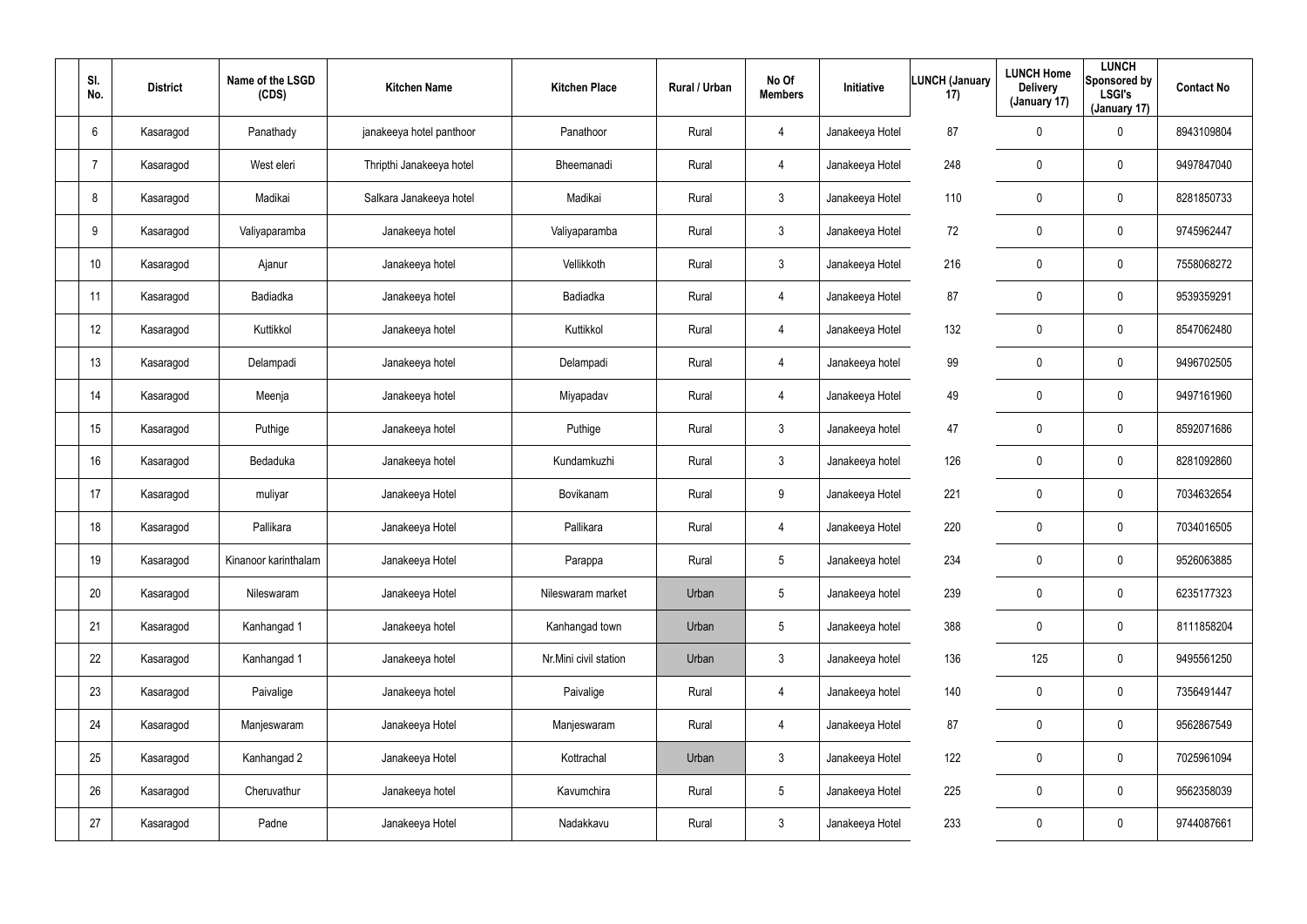|    | SI.<br>No.      | <b>District</b> | Name of the LSGD<br>(CDS) | <b>Kitchen Name</b>          | <b>Kitchen Place</b>                 | Rural / Urban | No Of<br><b>Members</b> | Initiative      | <b>LUNCH (January</b><br>17) | <b>LUNCH Home</b><br><b>Delivery</b><br>(January 17) | <b>LUNCH</b><br>Sponsored by<br><b>LSGI's</b><br>(January 17) | <b>Contact No</b> |
|----|-----------------|-----------------|---------------------------|------------------------------|--------------------------------------|---------------|-------------------------|-----------------|------------------------------|------------------------------------------------------|---------------------------------------------------------------|-------------------|
|    | 28              | Kasaragod       | Kasaragod                 | Janakeeya Hotel              | Kasaragod                            | Urban         | 4                       | Janakeeya Hotel | 235                          | 0                                                    | 0                                                             | 9633400269        |
|    | 29              | Kasarkode       | Pallikkara                | Janakeeya Hotel              | Perladukkam                          | Rural         | $\overline{4}$          | Janakeeya Hotel | 194                          | 0                                                    | $\mathbf 0$                                                   | 9544582935        |
|    | 30              | Kasargode       | Kumbala                   | Janakeeya Hotel              | Kumbala                              | Rural         | $\mathbf{3}$            | Janakeeya Hotel | 51                           | 0                                                    | $\mathbf 0$                                                   | 7012142329        |
|    | 31              | Kasargode       | Karadka                   | Janakeeya Hotel              | Mulleria                             | Rural         | $\overline{7}$          | Janakeeya Hotel | 120                          | 0                                                    | $\mathbf 0$                                                   | 8281395910        |
|    | 32              | Kasaragode      | Vorkady                   | Janakeeya Hotel              | Vorkady                              | Rural         | $\mathbf{3}$            | Janakeeya Hotel | 0                            | 0                                                    | $\pmb{0}$                                                     | 8547223339        |
|    | 33              | Kasaragode      | Balal                     | Janakeeya hotel              | Balal                                | Rural         | $\mathbf{3}$            | Janakeeya hotel | 88                           | 0                                                    | $\pmb{0}$                                                     | 7510839676        |
|    | 34              | Kasaragod       | Nileswaram                | mahima janakeeya hotel       | kanichira                            | urban         | $\overline{4}$          | janakeeya hotel | 142                          | 0                                                    | $\mathbf 0$                                                   | 8590121681        |
|    | 35              | Kasaragode      | Kallar                    | janakeeya hotel              | kallar                               | rural         | 4                       | janakeeya hotel | 148                          | 0                                                    | $\mathbf 0$                                                   | 9562820280        |
|    | 36              | Kasaragode      | Mangalpady                | janakeeya hotel              | mangalpady                           | rural         | $\overline{4}$          | janakeeya hotel | 0                            | 0                                                    | $\pmb{0}$                                                     | 9633488309        |
|    | 37              | kasaragod       | Uduma                     | granma janakeeya hotel       | palakkunnu                           | Rural         | 4                       | janakeeya hotel | 0                            | 0                                                    | $\mathbf 0$                                                   | 8129957159        |
|    | 38              | Kasaragod       | pullur periya             | Salkara Janakeeya hotel      | periya                               | Rural         | $5\phantom{.0}$         | janakeeya hotel | 244                          | 0                                                    | $\pmb{0}$                                                     | 8547309266        |
|    | 39              | kasaragod       | kumbadaje                 | janakeeya hotel              | kumbadaje                            | Rural         | $\mathbf{3}$            | janakeeya hotel | 43                           | 0                                                    | $\mathbf 0$                                                   | 8593848698        |
|    | 40              | Kasaragod       | Chengala                  | Janakeeya Hotel              | Cherkkala                            | Rural         | $\mathbf{3}$            | Janakeeya Hotel | 195                          | 0                                                    | $\mathbf 0$                                                   |                   |
|    | 41              | kasaragod       | East eleri                | janakeeya hotel              | east eleri                           | Rural         | $\mathbf{3}$            | janakeeya hotel | 118                          | 0                                                    | $\mathbf 0$                                                   |                   |
|    | 42              | kasaragod       | karadka                   | janakeeya hotel              | karmam thody                         | Rural         | 10 <sup>°</sup>         | janakeeya hotel | 90                           | 0                                                    | $\pmb{0}$                                                     |                   |
|    | 43              | kasargod        | madhur                    | janakeeya hotel              | madhur                               | Rural         |                         | janakeeya hotel | 275                          |                                                      |                                                               |                   |
| 43 |                 |                 |                           |                              |                                      |               | 175                     |                 | 6464                         | $\boldsymbol{0}$                                     | $\pmb{0}$                                                     |                   |
|    | -1              | Kollam          | Chathannur                | Memsahib                     | Sheemaaty junction                   | Rural         | $5\overline{)}$         | Janakeeya Hotel | 349                          | 0                                                    | $\pmb{0}$                                                     | 9446246685        |
|    | $\overline{2}$  | Kollam          | Melila                    | <b>Atham Unit</b>            | Melila                               | Rural         | $\overline{7}$          | Janakeeya Hotel | 229                          | 0                                                    | $\pmb{0}$                                                     | 9961178040        |
|    | $\mathbf{3}$    | Kollam          | Kulakkada                 | Ruchi Snacks & Catering Unit | Poovattoor                           | Rural         | $\overline{4}$          | Janakeeya Hotel | 195                          | 0                                                    | $\pmb{0}$                                                     | 7907941183        |
|    | 4               | Kollam          | Ittiva                    | Nanma Janakeeya hotel        | Kattampally                          | Rural         | $5\overline{)}$         | Janakeeya Hotel | 0                            | 0                                                    | $\pmb{0}$                                                     | 9809171887        |
|    | $5\phantom{.0}$ | Kollam          | Sooranad North            | Nanma catering unit          | Sooranadu higher secondary<br>school | Rural         | $5\overline{)}$         | Janakeeya Hotel | 0                            | 0                                                    | $\pmb{0}$                                                     | 9846082469        |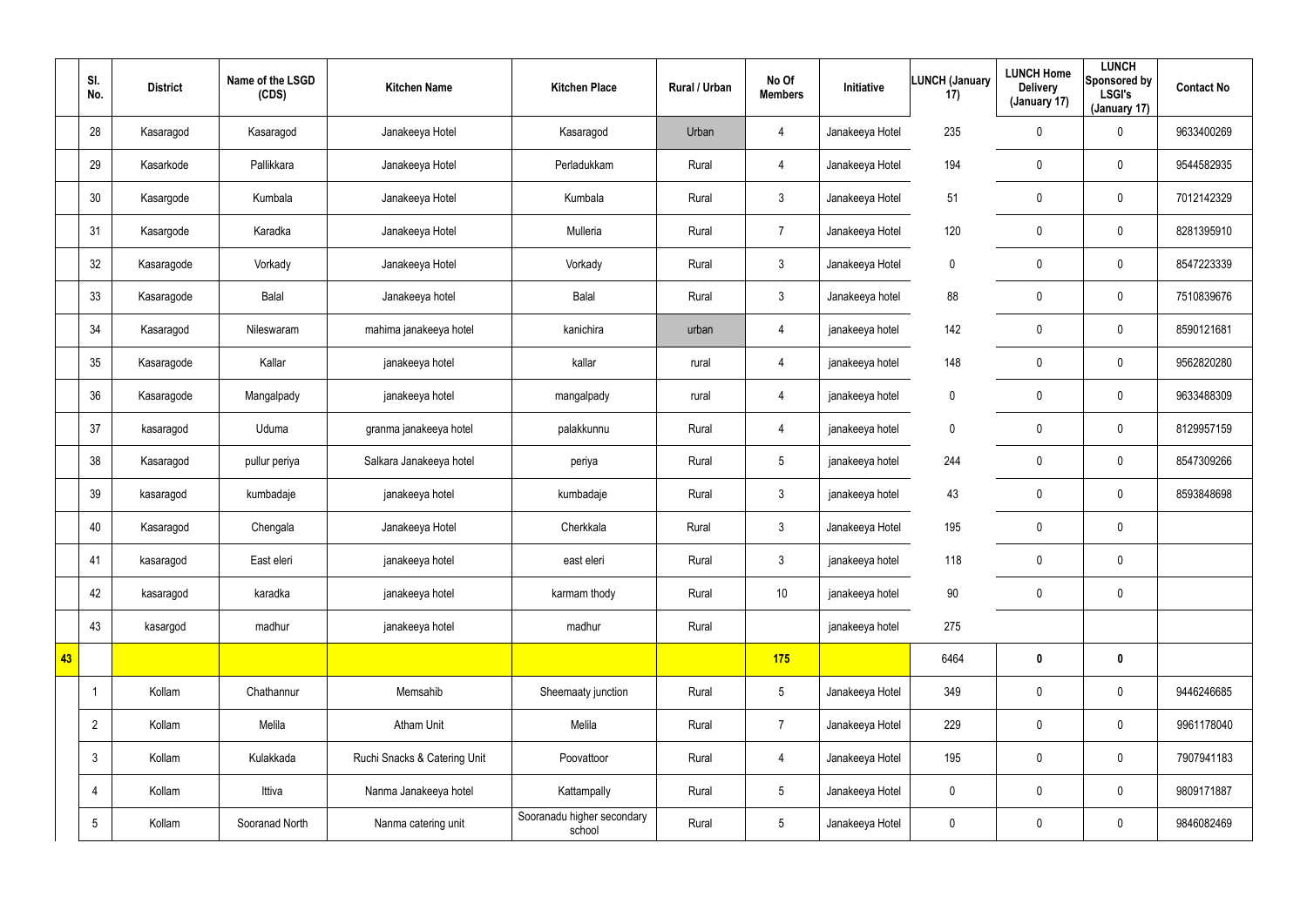| SI.<br>No. | <b>District</b> | Name of the LSGD<br>(CDS) | <b>Kitchen Name</b>              | <b>Kitchen Place</b>         | <b>Rural / Urban</b> | No Of<br><b>Members</b> | Initiative      | <b>LUNCH (January</b><br>17) | <b>LUNCH Home</b><br><b>Delivery</b><br>(January 17) | <b>LUNCH</b><br>Sponsored by<br><b>LSGI's</b><br>(January 17) | <b>Contact No</b> |
|------------|-----------------|---------------------------|----------------------------------|------------------------------|----------------------|-------------------------|-----------------|------------------------------|------------------------------------------------------|---------------------------------------------------------------|-------------------|
| 6          | Kollam          | Clappana                  | Bismi catering                   | Palakulangara                | Rural                | 5                       | Janakeeya Hotel | $\mathbf 0$                  | 0                                                    | 0                                                             | 9847901413        |
| 7          | Kollam          | Mayyanad                  | Krishnas Janakeeya hotel         | Eravipuram                   | Rural                | $\mathbf{3}$            | Janakeeya Hotel | 142                          | 0                                                    | $\mathbf 0$                                                   | 9656477455        |
| 8          | Kollam          | Mayyanad                  | Souhridha Janakeeya hotel        | Pattarumukku,                | Rural                | 9                       | Janakeeya Hotel | 258                          | $\mathbf 0$                                          | $\mathbf 0$                                                   | 7902645448        |
| 9          | Kollam          | Kulasekharapuram          | adi sakthi                       | Puthentheruvu.               | Rural                | $5\overline{)}$         | Janakeeya Hotel | 217                          | 0                                                    | $\mathbf 0$                                                   | 9656890790        |
| 10         | Kollam          | Thekkumbhagam             | Krishna hotel                    | Nadakavu junction            | Rural                | $\overline{4}$          | Janakeeya Hotel | 40                           | 0                                                    | $\mathbf 0$                                                   | 9961070031        |
| 11         | Kollam          | Oachira                   | Parabhramam catering             | near oachira , ITI canteen,  | Rural                | 4                       | Janakeeya Hotel | 0                            | 0                                                    | $\mathbf 0$                                                   | 9562283927        |
| 12         | Kollam          | Thodiyoor                 | Samridhi activity group          | Lpschool thodiyoor           | Rural                | 5                       | Janakeeya Hotel | 0                            | $\boldsymbol{0}$                                     | 0                                                             | 9895703572        |
| 13         | Kollam          | Thrikkovilvattom          | Murari catering, janakeeya hotel | Mukhathala                   | Rural                | $\overline{4}$          | Janakeeya Hotel | 58                           | $\boldsymbol{0}$                                     | $\mathbf 0$                                                   | 9847072544        |
| 14         | Kollam          | Sasthamcotta              | Sreedurgha catering              | Jemini hotel sasthamcotta    | Rural                | $\overline{7}$          | Janakeeya Hotel | 279                          | $\boldsymbol{0}$                                     | 0                                                             | 9744368496        |
| 15         | Kollam          | Kollam                    | Athulya catering                 | Thirumullavaram              | Urban                | $\overline{4}$          | Janakeeya Hotel | 155                          | $\boldsymbol{0}$                                     | $\mathbf 0$                                                   | 9048646080        |
| 16         | Kollam          | West Kallada              | Keerthi catering                 | Karalimukku                  | Rural                | 5                       | Janakeeya Hotel | 262                          | $\boldsymbol{0}$                                     | 0                                                             | 9605206907        |
| 17         | Kollam          | Thazhava                  | Pavizham                         | Karutheri junction           | Rural                | 5                       | Janakeeya Hotel | 210                          | $\boldsymbol{0}$                                     | $\mathbf 0$                                                   | 8086704216        |
| 18         | Kollam          | Kollam                    | Niravu catering                  | Chinnakkada                  | Urban                | 5                       | Janakeeya Hotel | 242                          | $\boldsymbol{0}$                                     | $\mathbf 0$                                                   | 9633073613        |
| 19         | Kollam          | Kundara                   | Ammu Catering unit               | Mulavana LP school           | Rural                | $\overline{4}$          | Janakeeya Hotel | 131                          | $\pmb{0}$                                            | $\pmb{0}$                                                     | 9633518572        |
| 20         | Kollam          | Neduvathur                | Pooja hotel                      | Thevalappuram                | Rural                | $\mathfrak{Z}$          | Janakeeya Hotel | 37                           | $\pmb{0}$                                            | $\pmb{0}$                                                     | 9745376675        |
| 21         | Kollam          | Punalur                   | Jyothi Catering                  | Punalur                      | Urban                | $\overline{4}$          | Janakeeya Hotel | 300                          | $\pmb{0}$                                            | $\pmb{0}$                                                     | 9961249345        |
| 22         | Kollam          | Punalur                   | Mahima Catering                  | Punalur                      | Urban                | $5\phantom{.0}$         | Janakeeya Hotel | 289                          | $\pmb{0}$                                            | $\pmb{0}$                                                     | 9496112957        |
| 23         | Kollam          | Punalur                   | Safalyam Catering                | Punalur                      | Urban                | $5\phantom{.0}$         | Janakeeya Hotel | 374                          | $\mathbf 0$                                          | $\pmb{0}$                                                     | 9495476197        |
| 24         | Kollam          | Thrikkaruva               | Janakeeya Bhakshanashala         | Thinavila Junction Kanjaveli | Rural                | $\overline{4}$          | Janakeeya Hotel | 83                           | $\pmb{0}$                                            | 0                                                             | 9645069880        |
| 25         | Kollam          | Chithara                  | AKG Janakeeya Hotel              | Kizhakkumbagom               | Rural                | $5\phantom{.0}$         | Janakeeya Hotel | 127                          | $\mathbf 0$                                          | $\pmb{0}$                                                     | 9495701987        |
| 26         | Kollam          | South Paravur             | Kshree janakeeya hotel           | Busstand , paravur           | Urban                | $5\phantom{.0}$         | Janakeeya Hotel | 190                          | $\pmb{0}$                                            | $5\phantom{.0}$                                               | 8606179380        |
| 27         | Kollam          | Mynagappally              | Anugraha hotel                   | Kadappa                      | Rural                | $5\phantom{.0}$         | Janakeeya Hotel | 193                          | $\boldsymbol{0}$                                     | 0                                                             | 9995085705        |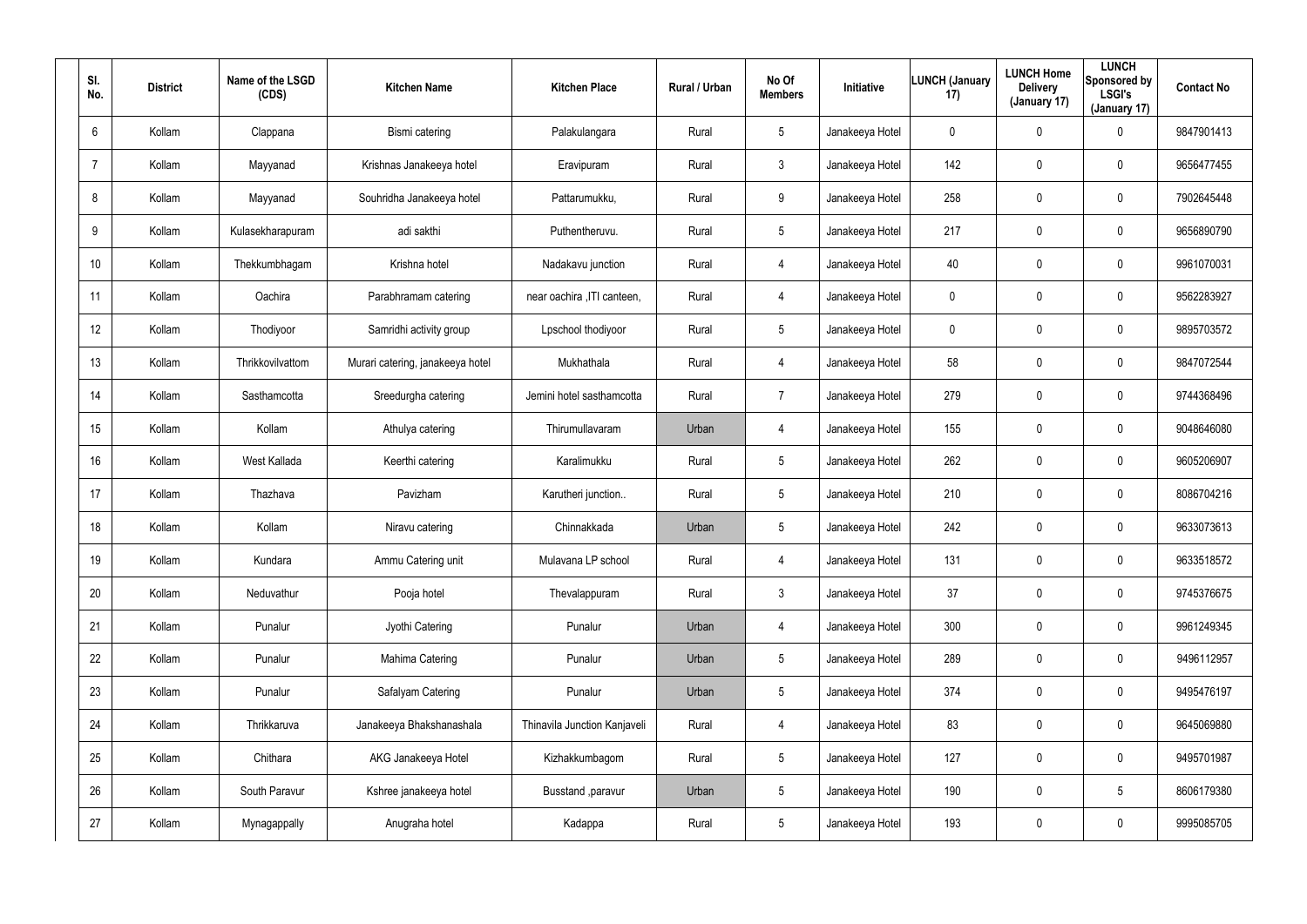|    | SI.<br>No. | <b>District</b> | Name of the LSGD<br>(CDS) | <b>Kitchen Name</b>         | <b>Kitchen Place</b>              | Rural / Urban | No Of<br><b>Members</b> | <b>Initiative</b> | <b>LUNCH (January</b><br>17) | <b>LUNCH Home</b><br><b>Delivery</b><br>(January 17) | <b>LUNCH</b><br>Sponsored by<br><b>LSGI's</b><br>(January 17) | <b>Contact No</b> |
|----|------------|-----------------|---------------------------|-----------------------------|-----------------------------------|---------------|-------------------------|-------------------|------------------------------|------------------------------------------------------|---------------------------------------------------------------|-------------------|
|    | 28         | Kollam          | Mandrothuruthu            | Janakeeya Bhakshanashala    | Thoombummukham                    | Rural         | 4                       | Janakeeya Hotel   | 78                           | $\mathbf 0$                                          | 0                                                             | 9526648057        |
|    | 29         | Kollam          | Karungappally             | Bagya catering              | Muncipality                       | Urban         | 4                       | Janakeeya Hotel   | 0                            | 0                                                    | 0                                                             | 9947702130        |
|    | 30         | Kollam          | Kollam East               | Bharathlekshmi              | Vadakkevila                       | Urban         | $\mathfrak{Z}$          | Janakeeya Hotel   | 292                          | $\mathbf 0$                                          | 0                                                             | 9744300901        |
|    | 31         | Kollam          | Chavara                   | Harisree janakeya hotel     | Panchayath                        | Rural         | $\mathbf{3}$            | Janakeeya Hotel   | 52                           | 0                                                    | 0                                                             | 9995166343        |
|    | 32         | Kollam          | Pavithreswaram            | Kairali                     | Pavithreswaram                    | Rural         | 4                       | Janakeeya Hotel   | 207                          | $\mathbf 0$                                          | 0                                                             | 9605836414        |
|    | 33         | Kollam          | Veliyam                   | Kantharees                  | Panchayathu building              | Rural         | $5\overline{)}$         | Janakeeya Hotel   | 138                          | 0                                                    | 0                                                             | 9562111715        |
|    | 34         | Kollam          | Velinalloor               | Quality Janakeeya hotel     | Alummod, Velinalloor              | Rural         | 4                       | Janakeeya Hotel   | 112                          | $\mathbf 0$                                          | 0                                                             | 9605896303        |
|    | 35         | Kollam          | Elamadu                   | Swaruma janakeeya hotel     | Near cooperative bank,<br>Elamadu | Rural         | $\mathbf{3}$            | Janakeeya Hotel   | 167                          | $\mathbf 0$                                          | 3                                                             | 8129611321        |
|    | 36         | Kollam          | Kadakkal                  | Nanma janakeeya hotel       | Kadakkal                          | Rural         | 4                       | Janakeeya Hotel   | 300                          | $\mathbf 0$                                          | 0                                                             | 9847936390        |
|    | 37         | Kollam          | Perayam                   | Janakeeya hotel             | Onambalam                         | Rural         | 4                       | Janakeeya Hotel   | 0                            | $\boldsymbol{0}$                                     | 0                                                             | 9446855866        |
|    | 38         | Kollam          | Ezhukone                  | Ezhukone janakeeya hotel    | Near panchayathu office           | Rural         | $5\phantom{.0}$         | Janakeeya Hotel   | 193                          | $\mathbf 0$                                          | 0                                                             | 8086757275        |
| 80 | 39         | Kollam          | Adichanalloor             | Ruchikkoottu                | Mylakkaadu                        | Rural         | 4                       | Janakeeya Hotel   | 120                          | 0                                                    | 0                                                             | 8136954461        |
|    | 40         | Kollam          | Poruvazhi                 | Amma janakeeya hotel        | Poruvaxhy                         | Rural         | $5\overline{)}$         | Janakeeya Hotel   | 0                            | 0                                                    | 0                                                             | 9656421272        |
|    | 41         | Kollam          | Nilamel                   | Vanitha Janakeeya Hotel     | Nilamel                           | Rural         | 4                       | Janakeeya Hotel   | 125                          | $\mathbf 0$                                          | 0                                                             | 9447407264        |
|    | 42         | Kollam          | Panmana                   | SV janakeeya hotel          | Kollaka CN junction               | Rural         | $\mathbf{3}$            | Janakeeya Hotel   | 0                            | $\mathbf 0$                                          | 0                                                             | 8113020216        |
|    | 43         | Kollam          | Ummannoor                 | Thanal                      | Nellikunnam                       | Rural         | 4                       | Janakeeya Hotel   | 180                          | $\mathbf 0$                                          | 0                                                             | 9656194614        |
|    | 44         | Kollam          | Kulathupuzha              | Karunya Janakeeya Hotel     | Thinkal karikkam                  | Rural         | 4                       | Janakeeya Hotel   | 190                          | $\mathbf 0$                                          | 0                                                             | 9048034267        |
|    | 45         | Kollam          | Kareepra                  | Kareepra janakeeya hotel    | Panchayathu office junction       | Rural         | $5\phantom{.0}$         | Janakeeya Hotel   | $\mathbf 0$                  | $\mathbf 0$                                          | 0                                                             | 9656783244        |
|    | 46         | Kollam          | Piravanthur               | Thanima catering unit       | Piravanthoor                      | Rural         | $5\phantom{.0}$         | Janakeeya Hotel   | 158                          | $\mathbf 0$                                          | 0                                                             | 9207907284        |
|    | 47         | Kollam          | Karavaloor                | Sreelekshmi Janakeeya Hotel | Karavalur                         | Rural         | $5\phantom{.0}$         | Janakeeya Hotel   | 117                          | $\mathbf 0$                                          | 0                                                             | 9745719860        |
|    | 48         | Kollam          | Kunnathur                 | Sneha janakeeya hotel       | Bhoothakuzhi                      | Rural         | $\mathbf{3}$            | Janakeeya Hotel   | 0                            | $\mathbf 0$                                          | 0                                                             | 9061504141        |
|    | 49         | Kollam          | Alayaman                  | Sreelakam Janakeeya Hotel   | Karukone                          | Rural         | 4                       | Janakeeya Hotel   | 188                          | $\mathbf 0$                                          | 0                                                             | 8592858448        |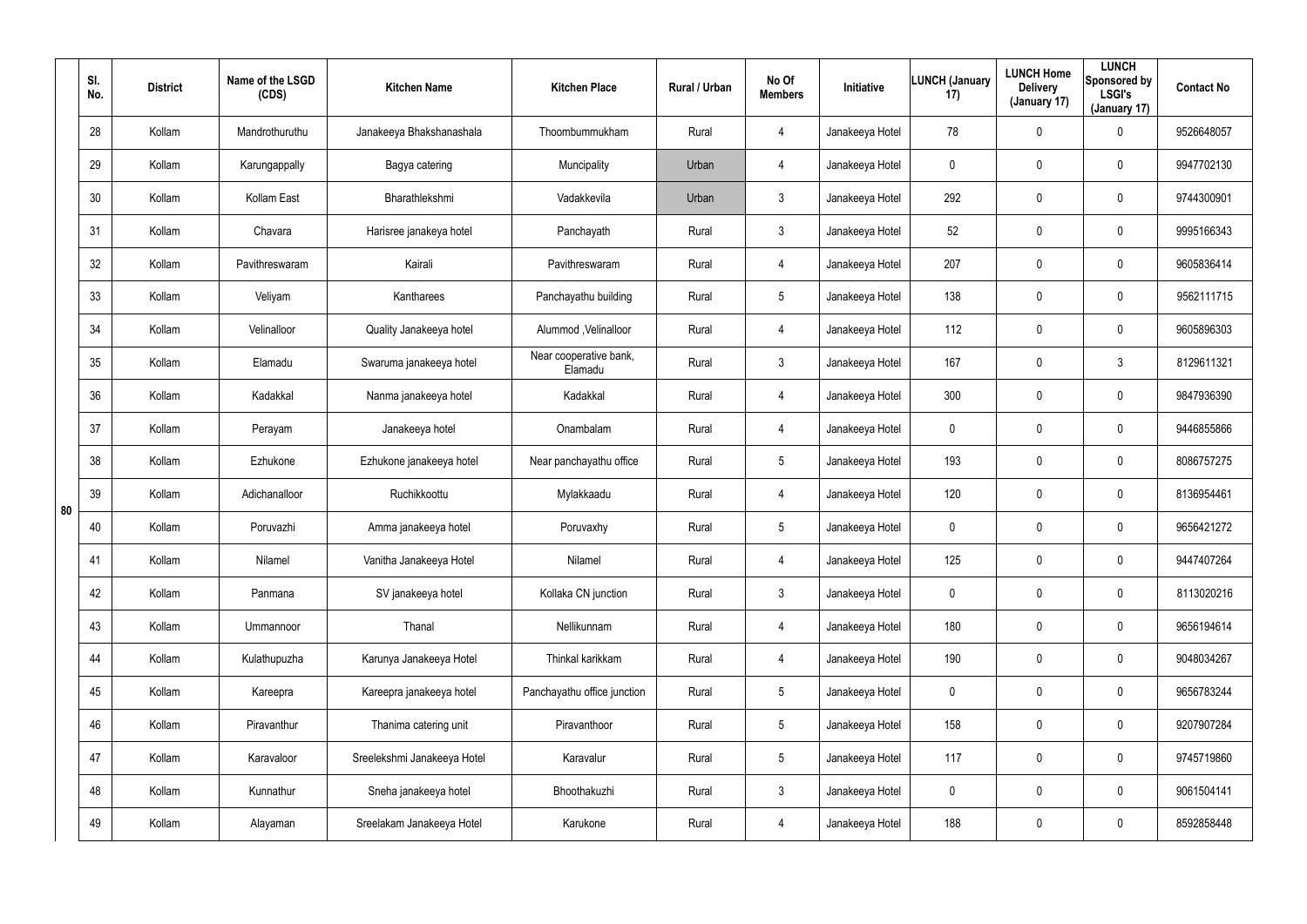| SI.<br>No. | <b>District</b> | Name of the LSGD<br>(CDS) | <b>Kitchen Name</b>                              | <b>Kitchen Place</b>                                 | Rural / Urban | No Of<br><b>Members</b> | <b>Initiative</b> | <b>LUNCH (January</b><br>17) | <b>LUNCH Home</b><br><b>Delivery</b><br>(January 17) | <b>LUNCH</b><br>Sponsored by<br><b>LSGI's</b><br>(January 17) | <b>Contact No</b> |
|------------|-----------------|---------------------------|--------------------------------------------------|------------------------------------------------------|---------------|-------------------------|-------------------|------------------------------|------------------------------------------------------|---------------------------------------------------------------|-------------------|
| 50         | Kollam          | Kottarakkara              | Ruchi                                            | Kottarakkara christuraj hospital<br>hospital canteen | Urban         | $5\phantom{.0}$         | Janakeeya Hotel   | 185                          | $\mathbf 0$                                          | 0                                                             | 9447997809        |
| 51         | Kollam          | Chirakkara                | Bhoomika Jh                                      | Bhajanamadam mukku                                   | Rural         | $5\phantom{.0}$         | Janakeeya Hotel   | 0                            | $\mathbf 0$                                          | 0                                                             | 9567024263        |
| 52         | Kollam          | Kalluvathukkal            | Deepam Jh                                        | Parippally                                           | Rural         | 4                       | Janakeeya Hotel   | 0                            | $\pmb{0}$                                            | 0                                                             | 8593984144        |
| 53         | Kollam          | Chirakkara                | Niram Jh                                         | Vadakkemukku ,chirakkara                             | Rural         | 4                       | Janakeeya Hotel   | 206                          | $\pmb{0}$                                            | 0                                                             | 9847286593        |
| 54         | Kollam          | Velinalloor               | Mathrika janakeeya hotel                         | Govt PHC canteen                                     | Rural         | 4                       | Janakeeya Hotel   | 0                            | $\pmb{0}$                                            | 0                                                             | 7592859804        |
| 55         | Kollam          | East Kallada              | kudumbashree janakeeya hotel                     | marthandapuram                                       | Rural         | $5\phantom{.0}$         | Janakeeya Hotel   | 232                          | $\pmb{0}$                                            | 0                                                             | 9746964557        |
| 56         | Kollam          | Anchal                    | Malu janakeeya hotel                             | Anchal, Town ward                                    | Rural         | $\mathbf{3}$            | Janakeeya Hotel   | 252                          | $\pmb{0}$                                            | 0                                                             | 9656920091        |
| 57         | Kollam          | Kummil                    | Sreebhadra janakeeya hotel                       | Thachonam                                            | Rural         | $\mathbf{3}$            | Janakeeya Hotel   | 80                           | $\pmb{0}$                                            | 0                                                             | 9846327312        |
| 58         | Kollam          | Yeroor                    | Oottupura janakeeya hotel                        | yeroor                                               | Rural         | 6                       | Janakeeya Hotel   | 264                          | $\pmb{0}$                                            | 0                                                             | 9526031467        |
| 59         | Kollam          | Nedumpana                 | Samthripthy janakeeya hotel                      | Pallimon                                             | Rural         | 4                       | Janakeeya Hotel   | 102                          | $\mathbf 0$                                          | 0                                                             | 9539780119        |
| 60         | Kollam          | Kollam                    | Ishwarya janakeeya hotel                         | Near collectorate, Thevally<br>division              | Urban         | $\mathbf{3}$            | Janakeeya Hotel   | 114                          | 172                                                  | 0                                                             | 8848893882        |
| 61         | Kollam          | Edamulakkal               | Sahya janakeeya hotel                            | Edamulackal                                          | Rural         | 4                       | Janakeeya Hotel   | 156                          | $\mathbf 0$                                          | 0                                                             | 7025532998        |
| 62         | Kollam          | Mylom                     | Amrutha                                          | Inchakkadu                                           | Rural         | $5\phantom{.0}$         | Janakeeya Hotel   | 142                          | $\mathbf 0$                                          | 0                                                             | 9539780965        |
| 63         | Kollam          | Thevalakkara              | Kerala Janakeeya Hotel                           | Thevalakkara                                         | Rural         | $\mathbf{3}$            | Janakeeya Hotel   | 180                          | $\mathbf 0$                                          | 0                                                             | 9847291089        |
| 64         | Kollam          | Thalavoor                 | Kudumbasheree Nadan<br>Bhakshanashala            | Pidavoor                                             | Rural         | 4                       | Janakeeya Hotel   | 105                          | $\mathbf 0$                                          | 0                                                             | 9747324839        |
| 65         | Kollam          | Vilakkudy                 | vadhanam                                         | <b>KUNNICODU</b>                                     | Rural         | $5\phantom{.0}$         | Janakeeya Hotel   | 167                          | $\mathbf 0$                                          | 0                                                             | 9526354689        |
| 66         | Kollam          | Poothakkulam              | Avani catering                                   | Poothakkulam gp                                      | Rural         | 4                       | Janakeeya Hotel   | 90                           | $\mathbf 0$                                          | 0                                                             | 9562782082        |
| 67         | Kollam          | Pathanapuram              | Pathanapuram Grama Panchayath<br>Janakeeya Hotel | Pathanapuram                                         | Rural         | $\overline{4}$          | Janakeeya Hotel   | 109                          | $\mathbf 0$                                          | 0                                                             | 9061291033        |
| 68         | Kollam          | Chadayamangalam           | Real janakeeya hotel                             | Chadayamangalam                                      | Rural         | $\mathbf{3}$            | Janakeeya Hotel   | 60                           | $\mathbf 0$                                          | 0                                                             | 9562123039        |
| 69         | Kollam          | Elampalloor               | Kalavara janakeeya hotel                         | Ashupathri mukku, Kundara                            | Rural         | $5\phantom{.0}$         | Janakeeya Hotel   | 238                          | $\mathbf 0$                                          | 0                                                             | 8943182967        |
| 70         | Kollam          | Kottamkara                | Ishwarya janakeeya hotel                         | Keralapuram                                          | Rural         | $5\phantom{.0}$         | Janakeeya Hotel   | 0                            | $\mathbf 0$                                          | 0                                                             | 9747765979        |
| 71         | Kollam          | Vettikavala               | Nanma                                            | Vettikkavala                                         | Rural         | $\mathfrak{Z}$          | Janakeeya Hotel   | 0                            | $\boldsymbol{0}$                                     | 0                                                             | 9645070430        |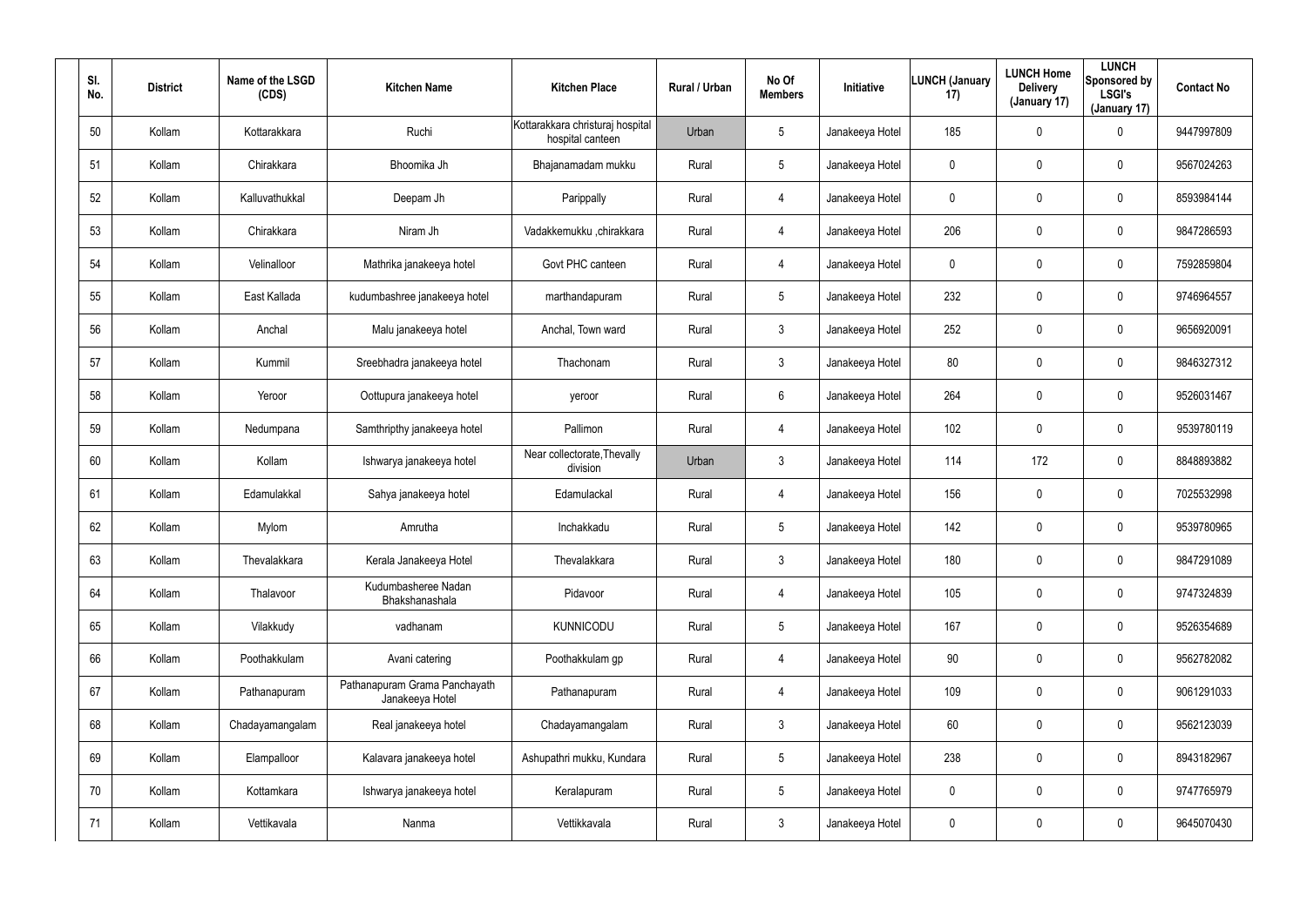|    | SI.<br>No.      | <b>District</b> | Name of the LSGD<br>(CDS) | <b>Kitchen Name</b>             | <b>Kitchen Place</b>                   | Rural / Urban | No Of<br><b>Members</b> | Initiative      | <b>LUNCH (January</b><br>17) | <b>LUNCH Home</b><br><b>Delivery</b><br>(January 17) | <b>LUNCH</b><br>Sponsored by<br><b>LSGI's</b><br>(January 17) | <b>Contact No</b> |
|----|-----------------|-----------------|---------------------------|---------------------------------|----------------------------------------|---------------|-------------------------|-----------------|------------------------------|------------------------------------------------------|---------------------------------------------------------------|-------------------|
|    | 72              | Kollam          | Pooyappally               | Anaswara janakeeya hotel        | Maruthamanpally                        | Rural         | $5\overline{)}$         | Janakeeya Hotel | 184                          | 0                                                    | $\mathbf 0$                                                   | 9947289476        |
|    | 73              | Kollam          | Thenmala                  | Nanma janakeeya hotel           | Thennala                               | Rural         | $\overline{4}$          | Janakeeya Hotel | 300                          | 0                                                    | $\mathbf 0$                                                   | 9446274943        |
|    | 74              | Kollam          | Pattazhi                  | Suprabhatham Catering Unit      | pattazhy                               | Rural         | $\overline{4}$          | Janakeeya Hotel | 67                           | 0                                                    | $\mathbf 0$                                                   | 9495195796        |
|    | 75              | Kollam          | Neendakara                | Darshana Janakeeya Hotel        | Puthenthura Junction                   | Rural         | $\mathbf{3}$            | Janakeeya Hotel | 197                          | 0                                                    | $\mathbf 0$                                                   | 9633106463        |
|    | 76              | Kollam          | Panayam                   | snehadeepam activity group      | Thanikkamukku                          | Rural         | $\overline{4}$          | Janakeeya Hotel | 0                            | 0                                                    | $\mathbf 0$                                                   | 8606117577        |
|    | 77              | Kollam          | Clappana                  | Vijayasree                      | Near alumpeedika junction              | Rural         | $5\phantom{.0}$         | Janakeeya Hotel | 120                          | 0                                                    | $\mathbf 0$                                                   | 9567797660        |
|    | 78              | Kollam          | Sooranad South            | Akshaya janakeeya hotel         | Patharam                               | Rural         | 4                       | Janakeeya Hotel | 294                          | 0                                                    | $\mathbf 0$                                                   | 9746919825        |
|    | 79              | Kollam          | Edamulakkal               | Deepam janakeeya hotel          | Edamulackal                            | Rural         | $\mathbf{3}$            | Janakeeya Hotel | 296                          | 0                                                    | $\mathbf 0$                                                   | 9400684494        |
|    | 80              | Kollam          | Aryankavu                 | Sevana janakeeya hotel          | Kazhuthurutty                          | Rural         | $\mathbf{3}$            | Janakeeya Hotel | 162                          | 0                                                    | $\mathbf 0$                                                   | 8921381398        |
|    | 81              | Kollam          | Pattazhi Vadakkekara      | Annapoorna                      | Kaduvathode                            | Rural         | $\overline{4}$          | Janakeeya Hotel | 99                           | 0                                                    | $\mathbf 0$                                                   | 7561013776        |
|    | 82              | Kollam          | Kulasekharapuram          | Vinayaka                        | Puthiykavu                             | Rural         | 4                       | Janakeeya Hotel | 217                          | 0                                                    | $\mathbf 0$                                                   | 9947499053        |
| 82 |                 |                 |                           |                                 |                                        |               | 354                     |                 | 11595                        | 172                                                  | 8                                                             |                   |
|    |                 | Kottayam        | Akalakkunnam              | Navaruchi                       | Chengalam                              | Rural         | $5\phantom{.0}$         | Janakeeya Hotel | 155                          | 0                                                    | $\mathbf 0$                                                   | 9188362235        |
|    | $\overline{2}$  | Kottayam        | Arpookkara                | Niravu                          | <b>Medical College</b>                 | Rural         | 8                       | Janakeeya Hotel | 160                          | 0                                                    | $\pmb{0}$                                                     | 9744719092        |
|    | $\mathbf{3}$    | Kottayam        | Arpookkara                | Ruchi Janakeeya Hotel           | Kaippuzha mutt                         | Rural         | $\overline{4}$          | Janakeeya Hotel | 145                          | 0                                                    | $\mathbf 0$                                                   | 9847147156        |
|    | $\overline{4}$  | Kottayam        | Athirampuzha              | Hannas                          | Mannanam                               | Rural         | $\overline{4}$          | Janakeeya Hotel | 61                           | 0                                                    | $\mathsf{0}$                                                  | 9496136682        |
|    | $5\overline{)}$ | Kottayam        | Ayarkunnam                | Panchami Unit                   | Near PHC Ayarkunnam                    | Rural         | $5\phantom{.0}$         | Janakeeya Hotel | 43                           | 0                                                    | $\mathsf{0}$                                                  | 9744560994        |
|    | $6\overline{6}$ | Kottayam        | Aymanam                   | Bisiya                          | Aymanam panchayath hall                | Rural         | 3 <sup>1</sup>          | Janakeeya Hotel | 125                          | 0                                                    | $\pmb{0}$                                                     | 9544560606        |
|    | $\overline{7}$  | Kottayam        | Bharananganam             | Kudumbshree nadan bhakshanasala | Bharananganam                          | Rural         | $\mathbf{3}$            | Janakeeya Hotel | 170                          | 0                                                    | $\pmb{0}$                                                     | 8113827680        |
|    | 8               | Kottayam        | Changanassery             | Janakeeya Hotel                 | Near Railway station                   | Urban         | $\mathbf{3}$            | Janakeeya Hotel | 135                          | 0                                                    | $\pmb{0}$                                                     | 7560866821        |
|    | 9               | Kottayam        | Chemp                     | Thanima                         | Chemp                                  | Rural         | $\overline{4}$          | Janakeeya Hotel | 0                            | 0                                                    | $\pmb{0}$                                                     | 9809940907        |
|    | 10 <sup>°</sup> | Kottayam        | Chirakkadav               | <b>Udaya Catering Unit</b>      | Mahatma Gandhi Town Hall,<br>Ponkunnam | Rural         | $5\phantom{.0}$         | Janakeeya Hotel | 106                          | 0                                                    | $\pmb{0}$                                                     | 6282479410        |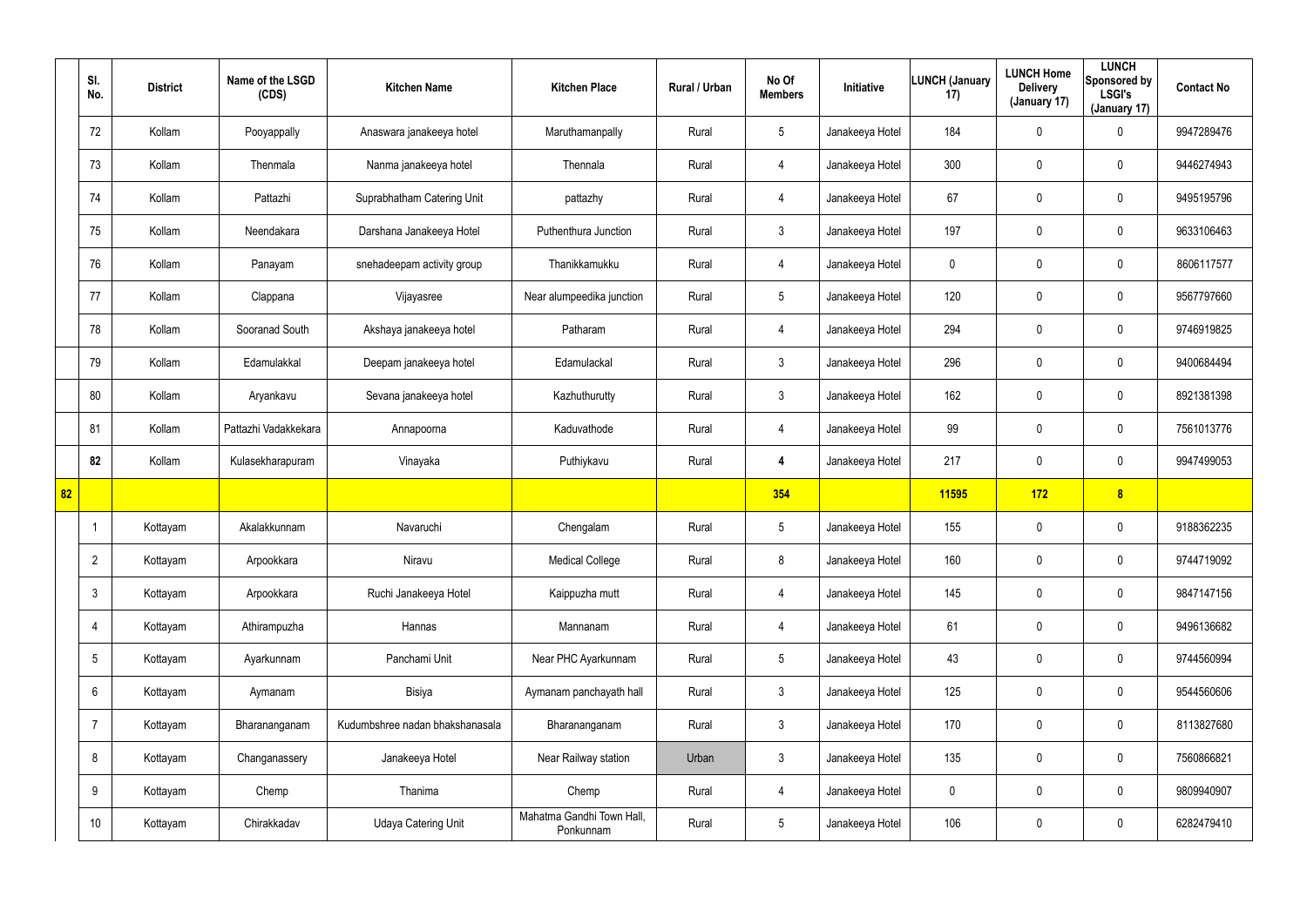| SI.<br>No.      | <b>District</b> | Name of the LSGD<br>(CDS) | <b>Kitchen Name</b>            | <b>Kitchen Place</b>               | Rural / Urban | No Of<br><b>Members</b> | Initiative      | <b>LUNCH (January</b><br>17) | <b>LUNCH Home</b><br><b>Delivery</b><br>(January 17) | <b>LUNCH</b><br>Sponsored by<br><b>LSGI's</b><br>(January 17) | <b>Contact No</b> |
|-----------------|-----------------|---------------------------|--------------------------------|------------------------------------|---------------|-------------------------|-----------------|------------------------------|------------------------------------------------------|---------------------------------------------------------------|-------------------|
| 11              | Kottayam        | Chirakkadav               | Sargam                         | Thekkethu Kavala                   | Rural         | $\mathbf{3}$            | Janakeeya Hotel | 64                           | $\pmb{0}$                                            | 0                                                             | 9656087110        |
| 12              | Kottayam        | Elikulam                  | Janakeeya Hotel Elikkulam      | Manchakuzhy                        | Rural         | $\mathbf{3}$            | Janakeeya Hotel | 66                           | $\boldsymbol{0}$                                     | 0                                                             | 9074768314        |
| 13              | Kottayam        | Ettumanoor                | Gramashree cafe kudumbasree    | Nandanam auditorium,<br>Ettumanoor | Urban         | $5\overline{)}$         | Janakeeya Hotel | 135                          | $\boldsymbol{0}$                                     | 0                                                             | 9847334071        |
| 14              | Kottayam        | Kadanad                   | Thanal catering                | Kadanad                            | Rural         | $5\overline{)}$         | Janakeeya Hotel | 178                          | $\mathbf 0$                                          | 0                                                             | 9048099040        |
| 15              | Kottayam        | Kadaplamattam             | Salt &pepper                   | Near Kadaplamattom CDS             | Rural         | $\overline{4}$          | Janakeeya Hotel | 0                            | $\mathbf 0$                                          | 0                                                             | 9645400860        |
| 16              | Kottayam        | Kadaplamattam             | Kadaplamattam Janakeeya Hotel  | Vayala                             | Rural         | 4                       | Janakeeya Hotel | 48                           | 58                                                   | 0                                                             | 9446804954        |
| 17              | Kottayam        | Kaduthuruthy              | Janakeeya Hotel                | Panchayath premise                 | Rural         | 6                       | Janakeeya Hotel | 96                           | $\boldsymbol{0}$                                     | $\mathbf 0$                                                   | 9847166464        |
| 18              | Kottayam        | Kallara                   | Vasuki Janakeeya hotel         | Kallara                            | Rural         | $\mathbf{3}$            | Janakeeya Hotel | 98                           | 0                                                    | $\mathbf 0$                                                   | 9846103478        |
| 19              | Kottayam        | Kanakkari                 | Jesus                          | Pattithanam                        | Rural         | $5\overline{)}$         | Janakeeya Hotel | 117                          | $\boldsymbol{0}$                                     | $\mathbf 0$                                                   | 9447192439        |
| 20              | Kottayam        | Kangazha                  | Sulabha                        | Pathanadu                          | Rural         | $5\overline{)}$         | Janakeeya Hotel | 89                           | 0                                                    | 0                                                             | 9847438293        |
| 21              | Kottayam        | Kanjirapally              | Vanitha canteen                | Panchayath premise                 | Rural         | $\mathbf{3}$            | Janakeeya Hotel | 123                          | $\boldsymbol{0}$                                     | $\mathbf 0$                                                   | 9605391868        |
| 22              | Kottayam        | Karoor                    | Unarvu janakeeya hotel         | Valavoor                           | Rural         | $5\overline{)}$         | Janakeeya Hotel | 122                          | $\boldsymbol{0}$                                     | 0                                                             | 8304903250        |
| 23              | Kottayam        | Karukachal                | <b>Sukrutham Catering Unit</b> | Karukachal                         | Rural         | $5\overline{)}$         | Janakeeya Hotel | 120                          | $\boldsymbol{0}$                                     | 0                                                             | 9847766843        |
| 24              | Kottayam        | Kidangoor                 | Janakeeya hotel                | Kidangoor Panchayath               | Rural         | $\mathbf{3}$            | Janakeeya Hotel | 140                          | $\mathbf 0$                                          | $\pmb{0}$                                                     | 9048080292        |
| 25              | Kottayam        | Kooroppada                | Achus Janakeeya Hotel          | Panchayath                         | Rural         | $\mathbf{3}$            | Janakeeya Hotel | 150                          | $\overline{0}$                                       | 0                                                             | 9778121989        |
| 26              | Kottayam        | Koottickal                | Janakeeya hotel                | Koottickal                         | Rural         | $5\overline{)}$         | Janakeeya Hotel | 96                           | $\overline{0}$                                       | $\pmb{0}$                                                     | 9645219929        |
| 27              | Kottayam        | Koruthodu                 | Koruthodu Janakeeya Hotel      | Koruthodu                          | Rural         | $6\overline{6}$         | Janakeeya Hotel | 63                           | $\pmb{0}$                                            | 0                                                             | 7510770418        |
| 28              | Kottayam        | KottayamNorth             | Alfa Canteen                   | Municipality Kottayam              | Urban         | $5\phantom{.0}$         | Janakeeya Hotel | 200                          | $\overline{0}$                                       | 0                                                             | 9846571923        |
| 29              | Kottayam        | KottayamNorth             | Kerala cafe janakeeya hotel    | Choottuveli                        | Urban         | $\mathbf{3}$            | Janakeeya Hotel | 182                          | $\pmb{0}$                                            | 0                                                             | 8129337294        |
| 30 <sup>°</sup> | Kottayam        | KottayamNorth             | Maria Janakeeya Hotel          | Chungam                            | Urban         | $5\phantom{.0}$         | Janakeeya Hotel | 213                          | $\mathbf 0$                                          | 0                                                             | 9744843928        |
| 31              | Kottayam        | KottayamNorth             | Ambady Janakeeya Hotel         | Karapuzha                          | Urban         | $\overline{4}$          | Janakeeya Hotel | 0                            | $\pmb{0}$                                            | 0                                                             | 9496374594        |
| 32              | Kottayam        | Kozhuvanal                | Rohini Janakeeya Hotel         | Vakkappulam                        | Rural         | $\mathfrak{Z}$          | Janakeeya Hotel | 0                            | $\boldsymbol{0}$                                     | 0                                                             | 9400216885        |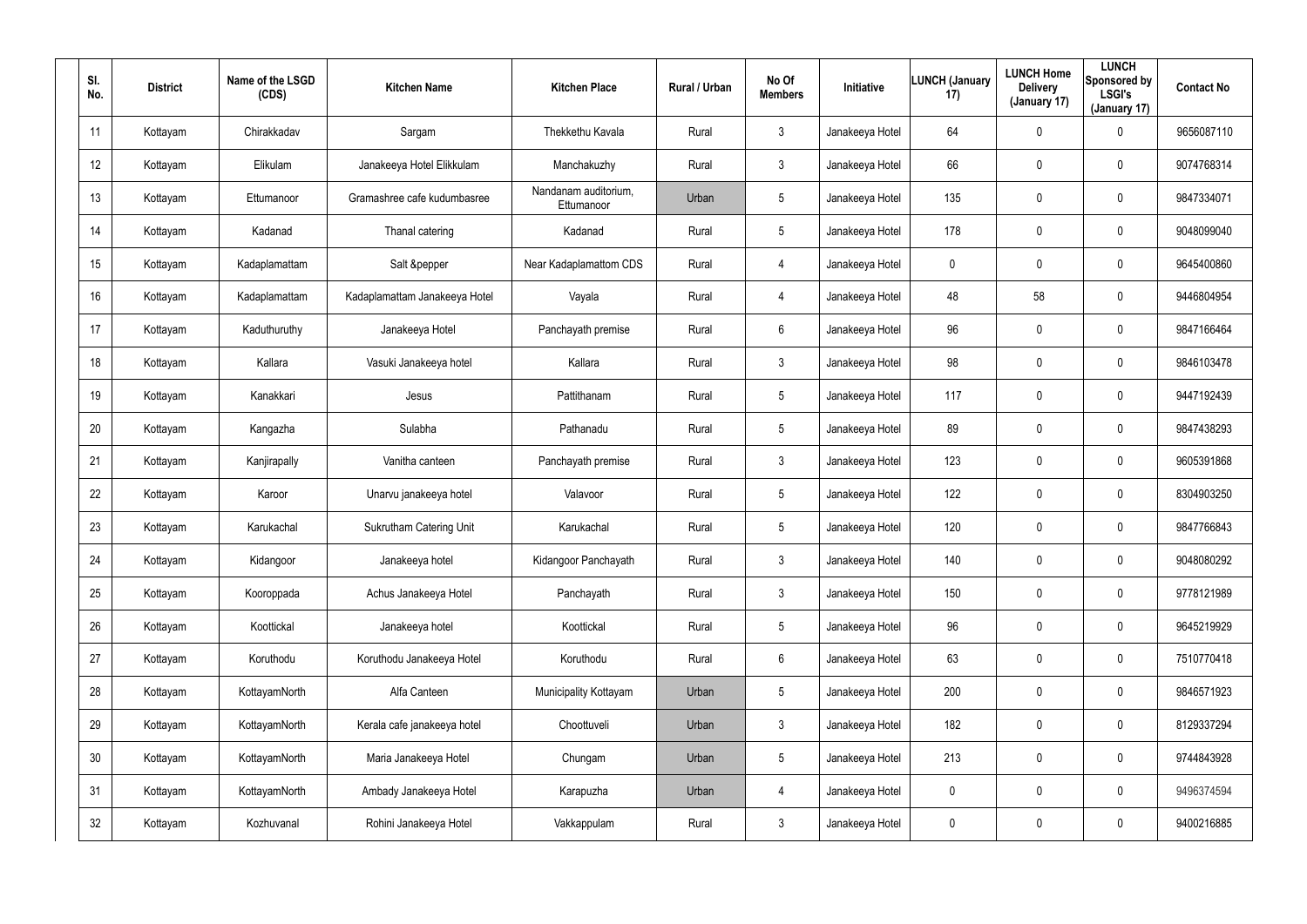|    | SI.<br>No. | <b>District</b> | Name of the LSGD<br>(CDS) | <b>Kitchen Name</b>             | <b>Kitchen Place</b>           | Rural / Urban | No Of<br><b>Members</b> | Initiative      | <b>LUNCH (January</b><br>17) | <b>LUNCH Home</b><br><b>Delivery</b><br>(January 17) | <b>LUNCH</b><br>Sponsored by<br><b>LSGI's</b><br>(January 17) | <b>Contact No</b> |
|----|------------|-----------------|---------------------------|---------------------------------|--------------------------------|---------------|-------------------------|-----------------|------------------------------|------------------------------------------------------|---------------------------------------------------------------|-------------------|
|    | 33         | Kottayam        | Kuravilangadu             | kudumbashree janakeeya hotel    | kuravilangady by pass junction | Rural         | $5\phantom{.0}$         | Janakeeya Hotel | 148                          | $\mathbf 0$                                          | $\mathbf 0$                                                   | 7559022364        |
|    | 34         | Kottayam        | Kurichi                   | Swad Catering                   | Cheruvelippadi                 | Rural         | $\overline{4}$          | Janakeeya Hotel | 68                           | 0                                                    | $\mathbf 0$                                                   | 9847891917        |
|    | 35         | Kottayam        | Madappally                | SR catering                     | Mammoodu                       | Rural         | $\mathbf{3}$            | Janakeeya Hotel | 210                          | $\mathbf 0$                                          | $\mathbf 0$                                                   | 9747702203        |
|    | 36         | Kottayam        | Manimala                  | Vanitha canteen                 | Manimala                       | Rural         | $\mathbf{3}$            | Janakeeya Hotel | 126                          | 0                                                    | $\mathbf 0$                                                   | 9946318069        |
|    | 37         | Kottayam        | Manjoor                   | Oruma catering unit             | Kuruppanthara                  | Rural         | $5\overline{)}$         | Janakeeya Hotel | 72                           | 75                                                   | $\overline{2}$                                                | 9349189590        |
|    | 38         | Kottayam        | Marangattupilly           | Marangattupilly Janakeeya Hotel | Marangattupilly                | Rural         | 4                       | Janakeeya Hotel | 200                          | 75                                                   | $\mathbf 0$                                                   | 9544416772        |
|    | 39         | Kottayam        | Maravanthuruth            | Changathi                       | Maravanthuruth                 | Rural         | 4                       | Janakeeya Hotel | 65                           | 0                                                    | $\mathbf 0$                                                   | 9744598169        |
|    | 40         | Kottayam        | Meenachil                 | Akshaya Janakeeya hotel         | Idamattam                      | Rural         | 4                       | Janakeeya Hotel | 124                          | 0                                                    | $\overline{2}$                                                | 9747190979        |
| 82 | 41         | Kottayam        | Meenachil                 | Archana janakeeya Hotel         | Paika                          | Rural         | $5\phantom{.0}$         | Janakeeya Hotel | 197                          | $\mathbf 0$                                          | $\mathbf 0$                                                   | 9048759539        |
|    | 42         | Kottayam        | Meenadom                  | <b>Nainus</b>                   | Meenadom                       | Rural         | $\mathbf{3}$            | Janakeeya Hotel | 77                           | 0                                                    | $\mathbf 0$                                                   | 9539752801        |
|    | 43         | Kottayam        | Melukavu                  | Seenayi Cafe centre             | Melukavumattam                 | Rural         | $5\phantom{.0}$         | Janakeeya Hotel | 0                            | $\mathbf 0$                                          | $\mathbf 0$                                                   | 9744546703        |
|    | 44         | Kottayam        | Moonnilav                 | Aiswarya                        | Moonnilav                      | Rural         | $\mathbf{3}$            | Janakeeya Hotel | 96                           | $\mathbf 0$                                          | $\mathbf 0$                                                   | 8281227689        |
|    | 45         | Kottayam        | Mulakkulam                | Janakeeya Hotel                 | Moorkkattilpadi                | Rural         | 4                       | Janakeeya Hotel | 62                           | $\mathbf 0$                                          | $\mathbf 0$                                                   | 9747856382        |
|    | 46         | Kottayam        | Mundakkayam               | Janakeeya Hotel Mundakkayam     | Mundakkayam                    | Rural         | 6                       | Janakeeya Hotel | 186                          | $\mathbf 0$                                          | $\pmb{0}$                                                     | 9495314979        |
|    | 47         | Kottayam        | Nedumkunnam               | Nanma Kudumbashree Unit         | Nedumkunnam                    | Rural         | $5\phantom{.0}$         | Janakeeya Hotel | 58                           | $\mathbf 0$                                          | $\overline{2}$                                                | 7306791612        |
|    | 48         | Kottayam        | Neendoor                  | Gruhasree ME Unit               | Panchayath                     | Rural         | $\mathbf{3}$            | Janakeeya Hotel | 42                           | $\mathbf 0$                                          | $\pmb{0}$                                                     | 9847756958        |
|    | 49         | Kottayam        | Njeezhoor                 | Annapoorna Janakeeya Hotel      | Panchayath                     | Rural         | 4                       | Janakeeya Hotel | 84                           | $\mathbf 0$                                          | $\pmb{0}$                                                     | 9745246839        |
|    | 50         | Kottayam        | Pala                      | Angel Janakeeya Hotel           | Pala Municipality              | Urban         | 4                       | Janakeeya Hotel | 281                          | $\mathbf 0$                                          | $\mathbf 0$                                                   | 9745963125        |
|    | 51         | Kottayam        | Pala                      | Harithasree catering            | Chethimattam                   | Urban         | $5\phantom{.0}$         | Janakeeya Hotel | 222                          | $\mathbf 0$                                          | $\mathbf 0$                                                   | 9895154240        |
|    | 52         | Kottayam        | Pallickathodu             | Sangeetha                       | Pallickathodu Bus stand        | Rural         | $\mathbf{3}$            | Janakeeya Hotel | 108                          | $\mathbf 0$                                          | $\pmb{0}$                                                     | 9633814381        |
|    | 53         | Kottayam        | Pampady                   | Thrupthi                        | Pampady Town                   | Rural         | $5\phantom{.0}$         | Janakeeya Hotel | 0                            | 0                                                    | $\mathbf 0$                                                   | 9633013622        |
|    | 54         | Kottayam        | Panachikkadu              | Ruchi Canteen                   | Paruthumpara                   | Rural         | $5\phantom{.0}$         | Janakeeya Hotel | 85                           | 0                                                    | $\pmb{0}$                                                     | 9656411494        |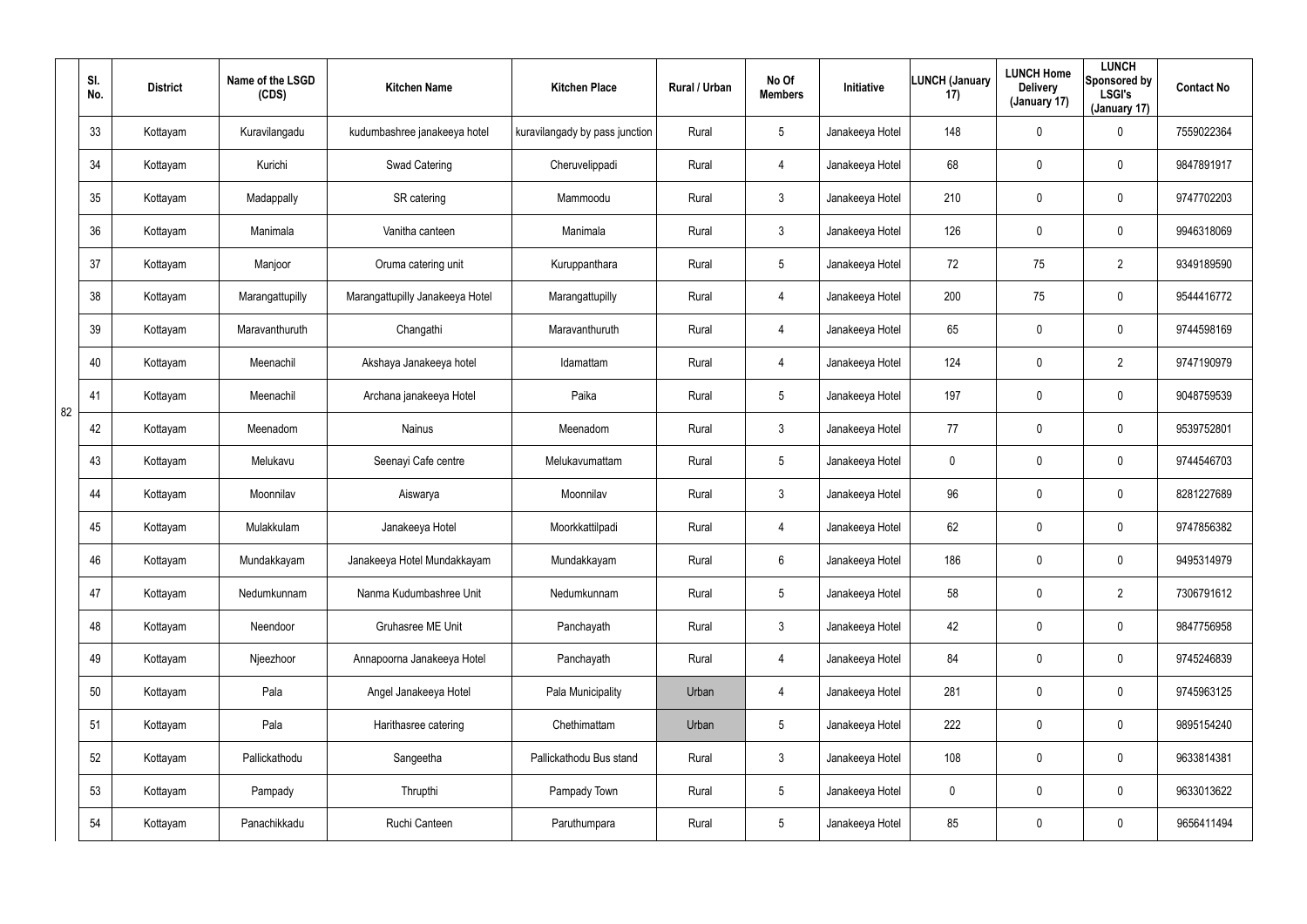| SI.<br>No. | <b>District</b> | Name of the LSGD<br>(CDS) | <b>Kitchen Name</b>                                      | <b>Kitchen Place</b>                        | Rural / Urban | No Of<br><b>Members</b> | Initiative      | <b>LUNCH (January</b><br>17) | <b>LUNCH Home</b><br><b>Delivery</b><br>(January 17) | <b>LUNCH</b><br>Sponsored by<br><b>LSGI's</b><br>(January 17) | <b>Contact No</b> |
|------------|-----------------|---------------------------|----------------------------------------------------------|---------------------------------------------|---------------|-------------------------|-----------------|------------------------------|------------------------------------------------------|---------------------------------------------------------------|-------------------|
| 55         | Kottayam        | Parathodu                 | Janakeeya Hotel Parathodu                                | Panchayath                                  | Rural         | 4                       | Janakeeya Hotel | 66                           | $\pmb{0}$                                            | 0                                                             | 7907455541        |
| 56         | Kottayam        | Paippadu                  | Thejus                                                   | Paippadu                                    | Rural         | 5                       | Janakeeya Hotel | 227                          | $\boldsymbol{0}$                                     | 0                                                             | 7034621426        |
| 57         | Kottayam        | Poonjar                   | Haritham                                                 | Poonjar                                     | Rural         | 5                       | Janakeeya Hotel | 120                          | $\pmb{0}$                                            | 0                                                             | 9495235348        |
| 58         | Kottayam        | poonjar south             | Sowbhagya Janakeeya Hotel                                | poonjar south                               | Rural         | 4                       | Janakeeya Hotel | 160                          | $\boldsymbol{0}$                                     | 0                                                             | 9495151799        |
| 59         | Kottayam        | Ramapuram                 | Ruchi                                                    | Ramapuram                                   | Rural         | $\overline{4}$          | Janakeeya Hotel | 48                           | 25                                                   | 0                                                             | 9495107277        |
| 60         | Kottayam        | T.V.Puram                 | Vijaya Janakeeya Hotel                                   | TV Puram                                    | Rural         | $\mathbf{3}$            | Janakeeya Hotel | 0                            | $\mathbf 0$                                          | 0                                                             | 9847614136        |
| 61         | Kottayam        | Teekkoy                   | Kairali                                                  | Vagamattom, Kallambhagam                    | Rural         | $\mathbf{3}$            | Janakeeya Hotel | 0                            | $\pmb{0}$                                            | 0                                                             | 7025702768        |
| 62         | Kottayam        | Thalanad                  | Nanma                                                    | Muttambhagam Kavala                         | Rural         | $\mathbf{3}$            | Janakeeya Hotel | 26                           | $\boldsymbol{0}$                                     | $\mathbf 0$                                                   | 9961289547        |
| 63         | Kottayam        | Thalappalam               | Ameya                                                    | Thalappalam                                 | Rural         | $\overline{4}$          | Janakeeya Hotel | 130                          | $\overline{0}$                                       | 0                                                             | 7025932626        |
| 64         | Kottayam        | Thalayolaparambu          | kudumbashree janakeeya hotel                             | Thalayolaparambu                            | Rural         | $\mathbf{3}$            | Janakeeya Hotel | 94                           | $\pmb{0}$                                            | $\mathbf 0$                                                   | 7994830570        |
| 65         | Kottayam        | Thidanadu                 | Janani                                                   | Chemmlamattam                               | Rural         | $6\phantom{.}6$         | Janakeeya Hotel | 198                          | $\pmb{0}$                                            | 0\$                                                           | 9562695545        |
| 66         | Kottayam        | Thidanadu                 | Krishna                                                  | Near Panchayath                             | Rural         | 4                       | Janakeeya Hotel | 180                          | $\boldsymbol{0}$                                     | $\mathbf 0$                                                   | 9605565960        |
| 67         | Kottayam        | Thiruvarppu               | Sreeparvathy food products                               | Illickal                                    | Rural         | $\mathbf{3}$            | Janakeeya Hotel | 153                          | $\overline{0}$                                       | $\mathbf 0$                                                   | 9747289846        |
| 68         | Kottayam        | Thrikkodithanam           | Swanthanam                                               | Thrikkodithanam                             | Rural         | 5                       | Janakeeya Hotel | 57                           | $\mathbf 0$                                          | $\pmb{0}$                                                     | 7902729237        |
| 69         | Kottayam        | Udayanapuram              | Uppum Mulakum                                            | Nerekadavu                                  | Rural         | $\mathbf{3}$            | Janakeeya Hotel | 49                           | $\overline{0}$                                       | $\pmb{0}$                                                     | 8111850728        |
| 70         | Kottayam        | Udayanapuram              | Aiswarya Activity Group                                  | Vaikom Block Panchayath                     | Rural         | $5\phantom{.0}$         | Janakeeya Hotel | 43                           | $\mathbf 0$                                          | $\pmb{0}$                                                     | 9847437286        |
| 71         | Kottayam        | Uzhavoor                  | Uzhavoor Janakeeya Hotel                                 | Uzhavoor Town                               | Rural         | 8                       | Janakeeya Hotel | 175                          | 82                                                   | 15                                                            | 9746074266        |
| 72         | Kottayam        | Vaikom                    | <b>Chanees Eats</b>                                      | Chalapparambu                               | Urban         | $\overline{4}$          | Janakeeya Hotel | 104                          | $\mathbf 0$                                          | $\pmb{0}$                                                     | 9446467389        |
| 73         | Kottayam        | Vakathanam                | Padheyam                                                 | Njaliakuzhi                                 | Rural         | $6\phantom{.}$          | Janakeeya Hotel | 185                          | $\pmb{0}$                                            | 0                                                             | 9495010073        |
| 74         | Kottayam        | Vazhappally               | Udayam                                                   | Vazhappally                                 | Rural         | $\overline{4}$          | Janakeeya Hotel | 164                          | $\mathbf 0$                                          | 0                                                             | 9562267564        |
| 75         | Kottayam        | Vazhoor                   | Kudumbashree Canteen Unit At<br>Vazhoor Grama Panchayath | Vazhoor Grama Panchayath<br><b>Building</b> | Rural         | $5\phantom{.0}$         | Janakeeya Hotel | 48                           | $\pmb{0}$                                            | 0                                                             | 9544717796        |
| 76         | Kottayam        | Vazhoor                   | New India                                                | Nedumavu                                    | Rural         | 3 <sup>1</sup>          | Janakeeya Hotel | 0                            | $\boldsymbol{0}$                                     | 0                                                             | 9744581242        |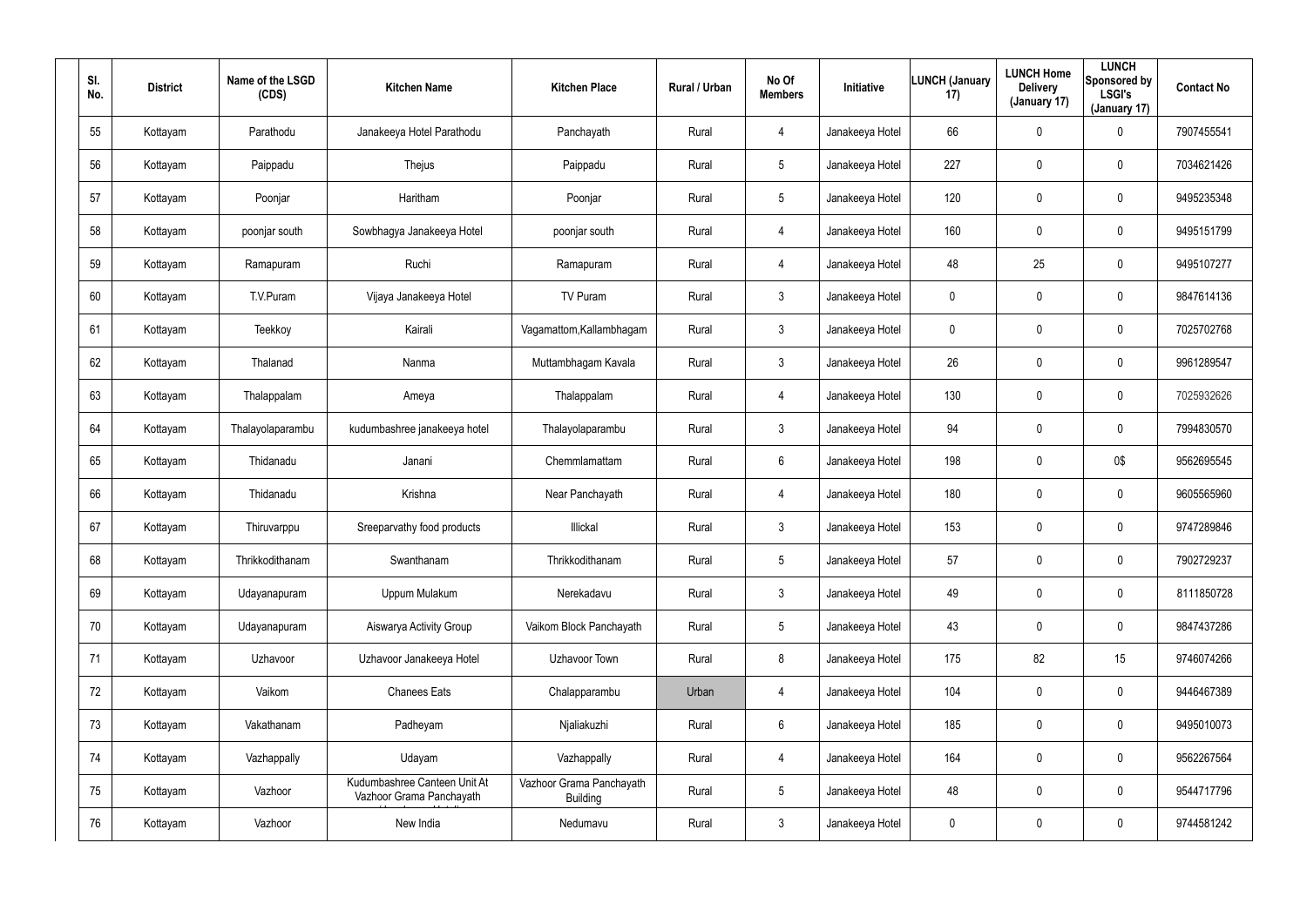|    | SI.<br>No.      | <b>District</b> | Name of the LSGD<br>(CDS) | <b>Kitchen Name</b>            | <b>Kitchen Place</b>                  | Rural / Urban | No Of<br><b>Members</b> | <b>Initiative</b> | <b>LUNCH (January</b><br>17) | <b>LUNCH Home</b><br><b>Delivery</b><br>(January 17) | <b>LUNCH</b><br>Sponsored by<br><b>LSGI's</b><br>(January 17) | <b>Contact No</b> |
|----|-----------------|-----------------|---------------------------|--------------------------------|---------------------------------------|---------------|-------------------------|-------------------|------------------------------|------------------------------------------------------|---------------------------------------------------------------|-------------------|
|    | 77              | Kottayam        | Vechoor                   | Treeland Annapoorna            | <b>Bund Road</b>                      | Rural         | $\mathbf{3}$            | Janakeeya Hotel   | 0                            | 0                                                    | $\mathbf 0$                                                   | 8606814487        |
|    | 78              | Kottayam        | Veliyannoor               | Thanima foods                  | Veliyannoor                           | Rural         | $\mathbf{3}$            | Janakeeya Hotel   | 123                          | 0                                                    | $\mathbf 0$                                                   | 9744392147        |
|    | 79              | Kottayam        | Vellavoor                 | Uppum Mulakum Janakeeya Hotel  | Panchayath premise                    | Rural         | $5\overline{)}$         | Janakeeya Hotel   | 89                           | 0                                                    | $\mathbf 0$                                                   | 9188317288        |
|    | 80              | Kottayam        | Velloor                   | Puzhayoram catering            | Near Velloor cds office               | Rural         | 4                       | Janakeeya Hotel   | 90                           | 0                                                    | $\mathbf 0$                                                   | 9895522286        |
|    | 81              | Kottayam        | Vijayapuram               | Niravu                         | Iranjal                               | Rural         | 3                       | Janakeeya Hotel   | 268                          | 0                                                    | $\mathbf 0$                                                   | 9495245895        |
|    | 82              | Kottayam        | Vijayapuram               | Renown Janakeeya Hotel         | Vadavathoor                           | Rural         | $5\overline{)}$         | Janakeeya Hotel   | 154                          | 0                                                    | $\mathbf 0$                                                   | 8606536302        |
| 82 |                 |                 |                           |                                |                                       |               | 336                     |                   | 8862                         | 315                                                  | 21                                                            |                   |
|    | $\mathbf 1$     | Kozhikode       | Balussery                 | Unarvu Janakeeya Hotel         | Balussery                             | Rural         | $5\phantom{.0}$         | Janakeeya Hotel   | 182                          | 0                                                    | $\mathbf 0$                                                   | 95440 03929       |
|    | $\overline{2}$  | Kozhikode       | Panangad                  | Kairali Janakeeya Hotel        | Balussery mukku at KK<br>hospital     | Rural         | $\mathbf{3}$            | Janakeeya Hotel   | 494                          | 0                                                    | $\mathbf 0$                                                   | 97450 85782       |
|    | $\mathbf{3}$    | Kozhikode       | Koorachundu               | Koorachundu Janakeeya hotel    | Koorachundu                           | Rural         | 4                       | Janakeeya Hotel   | 290                          | 0                                                    | $\mathbf 0$                                                   | 94967 07886       |
|    | 4               | Kozhikode       | Koorachundu               | Koottayma Janakeeya Hotel      | Kallanode                             | Rural         | $5\phantom{.0}$         | Janakeeya Hotel   | 0                            | 0                                                    | $\mathbf 0$                                                   | 94967 26850       |
|    | 5               | Kozhikode       | Kottur                    | Sneha Janakeeya Hotel          | Kottur                                | Rural         | $5\phantom{.0}$         | Janakeeya Hotel   | 152                          | 0                                                    | $\mathbf 0$                                                   | 97456 72101       |
|    | 6               | Kozhikode       | Naduvannur                | Naduvannur Janakeeya Hotel     | Naduvannur                            | Rural         | $\overline{7}$          | Janakeeya Hotel   | 359                          | $\mathbf 0$                                          | $\mathbf 0$                                                   | 8592-031802       |
|    | -7              | Kozhikode       | Naduvannur                | Kudumbashree Janakeeya Hotel   | Anjolimukku                           | Rural         | $\mathbf{3}$            | Janakeeya Hotel   | 396                          | 0                                                    | $\pmb{0}$                                                     | 9995947043        |
|    | 8               | Kozhikode       | Ulliyeri                  | Ulliyeri Janakeeya Hotel       | Ulliyeri                              | Rural         | 4                       | Janakeeya Hotel   | 332                          | 0                                                    | $\pmb{0}$                                                     | 89434 06681       |
|    | 9               | Kozhikode       | Unnikulam                 | Swad Janakeeya Hotel           | Ekarool Kaappil Road                  | Rural         | $\mathbf{3}$            | Janakeeya Hotel   | 694                          | 0                                                    | $\pmb{0}$                                                     | 85475 75474       |
|    | 10 <sup>°</sup> | Kozhikode       | Unnikulam                 | Chaithanya Janakeeya Hotel     | Opposite unnikulam<br>gramapanchayath | Rural         | $\mathfrak{Z}$          | Janakeeya Hotel   | 673                          | 0                                                    | $\pmb{0}$                                                     | 87141 31460       |
|    | 11              | Kozhikode       | Nanminda                  | Akshaya vanitha hotel          | Nanminda panchayath building          | Rural         | $\mathbf{3}$            | Janakeeya Hotel   | 137                          | 0                                                    | $\boldsymbol{0}$                                              | 9961184212        |
|    | 12              | Kozhikode       | Thalakkulathur            | Thalakkulathur Janakeeya Hotel | Parambath                             | Rural         | 4                       | Janakeeya Hotel   | 236                          | 0                                                    | $\boldsymbol{0}$                                              | 7593067511        |
|    | 13              | Kozhikode       | Kakkodi                   | Kakkodi Janakeeya Hotel        | Kakkodi Bazar                         | Rural         | $\overline{7}$          | Janakeeya Hotel   | 271                          | 0                                                    | $\pmb{0}$                                                     | 8943123615        |
|    | 14              | Kozhikode       | Chelannur                 | Oottupura Janakeeya Hotel      | Ambalathukulangara                    | Rural         | $\overline{7}$          | Janakeeya Hotel   | 130                          | 0                                                    | $\overline{2}$                                                | 9846010528        |
|    | 15              | Kozhikode       | Narikkuni                 | Amma Janakeeya Hotel           | Narikkuni                             | Rural         | $\mathfrak{Z}$          | Janakeeya Hotel   | 179                          | 0                                                    | $\pmb{0}$                                                     | 9645606562        |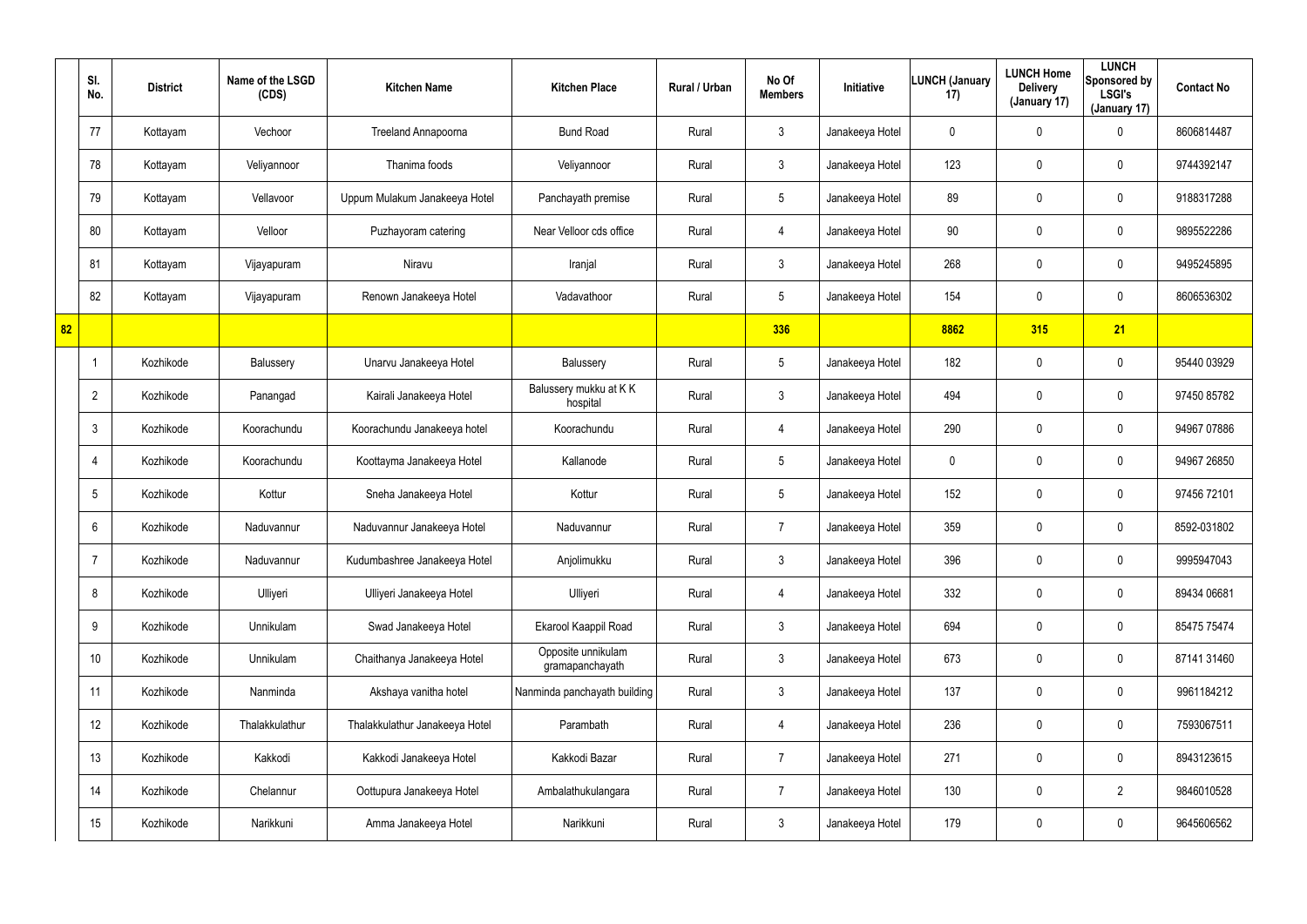| SI.<br>No. | <b>District</b> | Name of the LSGD<br>(CDS) | <b>Kitchen Name</b>                      | <b>Kitchen Place</b>      | <b>Rural / Urban</b> | No Of<br><b>Members</b> | Initiative      | <b>LUNCH (January</b><br>17) | <b>LUNCH Home</b><br><b>Delivery</b><br>(January 17) | <b>LUNCH</b><br>Sponsored by<br><b>LSGI's</b><br>(January 17) | <b>Contact No</b> |
|------------|-----------------|---------------------------|------------------------------------------|---------------------------|----------------------|-------------------------|-----------------|------------------------------|------------------------------------------------------|---------------------------------------------------------------|-------------------|
| 16         | Kozhikode       | Kakkoor                   | Janakeeya Hotel Kakkoor                  | Kakkoor                   | Rural                | 5                       | Janakeeya Hotel | 151                          | 0                                                    | 0                                                             | 8592050112        |
| 17         | Kozhikode       | Koduvally                 | Sadhya Janakeeya Hotel                   | G M L P School, Koduvally | Urban                | 5                       | Janakeeya Hotel | 436                          | 0                                                    | $\mathbf 0$                                                   | 8593898831        |
| 18         | Kozhikode       | Koduvally                 | KKN Janakeeya Hotel Koduvally            | Nellamkandi               | Urban                | $\mathbf{3}$            | Janakeeya Hotel | 173                          | 0                                                    | $\mathbf 0$                                                   | 9847650894        |
| 19         | Kozhikode       | Koduvally                 | Swad Janakeeya Hotel                     | Manipuram                 | Urban                | 5                       | Janakeeya Hotel | 226                          | 0                                                    | $\mathbf 0$                                                   | 9946991995        |
| 20         | Kozhikode       | Madavoor                  | Madavoor Janakeeya Hotel                 | Near madavoor panchayath  | Rural                | $5\overline{)}$         | Janakeeya Hotel | 227                          | 0                                                    | $\mathbf 0$                                                   | 8547590842        |
| 21         | Kozhikode       | Omasseri                  | Annapoornna Janakeeya Hotel              | Omasseri                  | Rural                | 4                       | Janakeeya Hotel | 326                          | 0                                                    | $\mathbf 0$                                                   | 9605102599        |
| 22         | Kozhikode       | Puthuppadi                | Ruchi Janakeeya Hotel                    | Puthupadi                 | Rural                | 5                       | Janakeeya Hotel | 336                          | $\boldsymbol{0}$                                     | 0                                                             | 7909113114        |
| 23         | Kozhikode       | Kizhakkoth                | Swad Janakeeya Hotel                     | Mariveettilthazham        | Rural                | 4                       | Janakeeya Hotel | 110                          | $\boldsymbol{0}$                                     | $\mathbf 0$                                                   | 9847086665        |
| 24         | Kozhikode       | Thamarassery              | Pavithram Janakeeya hotel                | Thamarassery old stand    | Rural                | 6                       | Janakeeya Hotel | 348                          | $\boldsymbol{0}$                                     | 0                                                             | 9048389661        |
| 25         | Kozhikode       | Kodenchery                | Kairali Janakeeya Hotel                  | Kodenchery                | Rural                | 4                       | Janakeeya Hotel | 130                          | $\boldsymbol{0}$                                     | $\mathbf 0$                                                   | 9446037829        |
| 26         | Kozhikode       | Koodaranji                | Ruchikkoot Janakeeya Hotel               | Koodaranji                | Rural                | 6                       | Janakeeya Hotel | 261                          | $\boldsymbol{0}$                                     | 0                                                             | 9496439278        |
| 27         | Kozhikode       | Thiruvambadi              | Pulari Janakeeya Hotel                   | Thondimmal                | Rural                | $5\overline{)}$         | Janakeeya Hotel | 152                          | $\boldsymbol{0}$                                     | $\mathbf 0$                                                   | 7034264232        |
| 28         | Kozhikode       | Kattippara                | Ruchi Janakeeya Hotel                    | Chamal                    | Rural                | 6                       | Janakeeya Hotel | 0                            | $\boldsymbol{0}$                                     | 0                                                             | 7591974045        |
| 29         | Kozhikode       | Koyilandy North           | Naveena canteen                          | Near new bus stand        | Urban                | $\overline{7}$          | Janakeeya Hotel | 660                          | $\pmb{0}$                                            | $\overline{2}$                                                | 9544185262        |
| 30         | Kozhikode       | Koyilandy North           | Koyilandi Nagarasabha Janakeeya<br>Hotel | Near Kollamchira          | Urban                | 10                      | Janakeeya Hotel | 412                          | $\pmb{0}$                                            | $\pmb{0}$                                                     | 8943191728        |
| 31         | Kozhikode       | Koyilandi South           | Snehadeepam Janakeeya Hotel              | Muthambi                  | Urban                | 6                       | Janakeeya Hotel | 48                           | $\pmb{0}$                                            | $\pmb{0}$                                                     | 9188198658        |
| 32         | Kozhikode       | Koyilandi South           | Kudumbashree Janakeeya Hotel             | Koyilandi Market          | Urban                | $\mathbf{3}$            | Janakeeya Hotel | 321                          | $\pmb{0}$                                            | $\pmb{0}$                                                     | 9544185262        |
| 33         | Kozhikode       | Chengottukavu             | Amma Janakeeya Hotel                     | Edakkulam                 | Rural                | $5\phantom{.0}$         | Janakeeya Hotel | 0                            | $\pmb{0}$                                            | $\pmb{0}$                                                     | 9048235785        |
| 34         | Kozhikode       | Atholi                    | Atholi Janakeeya Hotel                   | Kodassery                 | Rural                | 4                       | Janakeeya Hotel | 137                          | $\pmb{0}$                                            | 0                                                             | 9072499251        |
| 35         | Kozhikode       | Moodadi                   | Ruchi Janakeeya Hotel                    | Moodadi                   | Rural                | $5\phantom{.0}$         | Janakeeya Hotel | 345                          | $\overline{0}$                                       | $\pmb{0}$                                                     | 8281226403        |
| 36         | Kozhikode       | Chemancheri               | Annapoornna Janakeeya Hotel              | Pookkad                   | Rural                | $5\phantom{.0}$         | Janakeeya Hotel | 218                          | $\pmb{0}$                                            |                                                               | 9048235785        |
| 37         | Kozhikode       | Arikkulam                 | Thanima Janakeeya Hotel                  | Kurudimukku               | Rural                | 4                       | Janakeeya Hotel | 159                          | $\boldsymbol{0}$                                     | 0                                                             | 9645137125        |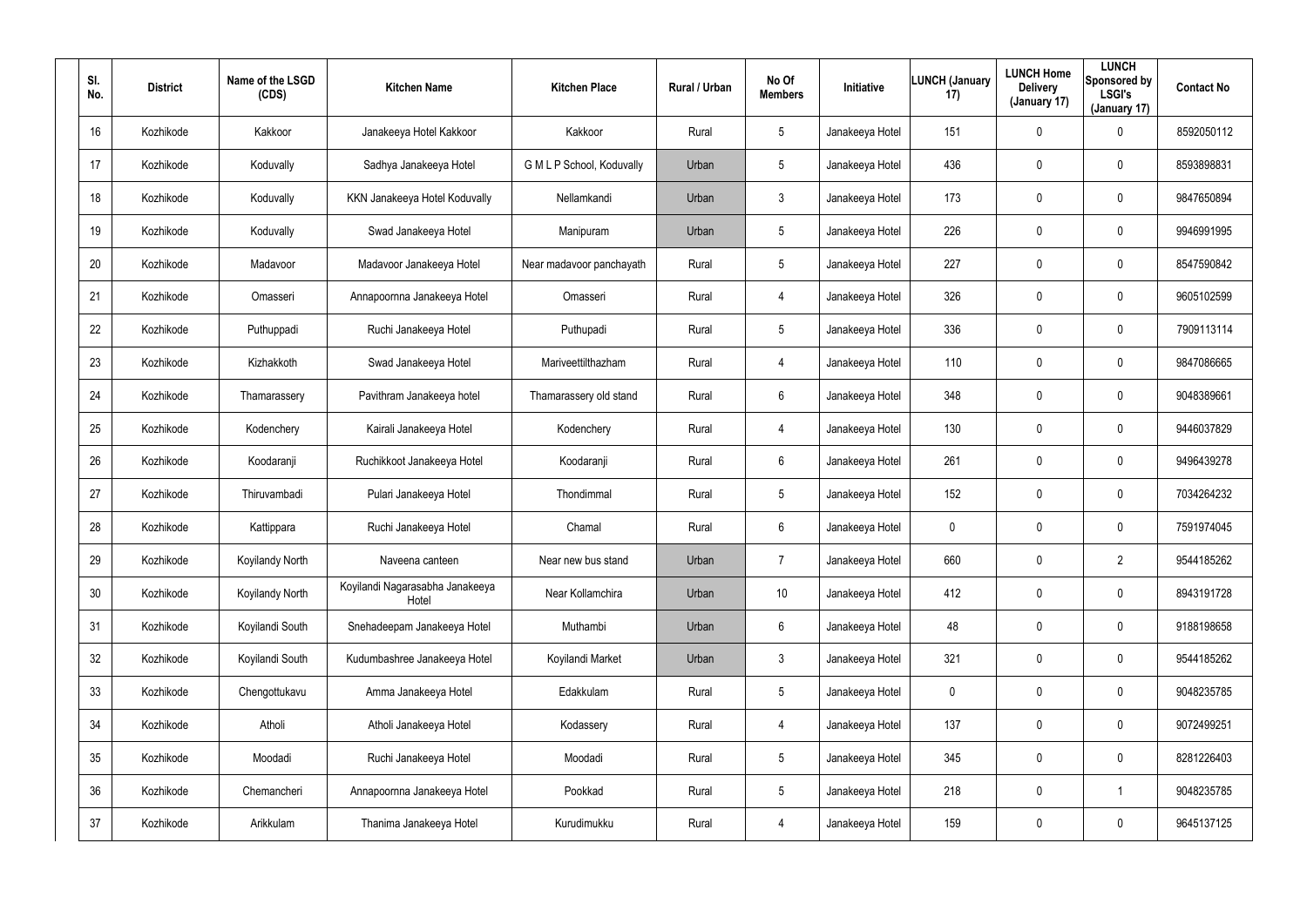|     | SI.<br>No. | <b>District</b> | Name of the LSGD<br>(CDS) | <b>Kitchen Name</b>        | <b>Kitchen Place</b>                        | Rural / Urban | No Of<br><b>Members</b> | Initiative      | <b>LUNCH (January</b><br>17) | <b>LUNCH Home</b><br><b>Delivery</b><br>(January 17) | <b>LUNCH</b><br>Sponsored by<br><b>LSGI's</b><br>(January 17) | <b>Contact No</b> |
|-----|------------|-----------------|---------------------------|----------------------------|---------------------------------------------|---------------|-------------------------|-----------------|------------------------------|------------------------------------------------------|---------------------------------------------------------------|-------------------|
|     | 38         | Kozhikode       | Arikkulam                 | Ruchiyidam Janakeeya Hotel | Arikkulam                                   | Rural         | $\overline{4}$          | Janakeeya Hotel | 75                           | 0                                                    | $\mathbf 0$                                                   | 9048410803        |
|     | 39         | Kozhikode       | Kozhikode Central.        | Ruchikkoott                | <b>District Veterinary Hospital</b>         | Urban         | $\mathbf{3}$            | Janakeeya Hotel | 321                          | 179                                                  | $\mathbf 0$                                                   | 7025774213        |
|     | 40         | Kozhikode       | Kozhikode Central         | Sneha Ruchikkoott          | Mankavu                                     | Urban         | $\overline{4}$          | Janakeeya Hotel | 332                          | 74                                                   | $\mathbf 0$                                                   | 8921995031        |
|     | 41         | Kozhikode       | Kozhikode Central         | Tripthi Janakeeya Hotel    | Near AMLP School,<br>Moozhikkal             | Urban         | $\mathbf{3}$            | Janakeeya Hotel | 0                            | 0                                                    | $\mathbf 0$                                                   | 8129200288        |
|     | 42         | Kozhikode       | Kozhikode Central         | New Ganesh                 | Kovoor, near library                        | Urban         | $5\overline{)}$         | Janakeeya Hotel | 980                          | 120                                                  | $\mathbf 0$                                                   | 9349123701        |
|     | 43         | Kozhikode       | Kozhikode Central         | Ruchippura Janakeeya Hotel | Near Focus mall, New bus<br>stand Kozhikode | Urban         | $\mathbf{3}$            | Janakeeya Hotel | 1177                         | 0                                                    | $\mathbf 0$                                                   | 9605602806        |
|     | 44         | Kozhikode       | Kozhikode Central         | Souparnika Janakeeya Hotel | Medical college near chest<br>hospital      | Urban         | 6                       | Janakeeya Hotel | 0                            | 0                                                    | $\mathbf 0$                                                   | 8281709784        |
|     | 45         | Kozhikode       | Kozhikode North           | Udayam kudumbasree canteen | Thadambattuthazham                          | Urban         | $5\phantom{.0}$         | Janakeeya Hotel | 600                          | 44                                                   | $\mathbf 0$                                                   | 7736850096        |
|     | 46         | Kozhikode       | Kozhikode North           | Ruchi                      | Elathoor, Chettikulam                       | Urban         | $\overline{4}$          | Janakeeya Hotel | 317                          | 0                                                    | $\mathbf 0$                                                   | 9947743713        |
|     | 47         | Kozhikode       | Kozhikode North           | Tasty Janakeeya Hotel      | Butt road                                   | Urban         | $5\phantom{.0}$         | Janakeeya Hotel | 617                          | 102                                                  | $\mathbf 0$                                                   | 9074462795        |
|     | 48         | Kozhikode       | Kozhikode North           | Oruma                      | Eranjikkal                                  | Urban         | $\overline{4}$          | Janakeeya Hotel | 408                          | 18                                                   | $\mathbf 0$                                                   |                   |
|     | 49         | Kozhikode       | Feroke                    | Ruchi vanitha mess         | <b>Feroke Muncipality</b>                   | Urban         | 7                       | Janakeeya Hotel | 206                          | 0                                                    | $\mathbf 0$                                                   | 9544468026        |
|     | 50         | Kozhikode       | Feroke                    | Mithra Janakeeya Hotel     | Ambalangadi                                 | Urban         | $5\phantom{.0}$         | Janakeeya Hotel | 298                          | 0                                                    | $\mathbf 0$                                                   | 9847657229        |
|     | 51         | Kozhikode       | Feroke                    | Chemmeen Janakeeya Hotel   | Karuvanthuruthi                             | Urban         | 4                       | Janakeeya Hotel | 293                          | 0                                                    | $\mathbf 0$                                                   | 9747265293        |
|     | 52         | Kozhikode       | Ramanattukara             | Tasty catering unit        | Ramanattukara                               | Urban         | $6\phantom{.}$          | Janakeeya Hotel | 507                          | 0                                                    | $\pmb{0}$                                                     | 9961004004        |
| 106 | 53         | Kozhikode       | KozhikodeSouth            | Ushass cattering           | Meenchantha school                          | Urban         | $5\phantom{.0}$         | Janakeeya Hotel | 773                          | 0                                                    | $\pmb{0}$                                                     | 9645629224        |
|     | 54         | Kozhikode       | Kozhikode South           | Oruma                      | Naduvattam                                  | Urban         | 4                       | Janakeeya Hotel | 305                          | 0                                                    | $\pmb{0}$                                                     | 9747405960        |
|     | 55         | Kozhikode       | Kozhikode South           | Ruchi Janakeeya Hotel      | Kundayithode                                | Urban         | $5\overline{)}$         | Janakeeya Hotel | 551                          | 0                                                    | $\mathbf 0$                                                   | 9526521036        |
|     | 56         | Kozhikode       | Kozhikode South           | Five star                  | Palayam                                     | Urban         | 4                       | Janakeeya Hotel | 381                          | 0                                                    | $\mathbf 0$                                                   | 9744307041        |
|     | 57         | Kozhikode       | Olavanna                  | Kailamadam Janakeeya Hotel | Pantheerankavu bypass                       | Rural         | $6\phantom{.}6$         | Janakeeya Hotel | $\mathbf 0$                  | 0                                                    | $\pmb{0}$                                                     | 9526123535        |
|     | 58         | Kozhikode       | Olavanna                  | Snehitha Janakeeya Hotel   | Kunnathupalam                               | Rural         | $6\overline{6}$         | Janakeeya Hotel | 311                          | 129                                                  | $\mathbf 0$                                                   | 9072771905        |
|     | 59         | Kozhikode       | Kadalundi                 | Kadambhari Janakeeya Hotel | Mannoor valavil                             | Rural         | $6\,$                   | Janakeeya Hotel | 190                          | 0                                                    | $\pmb{0}$                                                     | 9349923675        |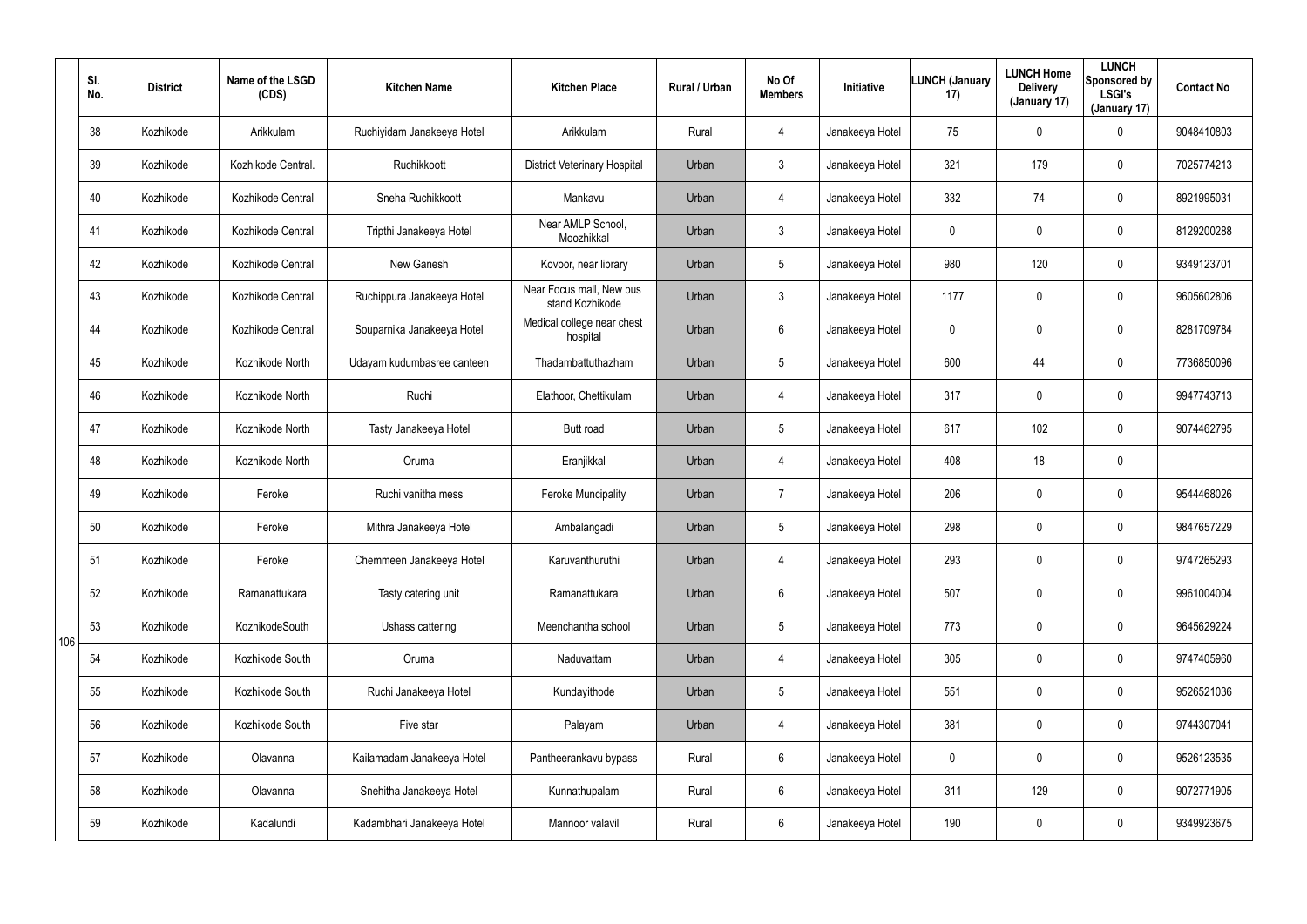| SI.<br>No. | <b>District</b> | Name of the LSGD<br>(CDS) | <b>Kitchen Name</b>                       | <b>Kitchen Place</b>               | Rural / Urban | No Of<br><b>Members</b> | Initiative      | <b>LUNCH (January</b><br>17) | <b>LUNCH Home</b><br><b>Delivery</b><br>(January 17) | <b>LUNCH</b><br>Sponsored by<br><b>LSGI's</b><br>(January 17) | <b>Contact No</b> |
|------------|-----------------|---------------------------|-------------------------------------------|------------------------------------|---------------|-------------------------|-----------------|------------------------------|------------------------------------------------------|---------------------------------------------------------------|-------------------|
| 60         | Kozhikode       | Mukkam                    | Mukkam Friends Janakeeya hotel            | Mukkam                             | Urban         | $\overline{4}$          | Janakeeya Hotel | 420                          | $\mathbf 0$                                          | 0                                                             | 9497215604        |
| 61         | Kozhikode       | Mukkam                    | Oottupura Janakeeya Hotel                 | Manassery                          | Urban         | $\overline{4}$          | Janakeeya Hotel | 350                          | $\boldsymbol{0}$                                     | 0                                                             | 9645563417        |
| 62         | Kozhikode       | Chathamangalam            | Prakruthi                                 | Chathamangalam vipanana<br>kendram | Rural         | 5                       | Janakeeya Hotel | 80                           | $\boldsymbol{0}$                                     | 0                                                             | 9745828787        |
| 63         | Kozhikode       | Perumanna                 | Thushara Janakeeya Hotel                  | Vallikkunnu                        | Rural         | 5                       | Janakeeya Hotel | 176                          | $\mathbf 0$                                          | 0                                                             | 8113873612        |
| 64         | Kozhikode       | Kodiyathur                | Kanivu                                    | Eranjimavu                         | Rural         | $\overline{4}$          | Janakeeya Hotel | 176                          | $\mathbf 0$                                          | $\mathbf 0$                                                   | 9048094053        |
| 65         | Kozhikode       | Karassery                 | Karassery CDS Janakeeya Hotel             | Near karassery panchayath          | Rural         | $\overline{4}$          | Janakeeya Hotel | 172                          | $\mathbf 0$                                          | $\mathbf 0$                                                   | 9645120636        |
| 66         | Kozhikode       | Kuruvattoor               | Nanma Janakeeya Hotel                     | Payambra                           | Rural         | $\overline{4}$          | Janakeeya Hotel | 105                          | $\pmb{0}$                                            | $\mathbf 0$                                                   | 8547413299        |
| 67         | Kozhikode       | Mavoor                    | Koottayma Janakeeya Hotel                 | Mavoor                             | Rural         | 4                       | Janakeeya Hotel | 334                          | $\mathbf 0$                                          | 0                                                             | 9961856227        |
| 68         | Kozhikode       | Peruvayal                 | Tripthi Janakeeya Hotel                   | Velliparambu                       | Rural         | $5\phantom{.0}$         | Janakeeya Hotel | 150                          | $\mathbf 0$                                          | $\mathbf 0$                                                   | 6238723687        |
| 69         | Kozhikode       | Kunnamangalam             | Snehapuram Janakeeya Hotel                | Karanthoor                         | Rural         | $\mathbf{3}$            | Janakeeya Hotel | 0                            | 0                                                    | 0                                                             | 9048545152        |
| 70         | Kozhikode       | Kuttiadi                  | Janakeeya Hotel                           | Kuttiadi Town                      | Rural         | 9                       | Janakeeya Hotel | 248                          | $\pmb{0}$                                            | $\mathbf 0$                                                   | 8606099575        |
| 71         | Kozhikode       | Kavilumpara               | Kavilumpara panchayath Janakeeya<br>Hotel | Thottilpalam                       | Rural         | 4                       | Janakeeya Hotel | 310                          | $\mathbf 0$                                          | 0                                                             | 8157900256        |
| 72         | Kozhikode       | Maruthonkara              | Thanima Janakeeya Hotel                   | Adukkath                           | Rural         | $5\overline{)}$         | Janakeeya Hotel | 378                          | $\overline{0}$                                       | 0                                                             | 9846974198        |
| 73         | Kozhikode       | Velom                     | Samridhi                                  | Kallumpuram - Theekkuni            | Rural         | 5                       | Janakeeya Hotel | 197                          | $\mathbf 0$                                          | 0                                                             | 9846813401        |
| 74         | Kozhikode       | Kunnummal                 | Ruchi Janakeeya Hotel                     | Kakkattil                          | Rural         | $5\phantom{.0}$         | Janakeeya Hotel | 337                          | $\pmb{0}$                                            | $\pmb{0}$                                                     | 9605800608        |
| 75         | Kozhikode       | Naripatta                 | Sthree sakthi Janakeeya Hotel             | Kaiveli                            | Rural         | $5\phantom{.0}$         | Janakeeya Hotel | 176                          | $\mathbf 0$                                          | $\pmb{0}$                                                     | 9645339232        |
| 76         | Kozhikode       | Kayakkodi                 | Samridhi Janakeeya Hotel                  | Kayakkodi                          | Rural         | $5\phantom{.0}$         | Janakeeya Hotel | 254                          | $\overline{0}$                                       | 0                                                             | 9495587551        |
| 77         | Kozhikode       | Thurayur                  | Cds coffee house                          | Thurayur                           | Rural         | 5                       | Janakeeya Hotel | 230                          | $\mathbf 0$                                          | 0                                                             | 9048028293        |
| 78         | Kozhikode       | Payyoli                   | Mithra                                    | Payyoli Municipality               | Urban         | 5                       | Janakeeya Hotel | 240                          | $\pmb{0}$                                            | 0                                                             | 8606505900        |
| 79         | Kozhikode       | Meppayur                  | Ruchi canteen                             | Meppayur                           | Rural         | 5                       | Janakeeya Hotel | 302                          | $\mathbf 0$                                          | 0                                                             | 9447469729        |
| 80         | Kozhikode       | Thikkodi                  | Kaippunnyam Janakeeya Hotel               | Thikkodi                           | Rural         | 5                       | Janakeeya Hotel | 0                            | $\pmb{0}$                                            | 0                                                             | 9526071250        |
| 81         | Kozhikode       | Keezhariyur               | Tripthi Janakeeya Hotel                   | Arayanattu para                    | Rural         | 8                       | Janakeeya Hotel | 265                          | $\boldsymbol{0}$                                     | 0                                                             | 8592834034        |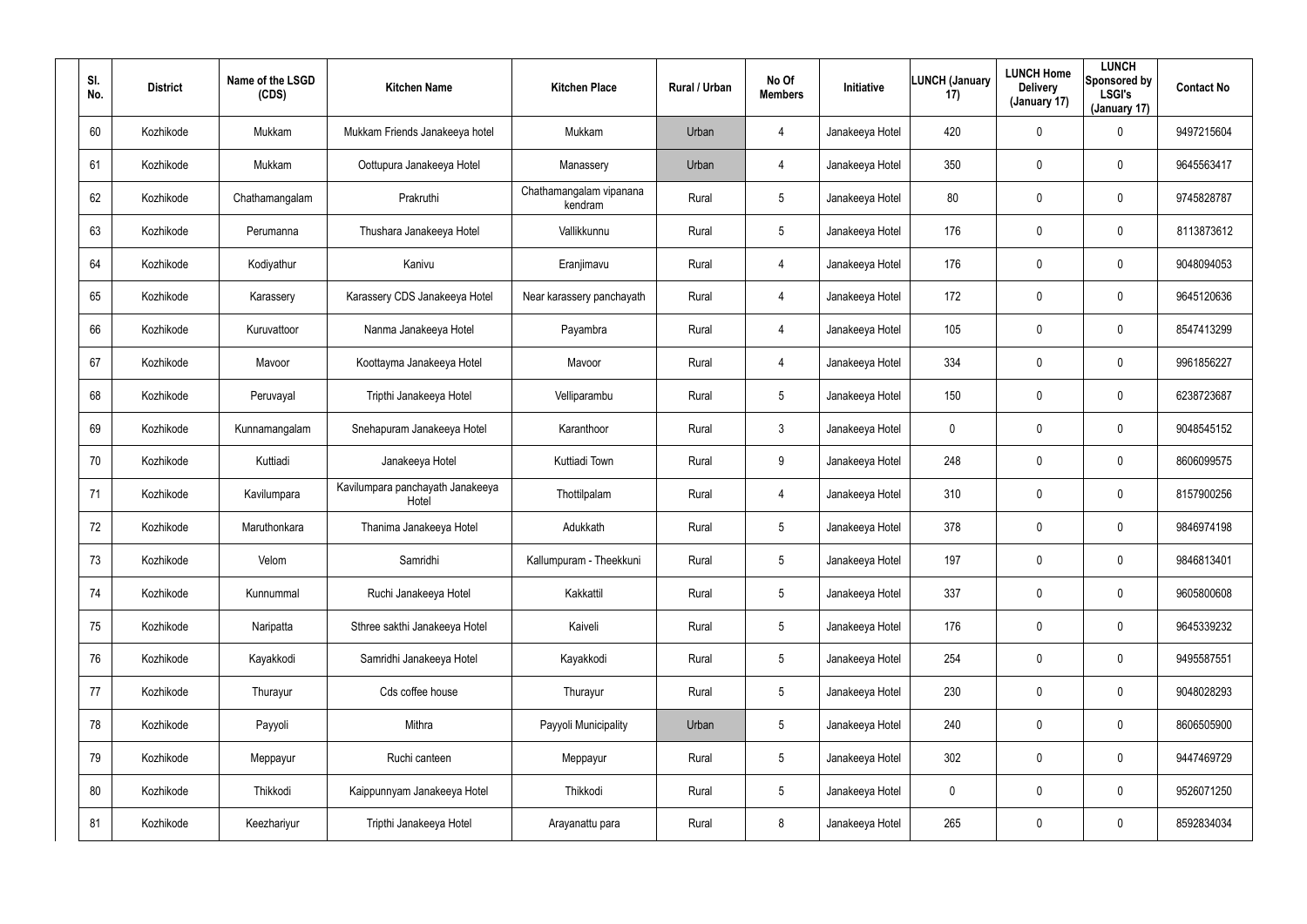| SI.<br>No. | <b>District</b> | Name of the LSGD<br>(CDS) | <b>Kitchen Name</b>                                  | <b>Kitchen Place</b>                               | Rural / Urban | No Of<br><b>Members</b> | Initiative      | <b>LUNCH (January</b><br>17) | <b>LUNCH Home</b><br><b>Delivery</b><br>(January 17) | <b>LUNCH</b><br>Sponsored by<br><b>LSGI's</b><br>(January 17) | <b>Contact No</b> |
|------------|-----------------|---------------------------|------------------------------------------------------|----------------------------------------------------|---------------|-------------------------|-----------------|------------------------------|------------------------------------------------------|---------------------------------------------------------------|-------------------|
| 82         | Kozhikode       | Chakkittappara            | Chakkittapara cds Hotel                              | Chakkittapara CDS                                  | Rural         | $\mathbf{3}$            | Janakeeya Hotel | 271                          | $\mathbf 0$                                          | 0                                                             | 9526881089        |
| 83         | Kozhikode       | Cheruvannur               | Vanitha canteen                                      | near cheruvannur panchayath<br>office, Cheruvannur | Rural         | 5                       | Janakeeya Hotel | 181                          | $\mathbf 0$                                          | $\mathbf 0$                                                   | 9400676505        |
| 84         | Kozhikode       | Koothali                  | Salkara stationary cum Coffee house<br>and photostat | Near Koothali panchayath<br>office                 | Rural         | 6                       | Janakeeya Hotel | 174                          | $\mathbf 0$                                          | $\mathbf 0$                                                   | 9847642496        |
| 85         | Kozhikode       | Changaroth                | Changorath Janakeeya Hotel                           | Near Vadakkumbad HSS                               | Rural         | 5                       | Janakeeya Hotel | 107                          | $\mathbf 0$                                          | $\mathbf 0$                                                   | 9747353283        |
| 86         | Kozhikode       | Perambra                  | Perambra Janakeeya Hotel                             | Perambra                                           | Rural         | $\overline{4}$          | Janakeeya Hotel | 336                          | $\mathbf 0$                                          | $\mathbf 0$                                                   | 6238677483        |
| 87         | Kozhikode       | Kayanna                   | Kudumbashree Janakeeya Hotel<br>Kayanna              | Kayanna Bazar                                      | Rural         | $\mathbf{3}$            | Janakeeya Hotel | 60                           | $\boldsymbol{0}$                                     | $\mathbf 0$                                                   | 9496130121        |
| 88         | Kozhikode       | Nochad                    | Kudumbashree Janakeeya Hotel                         | Muliyangal                                         | Rural         | 5                       | Janakeeya Hotel | 203                          | $\mathbf 0$                                          | $\mathbf 0$                                                   | 7034944936        |
| 89         | Kozhikode       | Ayenchery                 | Janakeeya Hotel Ayanchery                            | Ayanchery                                          | Rural         | 4                       | Janakeeya Hotel | 186                          | 0                                                    | 0                                                             | 8078369520        |
| 90         | Kozhikode       | Maniyur                   | Ruchikoott Vanitha Hotel                             | Near maniyur panchayath<br>office, Navodaya stop   | Rural         | 4                       | Janakeeya Hotel | 92                           | $\mathbf 0$                                          | $\mathbf 0$                                                   | 9400097895        |
| 91         | Kozhikode       | Villiappally              | Janakeeya Hotel Villiappally                         | Keezhal Mukku                                      | Rural         | 4                       | Janakeeya Hotel | 170                          | 0                                                    | 0                                                             | 8086472039        |
| 92         | Kozhikode       | Thiruvallur               | Ruchi Janakeeya Hotel                                | Thiruvallur                                        | Rural         | 5                       | Janakeeya Hotel | 217                          | $\mathbf 0$                                          | $\mathbf 0$                                                   | 9400723619        |
| 93         | Kozhikode       | Edachery                  | Kudumbasree cafe and helpdesk                        | Edachery                                           | Rural         | 4                       | Janakeeya Hotel | 309                          | $\mathbf 0$                                          | 0                                                             | 7736287974        |
| 94         | Kozhikode       | Nadapuram                 | Uttupura canteen and catering                        | Kallachi                                           | Rural         | 6                       | Janakeeya Hotel | 0                            | $\mathbf 0$                                          | 0                                                             | 9946448011        |
| 95         | Kozhikode       | Chekkyad                  | Ruchi vanitha hotel                                  | Puliyav                                            | Rural         | 4                       | Janakeeya Hotel | 247                          | $\mathbf 0$                                          | 0                                                             | 9048541152        |
| 96         | Kozhikode       | Valayam                   | Nanma Janakeeya Hotel                                | Valayam                                            | Rural         | $5\phantom{.0}$         | Janakeeya Hotel | 212                          | $\overline{0}$                                       | $\pmb{0}$                                                     | 9207821783        |
| 97         | Kozhikode       | Purameri                  | Nanma Janakeeya Hotel                                | Purameri                                           | Rural         | $6\phantom{.}$          | Janakeeya Hotel | 262                          | $\mathbf 0$                                          | $\pmb{0}$                                                     | 9745393164        |
| 98         | Kozhikode       | Vanimel                   | Vanimel Janakeeya Hotel                              | Bhoomivathukkal                                    | Rural         | $5\phantom{.0}$         | Janakeeya Hotel | 150                          | $\overline{0}$                                       | $\pmb{0}$                                                     | 9048163049        |
| 99         | Kozhikode       | Tuneri                    | Menma Oottupura Janakeeya Hotel                      | Tuneri                                             | Rural         | 3 <sup>1</sup>          | Janakeeya Hotel | 200                          | $\mathbf 0$                                          | 0                                                             | 9745251928        |
| 100        | Kozhikode       | Onchiyam                  | Adukkala                                             | Kannookkara                                        | Rural         | 3 <sup>1</sup>          | Janakeeya Hotel | 189                          | $\pmb{0}$                                            | 0                                                             | 8606115054        |
| 101        | Kozhikode       | Chorode                   | Janani Hotel and Catering Unit                       | Chorode                                            | Rural         | $\overline{4}$          | Janakeeya Hotel | 324                          | $\mathbf 0$                                          | 0                                                             | 9645426343        |
| 102        | Kozhikode       | Eramala                   | Janakeeya Hotel - Eramala                            | Orkkatteri                                         | Rural         | 8                       | Janakeeya Hotel | 108                          | $\mathbf 0$                                          | 0                                                             | 9645239675        |
| 103        | Kozhikode       | Vadakara West             | Janakeeya Hotel - Vadakara west                      | Vadakara                                           | Urban         | $\mathfrak{Z}$          | Janakeeya Hotel | 0                            | $\mathbf 0$                                          | 0                                                             | 8943703596        |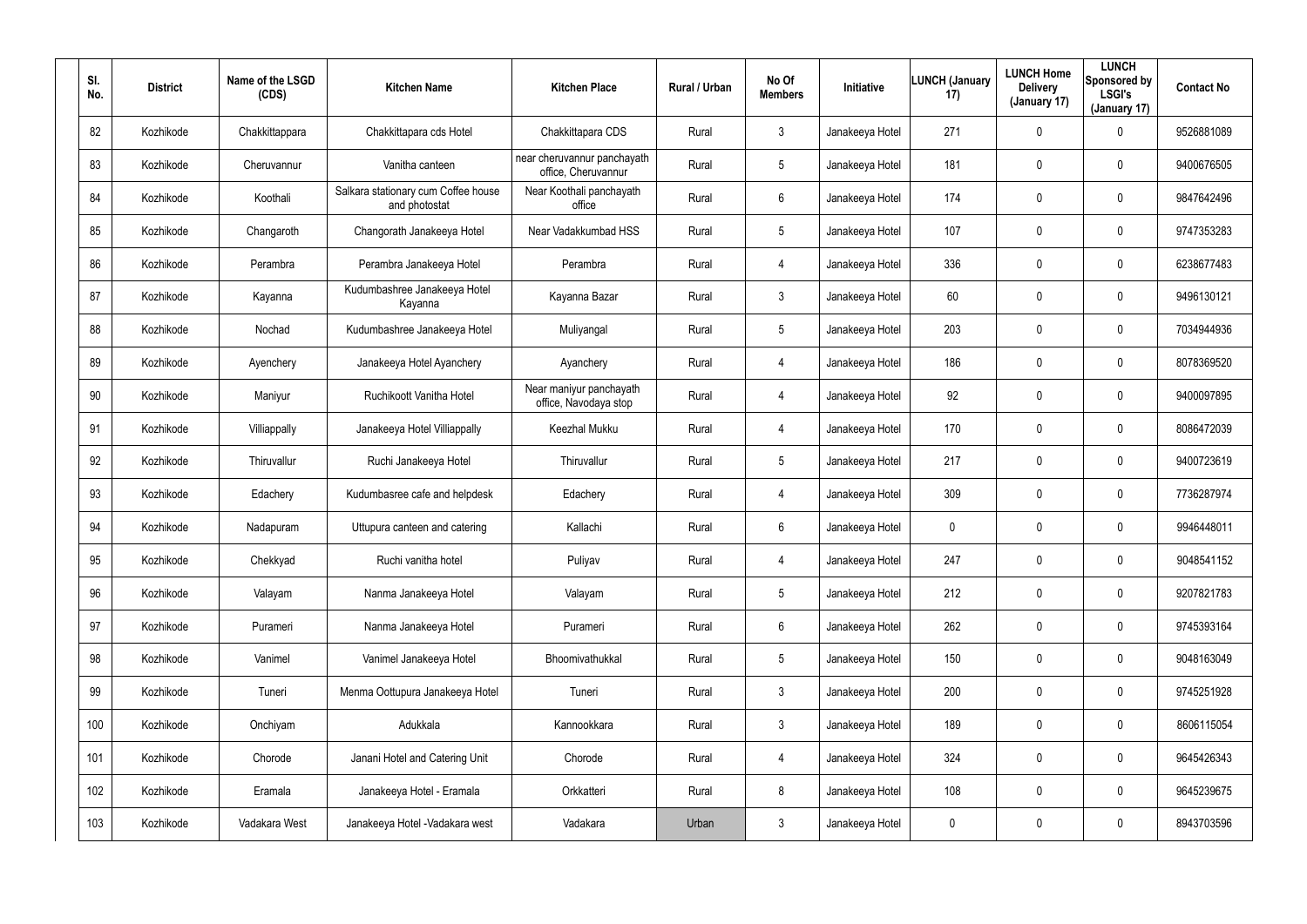|     | SI.<br>No.      | <b>District</b> | Name of the LSGD<br>(CDS) | <b>Kitchen Name</b>                   | <b>Kitchen Place</b>                     | Rural / Urban | No Of<br><b>Members</b> | Initiative      | LUNCH (January<br>17) | <b>LUNCH Home</b><br><b>Delivery</b><br>(January 17) | <b>LUNCH</b><br>Sponsored by<br><b>LSGI's</b><br>(January 17) | <b>Contact No</b> |
|-----|-----------------|-----------------|---------------------------|---------------------------------------|------------------------------------------|---------------|-------------------------|-----------------|-----------------------|------------------------------------------------------|---------------------------------------------------------------|-------------------|
|     | 104             | Kozhikode       | Vadakara West             | Chithra Janakeeya Hotel               | Vadakara New bus stand                   | Urban         | $\mathbf{3}$            | Janakeeya Hotel | 346                   | 0                                                    | $\mathbf 0$                                                   | 9387762939        |
|     | 105             | Kozhikode       | Vadakara East             | Janakeeya Hotel Vadakara Municipality | Edodi                                    | Urban         | 6                       | Janakeeya Hotel | 53                    | $\mathbf 0$                                          | $\mathbf 0$                                                   | 9207604876        |
|     | 106             | Kozhikode       | Azhiyoor                  | Janakeeya Hotel Azhiyoor              | Chombala near Block Office               | Rural         | $\mathbf{3}$            | Janakeeya Hotel | 228                   | 0                                                    | $\mathbf 0$                                                   | 8086159250        |
| 106 |                 |                 |                           |                                       |                                          |               | 501                     |                 | 27868                 | 666                                                  | 5 <sub>5</sub>                                                |                   |
|     |                 | Malappuram      | Triprangode               | Vishista Vanitha Canteen              | Ottumpuram                               | Rural         | $5\phantom{.0}$         | Janakeeya Hotel | 198                   | 35                                                   | $\mathbf 0$                                                   | 9526951352        |
|     | $\overline{2}$  | Malappuram      | Kondotty-2                | Amrutham Janakeeya Hotel              | Kondotty busstand                        | Urban         | $\overline{4}$          | Janakeeya Hotel | 545                   | 0                                                    | $6\phantom{.}$                                                | 7356582539        |
|     | $\mathbf{3}$    | Malappuram      | Ponmundam                 | Janakeeya hotel                       | Athanikkal                               | Rural         | $\overline{4}$          | Janakeeya Hotel | 108                   | 0                                                    | $\mathbf 0$                                                   | 9746986753        |
|     | $\overline{4}$  | Malappuram      | Ponnani-1                 | Samridhi                              | Ponnani                                  | Urban         | $5\phantom{.0}$         | Janakeeya Hotel | 96                    | 0                                                    | $\mathbf 0$                                                   | 9526810552        |
|     | $5\phantom{.0}$ | Malappuram      | Parappanangadi            | Thathoos janakeeya hotel              | Parappanangadi                           | Urban         | $\mathfrak{Z}$          | Janakeeya Hotel | 184                   | 169                                                  | $\mathbf 0$                                                   | 9048515158        |
|     | 6               | Malappuram      | Edayur                    | mathuraka vanita hotel                | vattaparamb                              | Rural         | $\mathbf{3}$            | Janakeeya Hotel | 128                   | 0                                                    | $\mathbf 0$                                                   | 9995857550        |
|     | $\overline{7}$  | Malappuram      | Kaladi                    | Thripthi Janakeeya Hotel              | Naripparamb                              | Rural         | $\overline{4}$          | Janakeeya Hotel | 127                   | 0                                                    | $\mathbf 0$                                                   | 9048111134        |
|     | 8               | Malappuram      | Tavanur                   | Snehitha                              | Ayankalam                                | Rural         | $5\phantom{.0}$         | Janakeeya Hotel | 52                    | 0                                                    | $\mathbf 0$                                                   | 9995887155        |
|     | 9               | Malappuram      | Karulai                   | Janakeeya Hotel                       | Karulayi Town                            | Rural         | 4                       | Janakeeya Hotel | 85                    | 20                                                   | $\mathbf 0$                                                   | 9388070564        |
|     | 10              | Malappuram      | Melattur                  | Melattur Janakeeya Hotel              | Melattur                                 | Rural         | $5\phantom{.0}$         | Janakeeya Hotel | 245                   | 0                                                    | $\mathbf 0$                                                   | 9497644650        |
|     | 11              | Malappuram      | Vallikkunnu               | Ruchikootu                            | Anangadi                                 | Rural         | 4                       | Janakeeya Hotel | 188                   | 103                                                  | $\mathbf 0$                                                   | 9846828029        |
|     | 12              | Malappuram      | Parappanangadi            | Sobhika Janakeeya hotel               | Parappanangadi                           | Urban         | $5\overline{)}$         | Janakeeya Hotel | 446                   | 170                                                  | $\mathbf 0$                                                   | 9048220552        |
|     | 13              | Malappuram      | Vazhakkad                 | Ruchi hotel vazhakkad                 | Gup school vazhakkad                     | Rural         | $5\overline{)}$         | Janakeeya Hotel | 364                   | 204                                                  | $\mathbf 0$                                                   | 9656316072        |
|     | 14              | Malappuram      | Amarambalam               | Janakeeya Hotel                       | Opposite Federal Bank<br>Pookkottumpadam | Rural         | 4                       | Janakeeya Hotel | 82                    | 4                                                    | $\overline{2}$                                                | 8157060589        |
|     | 15              | Malappuram      | Marakkara                 | Famous Hotel                          | marakkara                                | Rural         | $\mathbf{3}$            | Janakeeya Hotel | 88                    | 0                                                    | $\mathbf 0$                                                   | 6238909658        |
|     | 16              | Malappuram      | Ozhur                     | Archana Vanitha Canteen               | Pulparambu                               | Rural         | $2^{\circ}$             | Janakeeya Hotel | 175                   | 0                                                    | $\mathbf 0$                                                   | 9645906084        |
|     | 17              | Malappuram      | Keezhuparambu             | Sisiram hotel keezhuparambu           | New bazar kuniyil                        | Rural         | $\sqrt{5}$              | Janakeeya Hotel | 137                   | 41                                                   | $\mathbf 0$                                                   | 8086830582        |
|     | 18              | Malappuram      | Irimbiliyam               | nandanam vanita hotel                 | kotappuram                               | Rural         | $5\,$                   | janakeeya Hotel | 171                   | 0                                                    | $\pmb{0}$                                                     | 7306302029        |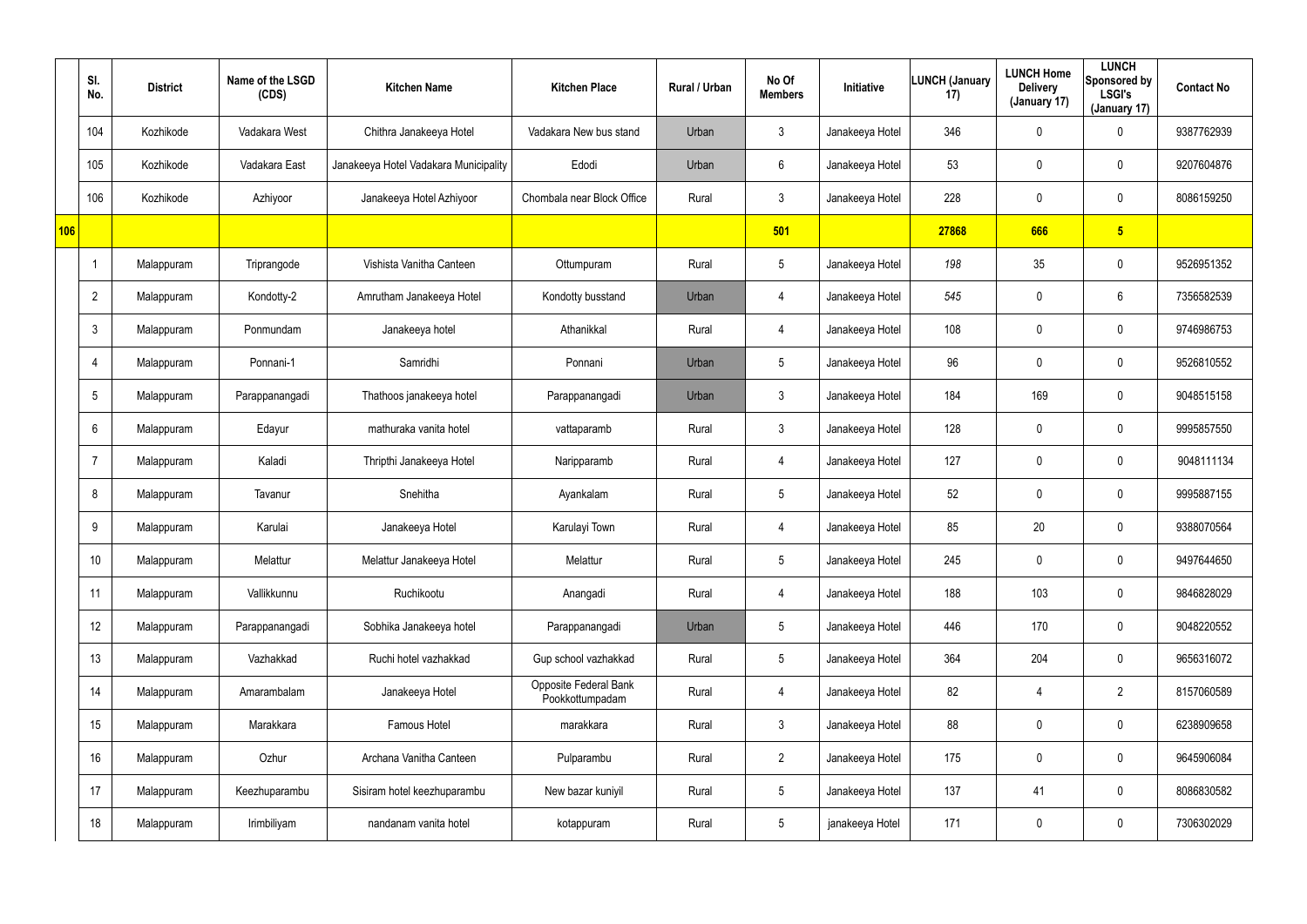| SI.<br>No. | <b>District</b> | Name of the LSGD<br>(CDS) | <b>Kitchen Name</b>         | <b>Kitchen Place</b> | Rural / Urban | No Of<br><b>Members</b> | Initiative      | <b>LUNCH (January</b><br>17) | <b>LUNCH Home</b><br><b>Delivery</b><br>(January 17) | <b>LUNCH</b><br>Sponsored by<br><b>LSGI's</b><br>(January 17) | <b>Contact No</b> |
|------------|-----------------|---------------------------|-----------------------------|----------------------|---------------|-------------------------|-----------------|------------------------------|------------------------------------------------------|---------------------------------------------------------------|-------------------|
| 19         | Malappuram      | Porur                     | Kudumbasree vanitha canteen | Cherukod             | Rural         | 4                       | Janakeeya Hotel | 175                          | $\pmb{0}$                                            | 0                                                             | 9745425647        |
| 20         | Malappuram      | Tirunavaya                | Vibhava Cafesree            | Karathoor            | Rural         | $\overline{4}$          | Janakeeya Hotel | 87                           | 17                                                   | 0                                                             | 9645414837        |
| 21         | Malappuram      | Moothedam                 | Moothedam janakeeya hotel   | Karappuram           | Rural         | $\mathbf{3}$            | Janakeeya Hotel | 222                          | $\pmb{0}$                                            | 0                                                             | 9447630154        |
| 22         | Malappuram      | Vazhayur                  | Three Star Janakeeya Hotel  | Karad                | Rural         | $\overline{4}$          | Janakeeya Hotel | 288                          | 120                                                  | 0                                                             | 9744305921        |
| 23         | Malappuram      | urngattiri                | Oottupura                   | Therattummal         | Rural         | 5                       | Janakeeya Hotel | 115                          | 107                                                  | 0                                                             | 9562851125        |
| 24         | Malappuram      | Maranchery                | Janakeeya Hotel maranchey   | Panambad             | Rural         | 5                       | Janakeeya Hotel | 93                           | 136                                                  | 0                                                             | 9048081621        |
| 25         | Malappuram      | Athavanad                 | Janakeeya Bhakshanasala     | Vettichira           | Rural         | $5\phantom{.0}$         | Janakeeya Hotel | 133                          | $\overline{0}$                                       | $\mathbf 0$                                                   | 9495291580        |
| 26         | Malappuram      | Pothukal                  | Vanitha Canteen             | Nettikulam           | Rural         | 6                       | Janakeeya Hotel | 99                           | $\boldsymbol{0}$                                     | $\mathbf 0$                                                   | 9048501397        |
| 27         | Malappuram      | Mampad                    | <b>Bismi Cafe</b>           | Mampad               | Rural         | $\mathbf{3}$            | Janakeeya Hotel | 132                          | 88                                                   | 0                                                             | 9961170251        |
| 28         | Malappuram      | Marakkara                 | Ruchikoottu                 | <b>AC Nirappu</b>    | Rural         | $5\phantom{.0}$         | Janakeeya Hotel | 50                           | $\pmb{0}$                                            | $\mathbf 0$                                                   | 9745625415        |
| 29         | Malappuram      | Alipparambu               | Oottupura                   | Alipparambu          | Rural         | $5\phantom{.0}$         | Janakeeya Hotel | 148                          | $\overline{0}$                                       | $\mathbf 0$                                                   | 9847690941        |
| 30         | Malappuram      | Valanchery                | Janakkeeya Hotel            | Valanchery           | Urban         | $5\phantom{.0}$         | Janakeeya Hotel | 154                          | $\boldsymbol{0}$                                     | 0                                                             | 8593812408        |
| 31         | Malappuram      | Chaliyar                  | Chaliyar Janakeeya Hotel    | Akambaadam           | Rural         | $\mathbf{3}$            | Janakeeya Hotel | 112                          | 37                                                   | $\mathbf 0$                                                   | 9605274841        |
| 32         | Malappuram      | Kalikavu                  | Friends Janakeeya Hotel     | Kalikavu             | Rural         | 4                       | Janakeeya Hotel | 102                          | 12                                                   | $\pmb{0}$                                                     | 9745751684        |
| 33         | Malappuram      | Angadipuram               | Janakeeya Hotel             | Angadipuram          | Rural         | $\overline{4}$          | Janakeeya Hotel | 216                          | $\mathbf 0$                                          | $\pmb{0}$                                                     | 7902314724        |
| 34         | Malappuram      | Puzhakkattri              | Jasmin                      | Puzhakkattiri        | Rural         | $5\phantom{.0}$         | Janakeeya Hotel | 162                          | 104                                                  | $\pmb{0}$                                                     | 9495497872        |
| 35         | Malappuram      | Nannamukku                | Tanima                      | Nannamukku           | Rural         | $5\phantom{.0}$         | Janakeeya Hotel | $\pmb{0}$                    | $\mathbf 0$                                          | $\pmb{0}$                                                     | 8943417885        |
| 36         | Malappuram      | Moorkkanad                | Oruma Janakeeya Hotel       | Moorkkanad           | Rural         | $5\phantom{.0}$         | Janakeeya Hotel | 45                           | 77                                                   | 0                                                             | 9605728248        |
| 37         | Malappuram      | Edavanna                  | Souhrtham Janakeeya Hotel   | Edavanna             | Rural         | $5\phantom{.0}$         | Janakeeya Hotel | 293                          | 98                                                   | 0                                                             | 9746986110        |
| 38         | Malappuram      | Tirur                     | Ruchi Janakeeya Hotel       | Tirur                | Urban         | $\overline{4}$          | Janakeeya Hotel | 478                          | 38                                                   | 0                                                             | 9895409528        |
| 39         | Malappuram      | Tirur                     | Amrutham Janakeeya Hotel    | Tirur                | Urban         | $\overline{4}$          | Janakeeya Hotel | 290                          | $\mathbf 0$                                          | 0                                                             | 9745074259        |
| 40         | Malappuram      | Edappal                   | Daya Cafesree               | Edappal              | Rural         | $5\phantom{.0}$         | Janakeeya Hotel | 162                          | $\boldsymbol{0}$                                     | 0                                                             | 9895439056        |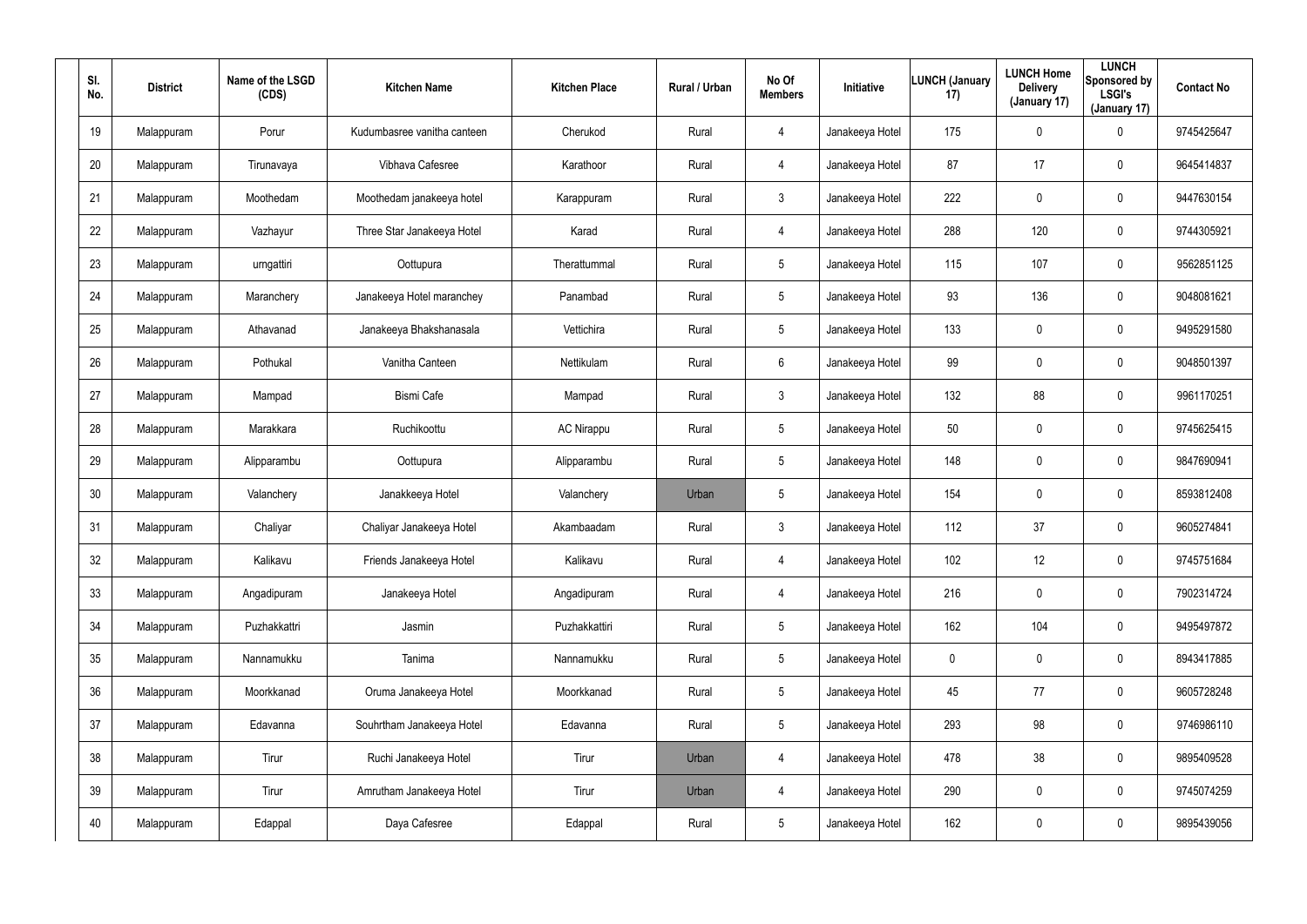| SI.<br>No. | <b>District</b> | Name of the LSGD<br>(CDS) | <b>Kitchen Name</b>                               | <b>Kitchen Place</b>   | Rural / Urban | No Of<br><b>Members</b> | Initiative      | <b>LUNCH (January</b><br>17) | <b>LUNCH Home</b><br><b>Delivery</b><br>(January 17) | <b>LUNCH</b><br>Sponsored by<br><b>LSGI's</b><br>(January 17) | <b>Contact No</b> |
|------------|-----------------|---------------------------|---------------------------------------------------|------------------------|---------------|-------------------------|-----------------|------------------------------|------------------------------------------------------|---------------------------------------------------------------|-------------------|
| 41         | Malappuram      | Koottilangadi             | Janakeeya Hotel                                   | Koottilangadi          | Rural         |                         | Janakeeya Hotel | 55                           | 25                                                   | 0                                                             | 9539471939        |
| 42         | Malappuram      | Vattamkulam               | Vibhava Janakeeya Hotel                           | Edappal                | Rural         | 4                       | Janakeeya Hotel | 124                          | 0                                                    | $\mathbf 0$                                                   | 9744844512        |
| 43         | Malappuram      | Nilambur                  | Annapporna Janakeeya Hotel                        | Nilambur               | Urban         | 8                       | Janakeeya Hotel | 352                          | 126                                                  | $\mathbf 0$                                                   | 8547795364        |
| 44         | Malappuram      | Puzhakkattri              | PT Group                                          | Ramapuram              | Rural         | 4                       | Janakeeya Hotel | 134                          | 40                                                   | $\mathbf 0$                                                   | 9745108676        |
| 45         | Malappuram      | Vazhikkadavu              | Vanitha Janakeeya Hotel                           | Manimooli              | Rural         | $\overline{4}$          | Janakeeya Hotel | 172                          | 51                                                   | $\mathbf 0$                                                   | 8943046755        |
| 46         | Malappuram      | Chungathara               | Chungathara Annapoorna Vanitha<br>Janakeeya Hotel | Chalikkulam            | Rural         | 3                       | Janakeeya Hotel | 38                           | 0                                                    | $\mathbf 0$                                                   | 9745674102        |
| 47         | Malappuram      | Vallikunnu                | Punathil Janakeeya Hotel                          | Vallikunnu             | Rural         | $\overline{4}$          | Janakeeya Hotel | 87                           | 172                                                  | 0                                                             | 9946051042        |
| 48         | Malappuram      | Tirurangadi               | Nirmalyam Janakeeya Hotel                         | Chanthappadi           | Urban         | 5                       | Janakeeya Hotel | 179                          | 331                                                  | 0                                                             | 9895168511        |
| 49         | Malappuram      | Purathur                  | Purathur Janakeeya Hotel                          | Kavilakkad             | Rural         | $\mathbf{3}$            | Janakeeya Hotel | 98                           | 56                                                   | 0                                                             | 9645170119        |
| 50         | Malappuram      | Kuruva                    | Swad                                              | Ambalaparamb           | Rural         | 4                       | Janakeeya Hotel | 76                           | 57                                                   | $\mathbf 0$                                                   | 9495993543        |
| 51         | Malappuram      | Perumanna Klari           | Perumanna Klari Janakeeya Hotel                   | Near Panjayathu office | Rural         | $\mathbf{3}$            | Janakeeya Hotel | 0                            | $\boldsymbol{0}$                                     | 0                                                             | 7306197556        |
| 52         | Malappuram      | Kuttippuram               | Janakeeya Hotel Kuttippurram                      | Kuttipuram             | Rural         | 5                       | Janakeeya Hotel | 214                          | $\boldsymbol{0}$                                     | $\mathbf 0$                                                   | 8921459017        |
| 53         | Malappuram      | Niramaruthur              | Annapporna Janakeeya Hotel                        | Mangad                 | Rural         | $\mathbf{3}$            | Janakeeya Hotel | 110                          | $\boldsymbol{0}$                                     | $\mathbf 0$                                                   | 9746334349        |
| 54         | Malappuram      | Veliyancode               | Cafe Kudumbashree                                 | Eramangalam            | Rural         | $\mathbf{3}$            | Janakeeya Hotel | 89                           | 84                                                   | $\pmb{0}$                                                     | 9567575145        |
| 55         | Malappuram      | Pulilkal                  | Ruchi Koottu Janakeeya Hotel                      | Pulikkal               | Rural         | $\overline{4}$          | Janakeeya Hotel | 180                          | 22                                                   | $\pmb{0}$                                                     | 9947039208        |
| 56         | Malappuram      | Karuvarakund              | Janakeeya Hotel                                   | Karuvarakund           | Rural         | $\overline{4}$          | Janakeeya Hotel | 209                          | 26                                                   | $\pmb{0}$                                                     | 9562233316        |
| 57         | Malappuram      | Thuvvur                   | Janakeeya Hotel                                   | Thuvvur                | Rural         | 5                       | Janakeeya Hotel | 112                          | 34                                                   | $\pmb{0}$                                                     | 8075365565        |
| 58         | Malappuram      | Kottakkal                 | Kottakkal Janakeeya Hotel                         | Kottakkal              | Urban         | $\mathfrak{Z}$          | Janakeeya Hotel | 350                          | $\mathbf 0$                                          | $\pmb{0}$                                                     | 9946216609        |
| 59         | Malappuram      | Kuzhimanna                | Mythri Janakkeeya Hotel                           | Cheruparamb            | Rural         | $\overline{4}$          | Janakeeya Hotel | 164                          | 105                                                  | $\pmb{0}$                                                     | 9961738543        |
| 60         | Malappuram      | Talakkad                  | Talakkad Janakeeya Hotel                          | <b>BP</b> Angadi       | Rural         | $\overline{4}$          | Janakeeya Hotel | 0                            | $\mathbf 0$                                          | $\pmb{0}$                                                     | 9447824517        |
| 61         | Malappuram      | Areecode                  | Haritha sree Janakeeya Hotel                      | Pookottuchola          | Rural         | $\overline{4}$          | Janakeeya Hotel | 79                           | 23                                                   | $\pmb{0}$                                                     | 7025072558        |
| 62         | Malappuram      | Cherukkavu                | Kitchen Hut Janakeeya Hotel                       | Chevayoor              | Rural         | $\overline{4}$          | Janakeeya Hoel  | 155                          | 65                                                   | 0                                                             | 9895195887        |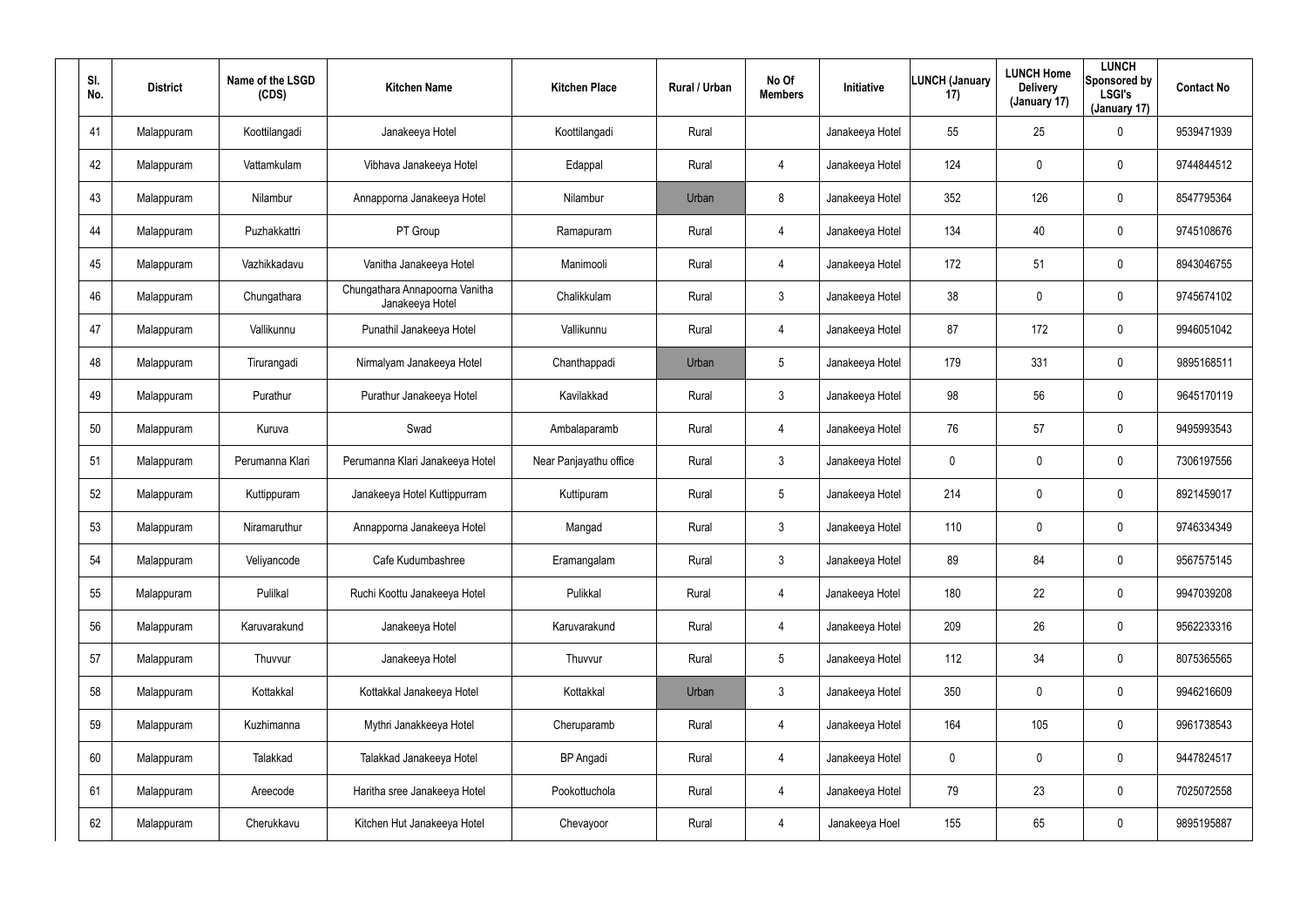|     | SI.<br>No. | <b>District</b> | Name of the LSGD<br>(CDS) | <b>Kitchen Name</b>        | <b>Kitchen Place</b> | Rural / Urban | No Of<br><b>Members</b> | <b>Initiative</b> | <b>LUNCH (January</b><br>17) | <b>LUNCH Home</b><br><b>Delivery</b><br>(January 17) | <b>LUNCH</b><br>Sponsored by<br><b>LSGI's</b><br>(January 17) | <b>Contact No</b> |
|-----|------------|-----------------|---------------------------|----------------------------|----------------------|---------------|-------------------------|-------------------|------------------------------|------------------------------------------------------|---------------------------------------------------------------|-------------------|
|     | 63         | Malappuram      | Thiruvali                 | Janakeeya hotel            | Thiruvali            | Rural         | $5\overline{)}$         | Janakeeya Hotal   | $\mathbf 0$                  | $\mathbf 0$                                          | $\mathbf 0$                                                   | 9746385945        |
| 127 | 64         | Malappuram      | Alamcode                  | Janakeeya hotel            | Alamcode             | Rural         | $5\phantom{.0}$         | Janakeeya Hotal   | 210                          | 112                                                  | $\mathbf 0$                                                   | 8129368109        |
|     | 65         | Malappuram      | Manjeri 1                 | Cafe Janakeeya hotel       | Manjeri              | Urban         | 6                       | Janakeeya Hotal   | 220                          | 56                                                   | $\overline{2}$                                                | 7336671011        |
|     | 66         | Malappuram      | kalpakanchery             | Janakeeya HOTEL            | Kalpakanchery        | Rural         | 4                       | Janakeeya Hotel   | 95                           | 0                                                    | $\mathbf 0$                                                   | 9048929947        |
|     | 67         | Malappuram      | Kodur                     | Janakeeya hotel            | vadakkemanna         | Rural         | $3\phantom{a}$          | Janakeeya hotel   | 190                          | 0                                                    | $\mathbf 0$                                                   | 9605430938        |
|     | 68         | Malappuram      | Anakayam                  | janakeeya hotel            | Anakayam             | Rural         | $5\overline{)}$         | Janakeeya hotel   | 264                          | 0                                                    | $\mathbf 0$                                                   | 7025840671        |
|     | 69         | Malappuram      | Malappuram                | Janakeeya Hotel            | Malappuram           | Urban         | $\mathbf{3}$            | Janakeeya Hotal   | 188                          | 52                                                   | $\mathbf 0$                                                   | 8281125864        |
|     | 70         | Malappuram      | Tanur                     | Azhimukham Janakeeya hotel | tanur                | Urban         | $\mathbf{3}$            | Janakeeya Hotel   | 0                            | 0                                                    | $\mathbf 0$                                                   | 7594914843        |
|     | 71         | Malappuram      | Elamkulam                 | Janapriya                  | Kunnakav             | Rural         | 4                       | Janakeeya Hotel   | 158                          | 0                                                    | $\mathbf 0$                                                   | 9496725446        |
|     | 72         | Malappuram      | Wandoor                   | Janakeeya Hotel            | wandoor              | Rural         | 4                       | Janakeeya Hotel   | 106                          | 48                                                   | $\mathbf 0$                                                   | 8086064498        |
|     | 73         | Malappuram      | Perinthalmanna            | samrthi janakeeya hotei    | Perinthalmanna       | Urban         | $5\phantom{.0}$         | Janakeeya hotel   | 171                          | 0                                                    | $\mathbf 0$                                                   | 7994259773        |
|     | 74         | Malappuram      | Munniyur                  | Oottupura                  | Munniyur             | Rural         | $5\overline{)}$         | Janakeeya Hotel   | 182                          | 214                                                  | $\mathbf 0$                                                   |                   |
|     | 75         | Malappuram      | AR Nagar                  | Aiswarya                   | AR Nagar             | Rural         | $\mathbf{3}$            | Janakeeya Hotel   | 254                          | 0                                                    | $\mathbf 0$                                                   |                   |
|     | 76         | Malappuram      | Thenjippalam              | Nanma                      | Thenjippalam         | Rural         |                         | Janakeeya Hotel   | 286                          | 92                                                   | $\pmb{0}$                                                     |                   |
|     | 77         | Malappuram      | Peruvallur                | Anugraha                   | Super bazar          | Rural         | $5\phantom{.0}$         | Jankeeya Hotel    | 155                          | 115                                                  | $\overline{2}$                                                | 9747037665        |
|     | 78         | Malappuram      | Muthuvallur               | Nanma janakeeya hotel      | Muthuparambu         | Rural         | $3\phantom{a}$          | Janakeeya hotel   | 412                          | 0                                                    | $\pmb{0}$                                                     | 9744406501        |
|     | 79         | Malappuram      | mankada                   | janakeeya hatel            | Aryiranazhipadi      | Rural         | $\mathbf{3}$            | janakeeya hotel   | 152                          | 125                                                  | $\pmb{0}$                                                     | 9539855520        |
|     | 80         | Malappuram      | Vengara                   | Ponnoos hotel              | Vengara              | Rural         | 4                       | Janakeeya hotel   | 256                          | $\mathbf 0$                                          | $\pmb{0}$                                                     | 9947424618        |
|     | 81         | Malappuram      | Pulpatta                  | Santhwanam Janakeeya hotel | Padikkal parambil    | Rural         | $5\phantom{.0}$         | Janakeeya hotel   | 394                          | 342                                                  | $\pmb{0}$                                                     | 9526367569        |
|     | 82         | Malappuram      | Keezhattur                | Keezhattur Janakeeya hotel | Keezhattur           | Rural         | 4                       | Janakeeya hotel   | 90                           | 0                                                    | $\pmb{0}$                                                     | 9539209640        |
|     | 83         | Malappuram      | Cherumundam               | Nanma janakeeya hotel      | Manchingapara        | Rural         | 4                       | Janakeeya hotel   | 175                          | 0                                                    | $\pmb{0}$                                                     | 9496048689        |
|     | 84         | Malappuram      | Chelambre                 | Soorya Janakeeya hotel     | Pulluparamb          | Rural         | $\mathbf{3}$            | Janakeeya hotel   | 88                           | 105                                                  | $\pmb{0}$                                                     | 7994179285        |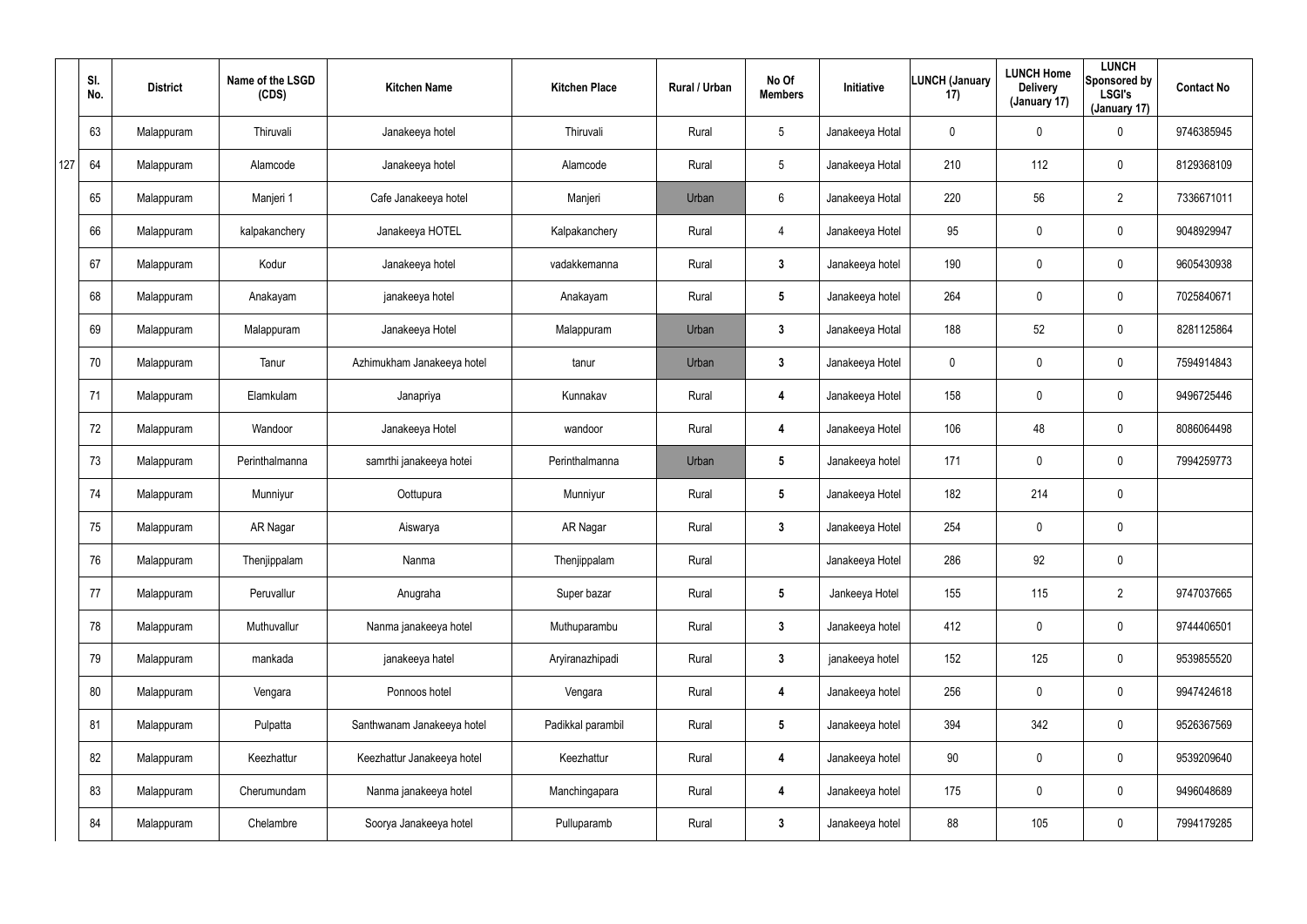| SI.<br>No. | <b>District</b> | Name of the LSGD<br>(CDS) | <b>Kitchen Name</b>      | <b>Kitchen Place</b> | Rural / Urban | No Of<br><b>Members</b> | Initiative      | <b>LUNCH (January</b><br>17) | <b>LUNCH Home</b><br><b>Delivery</b><br>(January 17) | <b>LUNCH</b><br>Sponsored by<br><b>LSGI's</b><br>(January 17) | <b>Contact No</b> |
|------------|-----------------|---------------------------|--------------------------|----------------------|---------------|-------------------------|-----------------|------------------------------|------------------------------------------------------|---------------------------------------------------------------|-------------------|
| 85         | Malappuram      | Ponmala                   | Janakeeya hotel          | Chappangadi          | Rural         | 4                       | Janakeeya hotel | 232                          | 0                                                    | $\boldsymbol{0}$                                              | 9605811748        |
| 86         | Malappuram      | Thennala                  | <b>Bismi Hotel</b>       | Pookkiparamb         | Rural         | 4                       | Jankeeya Hotel  | 324                          | 0                                                    | $\pmb{0}$                                                     | 9995757092        |
| 87         | Malappuram      | Tanalur                   | Janakeeya Hotel          | Tanalur              | Rural         |                         | Jankeeya Hotel  | 223                          | 0                                                    | $\pmb{0}$                                                     |                   |
| 88         | Malappuram      | Parappur                  | Janakeeya Hotel          | chullipparambu       | Rural         | $5\phantom{.0}$         | Janakeeya Hotel | 316                          | 0                                                    | $\pmb{0}$                                                     | 9961091317        |
| 89         | Malappuram      | Edarikkode                | Janakeeya Hotel          | Edarikkod            | Rural         | $\mathbf{3}$            | Janakeeya Hotel | 0                            | 0                                                    | $\pmb{0}$                                                     | 8089003770        |
| 90         | Malappuram      | Oorakam                   | Ammoos                   | Panchayath padi      | Rural         | $\mathbf{3}$            | Janakeeya Hotel | 317                          | 0                                                    | $\pmb{0}$                                                     | 9526449294        |
| 91         | Malappuram      | Nannambra                 | Veeturuchi               | Kundoor Athani       | Rural         | 4                       | Janakeeya Hotel | 36                           | 424                                                  | $\mathbf 0$                                                   | 9400618659        |
| 92         | Malappuram      | Pandikkad                 | Janakeeya Hotel          | Pandikkad            | Rural         | 4                       | Janakeeya Hotel | 195                          | $\mathbf 0$                                          | $\mathbf 0$                                                   | 9995504081        |
| 93         | Malappuram      | Chokkad                   | Natturuchi               | Chokkad              | Rural         |                         | Janakeeya Hotel | 76                           | 28                                                   | $\pmb{0}$                                                     |                   |
| 94         | Malappuram      | Cheekode                  | Cheekode Janakeeya Hotel | Cheekode             | Rural         |                         | Janakeeya Hotel | 92                           | 83                                                   | $\pmb{0}$                                                     |                   |
| 95         | Malappuram      | Makkarapparamb            | Subiksha                 | Makkarapparamb       | Rural         | $\mathbf{3}$            | Janakeeya Hotel | 73                           | 30                                                   | $\boldsymbol{0}$                                              | 8089003770        |
| 96         | Malappuram      | Ponnani-1                 | Devi Janakeeya Hotel     | Ponnani              | Urban         | $5\phantom{.0}$         | Janakeeya Hotel | 0                            | $\mathbf 0$                                          | $\mathbf 0$                                                   | 9961919097        |
| 97         | malappuram      | mangalam                  | Soubagya                 | mangalam             | Rural         | $5\phantom{.0}$         | janakeeya hotel | 101                          | 97                                                   | $\pmb{0}$                                                     |                   |
| 98         | Malappuram      | Trikkalangode             | janakeeya hotel          | karakkunnu           | Rural         | $6\phantom{.}$          | Janakeeya Hotel | 218                          | $\mathbf 0$                                          | $\pmb{0}$                                                     |                   |
| 99         | Malppuram       | Morayoor                  | Janakeeya hotel          | Valanchery           | Rural         | $3\phantom{a}$          | Janakeeya hotel | 102                          | $\mathbf 0$                                          | $\mathbf 0$                                                   |                   |
| 100        | Malappuram      | Perumbadapp               | Janakeeya hotel          | Perumbadapp          | Rural         | $\overline{\mathbf{4}}$ | Janakeeya hotel | $\mathbf 0$                  | $\mathbf 0$                                          | $\mathbf 0$                                                   |                   |
| 101        | Malappuram      | Tirur                     | Samruthi Janakeeya Hotel | Vettom               | <b>RURAL</b>  |                         | Janakeeya hotel | 154                          | 176                                                  | $\mathbf 0$                                                   |                   |
| 102        | Malappuram      | Kondotty                  | Janakeeya hotel          | vazhakad             | <b>RURAL</b>  |                         | janakeeya hotel | 328                          | 229                                                  | $\pmb{0}$                                                     |                   |
| 103        | Malappuram      | Perinthalmanna            | Janakeeya hotel          | pulamanthole         | <b>RURAL</b>  | 4                       | Janakeeya hotel | 176                          | 0                                                    | $\mathbf 0$                                                   |                   |
| 104        | Malappuram      | Tanur                     | Jankeeya hotel           | Valavannur           | <b>RURAL</b>  |                         | Janakeeya hotel | $\mathbf 0$                  | $\pmb{0}$                                            | $\pmb{0}$                                                     |                   |
| 105        | Malappuram      | kottakkal                 | Janakeeya hotel          | kotakkal             | <b>URBAN</b>  |                         | Janakeeya hotel | 285                          | 0                                                    | $\mathbf 0$                                                   |                   |
| 106        | Malappuram      | Vettom                    | Thripthi Janakeeya Hotel | vettom               | <b>RURAL</b>  |                         | Janakeeya hotel | 96                           | 16                                                   | $\pmb{0}$                                                     |                   |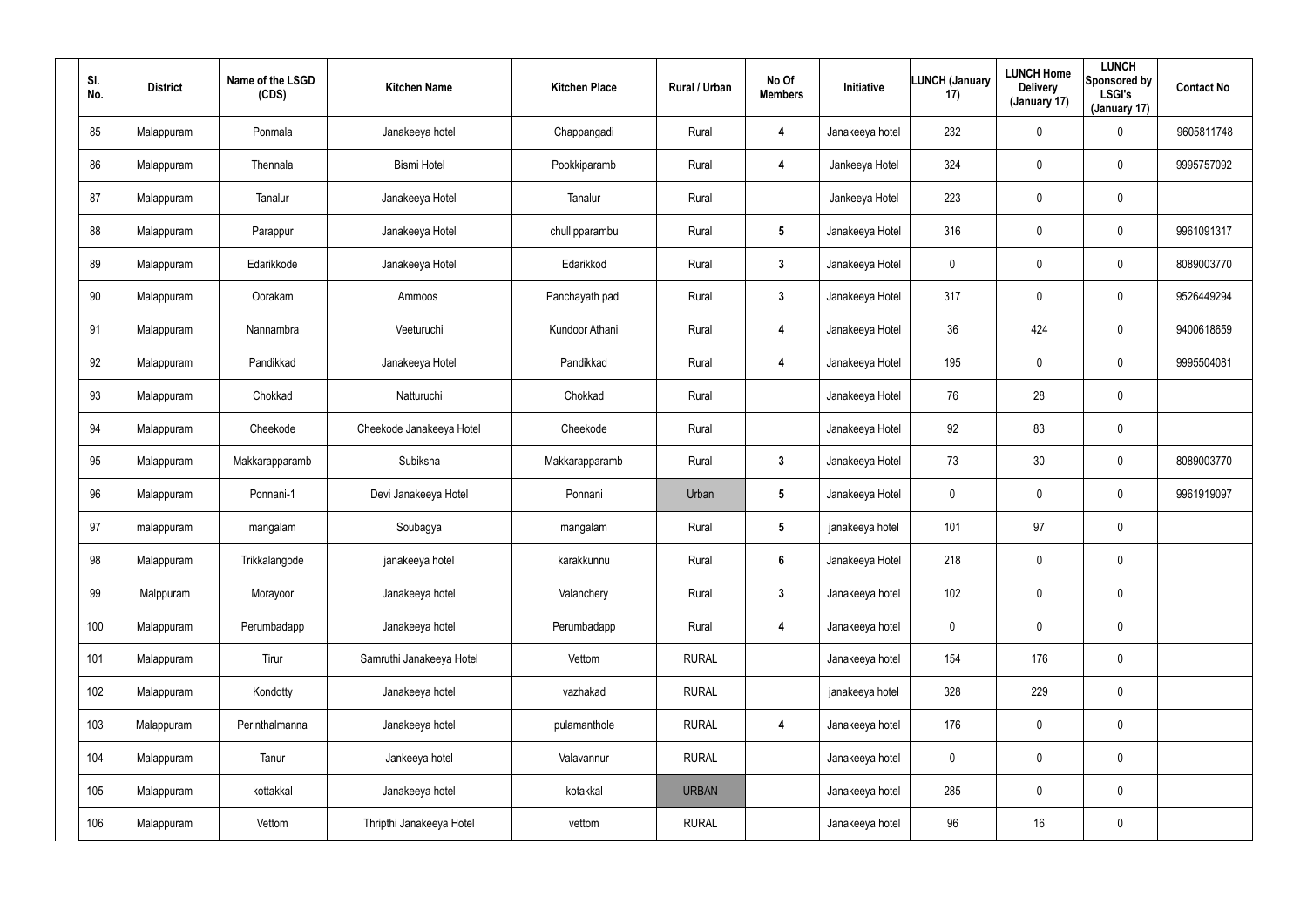|     | SI.<br>No. | <b>District</b> | Name of the LSGD<br>(CDS) | <b>Kitchen Name</b>        | <b>Kitchen Place</b> | Rural / Urban | No Of<br><b>Members</b> | Initiative      | <b>LUNCH (January</b><br>17) | <b>LUNCH Home</b><br><b>Delivery</b><br>(January 17) | <b>LUNCH</b><br>Sponsored by<br><b>LSGI's</b><br>(January 17) | <b>Contact No</b> |
|-----|------------|-----------------|---------------------------|----------------------------|----------------------|---------------|-------------------------|-----------------|------------------------------|------------------------------------------------------|---------------------------------------------------------------|-------------------|
|     | 107        | Malappuram      | Nilambur                  | Janakeeya hotel            | nilambur             | <b>URBAN</b>  |                         | Janakeeya hotel | 265                          | 30                                                   | $\pmb{0}$                                                     |                   |
|     | 108        | Malappuram      | Nilambur                  | Janakeeya hotel            | nilambur             | <b>URBAN</b>  |                         | Janakeeya hotel | 293                          | 0                                                    | $\mathbf 0$                                                   |                   |
|     | 109        | Malappuram      | Vallikkunn                | Rasakkut                   |                      | Rural         |                         | janakeeyahotel  | 150                          | 117                                                  | $\mathbf 0$                                                   |                   |
|     | 110        | Malappuram      | kuruva                    | Ruchi                      |                      | Rural         | $5\phantom{.0}$         | Janakeeyahotel  | 151                          | 36                                                   | $\mathbf 0$                                                   | 9745414800        |
|     | 111        | Malappuram      | Kannamangalam             |                            |                      | Rural         |                         | Janakeeya Hotel | 465                          | 0                                                    | $\pmb{0}$                                                     |                   |
|     | 112        | Malappuram      | Othungal                  | janakeeya hotel            | Othukkungal          | Rural         | $5\phantom{.0}$         | Janakeeya Hotel | 288                          | 0                                                    | $\mathbf 0$                                                   | 9656716066        |
|     | 113        | Malappuram      | Pookkottur                | janakeeya hotel            | valluvambram         | Rural         | 4                       | Janakeeya Hotel | 232                          | $\mathbf 0$                                          | $\mathbf 0$                                                   | 9447334084        |
|     | 114        | Malappuram      | Edakkara                  | Edakkara janakeeya hotel   |                      | Rural         |                         | janakeeya hotel | 186                          | 0                                                    | $\mathbf 0$                                                   |                   |
|     | 115        | Malappuram      | porur                     | Thanima Janakeeya Hotel    |                      | Rural         |                         | janakeeya hotel | 56                           | 65                                                   | $\mathbf 0$                                                   | 9539928567        |
|     | 116        | Malappuram      | pulikkal                  | Janakeeya Hotel            | pulikkal             | Rural         |                         | Janakeeya Hotel | 92                           | 54                                                   | $\mathbf 0$                                                   |                   |
|     | 117        | malappuram      | thanur                    | amma janakeeyahottel       |                      | Rural         | $5\phantom{.0}$         | janakeeyahottel | 372                          | $\mathbf 0$                                          | $\mathbf 0$                                                   |                   |
|     | 118        | malappuram      | pallikkal                 | padheyam janakeeyahottel   |                      | Rural         | $5\phantom{.0}$         | janakeeyahotel  | 70                           | 42                                                   | $\mathbf 0$                                                   |                   |
|     | 119        | Malappuram      | chelembra                 | janakeeyahotel2            |                      | Rural         |                         | janakeeyahotel  | 191                          | 67                                                   | $\mathbf 0$                                                   |                   |
|     | 120        | Malappuram      | Purathur                  | Safa Janakeeya Hotel       | Paravanna            | Rural         | $5\phantom{.0}$         | Janakeeya Hotel | 132                          | 78                                                   | $\pmb{0}$                                                     |                   |
|     | 121        | malappuram      | vazhayur                  | puthuma janakeeyahotel     |                      | Rural         |                         | janakeeyahotel  | 210                          | 23                                                   | $\mathbf 0$                                                   |                   |
|     | 122        | malappuram      | mangalam                  | janakeeyahotel2            |                      | Rural         |                         | janakeeyahotel  | 282                          | 80                                                   | $\mathbf 0$                                                   |                   |
|     | 123        | malappuram      | kuttippuram               | nilayoram janakeeya hotel  |                      |               | $\overline{\mathbf{4}}$ | janakeeyahotel  | 153                          | $\boldsymbol{0}$                                     | $\pmb{0}$                                                     |                   |
|     | 124        | malapluram      | thazhekode                | Thazhekode Janakeeya Hotel |                      | Rural         |                         |                 | 478                          | $\pmb{0}$                                            | $\mathbf 0$                                                   |                   |
|     | 125        | malappuram      | munniyur                  | my kitchen                 | Alinchuvad           | Rural         | $5\phantom{.0}$         | janakeeya hotel | 184                          | 199                                                  | $\mathbf{2}$                                                  | 8589809765        |
|     | 126        | Malappuram      | Mangalam                  | Ruchikkoottu               | Mangalam             | Rural         | $\overline{\mathbf{4}}$ | Janakeeya hotel | 110                          | 52                                                   | $\mathbf 0$                                                   |                   |
|     | 127        | Malappuram      | Ponnani                   | Thripthi jh                | ponnani              | urban         |                         | janakeeya hotel | 112                          | $\boldsymbol{0}$                                     | $\mathbf 0$                                                   |                   |
| 127 |            |                 |                           |                            |                      |               |                         |                 | 21814                        | 5984                                                 | 14                                                            |                   |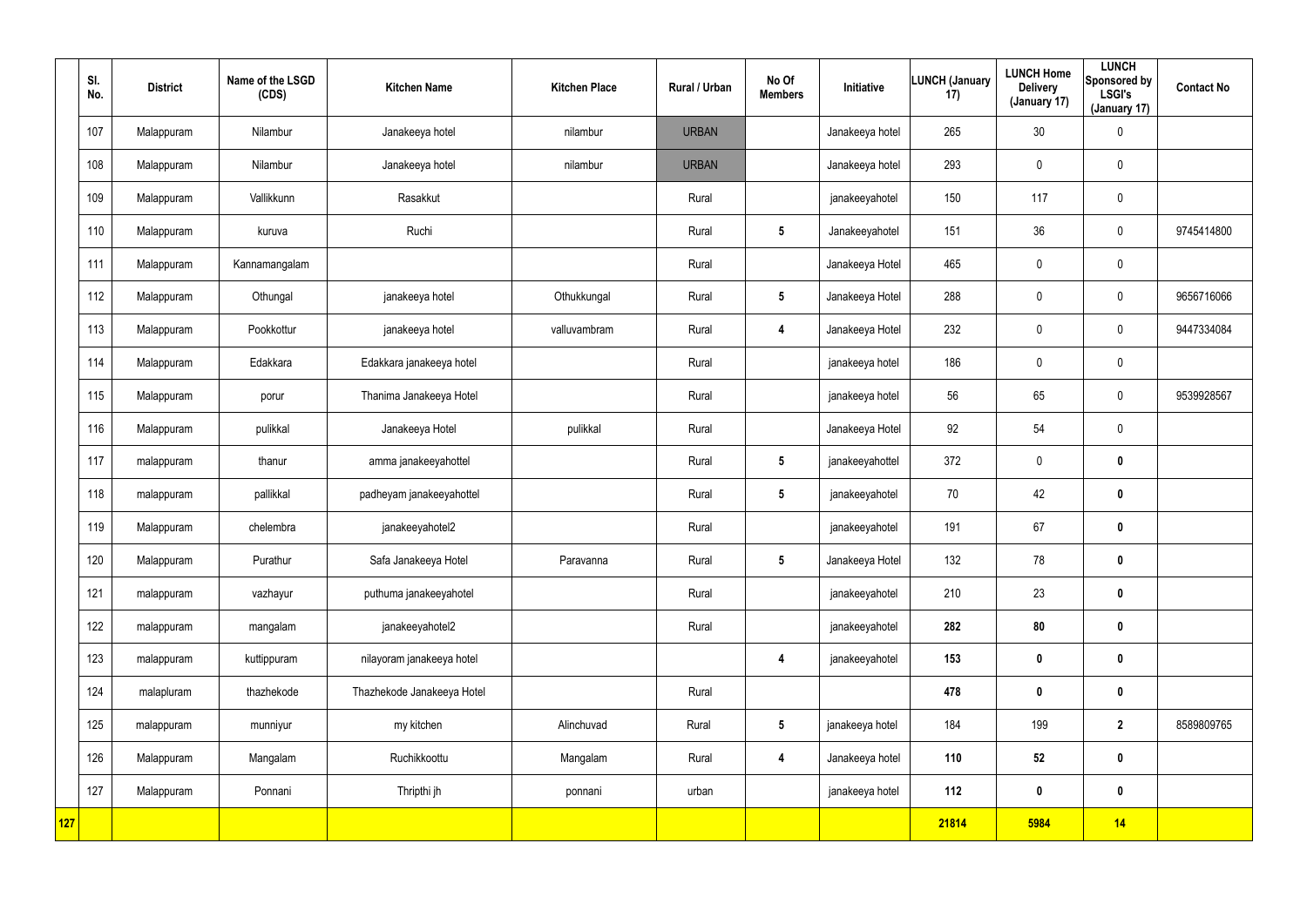| SI.<br>No.      | <b>District</b> | Name of the LSGD<br>(CDS) | <b>Kitchen Name</b>             | <b>Kitchen Place</b>                      | <b>Rural / Urban</b> | No Of<br><b>Members</b> | <b>Initiative</b> | <b>LUNCH (January</b><br>17) | <b>LUNCH Home</b><br><b>Delivery</b><br>(January 17) | <b>LUNCH</b><br>Sponsored by<br><b>LSGI's</b><br>(January 17) | <b>Contact No</b> |
|-----------------|-----------------|---------------------------|---------------------------------|-------------------------------------------|----------------------|-------------------------|-------------------|------------------------------|------------------------------------------------------|---------------------------------------------------------------|-------------------|
|                 | Palakkad        | Elapully                  | Nakshathra Vanitha canteen      | Canteen                                   | Rural                | 4                       | Janakeeya Hotel   | 130                          | $\mathbf 0$                                          | 0                                                             | 8547384972        |
| $\overline{2}$  | Palakkad        | Nalleppilly               | Vanitha Canteen                 | Canteen                                   | Rural                | 4                       | Janakeeya Hotel   | 121                          | $\mathbf 0$                                          | 0                                                             | 9656232569        |
| 3               | Palakkad        | Chittur                   | Thanal vanitha Canteen          | Thathamangalam, Mettuvalavu               | Urban                | 3                       | Janakeeya Hotel   | 354                          | $\mathsf{0}$                                         | 0                                                             | 9447105400        |
| $\overline{4}$  | Palakkad        | chittur                   | urapp janakeeya hotel           | Anicode junction                          | urban                | 5                       | Janakeeya hotel   | 193                          | 0                                                    | 0                                                             | 9349930549        |
| 5               | Palakkad        | polpully                  | subiksha janakeeya hotel        | kallootiyal                               | Rural                | $5\phantom{.0}$         | Janakeeya hotel   | 173                          | $\mathsf{0}$                                         | 0                                                             | 9495197498        |
| 6               | Palakkad        | Eruthenpathy              | Nila janakeeya hotel            | Mooniilmada muniyappan<br>kshethram near  | Rural                | 5                       | Janakeeya hotel   | 132                          | $\mathbf 0$                                          | 0                                                             | 9037290925        |
| $\overline{7}$  | Palakkad        | Perumatty                 | Nanam Janakeeya hotel           | kannimari                                 | Rural                | $\mathbf{3}$            | Janakeeya hotel   | 0                            | $\mathbf 0$                                          | 0                                                             | 9605529657        |
| 8               | Palakkad        | Vadakarapathy             | soubhagya janakeeya hotel       | vadakarapathy panchayath                  | Rural                | 5                       | Janakeeya hotel   | 155                          | 0                                                    | 0                                                             | 9633578756        |
| 9               | Palakkad        | Kozhinjampara             | Sreesakthi Janakeeya hotel      | Kozhinjampara<br>gramapanchayth, near bus | Rural                | $\sqrt{5}$              | Janakeeya hotel   | 0                            | $\mathbf 0$                                          | 0                                                             | 9847121105        |
| 10 <sup>°</sup> | Palakkad        | Vadakkenchery             | Oottupura Vanitha Canteen       | Panchayath building,<br>Vadakkenchery     | Rural                | 4                       | Janakeeya Hotel   | 242                          | 0                                                    | 0                                                             | 9656360141        |
| 11              | Palakkad        | <b>PKD North</b>          | Cafesree                        | opp. ksrtc bus stand,<br>Manjakulam road  | Urban                | 5                       | Janakeeya Hotel   | 0                            | $\mathbf 0$                                          | 0                                                             | 9037332005        |
| 12              | Palakkad        | Ongallur                  | Amma canteen                    | Ongallur vipanana kendram                 | Rural                | 4                       | Janakeeya Hotel   | 125                          | $\mathbf 0$                                          | 0                                                             | 7560924507        |
| 13              | Palakkad        | Muthuthala                | Sreelakshmi vanitha canteen     | Muthuthala panchayath                     | Rural                | 4                       | Janakeeya Hotel   | 207                          | $\mathbf 0$                                          | 0                                                             | 7558865485        |
| 14              | Palakkad        | Koppam                    | Natturuchi kudumbashree cafe    | Near koppam village                       | Rural                | 5                       | Janakeeya Hotel   | 169                          | $\mathbf 0$                                          | 0                                                             | 8075779172        |
| 15              | Palakkad        | Paruthur                  | Mamatty vanitha canteen         | Near panchayath                           | Rural                | $5\phantom{.0}$         | Janakeeya Hotel   | 50                           | $\mathbf 0$                                          | 0                                                             | 9544847874        |
| 16              | Palakkad        | Vilayur                   | Souhritha caffesree (Ruchipura) | Near Vilayur Panchayath                   | Rural                | $6\phantom{.}6$         | Janakeeya Hotel   | 180                          | $\mathbf 0$                                          | 0                                                             | 9747342046        |
| 17              | palakkad        | Kulukkallur               | Snehitha Janakeeya hotel        | Kulukkallur panchayath                    | Rural                | $5\phantom{.0}$         | Janakeeya hotel   | 90                           | $\mathbf 0$                                          | 0                                                             | 9746701454        |
| 18              | Palakkad        | Pattambi                  | Janakeeya hotel                 | near Govt samskritha college,<br>Pattambi | Urban                | $\overline{\mathbf{4}}$ | Janakeeya hotel   | 0                            | $\mathbf 0$                                          | 0                                                             | 9562043428        |
| 19              | Palakkad        | Erimayur                  | Thanima Vanitha Canteen         | Panchayath building, Erimayur             | Rural                | $5\phantom{.0}$         | Janakeeya Hotel   | 62                           | $\mathbf 0$                                          | $\overline{2}$                                                | 9746440633        |
| 20              | Palakkad        | Kizhekkencheri            | Vanitha Canteen                 | Panchayath Building,<br>Kizhakkenchery    | Rural                | 4                       | Janakeeya Hotel   | 91                           | $\mathbf 0$                                          |                                                               | 9747923418        |
| 21              | Palakkad        | Peringottukkurrissi       | Aiswarya Vanitha canteen        | Panchayth building                        | Rural                | $\mathbf{3}$            | Janakeeya Hotel   | 65                           | $\mathbf 0$                                          | 0                                                             | 9048665884        |
| 22              | Palakkad        | Mundoor                   | Bharath vanitha canteen         | Panchayath building                       | Rural                | $\mathfrak{Z}$          | Janakeeya Hotel   | 180                          | $\mathbf 0$                                          | 0                                                             | 8592830607        |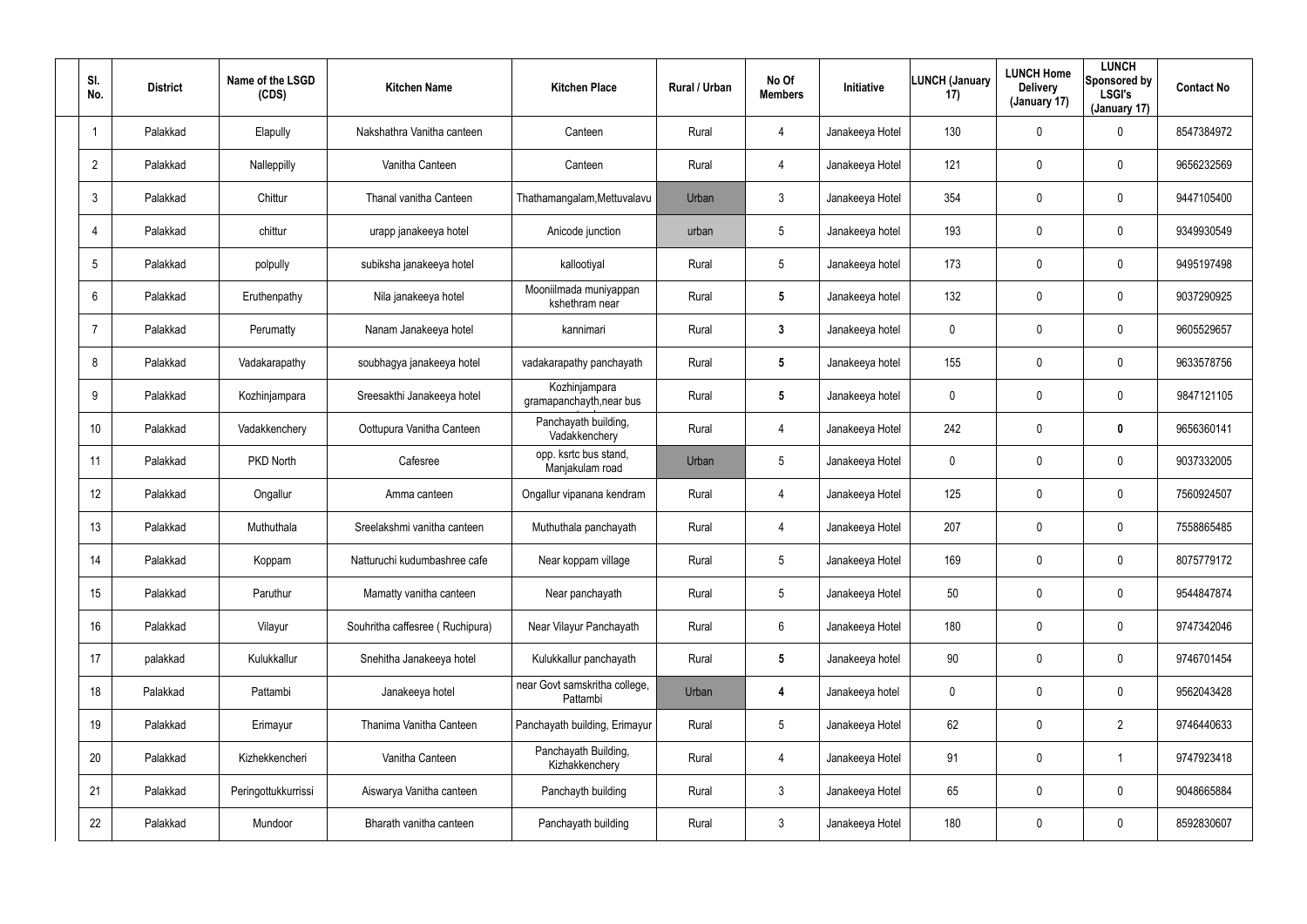| SI.<br>No. | <b>District</b> | Name of the LSGD<br>(CDS) | <b>Kitchen Name</b>                      | <b>Kitchen Place</b>                            | Rural / Urban | No Of<br><b>Members</b> | Initiative       | <b>LUNCH (January</b><br>17) | <b>LUNCH Home</b><br><b>Delivery</b><br>(January 17) | <b>LUNCH</b><br>Sponsored by<br><b>LSGI's</b><br>(January 17) | <b>Contact No</b> |
|------------|-----------------|---------------------------|------------------------------------------|-------------------------------------------------|---------------|-------------------------|------------------|------------------------------|------------------------------------------------------|---------------------------------------------------------------|-------------------|
| 23         | Palakkad        | Kodumbu                   | kripa                                    | kodumb panchayath                               | Rural         | $\overline{4}$          | Janakeeya HoteL  | 74                           | $\mathbf 0$                                          | 0                                                             | 9048682860        |
| 24         | Palakkad        | Thirumittakode            | Thirumuttam Janakeeya Hotel              | Karukaputhur                                    | Rural         | 6                       | Janakeeya Hotel  | 115                          | $\mathbf 0$                                          | 0                                                             | 9072841599        |
| 25         | Palakkad        | Akathethara               | Nanma canteen                            | kalyanamandapam                                 | Rural         | $\mathbf{3}$            | Janakeeya Hotel  | 85                           | $\mathbf 0$                                          | 0                                                             | 7025563510        |
| 26         | Palakkad        | Marutharoad               | flavours cantteen                        | panchayath                                      | Rural         | 5                       | Janakeeya Hotela | 121                          | $\mathbf 0$                                          | $\mathbf 0$                                                   | 9746227966        |
| 27         | Palakkad        | Trithala                  | Kairali Vanitha Hotel                    | Thirthala                                       | Rural         | 5                       | Janakeeya Hotel  | 82                           | $\mathbf 0$                                          | 0                                                             | 9048710155        |
| 28         | Palakkad        | Kongad                    | Annapoorna vanitha canteen               | Near Kongad village office                      | Rural         | 5                       | Janakeeya Hotel  | 123                          | $\mathbf 0$                                          | 0                                                             | 9645425774        |
| 29         | Palakkad        | Sreekrishnapuram          | Subiksha canteen                         | Near panchayath office                          | Rural         | $\mathbf{3}$            | Janakeeya Hotel  | 139                          | $\mathbf 0$                                          | $\mathbf 0$                                                   | 8086697226        |
| 30         | Palakkad        | Pallassana                | dhanalakshmi vanitha canteen             | pallassana panchayath<br>building               | Rural         | 5                       | Janakeeya Hotel  | 195                          | 0                                                    | 0                                                             | 8943225892        |
| 31         | Palakkad        | Nenmmara                  | Nemmara Janakeeya hotel                  | Nemmara junction                                | Rural         | $\overline{4}$          | Janakeeya hotel  | 286                          | $\mathbf 0$                                          | $\mathbf 0$                                                   | 8157850935        |
| 32         | Palakkad        | Ayilur                    | Janakeeya hotel                          | Thalavettanpara, Ayilur                         | Rural         | $\mathbf{3}$            | Janakeeya hotel  | 148                          | 0                                                    | 0                                                             | 9539517856        |
| 33         | Palakkad        | Melarkode                 | Janakeeya Hotel                          | near Melarkode panchayath                       | Rural         | 4                       | Janakeeya hotel  | 162                          | $\pmb{0}$                                            | $\mathbf 0$                                                   | 8606193918        |
| 34         | Palakkad        | Vandazhi                  | janakeeya hotel                          | Kaniyamangalam                                  | Rural         | $\mathbf{3}$            | Janakeeya hotel  | 46                           | 0                                                    | 0                                                             | 9645919937        |
| 35         | Palakkad        | Nelliayampathy            | Janakeeya hotel                          | near Panchayat, kaikaty                         | Rural         | 4                       | Janakeeya hotel  | 0                            | $\boldsymbol{0}$                                     | 0                                                             | 9497123529        |
| 36         | Palakkad        | Elavanchery               | Snehatheeram                             | Near GUPS, Vattekkad                            | Rural         | $5\phantom{.0}$         | Janakeeya Hotel  | 0                            | $\overline{0}$                                       | 0                                                             | 9744195274        |
| 37         | Palakkad        | Kollemkode                | Priya Vanitha Canteen                    | Block Panchayath Office,<br>Kollengode          | Rural         | 4                       | Janakeeya Hotel  | 190                          | $\pmb{0}$                                            | 0                                                             | 9745456764        |
| 38         | Palakkad        | Koduvayur                 | Samridhi Kudumbashree Vanitha<br>Canteen | Panchayath Building                             | Rural         | 5                       | Janakeeya Hotel  | 121                          | $\pmb{0}$                                            | $\pmb{0}$                                                     | 8086263595        |
| 39         | Palakkad        | Pattanchery               | Sreelakshmi vanitha canteen              | Panchayath Building                             | Rural         | 4                       | Janakeeya Hotel  | 48                           | $\pmb{0}$                                            | 0                                                             | 8086916932        |
| 40         | Palakkad        | Pudunagaram               | Janakeeya Hotel                          | Near KSEB, Pudunagaram                          | Rural         | 4                       | Janakeeya hotel  | 0                            | $\overline{0}$                                       | 0                                                             | 9497241598        |
| 41         | Palakkad        | Vadavanoor                | Sree Muruka Janakeeya Hotel              | Vydhyasala, Vadavanoor                          | Rural         | $5\overline{)}$         | Janakeeya hotel  | 173                          | $\pmb{0}$                                            | 0                                                             | 9567011729        |
| 42         | Palakkad        | Peruvemba                 | Samridi Janakeeya Hotel                  | Peruvemba Junction                              | Rural         | $\boldsymbol{4}$        | Jankeeya hotel   | 28                           | $\pmb{0}$                                            | 0                                                             | 918089611261      |
| 43         | Palakkad        | Muthalamada               | Janakeeya Hotel                          | Chulliyarmedu                                   | Rural         | $\boldsymbol{4}$        | Jankeeya hotel   | 276                          | $\pmb{0}$                                            | 0                                                             | 9633730067        |
| 44         | Palakkad        | Cherppalasseri            | Swad Janakiyahotel, CPY                  | Scheduled caste coperative<br>society hall, cpy | Urban         | 5                       | Janakeeya Hotel  | 160                          | $\boldsymbol{0}$                                     | 0                                                             | 9447746082        |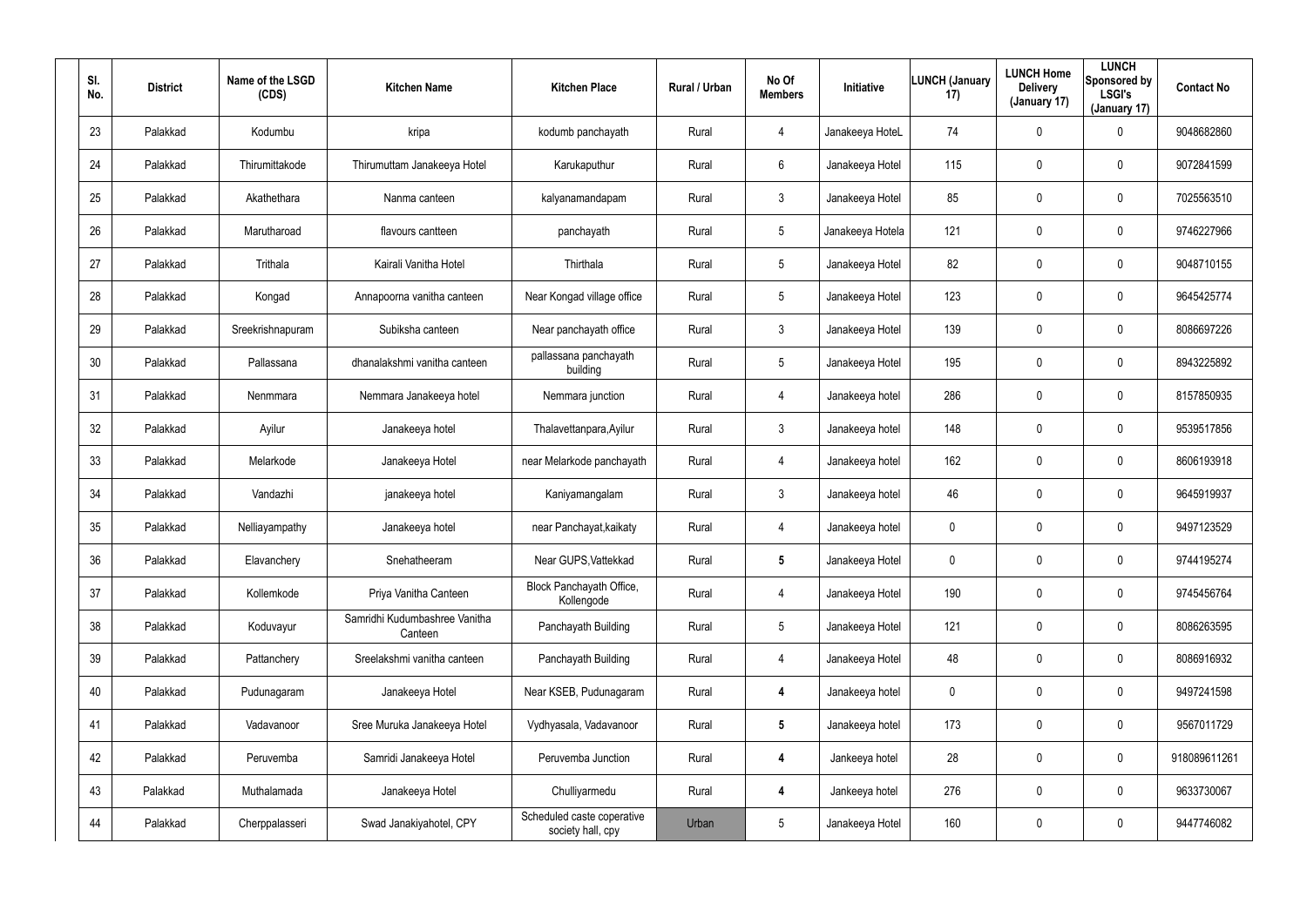|     | SI.<br>No. | <b>District</b> | Name of the LSGD<br>(CDS) | <b>Kitchen Name</b>                         | <b>Kitchen Place</b>                       | Rural / Urban | No Of<br><b>Members</b> | Initiative       | <b>LUNCH (January</b><br>17) | <b>LUNCH Home</b><br><b>Delivery</b><br>(January 17) | <b>LUNCH</b><br>Sponsored by<br><b>LSGI's</b><br>(January 17) | <b>Contact No</b> |
|-----|------------|-----------------|---------------------------|---------------------------------------------|--------------------------------------------|---------------|-------------------------|------------------|------------------------------|------------------------------------------------------|---------------------------------------------------------------|-------------------|
|     | 45         | Palakkad        | Vellinezhi                | Aiswarya kudumbashree                       | Adakkaputhur                               | Rural         | $\mathbf{3}$            | Janakeeya Hotel  | 123                          | 0                                                    | $\mathbf 0$                                                   | 9747730588        |
|     | 46         | Palakkad        | Keralasseri               | Bhagyasree janakeeya hotel                  | Near village office                        | Rural         | $\mathbf{3}$            | Janakeeya Hotel  | 60                           | 0                                                    | $\mathbf 0$                                                   | 8606125128        |
|     | 47         | Palakkad        | Kottayi                   | Kudumbashree Vanitha canteen                | Near Kottayi Panchayath                    | Rural         | $\overline{4}$          | Jankeeya hotel   | 0                            | 0                                                    | $\mathbf 0$                                                   | 9605699847        |
|     | 48         | Palakkad        | anakkara                  | udayasurya vanitha canteen                  | kumbidi                                    | rural         | $5\phantom{.0}$         | Janakeeya Hotel  | 148                          | 0                                                    | $\mathbf 0$                                                   | 9895947614        |
|     | 49         | Palakkad        | kappur                    | jeevanam hotel                              | kumaranellur                               | rural         | $6\phantom{.}$          | Janakeeya Hotel  | 217                          | 0                                                    | $\mathbf 0$                                                   | 9605308385        |
| 102 | 50         | Palakkad        | Malampauzha               | Nandhanam canteen                           | near fantasy park                          | Rural         | $5\phantom{.0}$         | Janakeeya HotelT | 201                          | 0                                                    | $\mathbf 0$                                                   | 807587062         |
|     | 51         | Palakkad        | Puduppariyaram            | Anaswara Canteen                            | Panchayath                                 | Rural         | $\overline{4}$          | Janakeeya Hotel  | 85                           | 0                                                    | $\mathbf 0$                                                   | 9526677781        |
|     | 52         | Palakkad        | kadambazhipuram           | Reshmi janakeeya hotel                      | 16 mail                                    | Rural         | $5\phantom{.0}$         | Janakeeya Hotel  | 110                          | 0                                                    | $\mathbf 0$                                                   | 9048375891        |
|     | 53         | Palakkad        | Kadambazhipuram           | Ardhram Janakeeya hotel                     | Pulapatta                                  | Rural         | $\mathbf{3}$            | Janakeeya Hotel  | 60                           | 0                                                    | $\mathbf 0$                                                   | 9495775246        |
|     | 54         | Palakkad        | Kannambra                 | Sree kurumba canteen                        | kannambra                                  | Rural         | $\overline{4}$          | Janakeeya Hotel  | 197                          | 0                                                    | $\mathbf 0$                                                   | 8157815819        |
|     | 55         | Palakkad        | karakkurissi              | Janakiya hotel                              | Near ammus auditorium,<br>Ayappankavu      | Rural         | $\mathbf{3}$            | Janakeeya Hotel  | 0                            | 0                                                    | $\mathbf 0$                                                   | 6238788932        |
|     | 56         | Palakkad        | Thenkara                  | Subiksham janakeeya hotel                   | Ayurveda hospital compound<br>Then kara    | Rural         | $5\phantom{.0}$         | Janakeeya Hotel  | 152                          | 0                                                    | $\mathbf 0$                                                   | 9747557333        |
|     | 57         | Palakkad        | Alanallur                 | Keerthi vanitha canteen and catering        | Near panchayath Alanallur                  | Rural         | $\sqrt{5}$              | Janakeeya hotel  | 210                          | 0                                                    | $\mathbf 0$                                                   | 9495447569        |
|     | 58         | Palakkad        | Pudur                     | Asil canteen                                | Pudur panchayath                           | Rural         | $\overline{4}$          | Janakeeya hotel  | 54                           | 0                                                    | $\pmb{0}$                                                     | 8086968050        |
|     | 59         | Palakkad        | Parali                    | Annasree Janakeeya hotel                    | Near parali panchayath                     | Rural         | 4                       | Janakeeya hotel  | 105                          | 0                                                    | $\mathbf 0$                                                   | 8281829238        |
|     | 60         | Palakkad        | Mannur                    | Kudumbasree janakeeya hotel                 | Mannur panchayath                          | Rural         | $5\phantom{.0}$         | Janakeeya hotel  | 79                           | 0                                                    | $\pmb{0}$                                                     | 9495771095        |
|     | 61         | Palakkad        | Kuzhalmannam              | Janasree jankeeya hotel                     | Kuzhalmannam block<br>panchayth            | Rural         | $\mathbf{3}$            | Jankeeya hotel   | 160                          | 0                                                    | $\mathbf 0$                                                   | 9847364980        |
|     | 62         | Palakkad        | Kavassery                 | samridhi Janakeeya Hotel                    | Alathur road, kavasheery                   | Rural         | $6\phantom{.}6$         | Janakeeya hotel  | 105                          | 0                                                    | $\pmb{0}$                                                     | 9747570761        |
|     | 63         | palakkad        | chalissery                | Thanal janakeeya hotel                      | chalissery panchayath building             | Rural         | $\mathfrak{Z}$          | Janakeeya hotel  | 41                           | 0                                                    | $\mathbf 0$                                                   | 9562702284        |
|     | 64         | palakkad        | Kottopadam                | Iva canteen and catering janakeeya<br>hotel | Block building, Near<br>aryambavu junction | Rural         | $\overline{4}$          | Janakeeya hotel  | 125                          | 0                                                    | $\pmb{0}$                                                     | 9074818126        |
|     | 65         | palakkad        | kumaramputhur             | Ruchi cafe janakeeya hotel                  | Panchayath kumaramputhur                   | Rural         | $3\phantom{a}$          | Janakeeya hotel  | 283                          | 0                                                    | $\pmb{0}$                                                     | 8589968705        |
|     | 66         | palakkad        | Malampuzha                | Amma janakeeya hotel                        | kadukkamkunnu, Malampuzha                  | Rural         | $3\phantom{a}$          | Janakeeya hotel  | 302                          | 0                                                    | $\pmb{0}$                                                     | 9446521664        |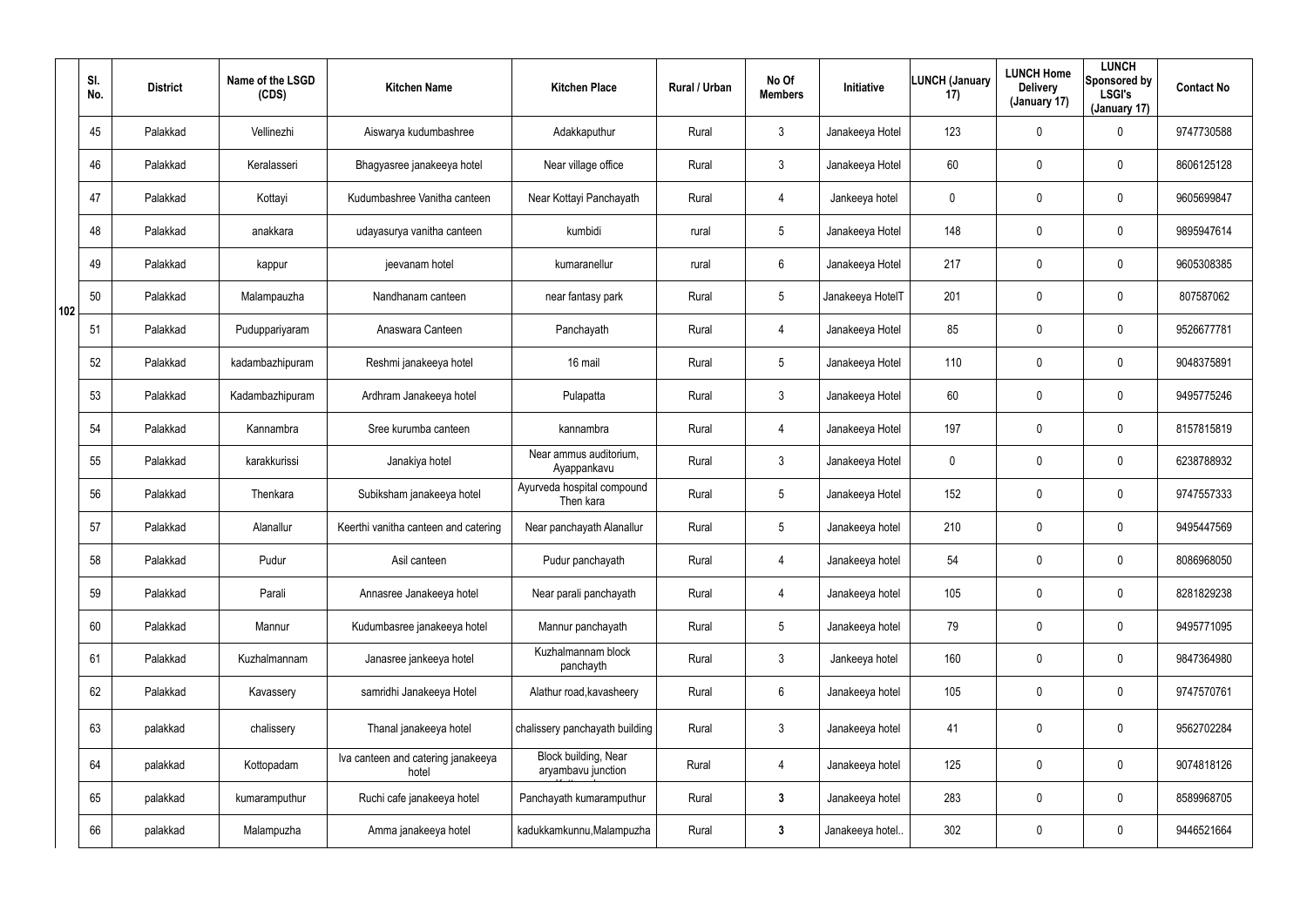| SI.<br>No. | <b>District</b> | Name of the LSGD<br>(CDS) | <b>Kitchen Name</b>         | <b>Kitchen Place</b>                | Rural / Urban | No Of<br><b>Members</b> | <b>Initiative</b> | <b>LUNCH (January</b><br>17) | <b>LUNCH Home</b><br><b>Delivery</b><br>(January 17) | <b>LUNCH</b><br>Sponsored by<br><b>LSGI's</b><br>(January 17) | <b>Contact No</b> |
|------------|-----------------|---------------------------|-----------------------------|-------------------------------------|---------------|-------------------------|-------------------|------------------------------|------------------------------------------------------|---------------------------------------------------------------|-------------------|
| 67         | palakkad        | Alathur                   | Rich Janakeeya hotel        | Near bus stand, Alathur             | Rural         | 4                       | Janakeeya hotel   | 251                          | $\mathbf 0$                                          | 6                                                             | 9947030779        |
| 68         | palakkad        | Karimpuzha                | Janakeeya hotel             | Karimpuzha panchayath               | Rural         | 3                       | Janakeeya hotel   | 69                           | $\boldsymbol{0}$                                     | 0                                                             | 9961502739        |
| 69         | Palakkad        | Thenkurissi               | Eyeshee janakeeya hotel     | Panchayth building,<br>Thenkurissi  | Rural         | 4                       | Jankeeya hotel    | 88                           | $\boldsymbol{0}$                                     | 0                                                             | 9995662723        |
| 70         | Palakkad        | Agali                     | Janakeeya Hotel             | Block Panchayath building,<br>Agali | Rural         | 5                       | Jankeeya hotel    | 164                          | $\boldsymbol{0}$                                     | 0                                                             | 9037878897        |
| 71         | Palakkad        | Sholayur                  | Powrnami janakeeya hotel    | anakkatty bus stand                 | Rural         | 4                       | Jankeeya hotel    | 144                          | $\boldsymbol{0}$                                     | 0                                                             | 9159556404        |
| 72         | Palakkad        | Puthushery                | Janakeeya hotel             | Puthushery panchayath               | Rural         | 5                       | Janakeeya hotel.  | 135                          | $\boldsymbol{0}$                                     | 0                                                             | 9562772723        |
| 73         | Palakkad        | Karimba                   | Janakeeya hotel             | Panchayath premise                  | Rural         | $\mathbf{3}$            | Janakeeya Hotel   | 89                           | $\mathbf 0$                                          | 0                                                             | 9562163979        |
| 74         | Palakkad        | Nagalasseri               | Janakeeya hotel             | near koottanad bus stand            | Rural         | 5                       | Janakeeya hotel   | 230                          | 0                                                    | 0                                                             | 8921928291        |
| 75         | Palakkad        | Mathur                    | Nila janakeeya Hotel        | Near Panchayth, Mathur              | Rural         | 4                       | Jankeeya hotel    | 0                            | $\mathbf 0$                                          | 0                                                             | 9562356483        |
| 76         | Palakkad        | Chalavara                 | Janakeeya hotel             | Chalavara panchayath                | Rural         | $5\overline{)}$         | Janakeeya hotel   | 112                          | 0                                                    | 0                                                             | 9544659942        |
| 77         | Palakkad        | Ananganadi                | vanitha cateen              | near Ananganadi panchayath          | Rural         | 3                       | Janakeeya Hotel   | 64                           | $\mathbf 0$                                          | 0                                                             | 8921410495        |
| 78         | Palakkad        | Lakkidiperur              | Janakeeya hotel             | Lekkidi perur panchayath            | Rural         | 5                       | Jankeeya hotel    | 108                          | $\mathbf 0$                                          | 0                                                             | 6238921903        |
| 79         | Palakkad        | Nellaya                   | Janakeeya hotel             | Nellaya panchayath                  | Rural         | 4                       | Janakeeya hotel   | 61                           | $\mathbf 0$                                          | 0                                                             | 9562432883        |
| 80         | Palakkad        | Shornur                   | Oottupura Janakeeya hotel   | near bus stand, Shoranur            | Urban         | 5                       | Janakeeya hotel   | 252                          | $\overline{0}$                                       | 0                                                             | 9747102377        |
| 81         | Palakkad        | Shornur                   | Snehadeepam Janakeeya hotel | Shoranur municipality               | Urban         | 4                       | Janakeeya hotel   | 153                          | $\pmb{0}$                                            | 0                                                             | 6238755729        |
| 82         | Palakkad        | Thrikkadiri               | Janakeeya hotel             | Samskarika nilayam                  | Rural         | 4                       | Janakeeya hotel   | 46                           | $\overline{0}$                                       | 0                                                             | 9544806032        |
| 83         | palakkad        | Vaniyamkulam              | Janakeeya hotel             | near PK DAS hospital                | Rural         | $\mathbf{3}$            | Janakeeya hotel   | 255                          | $\pmb{0}$                                            | 3                                                             | 9947408415        |
| 84         | Palakkad        | Ambalappara               | Janakiya hotel              | ambalappara<br>kalyanamandapam      | Rural         | $5\phantom{.0}$         | Janakeeya Hotel   | 97                           | $\boldsymbol{0}$                                     | 0                                                             | 8129562289        |
| 85         | Palakkad        | Vallappuzha               | Janakeeya hotel             | Hayath Complex, Vallappuzha         | Rural         | $5\phantom{.0}$         | Janakeeya Hotel   | 217                          | $\boldsymbol{0}$                                     | 0                                                             | 8086406897        |
| 86         | Palakkad        | Shoranur                  | Ela janakeeya hotel         | Vpc market, kulappully              | Urban         | $\mathbf{3}$            | Janakeeya hotel   | 122                          | $\boldsymbol{0}$                                     | 0                                                             | 8129769113        |
| 87         | Palakkad        | Mankara                   | Subiksha Janakeeya hotel    | Near Mankara Panchayath             | Rural         | $5\phantom{.0}$         | Janakeeya hotel   | 81                           | $\pmb{0}$                                            | 0                                                             | 8549045637        |
| 88         | Palakkad        | Kanjirapuzha              | Surya Janakeeya hotel       | Kanjirapuzha, panchayath            | Rural         | $5\phantom{.0}$         | Janakeeya hotel   | 120                          | $\mathbf 0$                                          | 0                                                             | 9048698194        |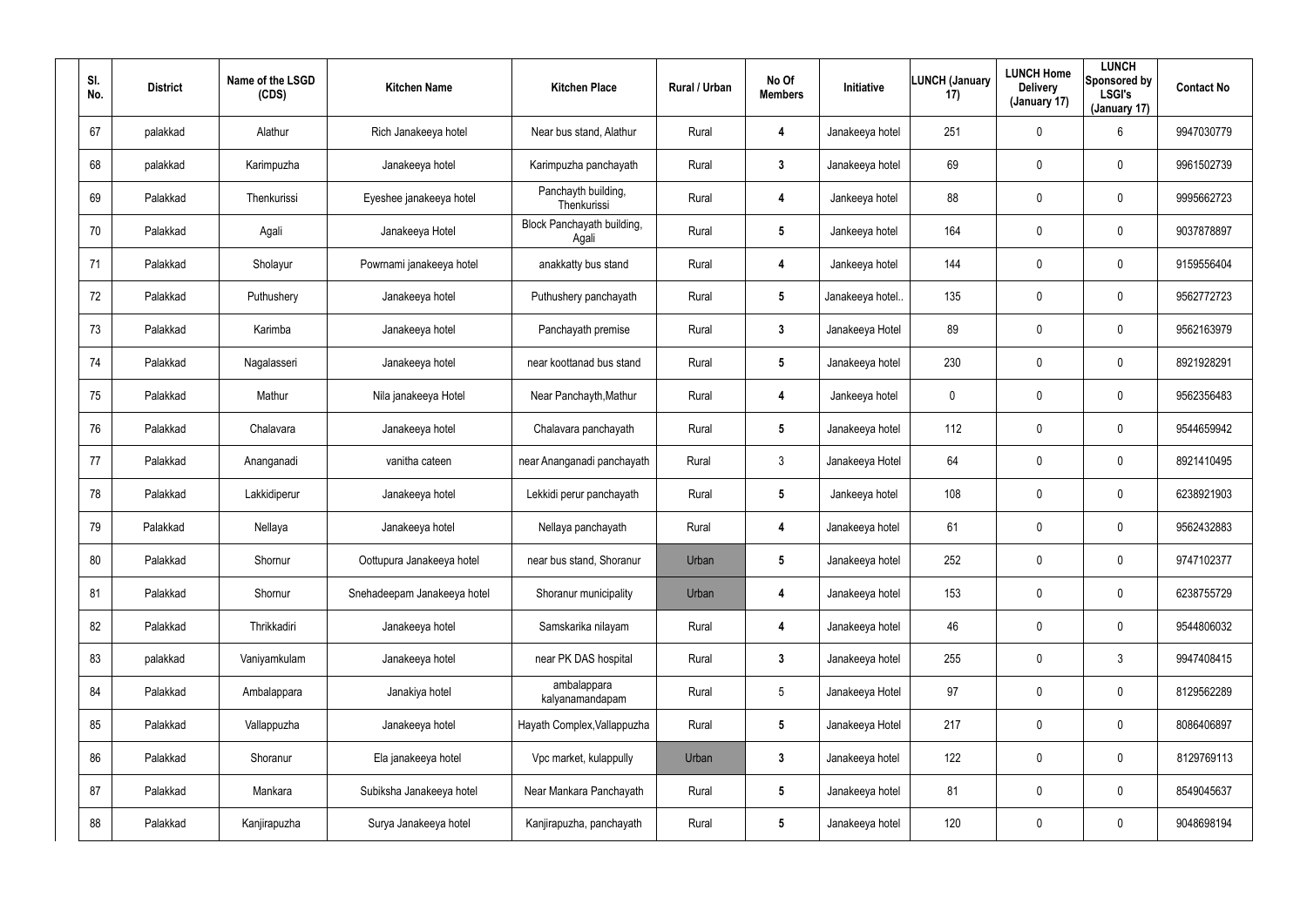|    | SI.<br>No.      | <b>District</b> | Name of the LSGD<br>(CDS) | <b>Kitchen Name</b>             | <b>Kitchen Place</b>                       | Rural / Urban | No Of<br><b>Members</b> | Initiative      | <b>LUNCH (January</b><br>17) | <b>LUNCH Home</b><br><b>Delivery</b><br>(January 17) | <b>LUNCH</b><br>Sponsored by<br><b>LSGI's</b><br>(January 17) | <b>Contact No</b> |
|----|-----------------|-----------------|---------------------------|---------------------------------|--------------------------------------------|---------------|-------------------------|-----------------|------------------------------|------------------------------------------------------|---------------------------------------------------------------|-------------------|
|    | 89              | Palakkad        | Thachanattukara           | Haritham janakeeya hotel        | 53 mile, Thachanattukara                   | Rural         | $\mathbf{3}$            | Janakeeya hotel | 130                          | 0                                                    | $\mathbf 0$                                                   | 9605097810        |
|    | 90              | Palakkad        | Puthukode                 | Puthuma jankeeya hotel          | Thachanadi junction                        | Rural         | $\boldsymbol{6}$        | Janakeeya hotel | 293                          | 0                                                    | $\pmb{0}$                                                     | 9744459080        |
|    | 91              | Palakkad        | Tarur                     | Jankeeya Hotel                  | Infront of vilage office, Tarurk           | Rural         | 4                       | Janakeeya hotel | 87                           | 0                                                    | $\mathbf 0$                                                   | 8606780959        |
|    | 92              | Palakkad        | Pirayiri                  | Janakeeya hotel                 | Near Panchayath office                     | Rural         | $5\phantom{.0}$         | Janakeeya hotel | 100                          | 0                                                    | $\boldsymbol{0}$                                              | 9037495586        |
|    | 93              | Palakkad        | Palakkad ulb              | Ruchi                           | Near Balaji hospital, Fort<br>Maidan       | Urban         | 4                       | Janakeeya hotel | 275                          | 0                                                    | $\mathbf 0$                                                   | 7994185687        |
|    | 94              | Palakkad        | Pookkottukavu             | Punya                           | Pookkottukavu Centre                       | Rural         | 4                       | Janakeeya Hotel | 119                          | 0                                                    | $\boldsymbol{0}$                                              | 9745511432        |
|    | 95              | Palakkad        | Kuthanoor                 | Suryodayam jankeeya hotel       | Kalapara, kuthanoor                        | Rural         | $5\phantom{.0}$         | Jankeeya hotel  | 37                           | 0                                                    | $\mathbf 0$                                                   | 9995159738        |
|    | 96              | Palakkad        | Thiruvegappura            | Janakeeya Hotel                 | Kaippuram                                  | Rural         | $5\phantom{.0}$         | Jankeeya hotel  | 152                          | 0                                                    | $\boldsymbol{0}$                                              | 8921882903        |
|    | 97              | Palakkad        | Thachampara               | Vanitha canteen Janakeeya Hotel | Thachampara town                           | Rural         | 4                       | Jankeeya hotel  | 142                          | 0                                                    | $\boldsymbol{0}$                                              | 9497826216        |
|    | 98              | Palakkad        | Kannadi                   | Sweet jankeeya hotel            | Yakkara junction                           | Rural         | $\mathbf{3}$            | Jankeeya hotel  | 188                          | 0                                                    | $\boldsymbol{0}$                                              | 9846918028        |
|    | 99              | Palakkad        | Pattithara                | Bavana janakeeya hotel          | kottappadam                                | Rural         | $5\phantom{.0}$         | Janakeeya hotel | 0                            | 0                                                    | $\mathbf 0$                                                   | 9074163402        |
|    | 100             | Palakkad        | Mannarkkad                | Janakeeya Hotel                 | muncipal building, busstand,<br>mannarkkad | Urban         | 4                       | Janakeeya hotel | 194                          | 0                                                    | $\boldsymbol{0}$                                              |                   |
|    | 101             | Palakkad        | Pirayiri                  | Kudumbashree janakeeya hotel    | Kallekkad Block Panchayath                 | Rural         | 5                       | janakeeya hotel | 70                           | 0                                                    | $\boldsymbol{0}$                                              | 8137940343        |
|    | 102             | Palakkad        | Marutharoad               | Sreelakshmi janakeeya hotel     | Pirivusala                                 | Rural         | 4                       | janakeeya hotel | 240                          | 0                                                    | $\pmb{0}$                                                     | 9048636162        |
| 99 |                 |                 |                           |                                 |                                            |               | 434                     |                 | 12993                        | $\overline{0}$                                       | 12                                                            |                   |
|    | -1              | Pathanamthitta  | Anicadu                   | Janatha janakeeya hotel         | Nooromave                                  | Rural         | $\mathfrak{Z}$          | Janakeeya Hotel | 149                          | $\mathbf 0$                                          | $\mathbf 0$                                                   | 6282875679        |
|    | $\overline{2}$  | Pathanamthitta  | Kaviyoor                  | Janakeeya Hotel                 | Manakkachira                               | Rural         | 4                       | Janakeeya Hotel | 184                          | 0                                                    | $\mathsf{0}$                                                  | 9747886172        |
|    | $\mathfrak{Z}$  | Pathanamthitta  | Kottanadu                 | Janakeeya Hotel                 | Kottanadu                                  | Rural         | 4                       | Janakeeya Hotel | 200                          | $\pmb{0}$                                            | $\mathsf{0}$                                                  | 6282382608        |
|    | $\overline{4}$  | Pathanamthitta  | Kalloopara                | Janakeeya Hotel                 | Kalloopara                                 | Rural         | $5\phantom{.0}$         | Janakeeya Hotel | 86                           | $\pmb{0}$                                            | $\mathsf{0}$                                                  | 9947471024        |
|    | $5\phantom{.0}$ | Pathanamthitta  | Kunnamthanam              | Thripthi Hotel                  | Kunnamthanam                               | Rural         | $\mathfrak{Z}$          | Janakeeya Hotel | 68                           | $\pmb{0}$                                            | $\mathsf{0}$                                                  | 6235908328        |
|    | 6               | pathanamthitta  | mallappally               | janakeeya hotel                 | mallappally                                | Rural         | $\mathfrak{Z}$          | janakeeya hotel | 147                          | $\pmb{0}$                                            | $\mathsf{0}$                                                  | 9744194830        |
|    | $\overline{7}$  | Pathanamthitta  | kottangal                 | janakeeya hotel                 | kottangal                                  | Rural         | $\mathfrak{Z}$          | Janakeeya Hotel | 124                          | 0                                                    | $\boldsymbol{0}$                                              | 9526690541        |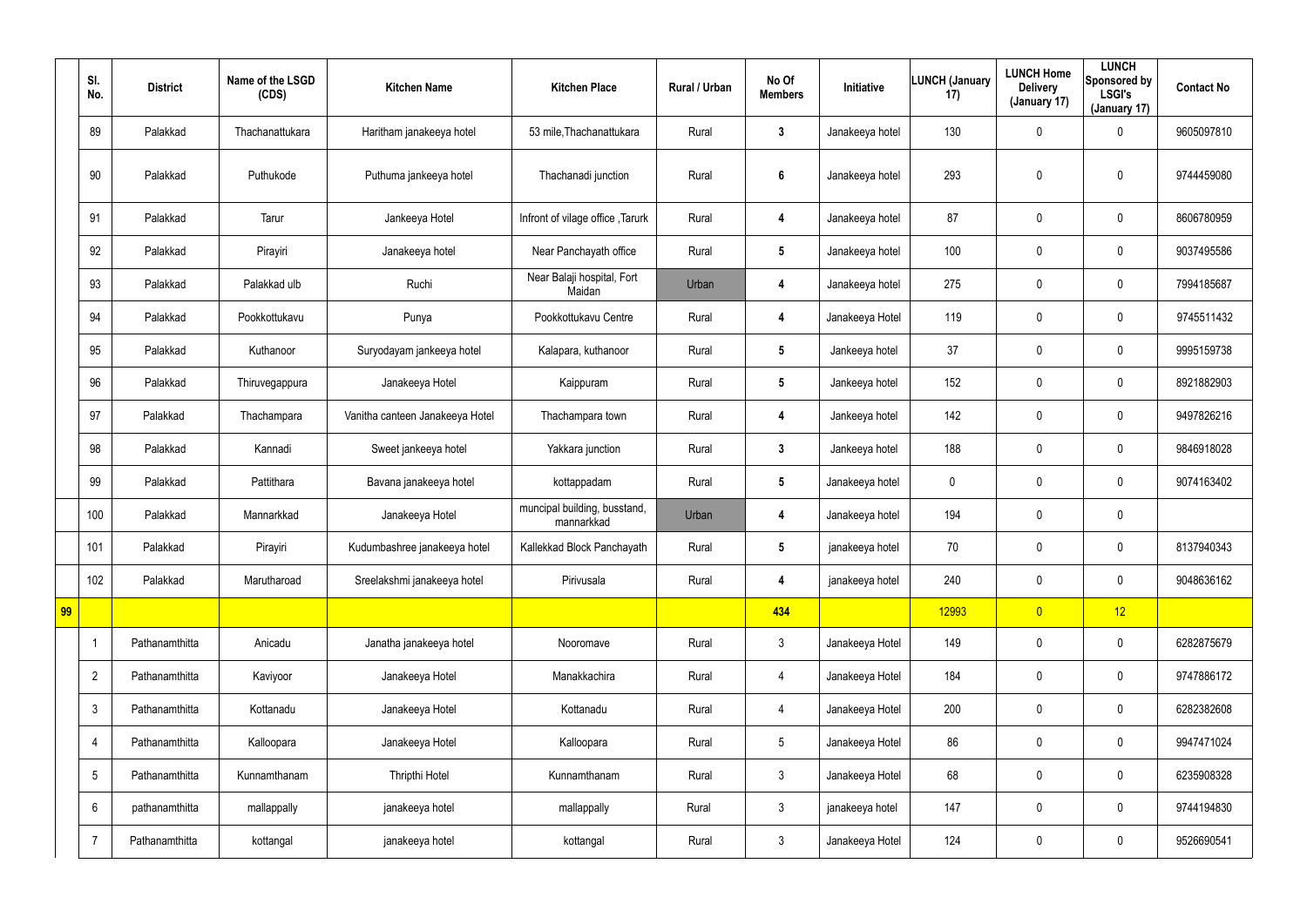| SI.<br>No. | <b>District</b> | Name of the LSGD<br>(CDS) | <b>Kitchen Name</b>             | <b>Kitchen Place</b>        | Rural / Urban | No Of<br><b>Members</b> | Initiative      | <b>LUNCH (January</b><br>17) | <b>LUNCH Home</b><br><b>Delivery</b><br>(January 17) | <b>LUNCH</b><br>Sponsored by<br><b>LSGI's</b><br>(January 17) | <b>Contact No</b> |
|------------|-----------------|---------------------------|---------------------------------|-----------------------------|---------------|-------------------------|-----------------|------------------------------|------------------------------------------------------|---------------------------------------------------------------|-------------------|
| 8          | Pathanamthitta  | Nedumpuram                | Nedumpram Janakeeya Hotel       | Podiyadi                    | Rural         | $5\overline{)}$         | Janakeeya Hotel | 0                            | 0                                                    | $\mathbf 0$                                                   | 919188291409      |
| 9          | Pathanamthitta  | Niranam                   | Sakhi cafe                      | Niranam                     | Rural         | $\mathbf{3}$            | Janakeeya Hotel | 0                            | $\mathbf 0$                                          | $\pmb{0}$                                                     | 919526423710      |
| 10         | Pathanamthitta  | Peringara                 | Haritha samrudhi Catering       | PMVHS Pringara              | Rural         | 4                       | Janakeeya Hotel | 98                           | $\pmb{0}$                                            | $\mathbf 0$                                                   | 919961219550      |
| 11         | Pathanamthitta  | Peringara                 | Pulari janakeeya Hotel          | swamipalam                  | Rural         | $\overline{4}$          | Janakeeya hotel | 75                           | $\pmb{0}$                                            | $\mathbf 0$                                                   | 919656132036      |
| 12         | Pathanamthitta  | Kuttor                    | Nanma Catering                  | <b>GHS Kuttoor</b>          | Rural         | $\mathbf{3}$            | Janakeeya Hotel | 126                          | $\mathbf 0$                                          | $\mathbf 0$                                                   | 919526323212      |
| 13         | Pathanamthitta  | Kadapra                   | Niradeepam janakeeya hotel      | Kadapra                     | Rural         | $\overline{4}$          | Janakeeya Hotel | 0                            | $\mathbf 0$                                          | $\mathbf 0$                                                   | 9656512066        |
| 14         | Pathanamthitta  | Eraviperoor               | Avi cafe                        | Avi cafe                    | Rural         | $\mathbf{3}$            | Janakeeya Hotel | 0                            | $\mathbf 0$                                          | $\mathbf 0$                                                   | 6238013293        |
| 15         | Pathanamthitta  | Koipuram                  | Ammas kudumbashree cafe         | Muttamon                    | Rural         | $5\overline{)}$         | Janakeeya Hotel | 0                            | 0                                                    | $\mathbf 0$                                                   | 9961485931        |
| 16         | Pathanamthitta  | Thottappuzhassery         | Thottapuzhassery Jankeeya Hotel | Thottapuzhassery            | Rural         | 4                       | Janakeeya Hotel | 0                            | $\overline{0}$                                       | $\mathbf 0$                                                   | 9656403054        |
| 17         | Pathanamthitta  | Puramattom                | Top N Taste                     | Puramattom                  | Rural         | $\mathbf{3}$            | Janakeeya Hotel | 0                            | $\mathbf 0$                                          | $\mathbf 0$                                                   | 9526728230        |
| 18         | Pathanamthitta  | Ayroor                    | Janakeeya Hotel                 | Ayroor                      | Rural         | 6                       | Janakeeya Hotel | 0                            | $\overline{0}$                                       | $\mathbf 0$                                                   | 8086653951        |
| 19         | Pathanamthitta  | Ezhumattor                | Swad Hotel                      | Thadiyoor                   | Rural         | $\mathbf{3}$            | Janakeeya Hotel | 0                            | $\mathbf 0$                                          | $\mathbf 0$                                                   | 9526857335        |
| 20         | Pathanamthitta  | Kozhencherry              | Ruchi Janakeeya hotel           | Community hall, kozhenchery | Rural         | 4                       | Janakeeya Hotel | 0                            | $\mathbf 0$                                          | $\mathbf 0$                                                   | 9947387912        |
| 21         | Pathanamthitta  | Mallappuzhassery          | Snehadeepam                     | Paramootil                  | Rural         | $6\overline{6}$         | Janakeeya Hotel | 0                            | $\mathbf 0$                                          | $\pmb{0}$                                                     | 9847170052        |
| 22         | Pathanamthitta  | Chennerkara               | Thanal Kudumbasree Cafe         | Nallanikunnu                | Rural         | $5\overline{)}$         | Janakeeya Hotel | 25                           | $\overline{0}$                                       | $\mathbf 0$                                                   | 9747469562        |
| 23         | Pathanamthitta  | Cherukole                 | Janakeeya Hotel                 | Cherukole                   | Rural         | $\mathbf{3}$            | Janakeeya Hotel | 80                           | $\mathbf 0$                                          | $\pmb{0}$                                                     | 7907811728        |
| 24         | Pathanamthitta  | Elanthoor                 | Janakeeya Hotel                 | Vary                        | Rural         | $\overline{4}$          | Janakeeya Hotel | 23                           | $\overline{0}$                                       | $\pmb{0}$                                                     | 9946047385        |
| 25         | Pathanamthitta  | naranganam                | janakeeya hotel                 | kadammanitta                | Rural         | $\mathfrak{Z}$          | janakeeya hotel | 45                           | $\mathbf 0$                                          | $\pmb{0}$                                                     | 9744478962        |
| 26         | Pathanamthitta  | Omalloor                  | Janakeeya Hotel                 | Omalloor                    | Rural         |                         | Janakeeya Hotel | 0                            | $\overline{0}$                                       | $\pmb{0}$                                                     |                   |
| 27         | Pathanamthitta  | Chittar                   | Chittar janakiya hotel          | Koothattukulam              | Rural         | $\mathfrak{Z}$          | Janakeeya Hotel | 98                           | 99                                                   | $\pmb{0}$                                                     | 9072374618        |
| 28         | Pathanamthitta  | Naranammoozhi             | Thanima                         | Arakkamon                   | Rural         | $\mathbf{3}$            | Janakeeya Hotel | 0                            | $\overline{0}$                                       | $\mathbf 0$                                                   | 9605021278        |
| 29         | Pathanamthitta  | Perunadu                  | Perunadu Janakeeya Hotel        | Perunadu                    | Rural         | $5\overline{)}$         | Janakeeya Hotel | 0                            | $\mathbf 0$                                          | $\pmb{0}$                                                     |                   |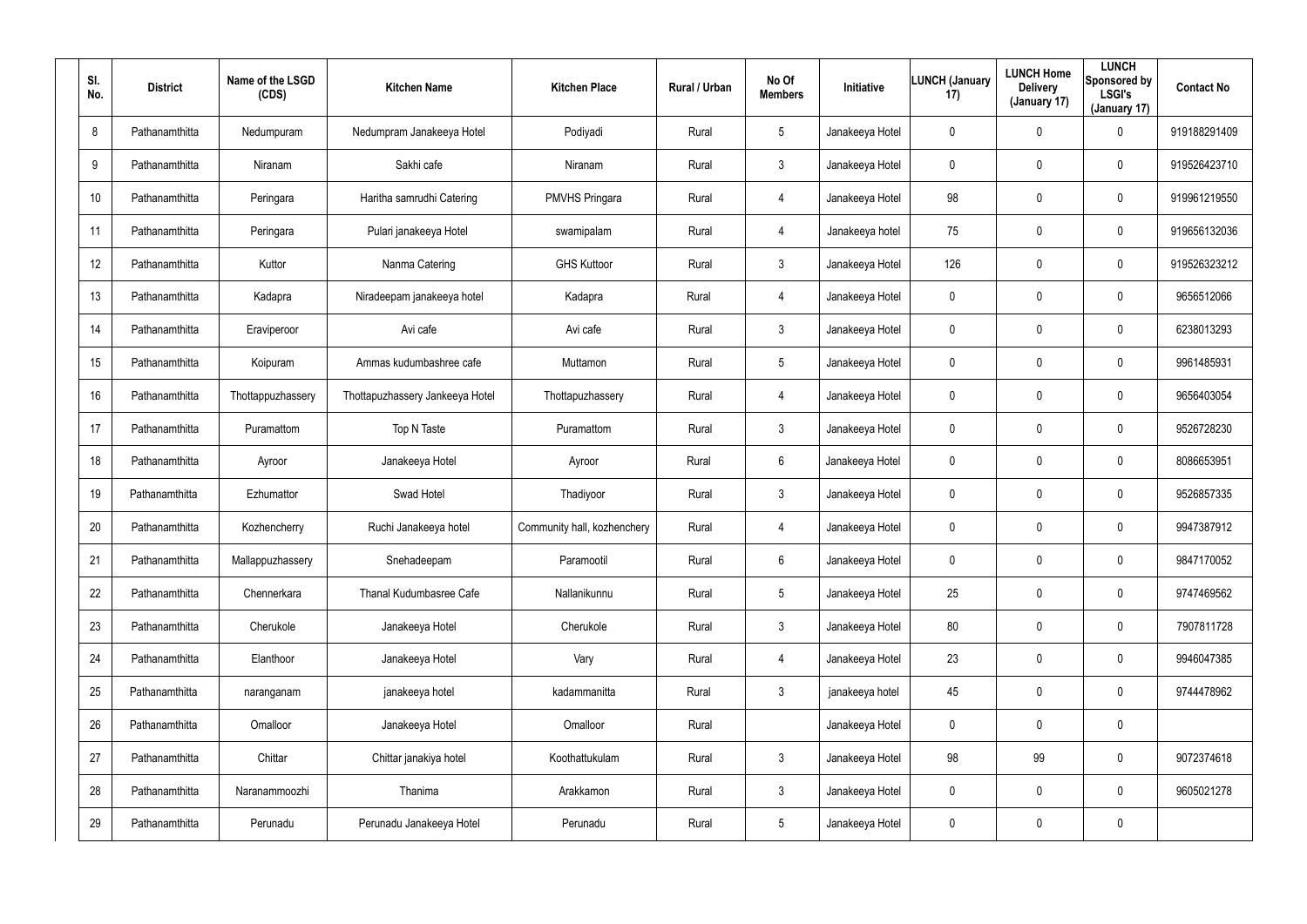|    | SI.<br>No. | <b>District</b> | Name of the LSGD<br>(CDS) | <b>Kitchen Name</b>        | <b>Kitchen Place</b>   | Rural / Urban | No Of<br><b>Members</b> | Initiative      | <b>LUNCH (January</b><br>17) | <b>LUNCH Home</b><br><b>Delivery</b><br>(January 17) | <b>LUNCH</b><br>Sponsored by<br><b>LSGI's</b><br>(January 17) | <b>Contact No</b> |
|----|------------|-----------------|---------------------------|----------------------------|------------------------|---------------|-------------------------|-----------------|------------------------------|------------------------------------------------------|---------------------------------------------------------------|-------------------|
| 58 | 30         | Pathanamthitta  | Ranni-Angadi              | Angadi Janakeeya Hotel     | Thoodathil church hall | Rural         | 5                       | Janakeeya Hotel | 0                            | $\mathbf 0$                                          | 0                                                             | 9961190622        |
|    | 31         | Pathanamthitta  | Ranni-Pazhavangadi        | Navami Hotel               | Makkappuzha            | Rural         | $\overline{4}$          | Janakeeya Hotel | 0                            | $\pmb{0}$                                            | 0                                                             | 9562135824        |
|    | 32         | Pathanamthitta  | Seethathodu               | Thanima catering unit      | Seethathodu            | Rural         | $5\phantom{.0}$         | Janakeeya Hotel | 62                           | 50                                                   | 0                                                             | 9747622310        |
|    | 33         | Pathanamthitta  | Ranni                     | Janakeeya Hotel            | Ranni                  | Rural         | $\overline{4}$          | Janakeeya Hotel | 15                           | 37                                                   | 0                                                             | 99462338752       |
|    | 34         | Pathanamthitta  | Vechhoochira              | Annapoorneswary hotel      | Venkurinji             | Rural         | 4                       | Janakeeya Hotel | 198                          | $\pmb{0}$                                            | 0                                                             | 8547264134        |
|    | 35         | Pathanamthitta  | Vadasserikara             | Thannal Janakeeya Hotel    | Vadasserikara          | Rural         | $5\phantom{.0}$         | Janakeeya Hotel | 26                           | 52                                                   | 0                                                             | 8590107684        |
|    | 36         | Pathanamthitta  | Vallickodu                | Janakeeya Hotel            | Vallicodu              | Rural         | $5\phantom{.0}$         | Janakeeya Hotel | 132                          | $\overline{0}$                                       | 0                                                             | 8547121591        |
|    | 37         | Pathanamthitta  | Pramadom                  | Aishwarya Janakeeya Hotel  | Pramadom               | Rural         | $\mathbf{3}$            | Janakeeya Hotel | 0                            | $\pmb{0}$                                            | 0                                                             | 9495312020        |
|    | 38         | Pathanamthitta  | Aruvappulam               | Janakeeya Hotel            | Kallely                | Rural         | $\mathbf{3}$            | Janakeeya Hotel | 89                           | $\pmb{0}$                                            | 0                                                             | 9656700499        |
|    | 39         | Pathanamthitta  | mylapra                   | Manna janakeeya hotel      | mylapra                | Rural         | $\mathbf{3}$            | janakeeya hotel | 0                            | $\pmb{0}$                                            | 0                                                             | 9961750470        |
|    | 40         | Pathanamthitta  | Thannithodu               | Flowers janakeeya hotel    | Thannithodu            | Rural         | $\mathbf{3}$            | Janakeeya hotel | 123                          | $\overline{0}$                                       | 0                                                             | 9061295035        |
|    | 40         | Pathanamthitta  | Malayappuzha              | Janakeeya Hotel            | Malayappuzha           | Rural         | $\mathbf{3}$            | Janakeeya Hotel | 181                          | $\mathbf 0$                                          | 0                                                             |                   |
|    | 41         | Pathanamthitta  | Konni                     | Janakeeya Hotel            | Konni                  | Rural         | $\mathbf{3}$            | Janakeeya Hotel | 0                            | $\overline{0}$                                       | 0                                                             |                   |
|    | 43         | Pathanamthitta  | Kalanjoor                 | Kalanjoor janakeeya Hotel  | Kalanjoor              | Rural         | 4                       | Janakeeya Hotel | 0                            | $\mathbf 0$                                          | 0                                                             | 6238045066        |
|    | 44         | Pathanamthitta  | Ezhamkulam                | Swad Catering Unit         | Enathu                 | Rural         | $5\phantom{.0}$         | Janakeeya Hotel | 123                          | $\mathbf 0$                                          | 0                                                             | 9747243317        |
|    | 45         | Pathanamthitta  | Kodumon                   | Ruchiyidam Janakeeya Hotel | Kodumon                | Rural         | $\overline{7}$          | Janakeeya Hotel | $\mathbf 0$                  | $\overline{0}$                                       | 0                                                             | 75611017112       |
|    | 46         | Pathanamthitta  | Erathu                    | Janakeeya Hotel            | Erathu                 | Rural         | 4                       | Janakeeya Hotel | 0                            | $\overline{0}$                                       | 0                                                             | 9645102262        |
|    | 47         | Pathanamthitta  | Enadimangalam             | Janakeeya Hotel            | Elamannoor             | Rural         | $\overline{4}$          | Janakeeya Hotel | $\mathbf 0$                  | $\overline{0}$                                       | 0                                                             |                   |
|    | 48         | Pathanamthitta  | Kadampanadu               | Janakeeya Hotel            | Mannady                | Rural         | 3 <sup>1</sup>          | Janakeeya Hotel | 0                            | $\overline{0}$                                       | 0                                                             |                   |
|    | 49         | Pathanamthitta  | Pallickal                 |                            |                        | Rural         |                         | Janakeeya Hotel | 0                            | $\overline{0}$                                       | 0                                                             |                   |
|    | 50         | Pathanamthitta  | Thumpamon                 | Ruchi Cafe                 | Mampilali              | Rural         | $5\phantom{.0}$         | Janakeeya Hotel | 195                          | $\mathbf 0$                                          | 0                                                             | 9188300026        |
|    | 51         | Pathanamthitta  | Kulanada                  | Bhagyalekshmi cafe unit    | Kaipuzha               | Rural         | $\mathfrak{Z}$          | Janakeeya Hotel | 0                            | $\mathbf 0$                                          | 0                                                             |                   |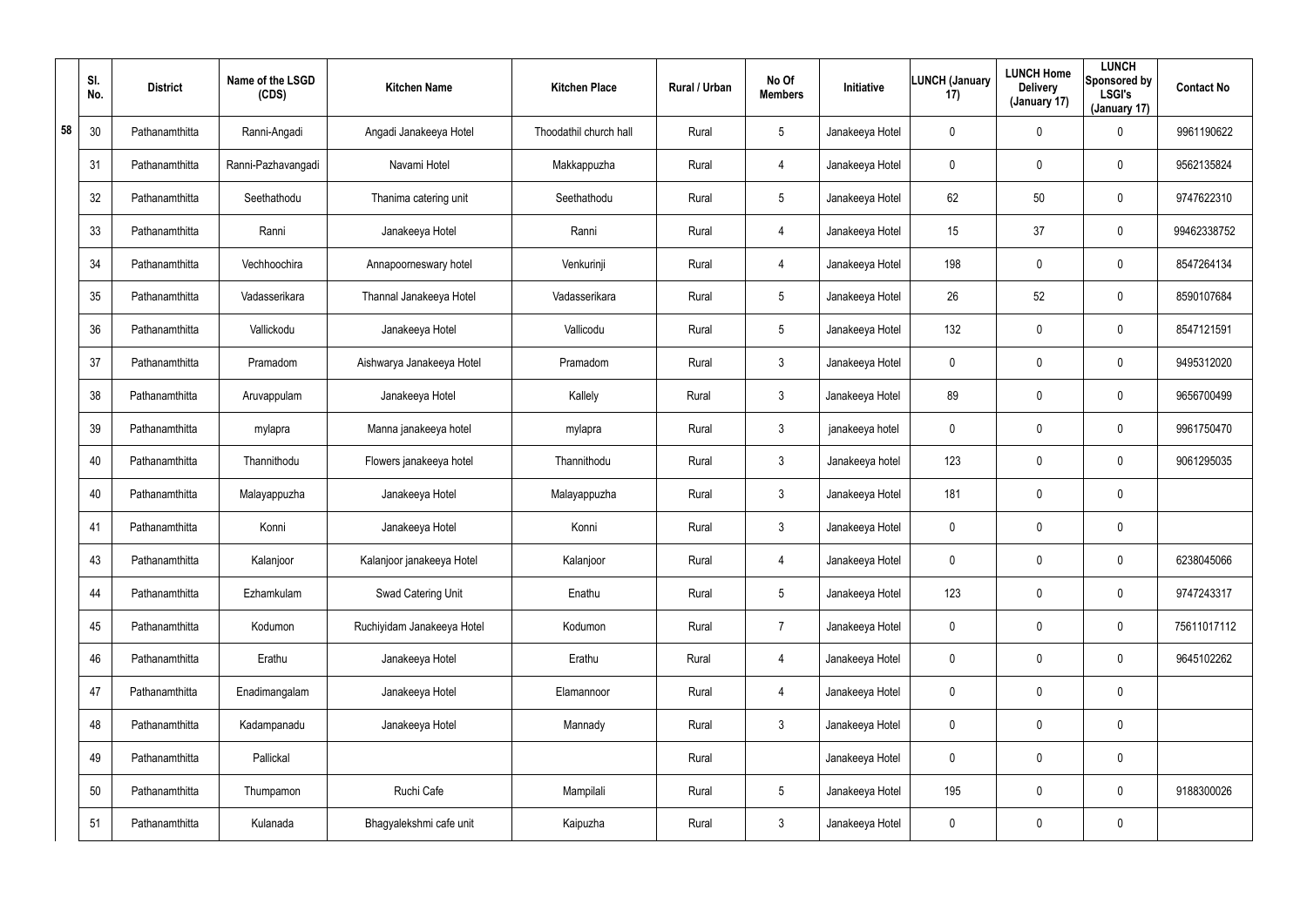|    | SI.<br>No.     | <b>District</b>    | Name of the LSGD<br>(CDS) | <b>Kitchen Name</b>                       | <b>Kitchen Place</b>                 | Rural / Urban | No Of<br><b>Members</b> | <b>Initiative</b> | <b>LUNCH (January</b><br>17) | <b>LUNCH Home</b><br><b>Delivery</b><br>(January 17) | <b>LUNCH</b><br>Sponsored by<br><b>LSGI's</b><br>(January 17) | <b>Contact No</b> |
|----|----------------|--------------------|---------------------------|-------------------------------------------|--------------------------------------|---------------|-------------------------|-------------------|------------------------------|------------------------------------------------------|---------------------------------------------------------------|-------------------|
|    | 52             | Pathanamthitta     | Pandalam Thekkekara       | Pandalam Thekkekara                       | Thatta                               | Rural         | 3                       | Janakeeya Hotel   | 133                          | 0                                                    | 0                                                             | 9526224922        |
|    | 53             | Pathanamthitta     | Aranmula                  | Janakeeya Hotel                           | Aranmula                             | Rural         | $5\phantom{.0}$         | Janakeeya Hotel   | 10 <sup>°</sup>              | 0                                                    | $\mathbf 0$                                                   | 9656296503        |
|    | 54             | Pathanamthitta     | Mezhuveli                 | Thripthi Janakeeya Hotel                  | Mezhuveli                            | Rural         | $\mathbf{3}$            | Janakeeya Hotel   | 0                            | 0                                                    | $\mathbf 0$                                                   | 9495265971        |
|    | 55             | Pathanamthitta     | Adoor                     | Amma Catering Unit                        | Adoor                                | Urban         | $5\phantom{.0}$         | Janakeeya Hotel   | 0                            | 0                                                    | $\mathbf 0$                                                   | 8606887490        |
|    | 56             | Pathanamthitta     | Pandalam                  | Ruchi catering                            | Sivarenjini Auditorium               | Urban         | $5\phantom{.0}$         | Janakeeya Hotel   | 0                            | 0                                                    | $\mathbf 0$                                                   | 9846212739        |
|    | 57             | Pathanamthitta     | <b>Thiruvalla East</b>    | janakeeya hotel                           | near private bus stand<br>thiruvalla | Urban         | $5\phantom{.0}$         | Janakeeya Hotel   | 336                          | 0                                                    | $\mathbf 0$                                                   | 919847729416      |
|    | 58             | Pathanamthitta     | <b>Thiruvalla West</b>    | janakeeya hotel                           | kizhakkan muthoor                    | Urban         | $5\phantom{.0}$         | Janakeeya Hotel   | 0                            | 0                                                    | $\mathbf 0$                                                   | 919656132036      |
|    | 59             | Pathanamthitta     | Pathanamthitta            | Janakeeya Hotel                           | Near Municipality Office             | Urban         | $5\phantom{.0}$         | Janakeeya Hotel   | 50                           | $\pmb{0}$                                            | $\pmb{0}$                                                     |                   |
| 58 |                |                    |                           |                                           |                                      |               | 229                     |                   | 3201                         | 238                                                  | $\bullet$                                                     |                   |
|    |                | Thiruvananthapuram | Parassala                 | Bhagyalekshmi janakeeya hotel             | Mundaplavila                         | Rural         | $5\phantom{.0}$         | Janakeeya Hotel   | 215                          | 0                                                    | $\mathbf 0$                                                   | 9895463718        |
|    | $\overline{2}$ | Thiruvananthapuram | Karode                    | Karode janakeeya hotel                    | Paavaara,<br>pazhaya uchakkada       | Rural         | $5\phantom{.0}$         | Janakeeya Hotel   | 167                          | 0                                                    | $\mathbf 0$                                                   | 9605122139        |
|    | 3              | Thiruvananthapuram | Thirupuram                | Thirupuram janakeeya hotel                | Pazhayakada                          | Rural         | $5\phantom{.0}$         | Janakeeya Hotel   | 107                          | 0                                                    | $\mathbf 0$                                                   | 7034723987        |
|    | $\overline{4}$ | Thiruvananthapuram | Chenkal                   | Karuna janakeeya hotel                    | Udiyankulangara                      | Rural         | $5\phantom{.0}$         | Janakeeya Hotel   | 150                          | 0                                                    | $\mathbf 0$                                                   | 9746726109        |
|    | 5              | Thiruvananthapuram | Kulathoor                 | Nakshatra janakeeya hotel                 | Attapuram                            | Rural         | 5                       | Janakeeya Hotel   | 288                          | 0                                                    | $\mathbf 0$                                                   | 8301924221        |
|    | 6              | Thiruvananthapuram | Neyyattinkara 1           | Oottupura                                 | Neyyattinkara                        | Urban         | $5\phantom{.0}$         | Janakeeya Hotel   | 0                            | 0                                                    | $\pmb{0}$                                                     | 8129192485        |
|    | $\overline{7}$ | Thiruvananthapuram | Neyyattinkara 1           | Cafesree Janakeeya Hotel                  | Vazhimukku                           | Urban         | $5\phantom{.0}$         | Janakeeya Hotel   | 365                          | 0                                                    | $\mathbf 0$                                                   | 9995604997        |
|    | 8              | Thiruvananthapuram | Neyyattinkara 1           | Thripthi janakeeya Hotel                  | perumpazhuthoor                      | urban         | 4                       | janakeeya Hotel   | 215                          | $\mathbf 0$                                          | $\pmb{0}$                                                     | 6282944199        |
|    | 9              | Thiruvananthapuram | Neyyattinkara 2           | Harsha catering unit                      | Neyyattinkara                        | Urban         | $5\phantom{.0}$         | Janakeeya Hotel   | 125                          | 0                                                    | $\mathbf 0$                                                   | 9048822770        |
|    | 10             | Thiruvananthapuram | Neyyattinkara 2           | Devarose Janakeeya Hotel                  | Amaravila                            | Urban         | $5\phantom{.0}$         | Janakeeya Hotel   | 255                          | $\mathbf 0$                                          | $\mathbf 0$                                                   | 9995028659        |
|    | 11             | Thiruvananthapuram | Kollayil                  | ems janakeeya hotel                       | Dhanuvachapuram                      | Rural         | $5\phantom{.0}$         | Janakeeya Hotel   | 148                          | 0                                                    | $\mathbf 0$                                                   | 8157880624        |
|    | 12             | Thiruvananthapuram | Kunnathukal               | Aiswarya Janakeeya Hotel -<br>Kunnathukal | Kuruwad, paliyodu                    | Rural         | $\mathfrak{Z}$          | Janakeeya Hotel   | 205                          | 0                                                    | $\pmb{0}$                                                     | 9539549507        |
|    | 13             | Thiruvananthapuram | Vellarada                 | Eden Janakeeya Hotel                      | Panachamoodu, Vellarada              | Rural         | $5\phantom{.0}$         | Janakeeya Hotel   | 195                          | 0                                                    | $\pmb{0}$                                                     | 8547973305        |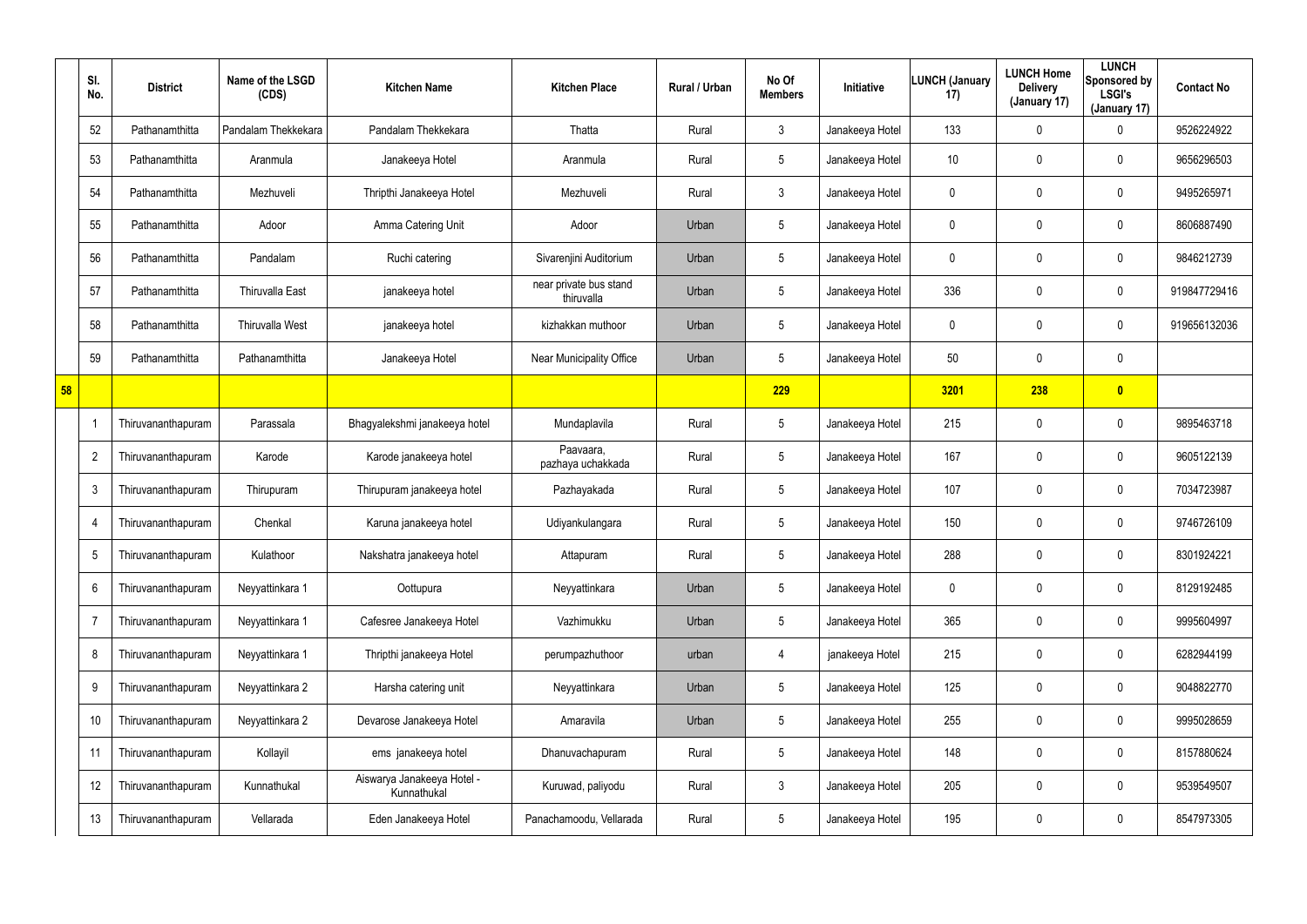| SI.<br>No. | <b>District</b>    | Name of the LSGD<br>(CDS) | <b>Kitchen Name</b>                   | <b>Kitchen Place</b>                       | Rural / Urban | No Of<br><b>Members</b> | <b>Initiative</b> | LUNCH (January<br>17) | <b>LUNCH Home</b><br><b>Delivery</b><br>(January 17) | <b>LUNCH</b><br>Sponsored by<br><b>LSGI's</b><br>(January 17) | <b>Contact No</b> |
|------------|--------------------|---------------------------|---------------------------------------|--------------------------------------------|---------------|-------------------------|-------------------|-----------------------|------------------------------------------------------|---------------------------------------------------------------|-------------------|
| 14         | Thiruvananthapuram | Vellarada                 | Chandrika Janakeeya Hotel - Vellarada | Vellarada                                  | Rural         | 6                       | Janakeeya Hotel   | 157                   | 0                                                    | $\mathbf 0$                                                   | 9539366295        |
| 15         | Thiruvananthapuram | Aryankode                 | Aryan Janakeeya Hotel - Aryankode     | Aryankode                                  | Rural         | 5                       | Janakeeya Hotel   | 276                   | 0                                                    | $\bm{0}$                                                      | 9746905408        |
| 16         | Thiruvananthapuram | Aryankode                 | stree souhritha jh                    | chemboor                                   | Rural         | $5\phantom{.0}$         | Janakeeya Hotel   | 118                   | 0                                                    | $\bm{0}$                                                      |                   |
| 17         | Thiruvananthapuram | Ottashekharamangala<br>m  | Minnaram Janakeeya Hotel              | Kuravara, Near<br>Ottashekharamangalam UPS | Rural         | 4                       | Janakeeya Hotel   | 96                    | 0                                                    | $\mathbf 0$                                                   | 9567553161        |
| 18         | Thiruvananthapuram | Kollayil                  | Janakeeya Hotel                       | Mylakkara                                  | Rural         | $5\phantom{.0}$         | Janakeeya Hotel   | 115                   | 0                                                    | $\mathbf 0$                                                   | 9605076268        |
| 19         | Thiruvananthapuram | perunkadavila             | shankholi janakeeya hotel             | perunkadavila                              | rural         | $\mathbf{3}$            | Janakeeya Hotel   | 123                   | 0                                                    | $\mathbf 0$                                                   |                   |
| 20         | Thiruvananthapuram | Amboori                   | Janakeeya Hotel                       | Amboori                                    | Rural         | $5\phantom{.0}$         | Janakeeya Hotel   | 880                   | 0                                                    | $\boldsymbol{0}$                                              | 9747169098        |
| 21         | Thiruvananthapuram | Athiyanoor                | Kudumbashree janakeeya hotel          | Venpakal                                   | Rural         | 4                       | Janakeeya Hotel   | 325                   | 0                                                    | $\mathbf 0$                                                   | 919562752580      |
| 22         | Thiruvananthapuram | Kottukal                  | Vismaya janakeeya hotel               | Uchakkada                                  | Rural         | $5\phantom{.0}$         | Janakeeya Hotel   | 343                   | 0                                                    | $\boldsymbol{0}$                                              | 6282447041        |
| 23         | Thiruvananthapuram | Kanjiramkulam             | Padaswaram unit                       | Kanjiramkulam                              | Rural         | 4                       | Janakeeya Hotel   | 0                     | 0                                                    | $\mathbf 0$                                                   | 919072899432      |
| 24         | Thiruvananthapuram | Karumkulam                | Alil Janakeeya Hotel                  | Pallam                                     | Rural         | $5\phantom{.0}$         | Janakeeya Hotel   | 122                   | 0                                                    | $\pmb{0}$                                                     | 917736513673      |
| 25         | Thiruvananthapuram | Venganoor                 | Venganoor Ruchi janakeeya hotel       | Peringamala                                | Rural         | 10                      | Janakeeya Hotel   | 156                   | 0                                                    | $\bm{0}$                                                      | 9656309710        |
| 26         | Thiruvananthapuram | Vilavoorkkal              | Priyam Janakeeya Hotel                | Chanthamukku, Peyadu Jn                    | Rural         | $5\phantom{.0}$         | Janakeeya Hotel   | 132                   | 0                                                    | $\mathbf 0$                                                   | 7902504494        |
| 27         | Thiruvananthapuram | Vilavoorkal               | Vilavoorkal janakeeya hotel           | Pottayil                                   | Rural         | 5                       | Janakeeya Hotel   | 257                   | 0                                                    | $\pmb{0}$                                                     | 9497883130        |
| 28         | Thiruvananthapuram | Kalliyoor                 | Stree Shakthi Janakeeya Hotel         | Kalliyoor                                  | Rural         | $5\phantom{.0}$         | Janakeeya Hotel   | $\mathbf 0$           | 0                                                    | $\pmb{0}$                                                     | 9074998782        |
| 29         | Thiruvananthapuram | Maranalloor               | Mayooram Janakeeya Hotel              | Mannadikkonam                              | Rural         | 4                       | Janakeeya Hotel   | 125                   | 0                                                    | $\pmb{0}$                                                     | 9847371025        |
| 30         | Thiruvananthapuram | Pallichal                 | Vandhanam Janakeeya hotel             | Naruvamoodu                                | Rural         | 4                       | Janakeeya Hotel   | 143                   | 0                                                    | $\pmb{0}$                                                     | 9562636222        |
| 31         | Thiruvananthapuram | Vilappil                  | Sreebhadra janakeey a hotel           | peyad                                      | Rural         | $5\phantom{.0}$         | Janakeeya Hotel   | 145                   | 0                                                    | $\pmb{0}$                                                     | 919496194745      |
| 32         | Thiruvananthapuram | Malayinkeezhu             | Thapasya janakeeya hotel              | Aruvacode                                  | Rural         | $5\phantom{.0}$         | Janakeeya Hotel   | 126                   | 0                                                    | $\mathbf 0$                                                   | 9074329707        |
| 3,3        | Thiruvananthapuram | balaramapuram             | Karunya                               | balaramapuram                              | rural         | $5\phantom{.0}$         | Janakeeya Hotel   | 189                   | 0                                                    | $\pmb{0}$                                                     |                   |
| 34         | Thiruvananthapuram | Andoorkonam               | Thiruvathira janakeeya hotel          | Kaniyapuram                                | Rural         | $\mathbf{3}$            | Janakeeya Hotel   | 223                   | 0                                                    | $\pmb{0}$                                                     | 8921698989        |
| 35         | Thiruvananthapuram | Kadinamkulam              | Sabarmathi janakeeya hotel            | Chitattumukku                              | Rural         | 4                       | Janakeeya Hotel   | 145                   | 0                                                    | $\pmb{0}$                                                     |                   |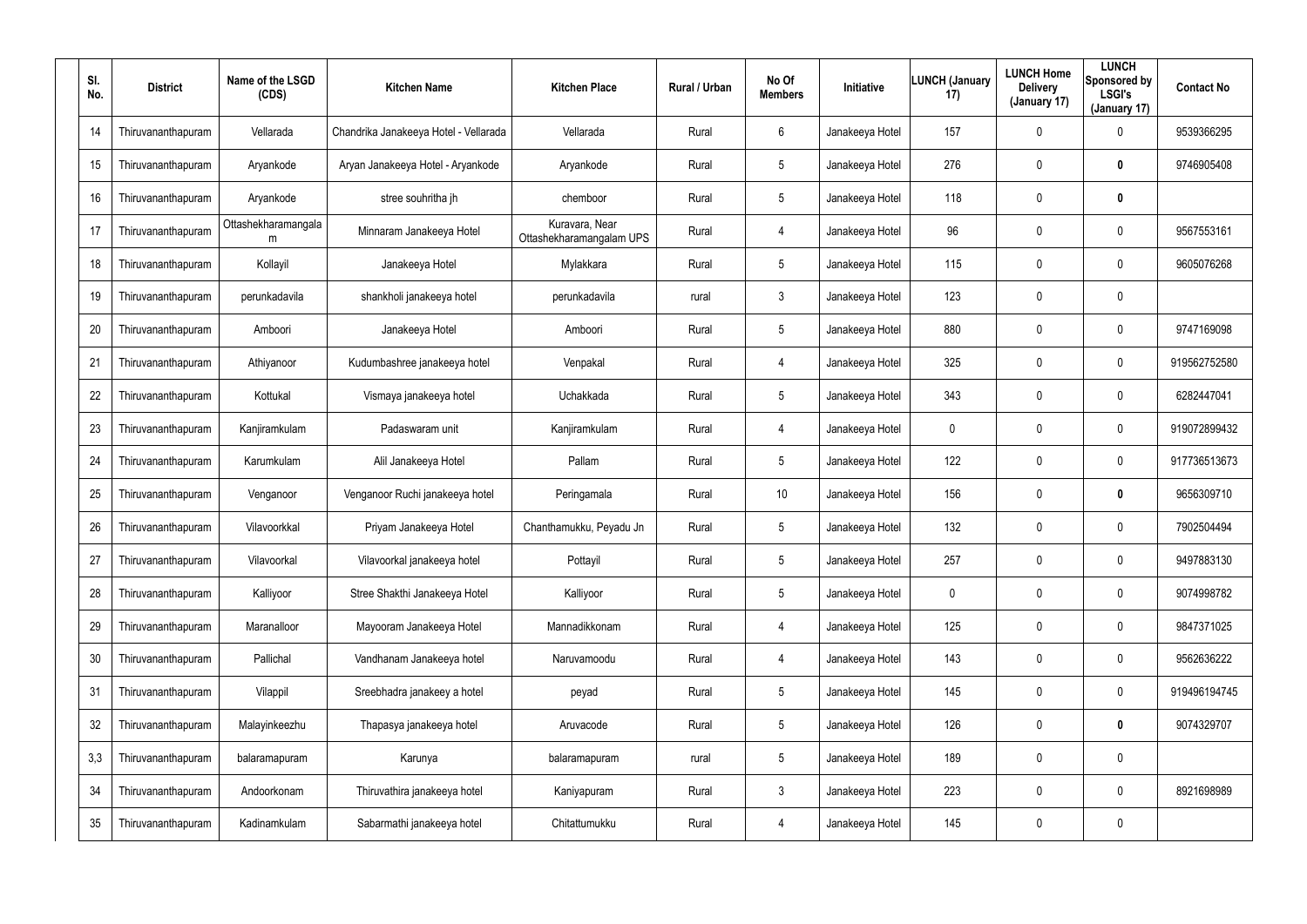|     | SI.<br>No. | <b>District</b>    | Name of the LSGD<br>(CDS)  | <b>Kitchen Name</b>                           | <b>Kitchen Place</b>                              | <b>Rural / Urban</b> | No Of<br><b>Members</b> | <b>Initiative</b> | <b>LUNCH (January</b><br>17) | <b>LUNCH Home</b><br><b>Delivery</b><br>(January 17) | <b>LUNCH</b><br>Sponsored by<br><b>LSGI's</b><br>(January 17) | <b>Contact No</b> |
|-----|------------|--------------------|----------------------------|-----------------------------------------------|---------------------------------------------------|----------------------|-------------------------|-------------------|------------------------------|------------------------------------------------------|---------------------------------------------------------------|-------------------|
|     | 36         | Thiruvananthapuram | Azhoor                     | Kudumbadsree janakeeya hotel                  | Azhoor                                            | Rural                | $\overline{4}$          | Janakeeya Hotel   | 136                          | 0                                                    | 0                                                             | 8129060294        |
|     | 37         | Thiruvanathapuram  | Pothencode                 | Pothencode Kudumbashree Janakeeya<br>hotel    | Pothencode ayiroorppara<br>Farmers centre         | Rural                | $5\phantom{.0}$         | Janakeeya Hotel   | 198                          | 0                                                    | $\mathbf 0$                                                   | 9037832338        |
|     | 38         | Thiruvananthapuram | Mangalapuram               | Mangalapuram Kudumbashree<br>Janakeeya Hotel  | Managalapuram Junction,<br>Near Panchayath Office | Rural                | $5\phantom{.0}$         | Janakeeya Hotel   | 145                          | 0                                                    | $\mathbf 0$                                                   | 9995459534        |
|     | 39         | Thiruvananthapuram | Mangalapuram               | Swad Kudumbashree Janakeeya hotel             | Murukkumpuzha                                     | Rural                | 3                       | Janakeeya Hotel   | 208                          | 0                                                    | $\mathbf 0$                                                   | 8281624670        |
|     | 40         | Thiruvananthapuram | Mangalapuram               | Ruchisagaram Kudumbashree<br>Janakeeya Hotel  | Chembakamangalam                                  | Rural                | $5\phantom{.0}$         | Janakeeya Hotel   | 156                          | 0                                                    | $\mathbf 0$                                                   | 8139079929        |
|     | 41         | Thiruvanathapuram  | <b>TVM Corporation CDS</b> | Krishnakripa Janakeeya hotel                  | Anayara                                           | Urban                | $5\phantom{.0}$         | Janakeeya Hotel   | 245                          | 0                                                    | $\mathbf 0$                                                   | 9745823832        |
|     | 42         | Thiruvanathapuram  | <b>TVM Corporation CDS</b> | Vanitha Janakeeya Hotel                       | Manvila                                           | Urban                | $\overline{4}$          | Janakeeya Hotel   | 196                          | 0                                                    | $\mathbf 0$                                                   | 8129412369        |
|     | 43         | Thiruvanathapuram  | <b>TVM Corporation CDS</b> | Bhagyalekshmi Kudumbashree<br>Janakeeya Hotel | EK Nayanar Trust, Medical<br>College              | Urban                | 6                       | Janakeeya Hotel   | 96                           | 0                                                    | $\mathbf 0$                                                   |                   |
|     | 44         | Thiruvanathapuram  | <b>TVM Corporation CDS</b> | Tripthi Janakeeya Hotel                       | Pallithura                                        | Urban                | 3                       | Janakeeya Hotel   | 132                          | 0                                                    | $\mathbf 0$                                                   | 9387738568        |
|     | 45         | Thiruvanathapuram  | <b>TVM Corporation CDS</b> | soubhagya janakeeya Hotel                     | kazhakoottam                                      | Urban                | 3                       | janakeeya Hotel   | 145                          | 0                                                    | $\mathbf 0$                                                   | 8921555192        |
|     | 46         | Thiruvanathapuram  | <b>TVM Corporation CDS</b> | Uthradam Janakeeya Hotel                      | Pattom                                            | Urban                | $\mathbf{3}$            | janakeeya Hotel   | 165                          | 0                                                    | $\mathbf 0$                                                   | 8281062575        |
|     | 47         | Thiruvananthapuram | <b>TVM Corporation CDS</b> | Janakeeya hotel                               | Mannarakonam                                      | Urban                | 3                       | Janakeeya Hotel   | 178                          | 0                                                    | $\mathbf 0$                                                   | 8281088923        |
|     | 48         | Thiruvananthapuram | <b>TVM Corporation CDS</b> | Kismath Janakeeya Hotel                       | Pottakuzhi                                        | Urban                | 3                       | Janakeeya Hotel   | 152                          | 0                                                    | $\mathbf 0$                                                   | 8129179622        |
|     | 49         | Thiruvananthapuram | <b>TVM Corporation CDS</b> | Salt and Pepper                               | Poomalliyoorkkonam                                | Urban                | $\mathbf{3}$            | Janakeeya Hotel   | 135                          | 0                                                    | $\mathbf 0$                                                   | 8593986935        |
|     | 50         | Thiruvananthapuram | <b>TVM Corporation CDS</b> | Sreebhadra Janakeeya Hotel                    | Pettah                                            | Urban                | $\overline{4}$          | Janakeeya Hotel   | 169                          | 0                                                    | $\mathbf 0$                                                   | 9847227647        |
|     | 51         | Thiruvananthapuram | <b>TVM Corporation CDS</b> | kalavara Janakeeya Hotel                      | vattiyoorkavu                                     | Urban                | $\mathbf{3}$            | Janakeeya Hotel   | 144                          | 0                                                    | $\pmb{0}$                                                     | 9847655426        |
|     | 52         | Thiruvananthapuram | <b>TVM Corporation CDS</b> | punartham kudumbashree                        | kudappanakunnu                                    | Urban                | $\mathbf{3}$            | Janakeeya Hotel   | 152                          | 0                                                    | $\mathbf 0$                                                   | 9747115789        |
|     | 53         | Thiruvananthapuram | <b>TVM Corporation CDS</b> | peroor JH                                     | Palayam                                           | Urban                | $\mathbf{3}$            | Janakeeya Hotel   | 185                          | 0                                                    | $\mathbf 0$                                                   | 8086119633        |
|     | 54         | Thiruvananthapuram | Aryanadu                   | Aryanad Janakeeya Hotel                       | Aryanad                                           | Rural                | 6                       | Janakeeya Hotel   | 178                          | 0                                                    | $\mathbf 0$                                                   | 9207447839        |
| 109 | 55         | Thiruvananthapuram | Kuttichal                  | Kutichal Janakeeya Hotel                      | Kuttichal                                         | Rural                | $5\phantom{.0}$         | Janakeeya Hotel   | 136                          | 0                                                    | $\mathbf 0$                                                   | 9446331479        |
|     | 56         | Thiruvananthapuram | Poovachal                  | Poovachal Janakeeya Hotel                     | Poovachal Panchayath                              | Rural                | $5\phantom{.0}$         | Janakeeya Hotel   | 196                          | 0                                                    | $\mathbf 0$                                                   | 9495225046        |
|     | 57         | Thiruvananthapuram | Vithura                    | Navodaya Janakeeya hotel                      | Koppam, Vithura                                   | Rural                | 4                       | Janakeeya Hotel   | 155                          | 0                                                    | $\pmb{0}$                                                     | 9946837014        |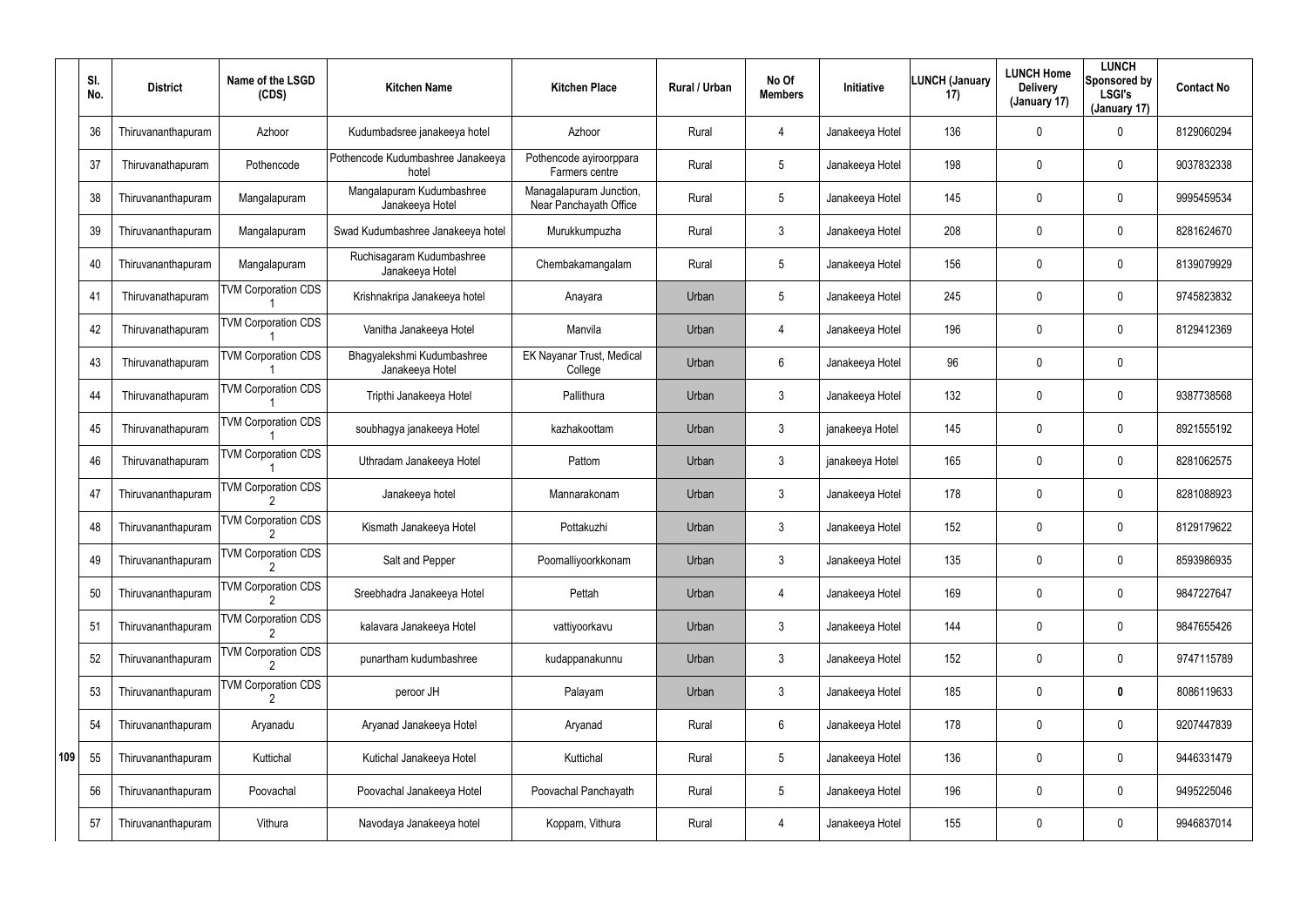| SI.<br>No. | <b>District</b>    | Name of the LSGD<br>(CDS)  | <b>Kitchen Name</b>                  | <b>Kitchen Place</b>                              | <b>Rural / Urban</b> | No Of<br><b>Members</b> | Initiative      | LUNCH (January<br>17) | <b>LUNCH Home</b><br><b>Delivery</b><br>(January 17) | <b>LUNCH</b><br>Sponsored by<br><b>LSGI's</b><br>(January 17) | <b>Contact No</b> |
|------------|--------------------|----------------------------|--------------------------------------|---------------------------------------------------|----------------------|-------------------------|-----------------|-----------------------|------------------------------------------------------|---------------------------------------------------------------|-------------------|
| 58         | Thiruvananthapuram | Tholicode                  | Tholicode Janakeeya Hotel            | Pulimoodu, Near Bharath<br>Petrol Pump, Tholicode | Rural                | 4                       | Janakeeya Hotel | 185                   | 0                                                    | 0                                                             | 9539995862        |
| 59         | Thiruvananthapuram | Vellanad                   | vellanad JH                          | kulacode vellanad                                 | Rural                | 3                       | Janakeeya Hotel | 125                   | 0                                                    | $\mathbf 0$                                                   | 9048295005        |
| 60         | Thiruvananthapuram | uzhamalackal               | mazhavil jh                          | Puthukulangara                                    | Rural                | 5                       | Janakeeya Hotel | 144                   | 0                                                    | $\mathbf 0$                                                   | 96457 54988       |
| 61         | Thiruvananthapuram | <b>TVPM Corpn CDS 4</b>    | Maithri Janakeeya Hotel              | Poozhyakkunnu, Nemom, TVM                         | Urban                | 5                       | Janakeeya Hotel | 165                   | 0                                                    | $\mathbf 0$                                                   | 9846905594        |
| 62         | Thiruvananthapuram | TVPM. Corpn. CDS III       | Janatha hotel                        | Over bridge                                       | Urban                | 9                       | Janakeeya Hotel | 0                     | 0                                                    | $\mathbf 0$                                                   | 919746149160      |
| 63         | Thiruvananthapuram | TVPM. Corpn. CDS III       | Asraya Janakeeya Hotel               | <b>DPI</b>                                        | Urban                | 4                       | Janakeeya Hotel | 356                   | 0                                                    | $\mathbf 0$                                                   | 918113008306      |
| 64         | Thiruvananthapuram | TVPM. Corpn. CDS III       | Ruchikkoott                          | Mudavanmukal                                      | Urban                | 4                       | Janakeeya Hotel | 106                   | 0                                                    | $\mathbf 0$                                                   | 917907579424      |
| 65         | Thiruvananthapuram | <b>TVPM. Corpn. CDS IV</b> | Janakeeya hotel tvm corporation cds4 | Vallakkadavu                                      | Urban                | 5                       | Janakeeya Hotel | 108                   | 0                                                    | 0                                                             | 8129795072        |
| 66         | Thiruvananthapuram | TVPM. Corpn. CDS IV        | Karuna Janakeeya Hotel               | Avaduthura                                        | Urban                | 5                       | Janakeeya Hotel | $\mathbf 0$           | 0                                                    | $\mathbf{3}$                                                  | 9567523799        |
| 67         | Thiruvananthapuram | Anadu                      | Nanma anad                           | Govt LPS Anad                                     | Rural                | 4                       | Janakeeya Hotel | 166                   | 0                                                    | 0                                                             | 9645709754        |
| 68         | Thiruvananthapuram | Vembayam                   | Liya canteen                         | Perumboor near panchayath<br>office               | Rural                | 5                       | Janakeeya Hotel | $\mathbf 0$           | 0                                                    | $\mathbf 0$                                                   | 9544337362        |
| 69         | Thiruvananthapuram | Vembayam                   | Four's Janakeeya Hotel               | Naduveli Konchira                                 | Rural                | 4                       | Janakeeya Hotel | 350                   | 0                                                    | 0                                                             | 9526253578        |
| 70         | Thiruvananthapuram | Nedumangad 1               | Subhiksham                           | Irinjayam                                         | Urban                | 4                       | Janakeeya Hotel | 220                   | $\boldsymbol{0}$                                     | 0                                                             | 9745606588        |
| 71         | Thiruvananthapuram | Nedumangad 1               | Ootupura                             | Pazhakutty                                        | Urban                | 6                       | Janakeeya Hotel | 275                   | $\pmb{0}$                                            | 0                                                             | 7510910614        |
| 72         | Thiruvananthapuram | Nedumangad 2               | Niravu                               | Near ksrtc bus stand                              | Urban                | 4                       | Janakeeya Hotel | 312                   | $\boldsymbol{0}$                                     | 0                                                             | 9645958207        |
| 73         | Thiruvananthapuram | Nedumangad 2               | Ruchiyidam                           | <b>Near Municipality</b>                          | Urban                | $\mathbf 0$             | Janakeeya Hotel | 145                   | $\boldsymbol{0}$                                     | $\pmb{0}$                                                     | 9846371353        |
| 74         | Thiruvananthapuram | Karakulam                  | Karakulam Vanitha hotel              | Karakulam Junction                                | Rural                | 4                       | Janakeeya Hotel | 98                    | $\boldsymbol{0}$                                     | 0                                                             | 9747176668        |
| 75         | Thiruvananthapuram | Panavoor                   | Kudumbashree vanitha hotel           | HI auditorium near panavoor<br>panchayath         | Rural                | $6\overline{6}$         | Janakeeya Hotel | 155                   | $\pmb{0}$                                            | 0                                                             | 9526740817        |
| 76         | Thiruvananthapuram | Aruvikara                  | Nanma                                | Aruvikara junction                                | Rural                | 3                       | Janakeeya hotel | 147                   | $\boldsymbol{0}$                                     | 0                                                             | 8606524464        |
| 77         | Thiruvananthapuram | Pullampara                 | Janakeeya Hotel                      | Kalumkinmukham                                    | Rural                | $5\phantom{.0}$         | Janakeeya Hotel | 125                   | $\pmb{0}$                                            | $\pmb{0}$                                                     |                   |
| 78         | Thiruvananthapuram | Pangode                    | Bhagyalekshmi janakeeya hotel        | Pangodu Panchayath Hall                           | Rural                | 5                       | Janakeeya Hotel | 158                   | $\boldsymbol{0}$                                     | 0                                                             |                   |
| 79         | Thiruvananthapuram | Manickal                   | Janakeeya hotel                      | Pirappancode                                      | Rural                | 6                       | Janakeeya Hotel | 136                   | $\pmb{0}$                                            | 0                                                             | 9745874522        |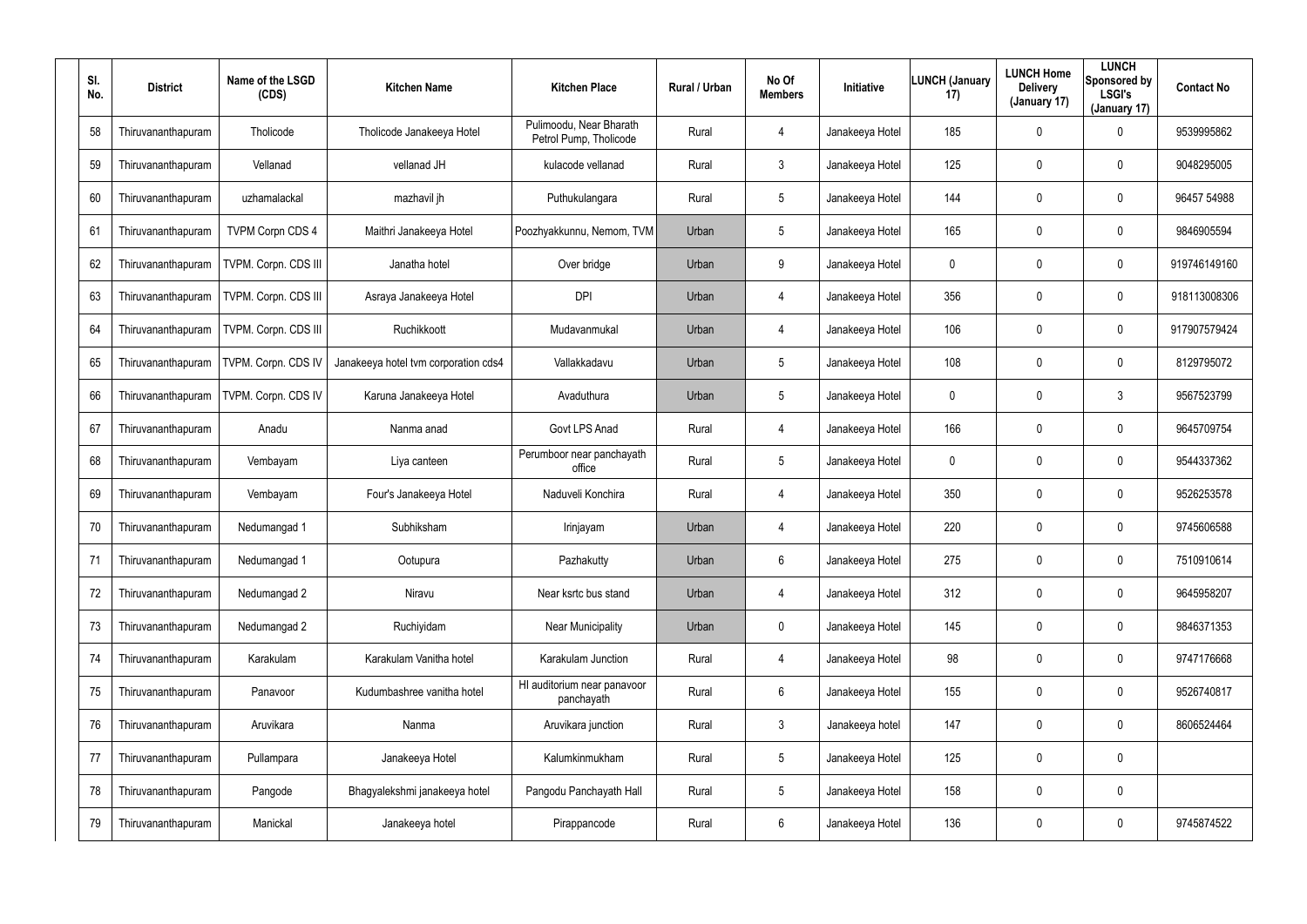| SI.<br>No. | <b>District</b>    | Name of the LSGD<br>(CDS) | <b>Kitchen Name</b>                 | <b>Kitchen Place</b>     | <b>Rural / Urban</b> | No Of<br><b>Members</b> | Initiative      | <b>LUNCH (January</b><br>17) | <b>LUNCH Home</b><br><b>Delivery</b><br>(January 17) | <b>LUNCH</b><br>Sponsored by<br><b>LSGI's</b><br>(January 17) | <b>Contact No</b> |
|------------|--------------------|---------------------------|-------------------------------------|--------------------------|----------------------|-------------------------|-----------------|------------------------------|------------------------------------------------------|---------------------------------------------------------------|-------------------|
| 80         | Thiruvananthapuram | Vamanapuram               | Pournami Kalamachal                 | Kalamachal               | Rural                | $5\phantom{.0}$         | Janakeeya Hotel | 69                           | 0                                                    | 0                                                             | 9846825964        |
| 81         | Thiruvananthapuram | kallara                   | Amma janakeeya hotel                | kallara                  | rural                | $\overline{4}$          | Janakeeya Hotel | 126                          | 0                                                    | 0                                                             | 8111891405        |
| 82         | Thiruvananthapuram | nellanad                  | Nellanad janakeeya hotel            | keezhayikkonam           | rural                | 6                       | Janakeeya Hotel | 135                          | 0                                                    | $\mathbf 0$                                                   | 9946994811        |
| 83         | Thiruvananthapuram | Pazhayakunnummel          | Chaitanya janakeeya hotel           | Pazhayakunnumel          | Rural                | $5\phantom{.0}$         | Janakeeya Hotel | 146                          | 0                                                    | $\mathbf 0$                                                   | 9496997201        |
| 84         | Thiruvananthapuram | Karavaram                 | Takkolam, Karavaram janakeeya hotel | Pullurmukk, kallambalam  | Rural                | $5\phantom{.0}$         | Janakeeya Hotel | 128                          | 0                                                    | $\mathbf 0$                                                   | 9539723288        |
| 85         | Thiruvananthapuram | Kilimanoor                | Tanima vanitha canteen              | Kilimanoor               | Rural                | $\overline{4}$          | Janakeeya Hotel | 167                          | 0                                                    | $\mathbf 0$                                                   | 9846657166        |
| 86         | Thiruvananthapuram | Pulimath                  | Iswarya catering unit               | Pulimath, Karet          | Rural                | 4                       | Janakeeya Hotel | 106                          | 0                                                    | 0                                                             | 9645514593        |
| 87         | Thiruvananthapuram | Navaikkulam               | Kudumbashree janakeeya hotel        | Kadambaattukonam         | Rural                | $5\phantom{.0}$         | Janakeeya Hotel | 148                          | 0                                                    | 0                                                             | 9400619476        |
| 88         | Thiruvananthapuram | Nagaroor                  | Janakeeya Hotel                     | Altharamoodu             | Rural                | $5\phantom{.0}$         | Janakeeya Hotel | 159                          | 0                                                    | 0                                                             | 7034964806        |
| 89         | Thiruvananthapuram | Pallikal                  | pallikkal janakeeya hotel           | pakalkkuri               | rural                | $\overline{4}$          | Janakeeya Hotel | 136                          | 0                                                    | 0                                                             | 9447886364        |
| 90         | Thiruvananthapuram | Madavoor                  | Madavoor janakeeya hotel            | madavoor                 | rural                | $5\phantom{.0}$         | Janakeeya Hotel | 124                          | 0                                                    | 0                                                             | 9526206002        |
| 91         | Thiruvananthapuram | Chirayinkeezh             | Sevenstar Janakeeya Hotel           | Sarkkara                 | Rural                | $5\phantom{.0}$         | Janakeeya Hotel | 135                          | 0                                                    | 0                                                             | 8921556636        |
| 92         | Thiruvananthapuram | Kadaykkavoor              | Karmalamatha Janakeeya Hotel        | Kadakkavoor              | Rural                | $5\phantom{.0}$         | Janakeeya Hotel | 136                          | $\boldsymbol{0}$                                     | 0                                                             | 9645405591        |
| 93         | Thiruvananthapuram | Mudakkal                  | Sarovaram Janakeeya Hotel           | Valakkadu                | Rural                | $\mathfrak{Z}$          | Janakeeya Hotel | 158                          | $\pmb{0}$                                            | 0                                                             | 8086240900        |
| 94         | Thiruvananthapuram | Vakkom                    | Jananai Janakeeya Hotel             | SN Junction, Jeeva Dhara | Rural                | $5\phantom{.0}$         | Janakeeya Hotel | 169                          | $\boldsymbol{0}$                                     | 0                                                             | 8137014724        |
| 95         | Thiruvananthapuram | Vakkom                    | Diya Janakeeya Hotel                | Panayile Kadavu          | Rural                | $5\overline{)}$         | Janakeeya Hotel | 128                          | $\boldsymbol{0}$                                     | 0                                                             | 8590439391        |
| 96         | Thiruvananthapuram | Kizhuvilam                | Kudumbashree vanitha canteen        | Kizhuvillam              | Rural                | 4                       | Janakeeya Hotel | 137                          | $\boldsymbol{0}$                                     | 0                                                             | 9747361312        |
| 97         | Thiruvananthapuram | Anchuthengu               | Swad Janakeeya Hotel                | Anchuthengu              | Rural                | $5\overline{)}$         | Janakeeya Hotel | 169                          | $\pmb{0}$                                            | 0                                                             |                   |
| 98         | Thiruvananthapuram | Attingal                  | Bhagyashree janakeeya hotel         | Attingal                 | Urban                | $5\phantom{.0}$         | Janakeeya Hotel | 178                          | $\boldsymbol{0}$                                     | 0                                                             | 9539968503        |
| 99         | Thiruvananthapuram | Cherunniyoor              | Lekshmi janakeeya hotel             | Dhalavapuram             | Rural                | $\mathbf{3}$            | Janakeeya Hotel | 155                          | $\pmb{0}$                                            | $\overline{2}$                                                | 9995391999        |
| 100        | Thiruvananthapuram | Chemmaruthi               | Dreams janakeeya hotel              | Mavinmoodu, muthana      | Rural                | $5\phantom{.0}$         | Janakeeya Hotel | 155                          | $\boldsymbol{0}$                                     | 0                                                             | 8129240185        |
| 101        | Thiruvananthapuram | Chemmaruthi               | Natturuchi janakeeya hotel          | Panayara&sivapuram       | Rural                | $5\phantom{.0}$         | Janakeeya Hotel | 289                          | $\boldsymbol{0}$                                     | 0                                                             | 8129240185        |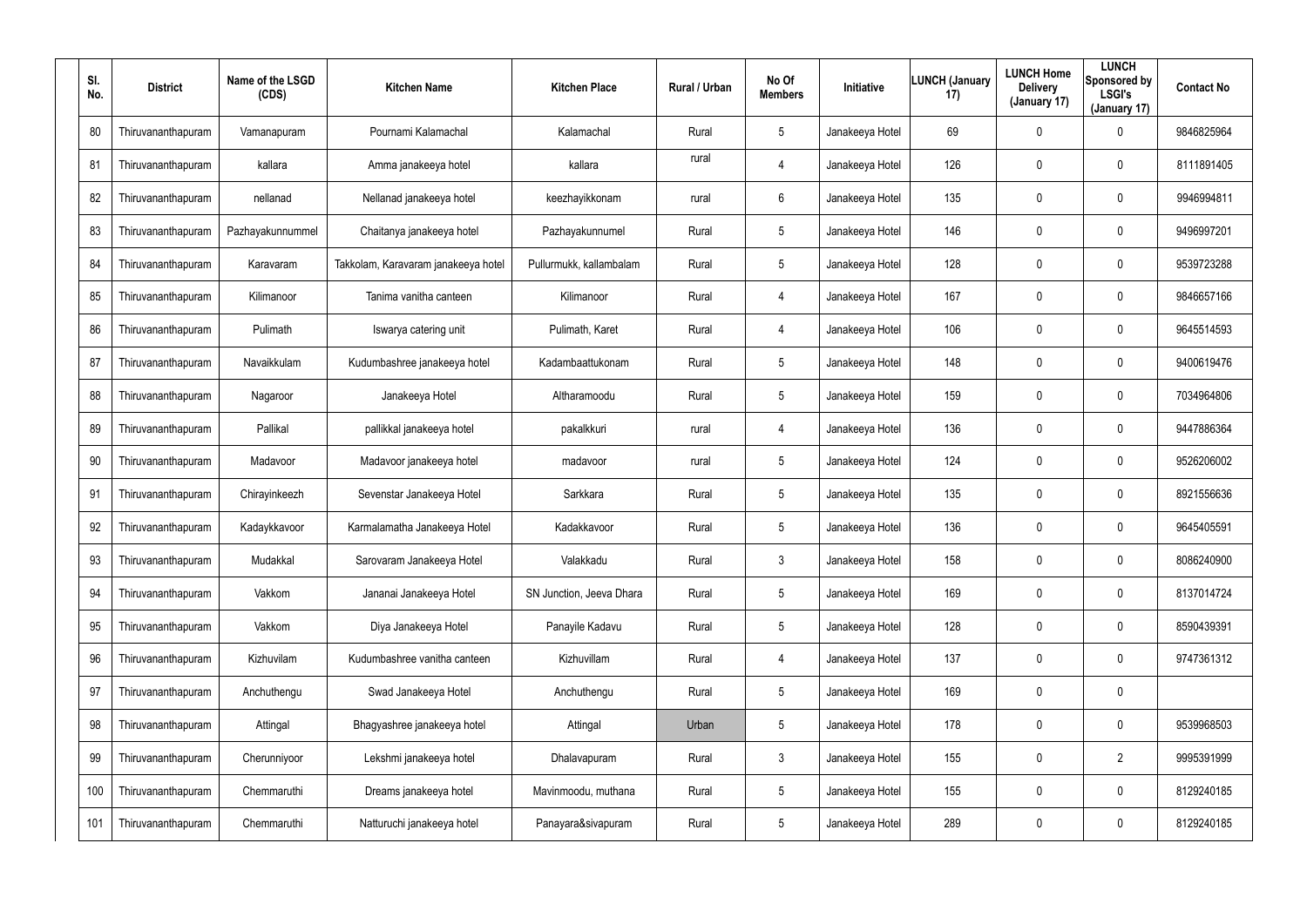|     | SI.<br>No.      | <b>District</b>    | Name of the LSGD<br>(CDS) | <b>Kitchen Name</b>                        | <b>Kitchen Place</b>                             | Rural / Urban | No Of<br><b>Members</b> | Initiative      | <b>LUNCH (January</b><br>17) | <b>LUNCH Home</b><br><b>Delivery</b><br>(January 17) | <b>LUNCH</b><br>Sponsored by<br><b>LSGI's</b><br>(January 17) | <b>Contact No</b> |
|-----|-----------------|--------------------|---------------------------|--------------------------------------------|--------------------------------------------------|---------------|-------------------------|-----------------|------------------------------|------------------------------------------------------|---------------------------------------------------------------|-------------------|
|     | 102             | Thiruvananthapuram | Chemmaruthi               | Bhanusree                                  | Chavadimukku                                     | Rural         | 4                       | Janakeeya Hotel | 198                          | $\boldsymbol{0}$                                     | 0                                                             | 8129240185        |
|     | 103             | Thiruvananthapuram | Manamboor                 | Manamboor janakeeya hotel                  | Kavalayoor                                       | Rural         | 4                       | Janakeeya Hotel | 89                           | $\mathbf 0$                                          | 2\$                                                           | 9074388684        |
|     | 104             | Thiruvananthapuram | Edava                     | Sreenandha janakeeyahotel                  | Kaappil                                          | Rural         | $5\phantom{.0}$         | Janakeeya Hotel | 175                          | $\mathbf 0$                                          | 0                                                             | 9895337334        |
|     | 105             | Thiruvananthapuram | Elakamon                  | Sreenarayana janakeeya hotel               | Elakamon                                         | Rural         | $\overline{7}$          | Janakeeya Hotel | 0                            | 0                                                    | 0                                                             | 8086637798        |
|     | 106             | Thiruvananthapuram | Elakamon                  | kudumbashree janakeeya hotel               | Elakamon                                         | Rural         | $5\phantom{.0}$         | janakeeya hotel | 0                            | 0                                                    | 0                                                             | 8590725126        |
|     | 107             | Thiruvananthapuram | Vettoor                   | Kashi janakeeya hotel                      | Vettoor                                          | Rural         | 4                       | Janakeeya Hotel | 32 <sub>2</sub>              | $\pmb{0}$                                            | $\pmb{0}$                                                     | 9061547396        |
|     | 108             | Thiruvananthapuram | Ottoor                    | Kudumbashree Janakeeya hotel               | ottoor                                           | rural         | $\mathfrak{Z}$          | Janakeeya Hotel | 53                           | 0                                                    | $\mathbf 0$                                                   | 8590570561        |
|     | 109             | Thiruvanathapuram  | Varkala                   | Janakeeya hotel                            | Varkala municipality                             | Urban         | $5\phantom{.0}$         | Janakeeya Hotel | 0                            | $\mathbf 0$                                          | $\overline{2}$                                                | 8943261611        |
| 107 |                 |                    |                           |                                            |                                                  |               | 495                     |                 | 17509                        | $\overline{0}$                                       | 9 <sup>°</sup>                                                |                   |
|     |                 | Thrissur           | Kadangodu                 | Janakeeya Hotel Kadangod                   | Kadangod                                         | Rural         | 4                       | Janakeeya Hotel | 85                           | 40                                                   | $\overline{7}$                                                |                   |
|     | $\overline{2}$  | Thrissur           | Chalakudy                 | Thripthy Janakeeya Hotel Chalakudy         | North Busstand Chalakudy                         | Urban         | 4                       | Janakeeya Hotel | 230                          | 168                                                  | $\mathbf 0$                                                   | 9544048190        |
|     | $\mathbf{3}$    | Thrissur           | Pananchery                | Pananchery Janakeeya Hotel                 | Pattikkad                                        | Rural         | $5\phantom{.0}$         | Janakeeya Hotel | 120                          | 69                                                   | $\mathbf 0$                                                   | 9746354118        |
|     | $\overline{4}$  | Thrissur           | Kadavallur                | Janakeeya Hotel Kadavalloor                | Panjayath Compound                               | Rural         | 4                       | Janakeeya Hotel | 68                           | 89                                                   | 0                                                             | 8943983995        |
|     | $5\overline{)}$ | Thrissur           | Kattoor                   | Janakeeya Hotel Kattoor                    | Kudumbashree Vipanana<br>Kendram, Katoor Bazzar, | Rural         | $5\phantom{.0}$         | Janakeeya Hotel | 0                            | $\mathbf 0$                                          | $\mathbf 0$                                                   |                   |
|     | $6\overline{6}$ | Thrissur           | Elavally                  | Janakeeya Hotel Elavally                   | <b>Elavally Panchayath</b><br>Compound           | Rural         | 4                       | Janakeeya Hotel | 135                          | $\boldsymbol{0}$                                     | $\pmb{0}$                                                     | 9744738247        |
|     | $\overline{7}$  | Thrissur           | Paralam                   | Paralam Janakeeya Hotel                    | Nanma Kudumbashree<br>canteen                    | Rural         | $\mathfrak{Z}$          | Janakeeya Hotel | 0                            | 65                                                   | $\pmb{0}$                                                     | 9744441594        |
|     | 8               | Thrissur           | Kadukutty                 | Uppum Mulakum Janakeeya Hotel<br>Kadukutty | Kottamuri Junction                               | Rural         | $5\phantom{.0}$         | Janakeeya Hotel | 0                            | $\mathbf 0$                                          | $\pmb{0}$                                                     | 9846634710        |
|     | 9               | Thrissur           | Thrissur 2                | Kuttanellur Janakeeya Hotel                | Kuttanellur                                      | Urban         | $5\phantom{.0}$         | Janakeeya Hotel | 0                            | $\overline{0}$                                       | $\pmb{0}$                                                     | 8330800498        |
|     | 10              | Thrissur           | Pazhayannur               | Janakeeya Hotel, Pazhayanoor               | Pazhayannur Panchayath                           | Rural         | 4                       | Janakeeya Hotel | 200                          | $\overline{0}$                                       | $\pmb{0}$                                                     | 9400257329        |
|     | 11              | Thrissur           | Aloor                     | Aloor Janakeeya Hotel                      | Aloor                                            | Rural         | $5\phantom{.0}$         | Janakeeya Hotel | 47                           | 55                                                   | $\pmb{0}$                                                     | 9946922936        |
|     | 12              | Thrissur           | Muriyad                   | Jankeeya Hotel, Muriyad                    | Karuna Canteen, Muriyad                          | Rural         | $5\phantom{.0}$         | Janakeeya Hotel | 78                           | $\overline{0}$                                       | $\pmb{0}$                                                     | 9961920358        |
|     | 13              | Thrissur           | Valapad                   | Janakeeya Hotel Valapad                    | Valapad Chanthapadi                              | Rural         | $6\,$                   | Janakeeya Hotel | 154                          | $\boldsymbol{0}$                                     | 12                                                            |                   |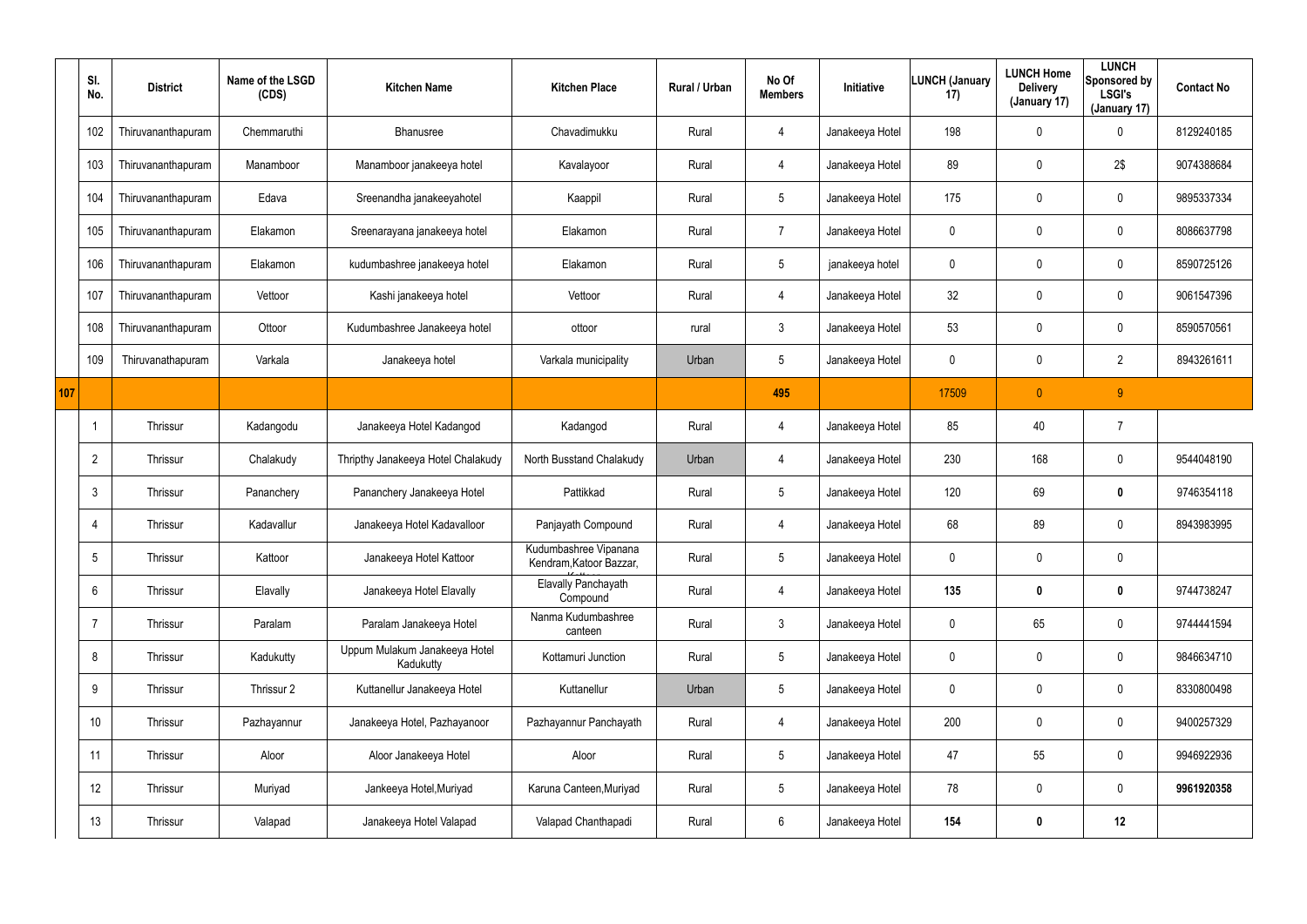| SI.<br>No. | <b>District</b> | Name of the LSGD<br>(CDS) | <b>Kitchen Name</b>                             | <b>Kitchen Place</b>                         | Rural / Urban | No Of<br><b>Members</b> | <b>Initiative</b> | <b>LUNCH (January</b><br>17) | <b>LUNCH Home</b><br><b>Delivery</b><br>(January 17) | <b>LUNCH</b><br>Sponsored by<br><b>LSGI's</b><br>(January 17) | <b>Contact No</b> |
|------------|-----------------|---------------------------|-------------------------------------------------|----------------------------------------------|---------------|-------------------------|-------------------|------------------------------|------------------------------------------------------|---------------------------------------------------------------|-------------------|
| 14         | Thrissur        | Kaipamangalam             | Kaipamngalam Janakeeya Hotel                    | Kaipamangalam Panchayath                     | Rural         | 3                       | Janakeeya Hotel   | 190                          | $\mathbf 0$                                          | $\overline{2}$                                                |                   |
| 15         | Thrissur        | Annamanada                | Snehitha Catering                               | Annamanada                                   | Rural         | $5\phantom{.0}$         | Janakeeya Hotel   | 0                            | 42                                                   | $\pmb{0}$                                                     | 9747712615        |
| 16         | Thrissur        | Vellangallur              | Janakeeya Hotel Vellangallur                    | Panchayath Community Hall                    | Rural         | 6                       | Janakeeya Hotel   | 51                           | 63                                                   | $\mathbf 0$                                                   | 9947462258        |
| 17         | Thrissur        | Pavaratty                 | Janakeeya Hotel Pavaratty                       | Akashaya Vanitha Canteen                     | Rural         | $\mathbf{3}$            | Janakeeya Hotel   | 152                          | 0                                                    | $\boldsymbol{0}$                                              |                   |
| 18         | Thrissur        | Edathiruthy               | Janakeeya Hotel Edathuruthi (Nalinam<br>Stores) | Opposite of GLPS,<br>Chenthrappinni Centre   | Rural         | 4                       | Janakeeya Hotel   | 109                          | 0                                                    | $\pmb{0}$                                                     |                   |
| 19         | Thrissur        | Adatt                     | Janakeeya Hotel Adat                            | Muthuvara                                    | Rural         | $\overline{7}$          | Janakeeya Hotel   | 97                           | 64                                                   | $\mathbf 0$                                                   | 6235203703        |
| 20         | Thrissur        | Irinjalakuda 1            | Janakeeya Hotel Irinjalakuda Cds1               | Irinjalakuda Muncipality                     | Urban         | 4                       | Janakeeya Hotel   | 80                           | 0                                                    | $\mathbf 0$                                                   | 9526912506        |
| 21         | Thrissur        | Parapookkara              | Janakeeya Hotel , Parapookkara                  | Panchayath Canteen                           | Rural         | $5\overline{)}$         | Janakeeya Hotel   | 60                           | 0                                                    | $\mathbf 0$                                                   | 9605428611        |
| 22         | Thrissur        | Puthanchira               | Annapoorna Janakeeya Hotel<br>Puthenchira       | Panchayath Community Hall                    | Rural         | $5\phantom{.0}$         | Janakeeya Hotel   | 0                            | 0                                                    | $\mathbf 0$                                                   | 9383421350        |
| 23         | Thrissur        | SreeNarayanapuram         | Sree Narayana Puram Janakeeya<br>Hotel          | Sreenarayanapuram<br>Panchayath              | Rural         | $5\overline{)}$         | Janakeeya Hotel   | 0                            | 0                                                    | $\mathbf 0$                                                   |                   |
| 24         | Thrissur        | Nadathara                 | Nadathara Janakeeya Hotel                       | Moorkanikkara                                | Rural         | $5\phantom{.0}$         | Janakeeya Hotel   | 43                           | 56                                                   | $1\$                                                          | 9744611176        |
| 25         | Thrissur        | Vallachira                | Vallachira Janakeeya Hotel                      | Vallachira Gramapanchayath                   | Rural         | 4                       | Janakeeya Hotel   | 0                            | 34                                                   | $\mathbf 0$                                                   | 9744804256        |
| 26         | Thrissur        | Poyya                     | Janakeeya Hotel, Poyya                          | Poyya Junction                               | Rural         | $5\phantom{.0}$         | Janakeeya Hotel   | 0                            | 22                                                   | $\mathbf 0$                                                   | 7902318250        |
| 27         | Thrissur        | Wadakanchery 1            | Vrindavan Janakeeya Hotel                       | Ottupara                                     | Urban         | 5                       | Janakeeya Hotel   | 210                          | 0                                                    | $\pmb{0}$                                                     |                   |
| 28         | Thrissur        | Varandarappilly           | Janakeeya Hotel                                 | Varandarappilly Panchayath                   | Rural         | $5\phantom{.0}$         | Janakeeya Hotel   | 70                           | 33                                                   | $\pmb{0}$                                                     | 9048283463        |
| 29         | Thrissur        | Nenmanikkara              | Vanitha Janakeeya Hotel                         | Paliyekkara, Nenmanikkara<br>Gramapanchayath | Rural         | $5\phantom{.0}$         | Janakeeya Hotel   | 64                           | 29                                                   | $\pmb{0}$                                                     | 9747494386        |
| 30         | Thrissur        | Kodakara                  | Nanma Janakeeya Hotel                           | Kodakara Bus Stand                           | Rural         | $5\phantom{.0}$         | Janakeeya Hotel   | 236                          | 210                                                  | $\boldsymbol{0}$                                              | 9946283762        |
| 31         | Thrissur        | Thekkumkkara              | Janakeeya Hotel Thekkumkara                     | Vanitha Canteen, Thekkumkara                 | Rural         | 4                       | Janakeeya Hotel   | 0                            | 0                                                    | $\pmb{0}$                                                     |                   |
| 32         | Thrissur        | Alagappa Ngar             | Janakeeya Hotel                                 | Amballur                                     | Rural         | $5\phantom{.0}$         | Janakeeya Hotel   | 139                          | 80                                                   | $3\phantom{.0}$                                               | 8606553521        |
| 33         | Thrissur        | Kolazhy                   | Janakeeya Hotel Kolazhy                         | <b>ZMLP School</b>                           | Rural         | 4                       | Janakeeya Hotel   | 0                            | 50                                                   | $\pmb{0}$                                                     | 9645535725        |
| 34         | Thrissur        | Manalur                   | Janakeeya Hotel Manalur                         | Govt High School, Manaloor                   | Rural         | 6                       | Janakeeya Hotel   | 58                           | 8                                                    | $\overline{4}$                                                | 9446619441        |
| 35         | Thrissur        | Arimpur                   | Janakeeya Hotel Arimbur                         | Kudumbashree Vanitha<br>Canteen, Arimbur     | Rural         | $5\phantom{.0}$         | Janakeeya Hotel   | 213                          | 32                                                   | $\pmb{0}$                                                     | 9946789338        |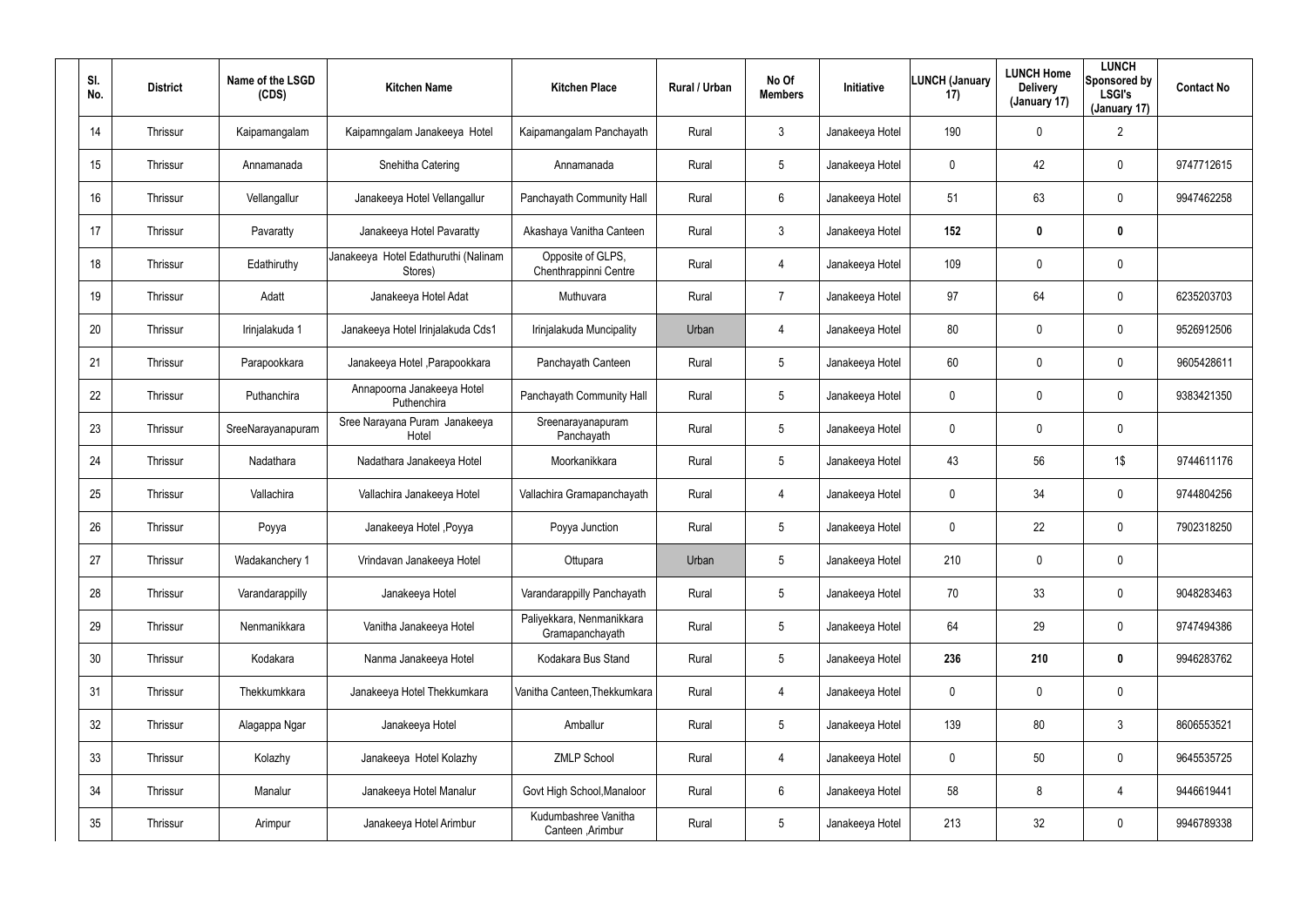|    | SI.<br>No. | <b>District</b> | Name of the LSGD<br>(CDS) | <b>Kitchen Name</b>                        | <b>Kitchen Place</b>               | Rural / Urban | No Of<br><b>Members</b> | Initiative      | <b>LUNCH (January</b><br>17) | <b>LUNCH Home</b><br><b>Delivery</b><br>(January 17) | <b>LUNCH</b><br>Sponsored by<br><b>LSGI's</b><br>(January 17) | <b>Contact No</b> |
|----|------------|-----------------|---------------------------|--------------------------------------------|------------------------------------|---------------|-------------------------|-----------------|------------------------------|------------------------------------------------------|---------------------------------------------------------------|-------------------|
|    | 36         | Thrissur        | Thanniyam                 | Thannyam Janakeeya Hotel                   | Peringottukara                     | Rural         | 4                       | Janakeeya Hotel | 0                            | $\mathbf 0$                                          | $\mathbf 0$                                                   | 9048570194        |
|    | 37         | Thrissur        | Madakkathara              | Madakkathara Annapoorna Janakeeya<br>Hotel | Madakkathara                       | Rural         | $6\phantom{.}$          | Janakeeya Hotel | 52                           | 45                                                   | $\overline{2}$                                                | 9388431507        |
|    | 38         | Thrissur        | Athirappilly              | Panchayath Kudumbashree Canteen            | Athirappilly                       | Rural         | $\mathfrak{Z}$          | Janakeeya Hotel | 0                            | 0                                                    | $\mathbf 0$                                                   | 9496151187        |
|    | 39         | Thrissur        | Kodassery                 | Five Star Janakeeya Hotel                  | Kodassery                          | Rural         | 4                       | Janakeeya Hotel | 117                          | 56                                                   | $\mathbf 0$                                                   | 9846464927        |
|    | 40         | Thrissur        | Mattathur                 | Karunya<br>kudumbShree                     | Vellikkulangara                    | Rural         | 4                       | Janakeeya Hotel | 183                          | 132                                                  | $\mathbf 0$                                                   | 9539102486        |
|    | 41         | Thrissur        | Koratty                   | Ruchi Janakeeya Hotel                      | Koratty                            | Rural         | 4                       | Janakeeya Hotel | 65                           | 78                                                   | $\mathbf 0$                                                   | 9496527583        |
|    | 42         | Thrissur        | Thrikkoor                 | Susthira Janakeeya Hotel                   | Alengaad                           | Rural         | $\mathfrak{Z}$          | Janakeeya Hotel | 144                          | 28                                                   | 2.00\$                                                        | 8111847055        |
|    | 43         | Thrissur        | Venkitangu                | Ottupura<br>Janakeeya Hotel Vengidangu     | Vengidangu Panchayath              | Rural         | $\mathbf{3}$            | Janakeeya Hotel | 167                          | 51                                                   | $\mathbf 0$                                                   | 8156981840        |
|    | 44         | Thrissur        | Padiyoor                  | Padiyoor<br>Janakeya Hotel                 | HDC School, Kakkathuruthy          | Rural         | $5\phantom{.0}$         | Janakeeya Hotel | 62                           | 84                                                   | $\mathbf 0$                                                   | 9048817359        |
|    | 45         | Thrissur        | Pariyaram                 | Samridhi Janakeeya Hotel                   | Pariyaram                          | Rural         | $5\phantom{.0}$         | Janakeeya Hotel | 102                          | 89                                                   | $\mathbf 0$                                                   | 7025950795        |
|    | 46         | Thrissur        | Wadakanchery cds2         | Janakeeya Hotel, Wadakanchery cds2         | Minaloor                           | Urban         | $\mathbf{3}$            | Janakeeya Hotel | 126                          | 0                                                    | $\mathbf 0$                                                   |                   |
|    | 47         | Thrissur        | Kodungaloor cds2          | Jathikka Janakeeya Hotel                   | Arakkulam                          | Urban         | 4                       | Janakeeya Hotel | 102                          | 0                                                    | $\mathbf 0$                                                   | 9745397171        |
| 96 | 48         | Thrissur        | Punnayur                  | Kaipunnyam Janakeeya Hotel                 | Edakazhiyur                        | Rural         | $5\phantom{.0}$         | Janakeeya Hotel | 61                           | 69                                                   | $\mathbf 0$                                                   | 9744680885        |
|    | 49         | Thrissur        | Velookkara                | Velookkara Janakeeya Hotel                 | Panchayath shopping complex        | Rural         | $\mathfrak{Z}$          | Janakeeya Hotel | 35                           | 0                                                    | $\mathbf 0$                                                   | 9048756685        |
|    | 50         | Thrissur        | Meloor                    | Thanima Janakeeya Hotel Meloor             | Meloor centre                      | Rural         | 4                       | Janakeeya Hotel | 129                          | 35                                                   | $\mathbf 0$                                                   | 7902354039        |
|    | 51         | Thrissur        | Vallathol Nagar           | Janakeeya Hotel, Vallathol Nagar           | near youth welfare center          | rural         | $5\phantom{.0}$         | Janakeeya Hotel | 209                          | 0                                                    | $\mathbf 0$                                                   | 9961296574        |
|    | 52         | Thrissur        | Eriyad                    | janakeeya Hotel, eriyad                    | community hall                     | Rural         | 4                       | Janakeeya Hotel | 0                            | 0                                                    | $\mathbf 0$                                                   |                   |
|    | 53         | Thrissur        | Edavilangu                | Janakeeya Hotel, Edavilangu                | Edavilangu Center                  | Rural         | 4                       | Janakeeya Hotel | 158                          | 0                                                    | $\pmb{0}$                                                     |                   |
|    | 54         | Thrissur        | Avanoor                   | Janakeeya Hotel, Avanoor                   | near panchayath office,<br>Avanoor | Rural         | $5\phantom{.0}$         | Janakeeya Hotel | 86                           | 72                                                   | $\pmb{0}$                                                     | 9447343516        |
|    | 55         | Thrissur        | Mala                      | Janakeeya hotel Mala                       | Near panchayath office, Mala       | Rural         | 4                       | Janakeeya Hotel | 115                          | 20                                                   | $\pmb{0}$                                                     | 9946442260        |
|    | 56         | Thrissur        | Guruvayur1                | Guruvayur Janakeeya Hotel                  | Guruvayur                          | Urban         | $\mathbf{3}$            | Janakeeya Hotel | 420                          | 243                                                  | $\mathbf 0$                                                   | 9961227858        |
|    | 57         | Thrissur        | Vadakkekad                | Kudumbasree janakeeya hotel                | Nalam kallu                        | Rural         | 4                       | Janakeeya Hotel | 78                           | 42                                                   | $\pmb{0}$                                                     | 9645190166        |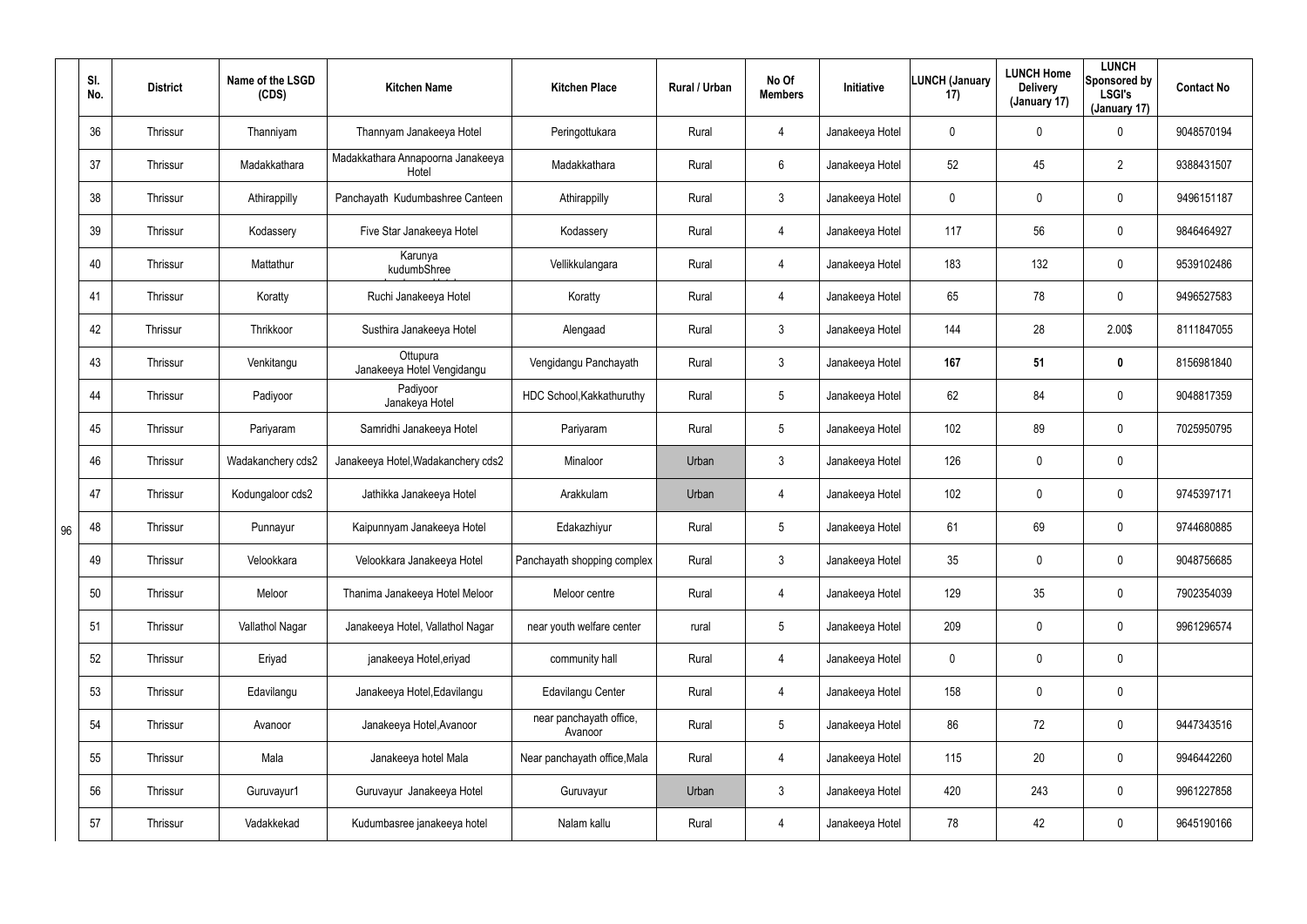| SI.<br>No. | <b>District</b> | Name of the LSGD<br>(CDS) | <b>Kitchen Name</b>               | <b>Kitchen Place</b>              | Rural / Urban | No Of<br><b>Members</b> | Initiative      | <b>LUNCH (January</b><br>17) | <b>LUNCH Home</b><br><b>Delivery</b><br>(January 17) | <b>LUNCH</b><br>Sponsored by<br><b>LSGI's</b><br>(January 17) | <b>Contact No</b> |
|------------|-----------------|---------------------------|-----------------------------------|-----------------------------------|---------------|-------------------------|-----------------|------------------------------|------------------------------------------------------|---------------------------------------------------------------|-------------------|
| 58         | Thrissur        | Kadappuram                | Kadappuram janakeeya hotel        | Kadappuram panchayath<br>building | Rural         | 4                       | Janakeeya Hotel | 98                           | 57                                                   | 0                                                             | 8156984319        |
| 59         | Thrissur        | Chavakkad                 | Chavakkad Janakeeya hotel         | Chavakkad, near bus stand         | Urban         | $5\overline{)}$         | Janakeeya Hotel | 181                          | 62                                                   | 0                                                             | 7560874804        |
| 60         | Thrissur        | Engadiyoor                | pavithra janikeeya hotel          | Pokulangara                       | Rural         | $5\phantom{.0}$         | Janakeeya Hotel | 85                           | $\mathbf 0$                                          | 0                                                             | 9562239618        |
| 61         | Thrissur        | Varavoor                  | Friends janakeeya hotel, Varavoor | Thichur                           | Rural         | $\mathbf{3}$            | Janakeeya Hotel | 68                           | $\mathbf 0$                                          | 0                                                             |                   |
| 62         | Thrisssur       | Punnayurkulam             | Punnayurkkulam janakeeya hotel    | Althara centre                    | Rural         | $5\phantom{.0}$         | Janakeeya Hotel | 99                           | 38                                                   | 0                                                             | 8086093454        |
| 63         | Thrissur        | Thiruwilamala             | Villuadry Janakeeya hotel         | Thiruwilamala                     | Rural         | $5\overline{)}$         | Janakeeya Hotel | 113                          | $\mathbf 0$                                          | 0                                                             | 9846174729        |
| 64         | Thrissur        | Kattakampal               | Janakeeya Hotel Kattakampal       | Chirakkal                         | Rural         | 4                       | Janakeeya Hotel | 47                           | $\pmb{0}$                                            | 0                                                             |                   |
| 65         | Thrissur        | Kandanassery              | kandanassery janakeeya hotel      | kandanassery                      | Rural         | $5\phantom{.0}$         | Janakeeya Hotel | 40                           | 32                                                   | 0                                                             |                   |
| 66         | Thrissur        | Kaiparambu                | Janakeeya Hotel Kaiparambu        | Near mundoor health center        | Rural         | $5\phantom{.0}$         | janakeeya hotel | 75                           | 125                                                  | 0                                                             | 9645828069        |
| 67         | Thrissur        | Thrissur 2(new)           | kitchen girls janakeeya hotel     | Olari                             | urban         | 4                       | janakeeya hotel | 104                          | 93                                                   | 0                                                             | 9388828112        |
| 68         | Thrissur        | Kuzhur                    |                                   | kuzhur                            | Rural         | 4                       | janakeeya hotel | 0                            | $\overline{0}$                                       | 0                                                             | 9526566073        |
| 69         | Thrissur        | Chazhur                   | Chazur Janakeeya Hotel            | Pazhuvil Center                   | Rural         | 4                       | janakeeya hotel | 91                           | 21                                                   | 0                                                             | 9061946216        |
| 70         | Thrissur        | Nattika                   | uttupura                          | Thriprayar                        | Rural         | 5                       | janakeeya hotel | 168                          | $\overline{0}$                                       | 0                                                             | 9544055637        |
| 71         | Thrissur        | Thalikulam                | Nidhi janakeeya hotel             | Puthenthodu                       | Rural         | 5                       |                 | 195                          | $\mathbf 0$                                          | 0                                                             | 8606213960        |
| 72         | Thrissur        | Vadanapilly               | vadanappilly janakeeya hotel      | vadanapilly                       | Rural         | $5\phantom{.0}$         | janakeeya hotel | $\mathbf 0$                  | $\overline{0}$                                       | 0                                                             | 9947728948        |
| 73         | Thrissur        | orumanayur                | orumanayur janakeeya hotel        | orumanayur                        | rural         | $5\phantom{.0}$         | janakeeya hotel | 72                           | 41                                                   | 0                                                             | 9995588758        |
| 74         | Thrissur        | Panjal                    | Five-star Janakeeya hotel         | Panjal                            | Rural         | $5\phantom{.0}$         | janakeeya hotel | $\mathbf 0$                  | $\mathbf 0$                                          | 0                                                             | 9746847353        |
| 75         | Thrissur        | veloor                    | Veloor Janakeeya hotel            | veloor                            | Rural         | $5\phantom{.0}$         | janakeeya hotel | 75                           | 42                                                   | $\overline{2}$                                                | 9447724685        |
| 76         | Thrissur        | Chowanoor                 | Chowanoor Janakeeya hotel         | Chowanoor                         | Rural         | $\mathfrak{Z}$          | janakeeya hotel | 26                           | 20                                                   | 0                                                             | 9,526,340,307     |
| 77         | Thrissur        | Puthur                    | Puthur janakeeyahotel             | puthur                            | Rural         | $5\phantom{.0}$         | janakeeya hotel | 65                           | 52                                                   | 0                                                             | 6238101595        |
| 78         | Thrissur        | Erumapetty                | subhiksha janakeeya hotel         | Erumapetty                        | Rural         | $5\phantom{.0}$         | janakeeya hotel | 150                          | 37                                                   | 0                                                             | 9207201880        |
| 79         | Thrissur        | Kondazhy                  | Santhwanam Janakeeya Hotel        | Kondazhy                          | Rural         | 4                       | janakeeya hotel | 29                           | $\overline{0}$                                       | 0                                                             | 9526401759        |
| 80         | Thrissur        | Mullurkkara               | Kaniv Janakeeya Hotel             | Atoor                             | Rural         | 4                       | janakeeya hotel | 0                            | $\mathbf 0$                                          | 0                                                             |                   |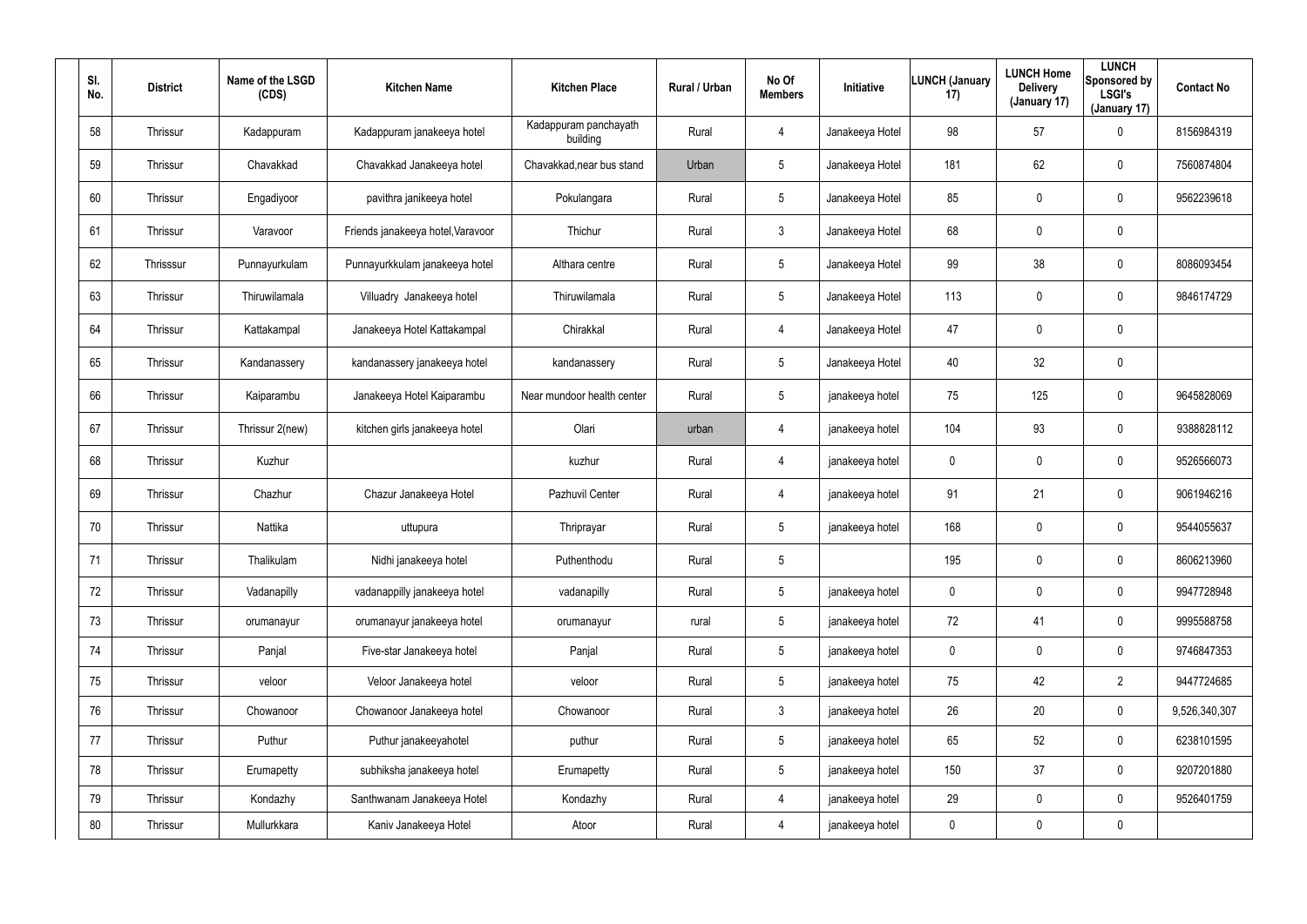| SI.<br>No.      | <b>District</b> | Name of the LSGD<br>(CDS) | <b>Kitchen Name</b>         | <b>Kitchen Place</b>                   | Rural / Urban | No Of<br><b>Members</b> | Initiative      | <b>LUNCH (January</b><br>17) | <b>LUNCH Home</b><br><b>Delivery</b><br>(January 17) | <b>LUNCH</b><br>Sponsored by<br><b>LSGI's</b><br>(January 17) | <b>Contact No</b> |
|-----------------|-----------------|---------------------------|-----------------------------|----------------------------------------|---------------|-------------------------|-----------------|------------------------------|------------------------------------------------------|---------------------------------------------------------------|-------------------|
| 81              | Thrissur        | Porkkulam                 | Porkulam janakeeya hotel    | Parempadam                             | Rural         | $5\phantom{.0}$         | Janakeeya hotel | $\mathbf 0$                  | 72                                                   | $\overline{2}$                                                | 8129017841        |
| 82              | Thrissur        | Puthukkad                 | Puthukkad Janakeeya Hotel   | Puthukkad                              | Rural         | $5\overline{)}$         | Janakeeya hotel | 72                           | 44                                                   | $\mathbf 0$                                                   | 7356668644        |
| 83              | Thrissur        | Choondal                  | Choondal Janakeeya Hotel    | <b>Kechery Centre</b>                  | Rural         | 8                       | Janakeeya Hotel | 50                           | 42                                                   | $\mathbf 0$                                                   |                   |
| 84              | Thrissur        | Cherpu                    | Cherpu Janakeeya Hotel      | Cherpu                                 | Rural         | $\mathbf{3}$            | Janakeeya Hotel | $\mathbf 0$                  | 0                                                    | $\mathbf 0$                                                   | 9605375648        |
| 85              | Thrissur        | Mathilakam                | Mathilakam Janakeeya hotel  | Mathilakam gramapanchayath<br>compound | Rural         | $\mathbf{3}$            | Janakeeya hotel | 25                           | $\bf{0}$                                             | $\mathbf 0$                                                   | 9995986808        |
| 86              | Thrissur        | Anthikad                  | Anthikad Janakeeya hotel    | Anthikad                               | Rural         | $\overline{4}$          | Janakeeya hotel | 0                            | 0                                                    | $\mathbf 0$                                                   |                   |
| 87              | Thrissur        | Mullassery                | Mullassery Janakeeya Hotel  | Mullassery centre                      | Rural         | $\sqrt{5}$              | Janakeeya hotel | 136                          | 85                                                   | $\pmb{0}$                                                     |                   |
| 88              | Thrissur        | Karalam                   | Karalam Janakeeya Hotel     |                                        | Rural         | $\overline{4}$          | Janakeeya hotel | 0                            | 0                                                    | $\pmb{0}$                                                     | 6282924636        |
| 89              | Thrissur        | Poomangalam               | Poomangalam Janakeeya Hotel | Edakkulam                              | Rural         | $\mathfrak{Z}$          | Janakeeya hotel | 72                           | 12                                                   | $\pmb{0}$                                                     |                   |
| 90              | Thrissur        | <b>MG Kavu</b>            | Annapoorna Janakeeya Hotel  | <b>MG Kavu</b>                         | Rural         | 4                       | Janakeeya hotel | 150                          | 52                                                   | $\mathbf 0$                                                   | 7558080131        |
| 91              | Thrissur        | chelakkara                | Nila janakeeya hotel        | chelakkara                             | rural         | $\sqrt{5}$              | janakeeya hotel | 117                          | 0                                                    | $\pmb{0}$                                                     |                   |
| 92              | Thrissur        | Avinissery                | Avinissery Janakeeya Hotel  | Palakkal                               | Rural         | $\overline{4}$          | janakeeya hotel | 0                            | 132                                                  | $\mathbf 0$                                                   | 9446800192        |
| 93              | Thrissur        | Nadathara 2               | Grandmaas Janakeeya hotel   | Nadathara                              | Rural         | $\sqrt{5}$              | Janakeeya Hotel | 128                          | 168                                                  | $\pmb{0}$                                                     |                   |
| 94              | Thrissur        | Chavakkad                 | Janakeeya hotel             | Chavakkad                              | Urban         | $\sqrt{5}$              | Janakeeya hotel | 161                          | 59                                                   | $\mathbf 0$                                                   | 7034752180        |
| 95              | Thrissur        | Mala 2                    | Janakeeya hotel             |                                        | Rural         | $5\,$                   | janakeeya hotel | 108                          | 35                                                   | $\pmb{0}$                                                     |                   |
| 96              | Thrissur        | Thrissur1                 | Janakeeya hotel             | <b>Mannuthy</b>                        | Urban         | $5\phantom{.0}$         | janakeeya hotel | 95                           | 23                                                   | $\pmb{0}$                                                     | 919746287281      |
|                 |                 |                           |                             |                                        |               | 430                     |                 | 8195                         | 3597                                                 | 37                                                            |                   |
|                 | Wayanad         | Vellamunda                | Thanima mess                | 8/4 vellamuda                          | Rural         | $\overline{4}$          | janakeeya Hotel | 180                          | 0                                                    | $\pmb{0}$                                                     | 7025659685        |
| $\overline{2}$  | Wayanad         | Thavinjal                 | Sobhagya Vanitha mess       | Thalappuzha<br>chungam                 | Rural         | 4                       | janakeeya Hotel | 185                          | 0                                                    | $\pmb{0}$                                                     | 9497247541        |
| $\mathbf{3}$    | Wayanad         | Vythiri                   | Dharshana catering          | Vythiri                                | Rural         | $\overline{4}$          | janakeeya Hotel | 201                          | 0                                                    | $\mathbf 0$                                                   | 9074598184        |
| 4               | Wayanad         | Mullankolly               | Kairali catering group      | Mullankolli                            | Rural         | $\mathbf{3}$            | janakeeya Hotel | 165                          | 0                                                    | $\pmb{0}$                                                     | 9526706627        |
| $5\phantom{.0}$ | Wayanad         | Poothadi                  | Mary matha mess             | Kenichira                              | Rural         | $5\phantom{.0}$         | janakeeya Hotel | 183                          | 0                                                    | $\mathbf 0$                                                   | 9526376970        |
| 6               | Wayanad         | Meppadi                   | Cafe Kudumbashree           | Meppadi                                | Rural         | $5\phantom{.0}$         | janakeeya Hotel | 0                            | 0                                                    | $\pmb{0}$                                                     | 9207935764        |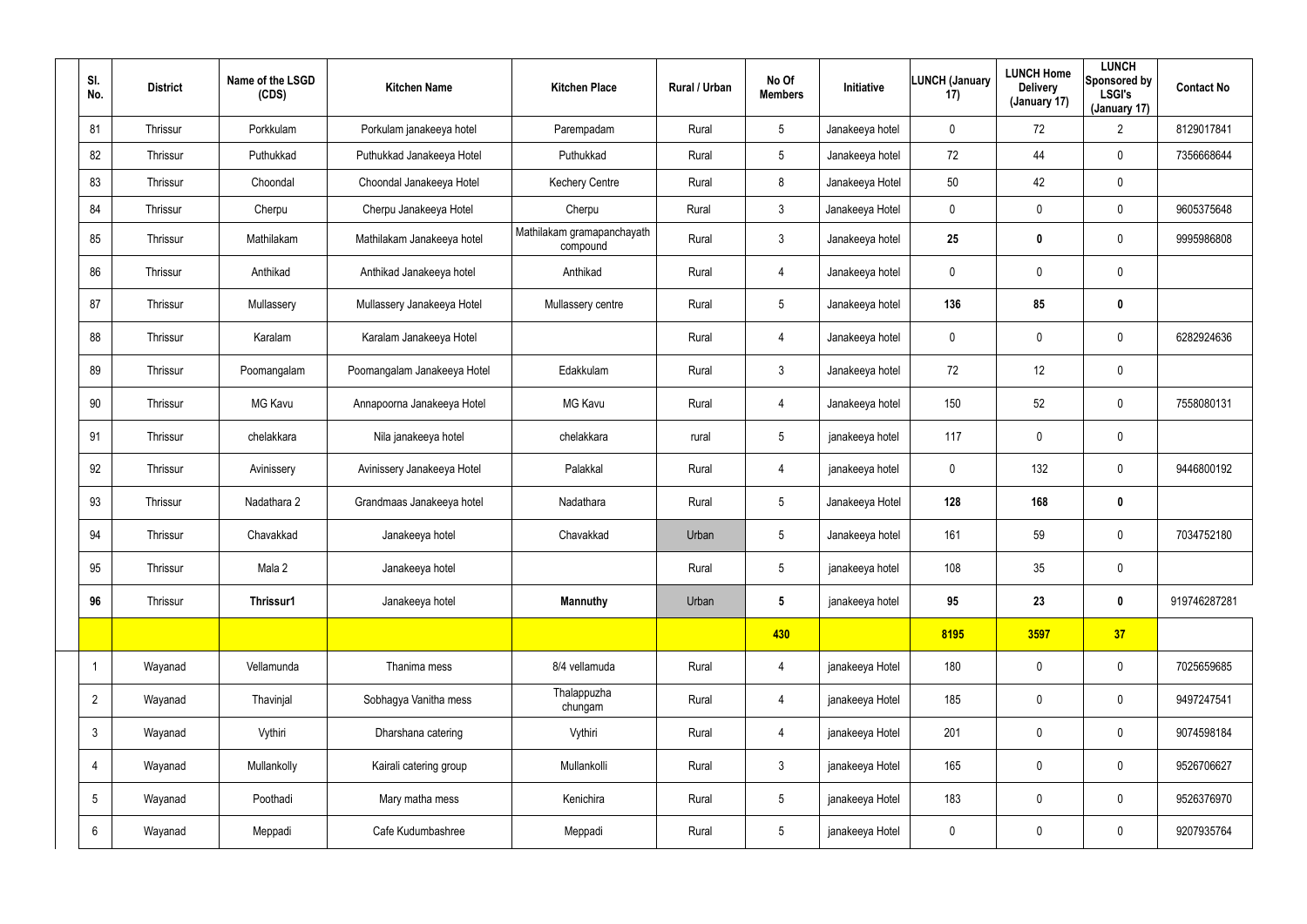|    | SI.<br>No. | <b>District</b> | Name of the LSGD<br>(CDS) | <b>Kitchen Name</b>              | <b>Kitchen Place</b>                   | Rural / Urban | No Of<br><b>Members</b> | Initiative      | LUNCH (January<br>17) | <b>LUNCH Home</b><br><b>Delivery</b><br>(January 17) | <b>LUNCH</b><br>Sponsored by<br><b>LSGI's</b><br>(January 17) | <b>Contact No</b> |
|----|------------|-----------------|---------------------------|----------------------------------|----------------------------------------|---------------|-------------------------|-----------------|-----------------------|------------------------------------------------------|---------------------------------------------------------------|-------------------|
|    |            | Wayanad         | Pozhuthana                | Dhanya mess                      | Pozhuthana                             | Rural         | $\mathbf{3}$            | janakeeya Hotel | 223                   | 0                                                    | $\mathbf 0$                                                   | 8111838165        |
|    | 8          | Wayanad         | Thondernad                | Thanima canteen                  | Korom                                  | Rural         | $\mathbf{3}$            | janakeeya Hotel | 65                    | 0                                                    | $\boldsymbol{0}$                                              | 8943476943        |
|    | 9          | Wayanad         | Meenangady                | Haritham Janakeeya Hotel         | Opposite police station,<br>Meenangadi | Rural         | $6\phantom{.}6$         | janakeeya Hotel | 0                     | 0                                                    | $\mathbf 0$                                                   | 9526895975        |
|    | 10         | Wayanad         | Nenmeni                   | Minnaram Mess and Chappathi Unit | Cheeral                                | Rural         | 5                       | janakeeya Hotel | 110                   | 0                                                    | $\boldsymbol{0}$                                              | 8086835886        |
|    | 11         | Wayanad         | Thirunelli                | Adigamanai Mess and Catering     | Kartikulam                             | Rural         | $\sqrt{5}$              | janakeeya Hotel | 169                   | $\mathbf 0$                                          | $\pmb{0}$                                                     | 9207406211        |
|    | 12         | Wayanad         | Mananthavady              | Dhanasree canteen                | Mananthavadi                           | Urban         | 5                       | janakeeya Hotel | 288                   | $\mathbf 0$                                          | $\pmb{0}$                                                     | 9496997382        |
|    | 13         | Wayanad         | Ambalavayal               | Ruchi Catering                   | kalathuvayal                           | Rural         | $5\phantom{.0}$         | janakeeya Hotel | 291                   | 0                                                    | $\boldsymbol{0}$                                              | 9495084437        |
| 28 | 14         | Wayanad         | Kaniyambetta              | sree Vinayaka                    | millumukk                              | rural         | 5                       | janakeeya Hotel | 185                   | 0                                                    | $\boldsymbol{0}$                                              | 9061486938        |
|    | 15         | Wayanad         | Pulpally                  | Vinayaka catering                | Pulpally                               | Rural         | $5\phantom{.0}$         | janakeeya Hotel | 210                   | $\mathbf 0$                                          | $\pmb{0}$                                                     | 9947319307        |
|    | 16         | Wayanad         | Noolpuzha                 | Friends catering                 | Naikketty                              | Rural         | $\sqrt{5}$              | janakeeya Hotel | 245                   | 0                                                    | $\boldsymbol{0}$                                              | 7558019388        |
|    | 17         | Wayanad         | Panamaram                 | Testy mess                       | Panamaram                              | Rural         | $\overline{4}$          | janakeeya Hotel | 221                   | 0                                                    | $\boldsymbol{0}$                                              | 9605814620        |
|    | 18         | wayanad         | Moopainad                 | vanitha mess                     | vaduvanchal                            | Rural         | $\sqrt{5}$              | janakeeya Hotel | 255                   | 0                                                    | $\mathbf 0$                                                   | 974596708         |
|    | 19         | wayanad         | Edavaka                   | <b>Teasty Mess</b>               | Irumbupalam                            | Rural         | 4                       | janakeeya Hotel | 131                   | 0                                                    | $\mathbf 0$                                                   | 9847842390        |
|    | 20         | wayanad         | kalpetta                  | shiya catering                   | pallithazhe, kalpetta town             | urban         | $\mathfrak{Z}$          | janakeeya Hotel | 388                   | $\mathbf 0$                                          | $\mathbf 0$                                                   | 6282822890        |
|    | 21         | wayanad         | sulthan bathery           | preethis                         | near telephone exchange                | urban         | $5\phantom{.0}$         | janakeeya Hotel | 0                     | $\mathbf 0$                                          | $\mathbf 0$                                                   | 9961088393        |
|    | 22         | wayanad         | Muttil                    | swad cattering                   | Muttil bus stand                       | Rural         | $5\phantom{.0}$         | janakeeya Hotel | 220                   | $\mathbf 0$                                          | $\mathbf 0$                                                   | 9074461322        |
|    | 23         | wayanad         | padinjarathara            | oruma                            | padinjarathara town                    | Rural         | 5 <sup>5</sup>          | janakeeya Hotel | 327                   | 0                                                    | $\mathbf 0$                                                   | 9495814542        |
|    | 24         | wayanad         | kalpetta                  | Anjuse cattering                 | kalpetta town                          | Urban         | $5\phantom{.0}$         | janakeeya Hotel | 392                   | $\mathbf 0$                                          | $\mathbf 0$                                                   | 9745883809        |
|    | 25         | wayanad         | Thariyode                 | Haritham                         | kavumadham town                        | Rural         | 3 <sup>1</sup>          | janakeeya Hotel | 121                   | 0                                                    | $\mathbf 0$                                                   | 9074095457        |
|    | 26         | wayanad         | Mananthavady              | chothis mess                     | Kozhikode road,<br>Mananthavady        | Urban         | $\mathbf{3}$            | janakeeya Hotel | 195                   | $\mathbf 0$                                          | $\pmb{0}$                                                     | 9947376596        |
|    | 27         | wayanad         | vengapalli                | Annapoorna                       | vengapalli town                        | Rural         | 5 <sup>5</sup>          | janakeeya Hotel | 411                   | 0                                                    | $\mathbf 0$                                                   | 7592831851        |
|    | 28         | Wayanad         | Kottathara                | Jyothi vanitha mess              | Venniyod                               | Rural         | 3 <sup>1</sup>          | janakeeya Hotel | 217                   | $\mathbf 0$                                          | $\mathbf 0$                                                   | 9961844026        |
| 28 |            |                 |                           | 880                              |                                        |               | 122                     |                 | 5578                  | $\boldsymbol{0}$                                     | $\pmb{0}$                                                     |                   |
|    |            |                 |                           |                                  |                                        | <b>TOTAL</b>  | 4638                    |                 | 10976                 | 9697                                                 |                                                               |                   |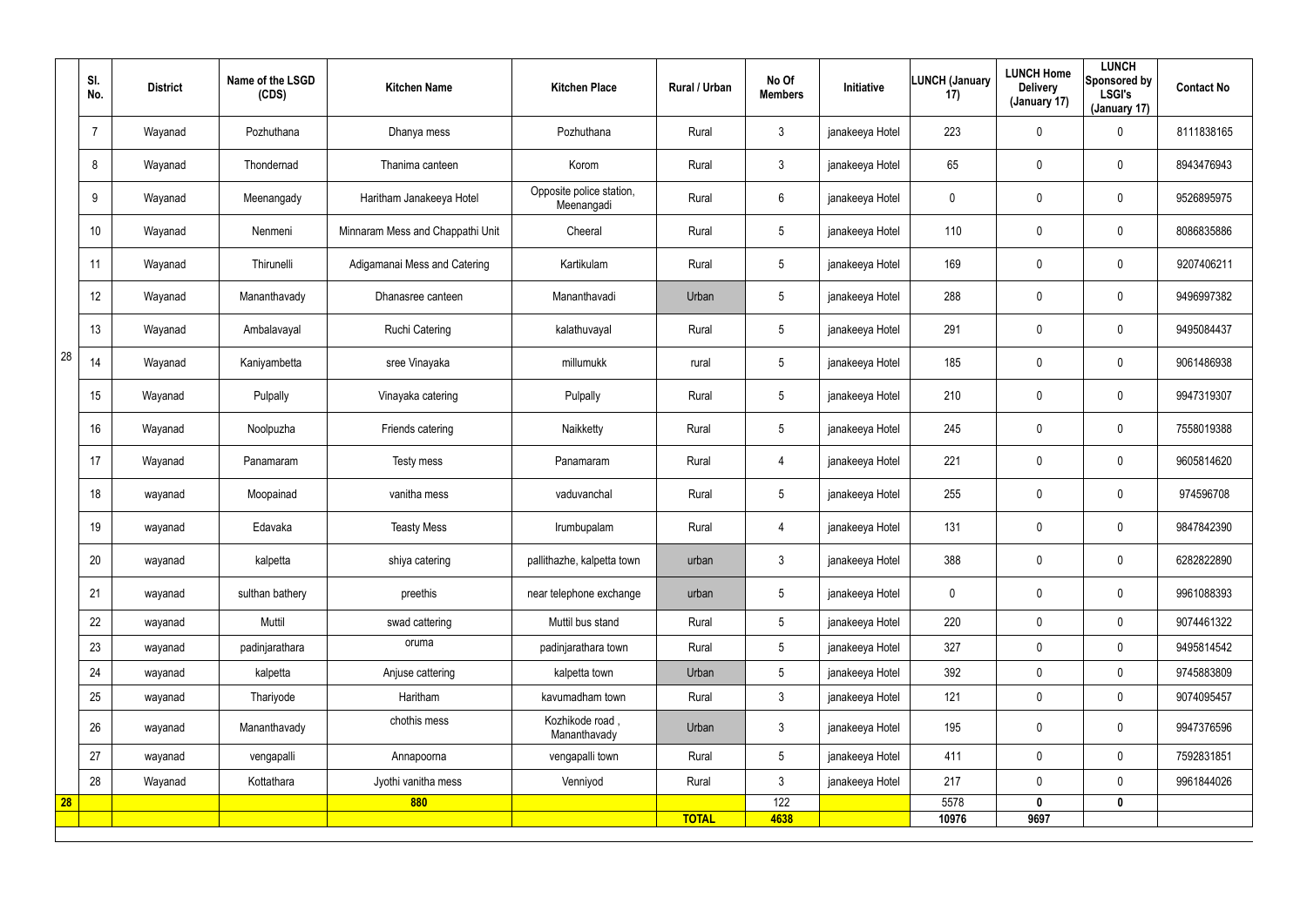| SI.<br>No. | <b>District</b> | Name of the LSGD<br>(CDS)                                                                        | <b>Kitchen Name</b>                                | <b>Kitchen Place</b>  | Rural / Urban                   | No Of<br><b>Members</b> | Initiative                                                         | <b>LUNCH Home</b><br>LUNCH (January<br><b>Delivery</b><br>17)<br>(January 17) | <b>LUNCH</b><br>Sponsored by<br><b>LSGI's</b><br>(January 17) | <b>Contact No</b> |
|------------|-----------------|--------------------------------------------------------------------------------------------------|----------------------------------------------------|-----------------------|---------------------------------|-------------------------|--------------------------------------------------------------------|-------------------------------------------------------------------------------|---------------------------------------------------------------|-------------------|
|            |                 |                                                                                                  | STATUS OF JANAKEEYA HOTELS FUNCTIONING IN DISTRICT |                       |                                 |                         |                                                                    | STATUS OF FOOD DISTRIBUTED THROUGH JANAKEEYA HOTELS AS ON 16.01.2022          |                                                               |                   |
|            | <b>District</b> | <b>Total</b><br>Janakeeya Hotels                                                                 | <b>Rural Units</b>                                 | Urban<br>units        | <b>STATUS OF</b><br><b>FOOD</b> | Home<br><b>Delivery</b> | Food Sponsored<br>by LSGIs                                         | <b>TOTAL Meals</b><br><b>Distributed</b>                                      |                                                               |                   |
|            | <b>TVM</b>      | 108                                                                                              | 78                                                 | 30 <sub>1</sub>       | 17,509                          | $\overline{0}$          | 9 <sub>o</sub>                                                     | 17,518                                                                        |                                                               |                   |
|            | <b>KLM</b>      | 82                                                                                               | 72                                                 | 10 <sup>°</sup>       | 11595                           | 172                     | 8 <sup>°</sup>                                                     | 11,775                                                                        |                                                               |                   |
|            | PTA             | 59                                                                                               | 54                                                 | 5 <sub>1</sub>        | 3201                            | 238                     | $\overline{0}$                                                     | 3,439                                                                         |                                                               |                   |
|            | <b>ALP</b>      | 89                                                                                               | 79                                                 | 10 <sub>1</sub>       | 6344                            | 622                     | 35                                                                 | 7,001                                                                         |                                                               |                   |
|            | <b>KTM</b>      | 82                                                                                               | 73                                                 | 9 <sub>o</sub>        | 8862                            | 315                     | 21                                                                 | 9,198                                                                         |                                                               |                   |
|            | <b>IDK</b>      | 51                                                                                               | 50                                                 |                       | 6943                            | $\overline{0}$          | $\mathbf{3}$                                                       | 6,946                                                                         |                                                               |                   |
|            | <b>EKM</b>      | 114                                                                                              | 81                                                 | 33                    | 20248                           | 1700                    | 9 <sub>o</sub>                                                     | 21,957                                                                        |                                                               |                   |
|            | <b>TSR</b>      | 96                                                                                               | 85                                                 | 11                    | 8,195                           | 3,597                   | 37                                                                 | 11,829                                                                        |                                                               |                   |
|            | PGT             | 102 <sub>1</sub>                                                                                 | 92 <sup>°</sup>                                    | 10 <sup>°</sup>       | 12,993                          | $\overline{0}$          | 12                                                                 | 13,005                                                                        |                                                               |                   |
|            | <b>MLP</b>      | 127                                                                                              | 108                                                | 19 <sup>°</sup>       | 21,814                          | 5984                    | 14                                                                 | 27,812                                                                        |                                                               |                   |
|            | <b>WYD</b>      | 28                                                                                               | 23                                                 | 5 <sub>1</sub>        | 5578                            | $\overline{0}$          | $\overline{0}$                                                     | 5,578                                                                         |                                                               |                   |
|            | <b>KKD</b>      | 106                                                                                              | 75                                                 | 31                    | 27,868                          | 666                     | 5 <sub>5</sub>                                                     | 28,539                                                                        |                                                               |                   |
|            | <b>KNR</b>      | 88                                                                                               | 74                                                 | 14 <sub>1</sub>       | 16,929                          | $\overline{0}$          | 16                                                                 | 16,945                                                                        |                                                               |                   |
|            | KSG             | 42                                                                                               | 36                                                 | 6 <sup>1</sup>        | 6464                            | $\overline{0}$          | $\overline{0}$                                                     | 6,464                                                                         |                                                               |                   |
|            | <b>Total</b>    | 1174                                                                                             | 980                                                | 194                   | 174,543                         | 13,294                  | 169                                                                | 188,006                                                                       |                                                               |                   |
|            |                 |                                                                                                  | 2240                                               |                       |                                 | 188,006                 |                                                                    |                                                                               |                                                               |                   |
|            | <b>Date</b>     | <b>Grand Total of meals</b><br><b>Distributed through</b><br>Janakeeya hotel as<br>on 16.01.2022 | Urban<br>units                                     | <b>Total</b><br>units | Rs. 20 /Lunch<br>Parcel         | Home<br><b>Delivery</b> | <b>LUNCH</b><br><b>Total Meals</b><br>sponsored by<br><b>LSGIs</b> |                                                                               |                                                               |                   |
|            | 16.01.2022      | 980                                                                                              | 194                                                | 1174                  | 174,543                         | 13,294                  | 169                                                                | 188,006                                                                       |                                                               |                   |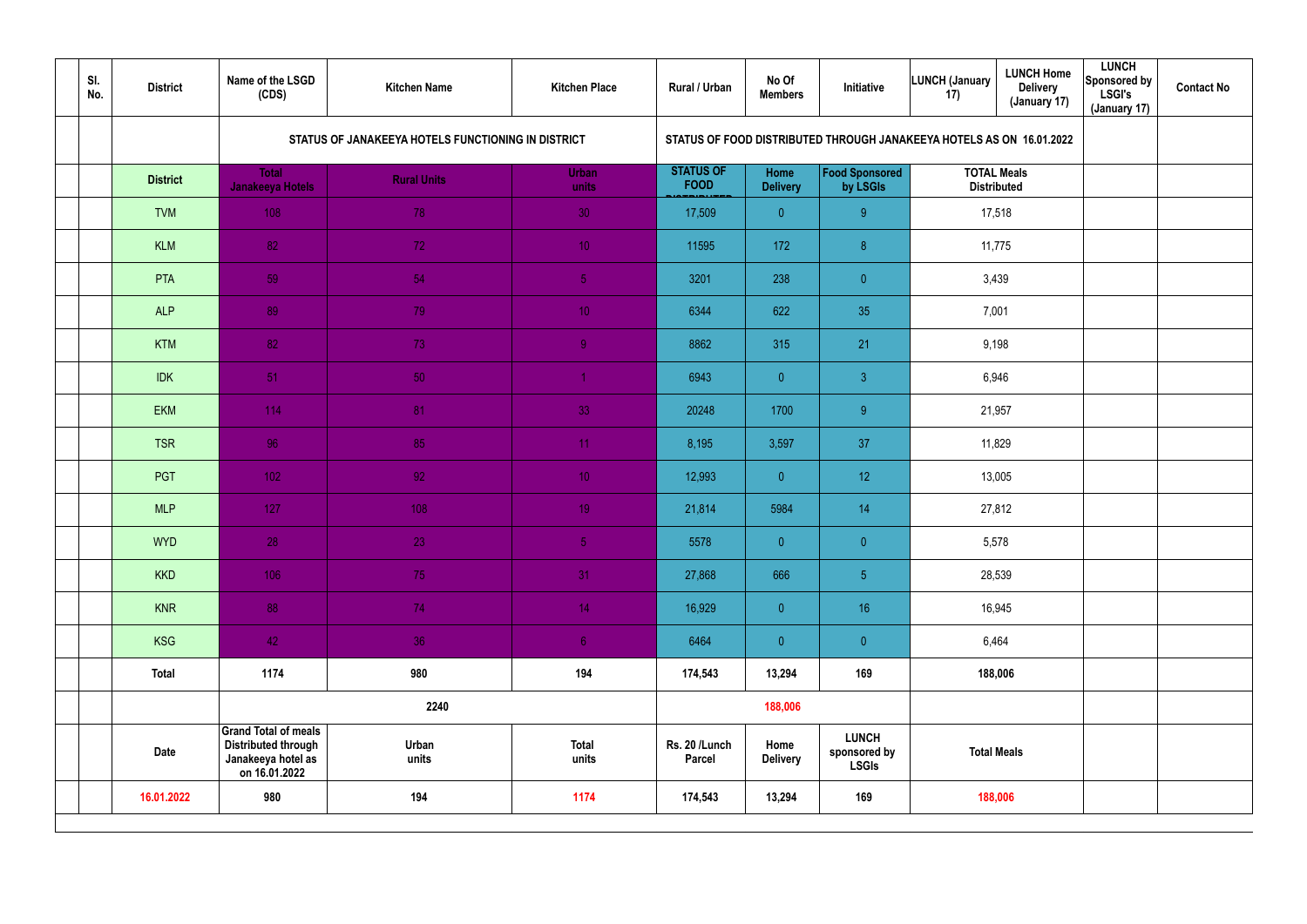|             | <b>LUNCH Home</b><br><b>Delivery</b><br>(January 17)                                                                                                                                                                                       | <b>LUNCH</b><br>Sponsored by<br><b>LSGI's</b><br>(January 17) | <b>Contact No</b> |  |  |  |  |  |  |  |
|-------------|--------------------------------------------------------------------------------------------------------------------------------------------------------------------------------------------------------------------------------------------|---------------------------------------------------------------|-------------------|--|--|--|--|--|--|--|
|             | Kollam                                                                                                                                                                                                                                     |                                                               |                   |  |  |  |  |  |  |  |
|             | Kasaragod                                                                                                                                                                                                                                  |                                                               |                   |  |  |  |  |  |  |  |
|             |                                                                                                                                                                                                                                            |                                                               |                   |  |  |  |  |  |  |  |
|             |                                                                                                                                                                                                                                            |                                                               |                   |  |  |  |  |  |  |  |
|             | Kannur- (9)                                                                                                                                                                                                                                |                                                               |                   |  |  |  |  |  |  |  |
| Kollam (17) |                                                                                                                                                                                                                                            |                                                               |                   |  |  |  |  |  |  |  |
|             |                                                                                                                                                                                                                                            |                                                               |                   |  |  |  |  |  |  |  |
|             |                                                                                                                                                                                                                                            |                                                               |                   |  |  |  |  |  |  |  |
|             | r,vechoor                                                                                                                                                                                                                                  |                                                               |                   |  |  |  |  |  |  |  |
|             | th Arattupuzha Arattupuzha Arattupuzha Arookutty Aroor<br>ngara Ezhupunna Harippad Kadakkarappally Kandalloor<br>velikara Municipality Mavelikkara Thekkekara Muttar<br>kad Ramankary Thaicattussery Thakazhy Thalavady<br>puram Veliyanad |                                                               |                   |  |  |  |  |  |  |  |
|             | balangy, Kuttampuzha, Maradu, Mudakkuzha, Paingottoor,                                                                                                                                                                                     |                                                               |                   |  |  |  |  |  |  |  |
|             | avayal, Pulpally, Noolpuzha, Panamaram, moopainad,                                                                                                                                                                                         |                                                               |                   |  |  |  |  |  |  |  |
|             | kodi, Nadapuram (Today off)                                                                                                                                                                                                                |                                                               |                   |  |  |  |  |  |  |  |
|             |                                                                                                                                                                                                                                            |                                                               |                   |  |  |  |  |  |  |  |
|             |                                                                                                                                                                                                                                            |                                                               |                   |  |  |  |  |  |  |  |
|             |                                                                                                                                                                                                                                            |                                                               |                   |  |  |  |  |  |  |  |
|             | kurussi, mathur, pattithara                                                                                                                                                                                                                |                                                               |                   |  |  |  |  |  |  |  |
|             | Mallappuzhashery, Omalloor, naranamoozhi, perunadu,<br>nezhuveli, adoor, pandalam, thiruvalla west                                                                                                                                         |                                                               |                   |  |  |  |  |  |  |  |

| SI.<br>No.                                                   | <b>District</b>                                                                          | Name of the LSGD<br>(CDS) | <b>Kitchen Name</b>                                                                                                                                                                                                                                                                                                                                                                                                                                                                                                                                                                                                                                                                                                                                            | <b>Kitchen Place</b>                                                                                                                                                    | Rural / Urban                                                                         | No Of<br><b>Members</b>             | <b>Initiative</b>                            | <b>LUNCH (January</b><br>17) | <b>LUNCH Home</b><br><b>Delivery</b><br>(January 17) | <b>LUNCH</b><br>Sponsored by<br><b>LSGI's</b><br>(January 17) | <b>Contact No</b> |  |  |
|--------------------------------------------------------------|------------------------------------------------------------------------------------------|---------------------------|----------------------------------------------------------------------------------------------------------------------------------------------------------------------------------------------------------------------------------------------------------------------------------------------------------------------------------------------------------------------------------------------------------------------------------------------------------------------------------------------------------------------------------------------------------------------------------------------------------------------------------------------------------------------------------------------------------------------------------------------------------------|-------------------------------------------------------------------------------------------------------------------------------------------------------------------------|---------------------------------------------------------------------------------------|-------------------------------------|----------------------------------------------|------------------------------|------------------------------------------------------|---------------------------------------------------------------|-------------------|--|--|
|                                                              | Districts with same number of hotels<br>(Each district use seperate cell for filling the |                           | tvm                                                                                                                                                                                                                                                                                                                                                                                                                                                                                                                                                                                                                                                                                                                                                            | Wayanad                                                                                                                                                                 | Alappuzha                                                                             | Malappuram                          | Kozhikode                                    | Thrissur                     | Kollam                                               |                                                               |                   |  |  |
|                                                              | details)                                                                                 |                           | Kannur                                                                                                                                                                                                                                                                                                                                                                                                                                                                                                                                                                                                                                                                                                                                                         | Kasaragod                                                                                                                                                               | Kottayam                                                                              | Palakkad                            | Pathanamthitta                               | Ernakulam                    | Kasaragod                                            |                                                               |                   |  |  |
|                                                              | Districts with number of hotels increased                                                |                           |                                                                                                                                                                                                                                                                                                                                                                                                                                                                                                                                                                                                                                                                                                                                                                |                                                                                                                                                                         |                                                                                       |                                     |                                              |                              |                                                      |                                                               |                   |  |  |
| (Each district use seperate cell for filling the<br>details) |                                                                                          |                           |                                                                                                                                                                                                                                                                                                                                                                                                                                                                                                                                                                                                                                                                                                                                                                |                                                                                                                                                                         |                                                                                       |                                     |                                              |                              |                                                      |                                                               |                   |  |  |
| Districts with number of hotels with zero entry of<br>meals  |                                                                                          | Thrissur(16)              | Kasargod (3)                                                                                                                                                                                                                                                                                                                                                                                                                                                                                                                                                                                                                                                                                                                                                   | Kottayam(9)                                                                                                                                                             | Alappuzha (64)                                                                        | malappuram (104)                    | Kozhikode (10)                               | Kannur- (9)                  |                                                      |                                                               |                   |  |  |
| (Each district use seperate cell for filling the<br>details) |                                                                                          |                           | pathanamthitta(30)                                                                                                                                                                                                                                                                                                                                                                                                                                                                                                                                                                                                                                                                                                                                             | Trivandrum (9)                                                                                                                                                          | ERNAKULAM (21)                                                                        | Palakkad(11)                        | Wayanad (3                                   | Idukki(6)                    | Kollam (17)                                          |                                                               |                   |  |  |
| New hotels started (numbers)                                 |                                                                                          |                           |                                                                                                                                                                                                                                                                                                                                                                                                                                                                                                                                                                                                                                                                                                                                                                |                                                                                                                                                                         |                                                                                       |                                     |                                              |                              |                                                      |                                                               |                   |  |  |
| New hotels started at (location)                             |                                                                                          |                           |                                                                                                                                                                                                                                                                                                                                                                                                                                                                                                                                                                                                                                                                                                                                                                |                                                                                                                                                                         |                                                                                       |                                     |                                              |                              |                                                      |                                                               |                   |  |  |
|                                                              |                                                                                          |                           |                                                                                                                                                                                                                                                                                                                                                                                                                                                                                                                                                                                                                                                                                                                                                                |                                                                                                                                                                         | TVM-janatha, kanjiramkulam, elakamon, varkala, aruvikara, vembayam                    |                                     |                                              |                              |                                                      |                                                               |                   |  |  |
|                                                              |                                                                                          |                           |                                                                                                                                                                                                                                                                                                                                                                                                                                                                                                                                                                                                                                                                                                                                                                | Kottayam-Chembu, Kottayam north, kozhuvanal, pampady, melukav, TVPuram, kadaplamattam, vazhoor, vechoor                                                                 |                                                                                       |                                     |                                              |                              |                                                      |                                                               |                   |  |  |
|                                                              |                                                                                          |                           | Alappuzha - Alappuzha North Alappuzha South Alappuzha South Alappuzha South Ambalappuzha North Ambalappuzha North Ambalappuzha South Arattupuzha Arattupuzha Arattupuzha Arookutty Aroor<br>Budhanoor Chennam Pallippuram Cheppad Cheppad Cherthala Municipality Cherthala Municipality Cherthala South Cheruthana Chingoli Devikulangara Ezhupunna Harippad Kadakkarappally Kandalloor<br>Kanjikuzhy Karthikappally Karuvatta Kavalam Kayamkulam West Kodamthurath Krishnapuram Kumarapuram Kumarapuram Kuthiyathode Mavelikara Municipality Mavelikkara Thekkekara Muttar<br>Neelamperoor Pallippad Panavally Pandanad Pathiyoor Pattanakkad Perumbalam Pulincunnu Punnapra North Punnapra South Purakad Purakad Ramankary Thaicattussery Thakazhy Thalavady | Thannermukkom Thiruvanvandoor Thrikkunnappuzha Thuravoor Vallikunnam Vayalar Veeyapuram Veeyapuram Veliyanad                                                            |                                                                                       |                                     |                                              |                              |                                                      |                                                               |                   |  |  |
|                                                              |                                                                                          |                           | Ernakulam: Assamannoor,Avoly,Chengamanade,CheranalloorElanji,Kalamassery West,Kalamassery West,Karukutty,Karumalloor,Kochi East,Kumbalangy,Kuttampuzha,Maradu,Mudakkuzha,Paingottoor,<br>Parakkadave, Pootrikka, Thirumarady, Thrikkakkara East, Vadavukode Puthancruz, Valakom                                                                                                                                                                                                                                                                                                                                                                                                                                                                                |                                                                                                                                                                         |                                                                                       |                                     |                                              |                              |                                                      |                                                               |                   |  |  |
|                                                              |                                                                                          |                           | Wayanad -vellamunda, Thavinjal, vythiri, mullankolly, poothadi, Pozhuthana, Thondernad, Meengady, Nenmeni, Thirunelli, Manathavady, Ambalavayal, Pulpally, Noolpuzha, Panamaram, moopainad,<br>Edavaka, Kalpetta sulthan bathery, Kalpetta Thariyode Mananathyady, vengapalli, kottaara                                                                                                                                                                                                                                                                                                                                                                                                                                                                        |                                                                                                                                                                         |                                                                                       |                                     |                                              |                              |                                                      |                                                               |                   |  |  |
|                                                              |                                                                                          |                           |                                                                                                                                                                                                                                                                                                                                                                                                                                                                                                                                                                                                                                                                                                                                                                | Kozhikode- Kunnamangalam, Vadakara west, Koorachund, Kattippara, Chengottukavu, kkd central-2, Olavanna, Thikkodi, Nadapuram (Today off)                                |                                                                                       |                                     |                                              |                              |                                                      |                                                               |                   |  |  |
|                                                              |                                                                                          |                           |                                                                                                                                                                                                                                                                                                                                                                                                                                                                                                                                                                                                                                                                                                                                                                |                                                                                                                                                                         | Idukki - Erattayar, Kanchiyar, Edavetty, Senapathy, vannappuram, Vathikudy (karthika) |                                     |                                              |                              |                                                      |                                                               |                   |  |  |
|                                                              |                                                                                          |                           |                                                                                                                                                                                                                                                                                                                                                                                                                                                                                                                                                                                                                                                                                                                                                                |                                                                                                                                                                         |                                                                                       |                                     | Wayanad -Meenagadi, meppadi, sulthan bathery |                              |                                                      |                                                               |                   |  |  |
|                                                              |                                                                                          |                           |                                                                                                                                                                                                                                                                                                                                                                                                                                                                                                                                                                                                                                                                                                                                                                |                                                                                                                                                                         |                                                                                       | kasargod- vorkady, udma, mangalpady |                                              |                              |                                                      |                                                               |                   |  |  |
|                                                              |                                                                                          |                           | palakkad: palakkad north,pattambi, perumatty,kozhinjampara, nelliyampathy,elavenchery,pudunagaram,kottayi,karakurussi, mathur, pattithara                                                                                                                                                                                                                                                                                                                                                                                                                                                                                                                                                                                                                      |                                                                                                                                                                         |                                                                                       |                                     |                                              |                              |                                                      |                                                               |                   |  |  |
|                                                              |                                                                                          |                           | Pathanamthitta: Nedumbram, Niranam, Kadapra, Eraviperoor, Koipram, Thottappuzhasherry, Puramuttam, Ayiroor, Ezhumattoor, Kozhencherry, Mallappuzhashery, Omalloor, naranamoozhi, perunadu,                                                                                                                                                                                                                                                                                                                                                                                                                                                                                                                                                                     | angadi, pazhavangadi, pramadam, Mylapra, Konni, kalanjoor, kodumon, eathu, enadimangalam, kadambanadu, pallickal, kulanada, mezhuveli, adoor, pandalam, thiruvalla west |                                                                                       |                                     |                                              |                              |                                                      |                                                               |                   |  |  |